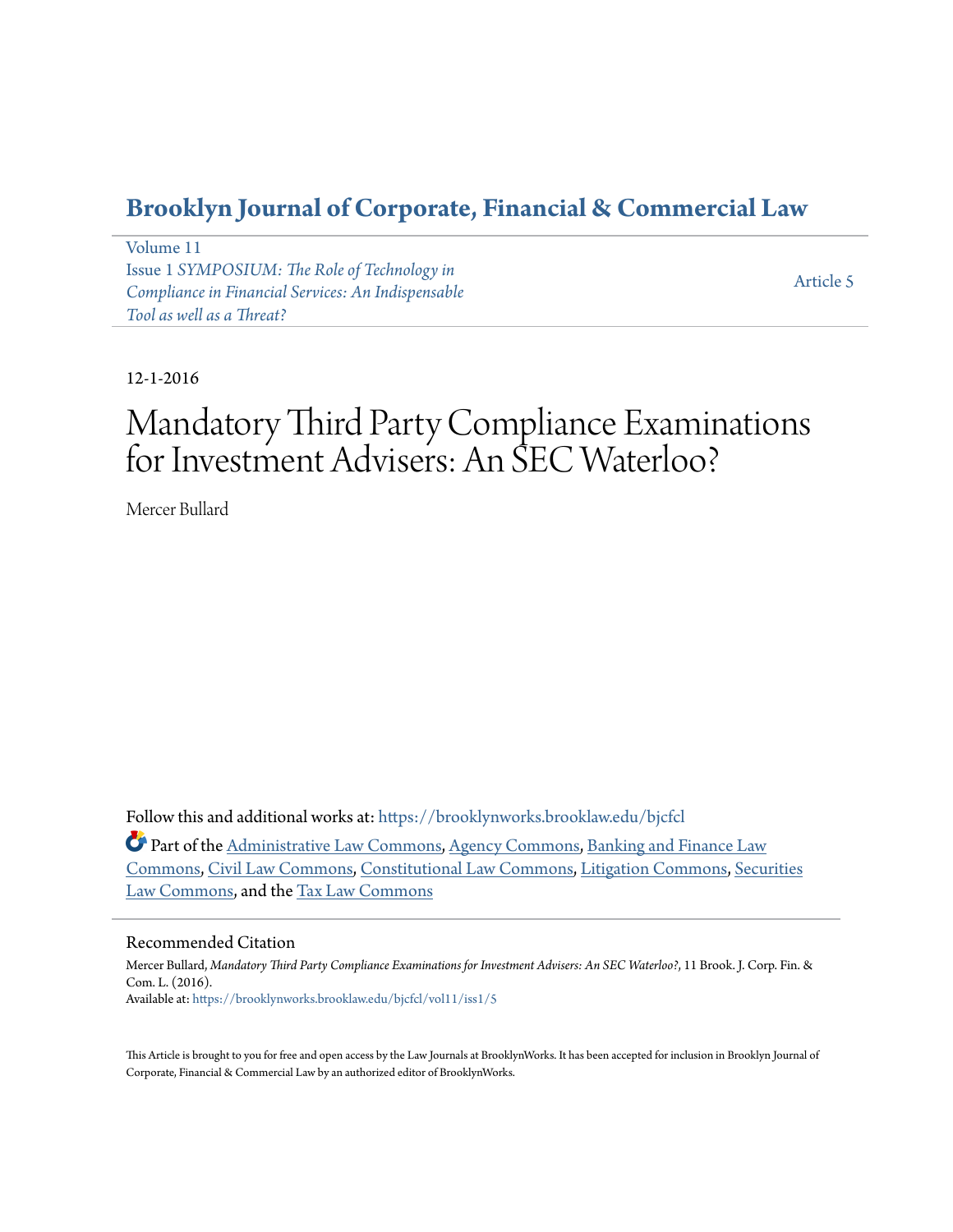## **MANDATORY THIRD PARTY COMPLIANCE EXAMINATIONS FOR INVESTMENT ADVISERS: AN SEC WATERLOO?**

*Mercer Bullard\**

### **ABSTRACT**

*The Securities and Exchange Commission (SEC or Commission) appears to be on the verge of requiring investment advisers to undergo third party examinations. One justification for the rulemaking is that the Commission lacks sufficient resources to examine advisers frequently enough. Another is to create indirectly a self-regulatory organization (SRO) for investments advisers. Both may leave a rulemaking particularly vulnerable to challenge as arbitrary and capricious under the Administrative Procedures Act. This Article considers three novel grounds on which a rulemaking may be successfully challenged. Congress has repeatedly rejected SEC requests to provide additional funding for examinations or to create an adviser SRO. This Article speculates that the rulemaking could be successfully challenged on the grounds that it usurps Congress's power of the purse by imposing an unauthorized tax on investment advisers, and/or Congress's authority to authorize the creation of an adviser SRO. On firmer ground, the Article discusses the risk that Section 206(4) of the Investment Advisers Act of 1940, under which a third party examination rule would likely be adopted, does not authorize such broad rulemaking. Such a challenge could not only defeat the rulemaking, but also undermine the viability of other rules adopted under Section 206(4). This Article also considers some of the numerous examples of third party examiners that could provide useful models for a third party examination rule for advisers. It surveys seven types of third party examiners in order to provide a framework for thinking about how a third party compliance rule might be designed: nationally recognized statistical rating organizations, proxy firm advisors, the CFA Institute, public company auditors, compliance consultants, chief compliance officers, and surprise and internal controls auditors. Each examiner serves a distinctly different third party examination role and their regulation is equally varied, if not always consistent.*

### **I. INTRODUCTION**

In recent years, a chorus of commentators has contended that investment advisers regulated by the Securities and Exchange Commission (SEC or

<sup>\*</sup> Butler Snow Lecturer and Professor of Law, and Director, Business Law Institute, University of Mississippi School of Law. The author thanks Butler Snow LLC for its research support, and the participants in the Brooklyn Journal of Corporate, Financial and Commercial Law Annual Symposium, and the University of Mississippi School of Law Faculty Workshop Series for their helpful comments and suggestions.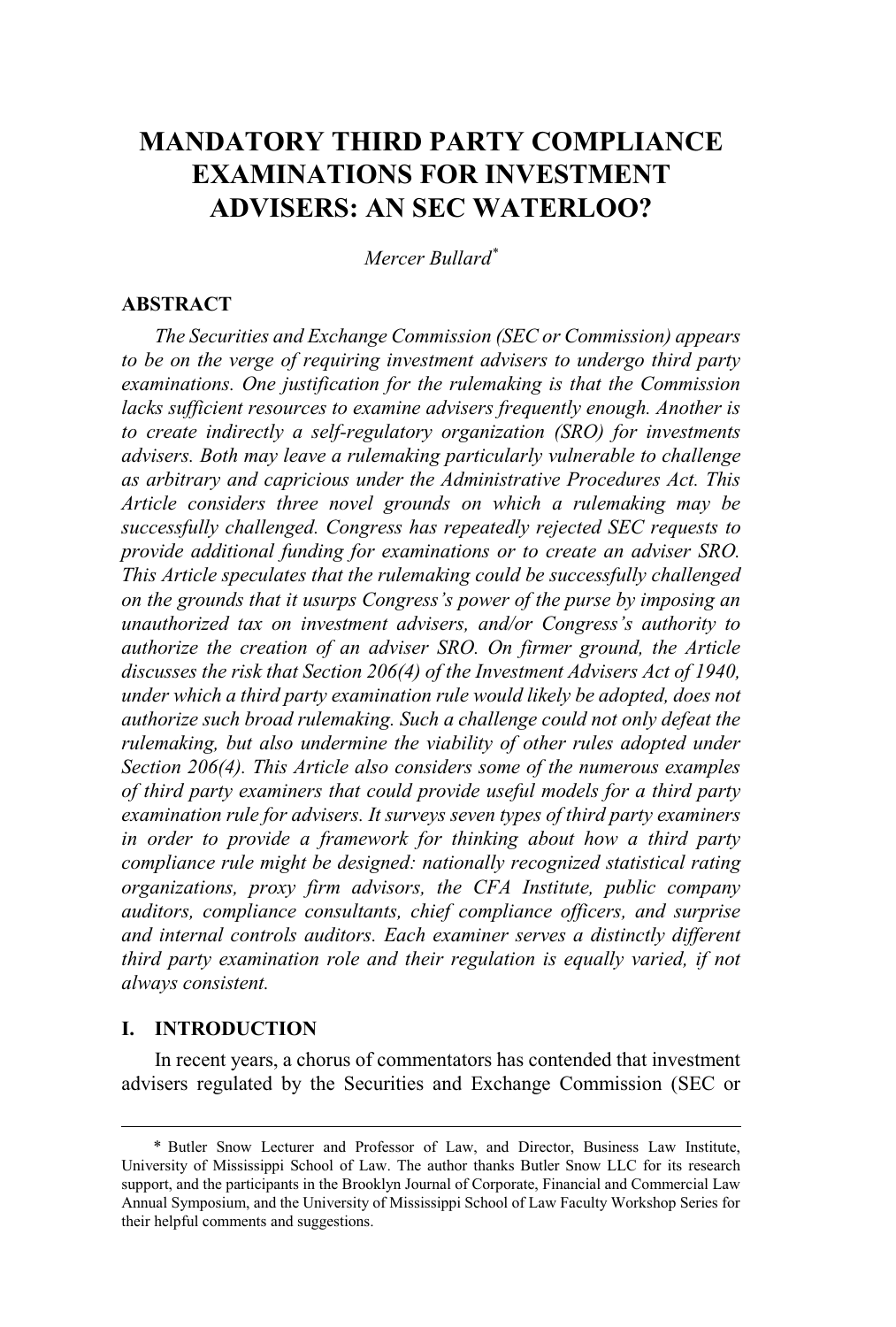Commission) are not examined frequently enough. In response to this critique, the Commission appears to be on the verge of proposing to require BROOK. J. CORP. FIN. & COM. L. [Vol. 11<br>
not examined frequently enough. In response to this<br>
ission appears to be on the verge of proposing to require<br>
to engage third parties to examine advisers' compliance mvesument advisers to engage time parties to examine advisers compirance<br>policies and procedures. However, an increase in the frequency of adviser examinations may not alone provide an adequate basis for rulemaking in an environment in which courts are demanding that regulators base their rulemakings on rigorous cost-benefit analyses.

The debate surrounding the third party examination concept has focused almost exclusively on its potential to increase the frequency of adviser almost exclusively on its potential to increase the requency of adviser<br>examinations. There has been virtually no discussion of exactly what benefits more frequent exams would create, much less what benefits examinations by third parties would create, or what the costs of such examinations would be and whether they would outweigh the benefits. If the Commission fails to develop a reasoned basis for requiring third party adviser examinations, its rulemaking runs a significant risk of being vacated pursuant to a legal challenge. mission) are not examined nequentry enough. In tesponse to unis<br>ue, the Commission appears to be on the verge of proposing to require<br>trench davisers to engage third parties to examine advisers' compliance<br>ies and procedur auvisers to engage untu parties to examine auvisers compinance<br>d procedures. However, an increase in the frequency of adviser<br>ms may not alone provide an adequate basis for rulemaking in an<br>t in which courts are demanding not in which courts are demanding that regulators base their<br>nent in which courts are demanding that regulators base their<br>ngs on rigorous cost-benefit analyses.<br>debate surrounding the third party examination concept has f

A third party examination rule may also be challenged on somewhat adviser examinations arguably casts the rule as an attempt to subvert investment advisers to pay for third party examinations could be viewed as repeated rebuffing of requests for additional SEC funding for examinations and its rejection of a bill that would impose a tax on investment advisers for the same purpose. Second, a third party examination rule could be viewed as Extrastively on its potential to increase the inequently of adviser<br>itons. There has been virtually no discussion of exactly what benefits<br>quent exams would create, much less what benefits examinations by<br>quent they would self-regulatory organization (SRO). Congress has repeatedly rejected proposals to create a SRO for investment advisers, including, specifically, an SRO authorized only to conduct examinations of investment advisers. more speculative grounds. The SEC's goal of increasing the frequency of by examination fue may also be challenged on solie-what<br>
be grounds. The SEC's goal of increasing the frequency of<br>
ations arguably casts the rule as an attempt to subvert<br>
hority in two respects. First, imposing a kind of Congress's authority in two respects. First, imposing a kind of tax on animations arguably casts the rule as an attempt to subvert<br>anthority in two respects. First, imposing a kind of tax on<br>advisers to pay for third party examinations could be viewed as<br>congress's power of the purse, especi usurping Congress's power of the purse, especially in light of Congress's

On firmer ground, a third party examination rule may be challenged on the theory that the Commission lacks the authority under the Investment Advisers Act of 1940 (Advisers Act) to adopt the rule. The rule would likely be adopted under Section 206(4) of the Advisers Act, which requires the designed to prevent, such acts, practices, and courses of business as are fraudulent, deceptive, or manipulative."<sup>1</sup> A failure to retain a third party compliance examiner is not fraud, and it is questionable whether requiring state and the party examinations colub be viewed as<br>since departs a power of the purse, especially in light of Congress's<br>that rebuffing of requests for additional SEC funding for examinations<br>that rejection of a bill tha Commission has adopted a number of rules under Section 206(4) that raise eated reouting of requests for additional sect intiting for examinations<br>it is rejection of a bill that would impose a tax on investment advisers for<br>same purpose. Second, a third party examination rule could be viewed as

<sup>1</sup>. Dodd-Frank Wall Street Reform and Consumer Protection Act (Dodd-Frank), Pub. L. No. 111-203, 124 Stat. 1376 (codified as amended at 15 U.S.C. § 80b-6(4) (2012)).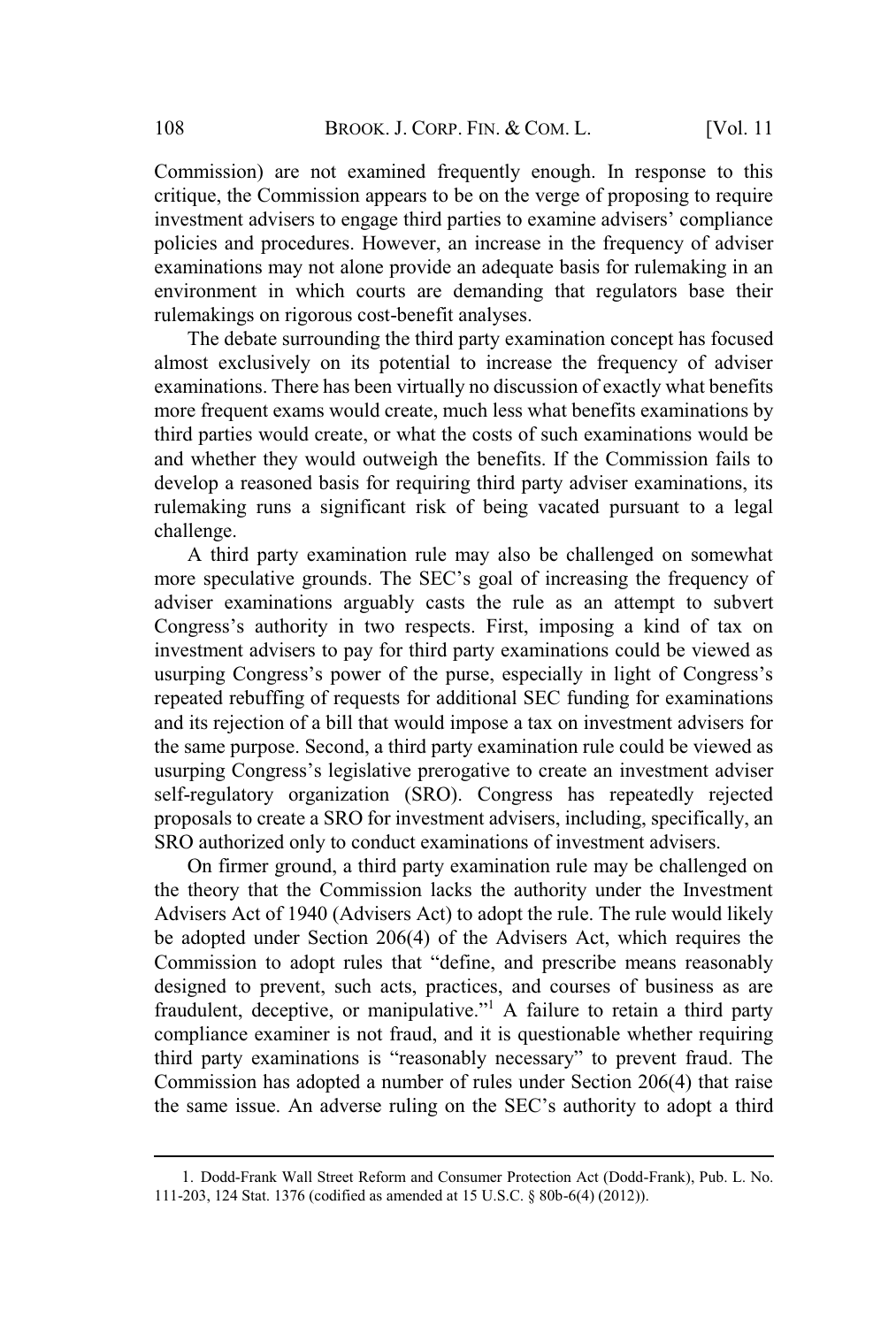party examination rule could affect the continued viability of these rules as and Mandatory Third Party Compliance Examinations<br>
Thereby significantly weaken the SEC's ability to regulate investment advisers.

Fortunately for the Commission, the numerous examples of preexisting third party compliance examiners and similar constructs provide strong precedent for a third party examination rule for investment advisers. The role and regulation of these examiners may also provide a helpful guide for the Mandatory Third Party Compliance Examinations 109<br>examination rule could affect the continued viability of these rules as<br>and thereby significantly weaken the SEC's ability to regulate<br>ment advisers.<br>ortunately for the Com advisers. Some of these involve third party examinations that the Commission has directly or indirectly required for investment advisers, such as: (1) surprise and internal controls audits, which are required for advisers as. (1) surprise and internal controls addits, which are required for advisers that have custody of client assets. (2) chief compliance officers  $(CCOS)$ , who mat have custody of chent assets,  $(2)$  chen compitance of the extreme (CCOs), who must be designated by advisers.  $(3)$  compliance consultants, who must be must be designated by advisers, (3) compilance consultants, who must be retained by an adviser as a condition of settling an enforcement action, and 16] *Mandatory Third Party Compliance Examinations* 109<br>ty examination rule could affect the continued viability of these rules as<br>ll, and thereby significantly weaken the SEC's ability to regulate<br>estment advisers.<br>Fortun Investment Performance Standards (GIPS) promulgated by the CFA Institute.

These third party examiner models are particularly relevant because they entail the direct or indirect examination of investment adviser legal compliance. A third party examiner rule for investment advisers is likely to incorporate specific elements of each or even replace them wholesale. These third party examiner models have the disadvantage, however, of having been the subject of limited debate and having led virtually static lives. As a result, they have left a relatively thin record by which to evaluate their efficacy. See and internal controls addits, which are required for advisers<br>tody of client assets, (2) chief compliance officers (CCOs), who<br>ignated by advisers, (3) compliance consultants, who must be<br>m adviser as a condition of se (2) one compliance offices (CCOs), who mated by advisers, (3) compliance consultants, who must be adviser as a condition of settling an enforcement action, and investment performance calculations under the Global arforman The distance of a divisers, (5) compliance consumants, who must be<br>ned by an adviser as a condition of settling an enforcement action, and<br>advisers' investment performance calculations under the Global<br>atment Performance S

In contrast, there are prominent third party examiner models that have undergone vigorous debate and substantial reforms, which have created a voluminous record of public vetting. Credit rating agencies that the the Financial Crisis of  $2008<sup>2</sup>$  As a result, from 2002 to 2010, the regulation In contrast, there are prominent third party examiner models that have<br>undergone vigorous debate and substantial reforms, which have created a<br>voluminous record of public vetting. Credit rating agencies that the<br>Commission undergone vigorous debate and substantial reforms, which have created a<br>voluminous record of public vetting. Credit rating agencies that the<br>Commission has designated "nationally recognized statistical rating<br>organization

<sup>2</sup>. At least one member of Congress has already referenced the NRSRO experience in questioning the propriety of requiring third party examination for investment advisers. *See Oversight of the SEC's Division of Investment Management: Hearing before the Subcomm. on Capital Mkts. & Gov't Sponsored Enters., H. Comm. on Fin. Servs.*, 114th Cong. (Oct. 23, 2015) basically created the greatest catastrophe of our lifetimes because the bond rating agency is selected voluminous record of public vetting. Credit rating agencies that the<br>Commission has designated "nationally recognized statistical rating<br>organizations" (NRSROs) and accounting firms that audit public companies<br>bore the li the fund or would the SEC have a panel and assign the way, say, bankruptcy trustees are assigned organizations" (NRSROs) and accounting firms that audit public companies<br>bore the lion's share of blame for the Enron-Worldcom scandals of 2002 and<br>the Financial Crisis of 2008.<sup>2</sup> As a result, from 2002 to 2010, the regu bore the lion's share of blame for the Enron-Worldcom scandals of 2002 and<br>the Financial Crisis of 2008.<sup>2</sup> As a result, from 2002 to 2010, the regulation<br>the Financial Crisis of 2008.<sup>2</sup> As a result, from 2002 to 2010, t bore the lion's share of blame for the Enron-Worldcom scandals of 2002 and<br>the Financial Crisis of 2008.<sup>2</sup> As a result, from 2002 to 2010, the regulation<br>the Financial Crisis of 2008.<sup>2</sup> As a result, from 2002 to 2010, t the Financial Crisis of 2008.<sup>2</sup> As a result, from 2002 to 2010, the regulation<br>
2. At least one member of Congress has already referenced the NRSRO experience in<br>
questioning the propriety of requiring third party examin 2. At least one member of Congress<br>questioning the propriety of requiring thin<br>Oversight of the SEC's Division of Investm<br>Capital Mkts. & Gov't Sponsored Enters., H<br>[hereinafter Oversight Hearing] (quoting Rep<br>the idea of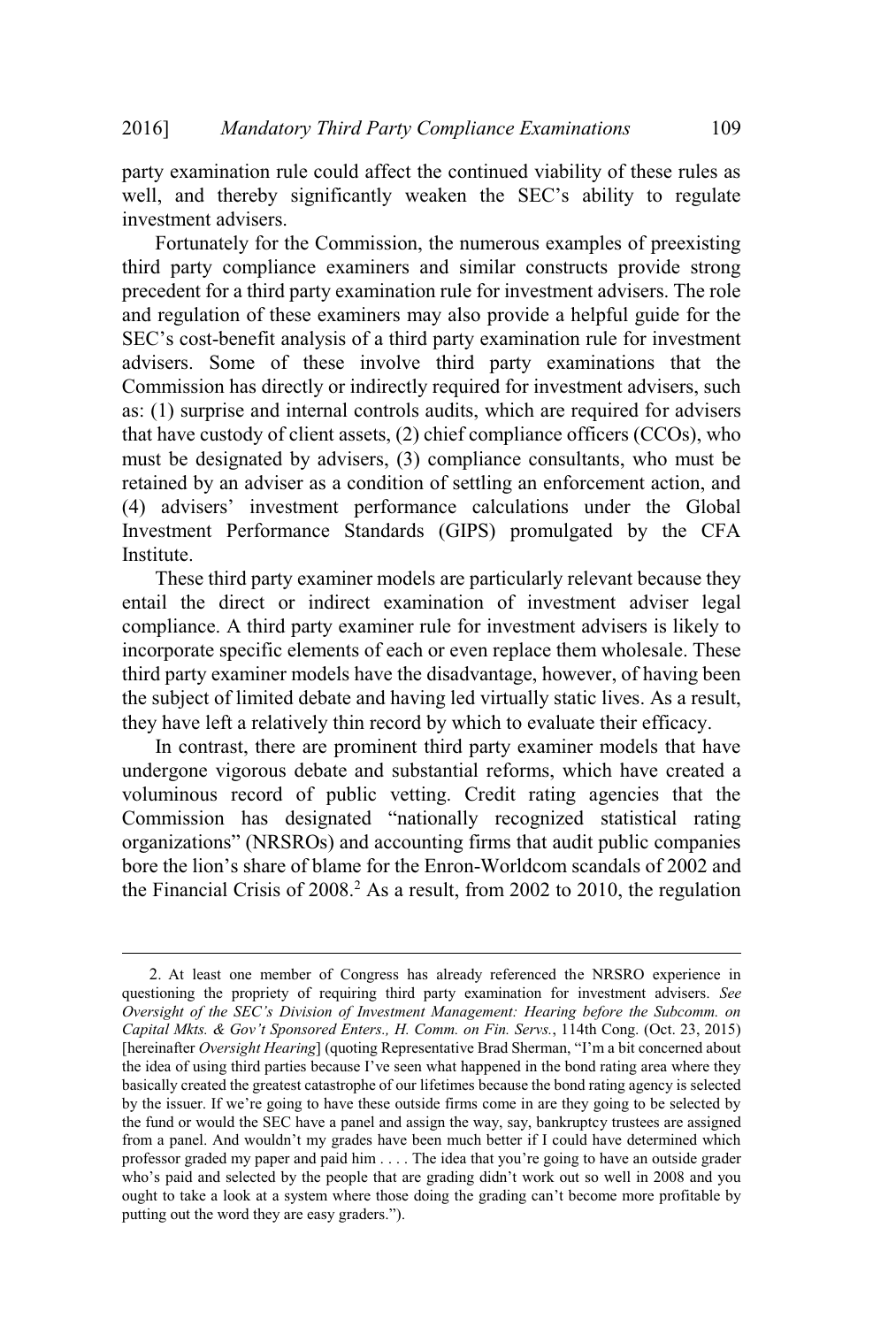of NRSROs and public-company auditors was transformed.<sup>3</sup>Unlike public company auditors, NRSROs have a direct connection to investment advisers. company auditors, investors have a unect connection to investment advisers.<br>They have a close relationship with advisers because advisers are primary They have a close relationship with advisers because advisers are primary<br>users of NRSRO debt ratings, and the ratings provide an indirect means by which advisers comply with certain regulations. BROOK. J. CORP. FIN. & COM. L. [Vol. 11<br>ROs and public-company auditors was transformed.<sup>3</sup>Unlike public<br>y auditors, NRSROs have a direct connection to investment advisers.<br>NRSRO debt ratings, and the ratings provide an in

Another prominent third party examiner model, the proxy advisory firm, has recently been subject to a high level of scrutiny and may be on the brink of a major regulatory overhaul.<sup>4</sup> Like NRSROs, proxy advisory firms do not examine investment advisers as such, but they have a close relationship with a means by which investment advisers achieve legal compliance. There has been very little analysis of third party examinations for investment advisers.<sup>5</sup> BROOK. J. CORP. FIN. & COM. L. [Vol. 11<br>
NRSROs and public-company auditors was transformed.<sup>3</sup>Unlike public<br>
mpany auditors, NRSROs have a direct connection to investment advisers.<br>
Ey have a close relationship with advis about and public-company adunots was transformed. Omixe publical<br>any audiotrs, NRSROs have a direct connection to investment advisers.<br>have a close relationship with advisers because advisers are primary<br>of NRSRO debt rati In the action of a third power and the SEC's rulemaking work and conserved and indirect means by a f NRSRO debt ratings, and the ratings provide an indirect means by f NRSRO debt ratings, and the ratings provide an indirec

This Article sets the stage for consideration of a third party examiner rule rulemaking has evolved and the risk of a successful legal challenge to the rulemaking on cost-benefit grounds. Part II discusses novel grounds for challenging the rulemaking, including claims that the rulemaking would by have a close relationship with advisers because advisers are pinnary<br>ors of NRSRO debt ratings, and the ratings provide an indirect means by<br>cich advisers comply with cretain regulations.<br>Another prominent third party e characteristics of numerous third party examiner models and surveys the regulation of these models. Consumery of the published and the relemaking would busing the rulemaking including claims that the rulemaking would<br>usurp Congress's power of the purse or its power to create an investment<br>adviser SRO, or would otherwise

### **I. BACKGROUND**

### **A. EVOLUTION OF THE SEC'S CURRENT INTEREST IN A THIRD PARTY EXAMINATION RULE**

In the space of less than two years, the prospect that the Commission will require registered investment advisers to engage third party compliance examiners has evolved from a shot across the bow to a missile approaching its target. Interest in the issue had lain dormant since 2003, when the Commission floated mandatory third party examinations as one of four was reignited in 2014, when former SEC Commissioner Daniel Gallagher suggested that mandatory third party examinations for advisers would

<sup>3</sup>*. See infra* Parts IV(A) and (D).

<sup>4</sup>*. See infra* Part IV(C).

<sup>5</sup>*. See* JAMES ANGEL, CENTER FOR FINANCIAL MARKETS AND POLICY ON THE REGULATION OF INVESTMENT ADVISORY SERVICES: WHERE DO WE GO FROM HERE? (2011), http://www.thefiduciaryinstitute.org/wp-

content/uploads/2013/02/AngelWhereDoWeGofromHere.pdf. The possibility of requiring third party examinations was the topic of a 2010 roundtable discussion hosted by this author. A memorandum on the roundtable is on file with this author and available upon request.

<sup>6</sup>*. See* Compliance Programs of Investment Companies and Investment Advisers, Advisers Act Release No. 2107, 79 SEC Docket 1696 (Feb. 5, 2003) (codified at 17 C.F.R. pts. 270, 275).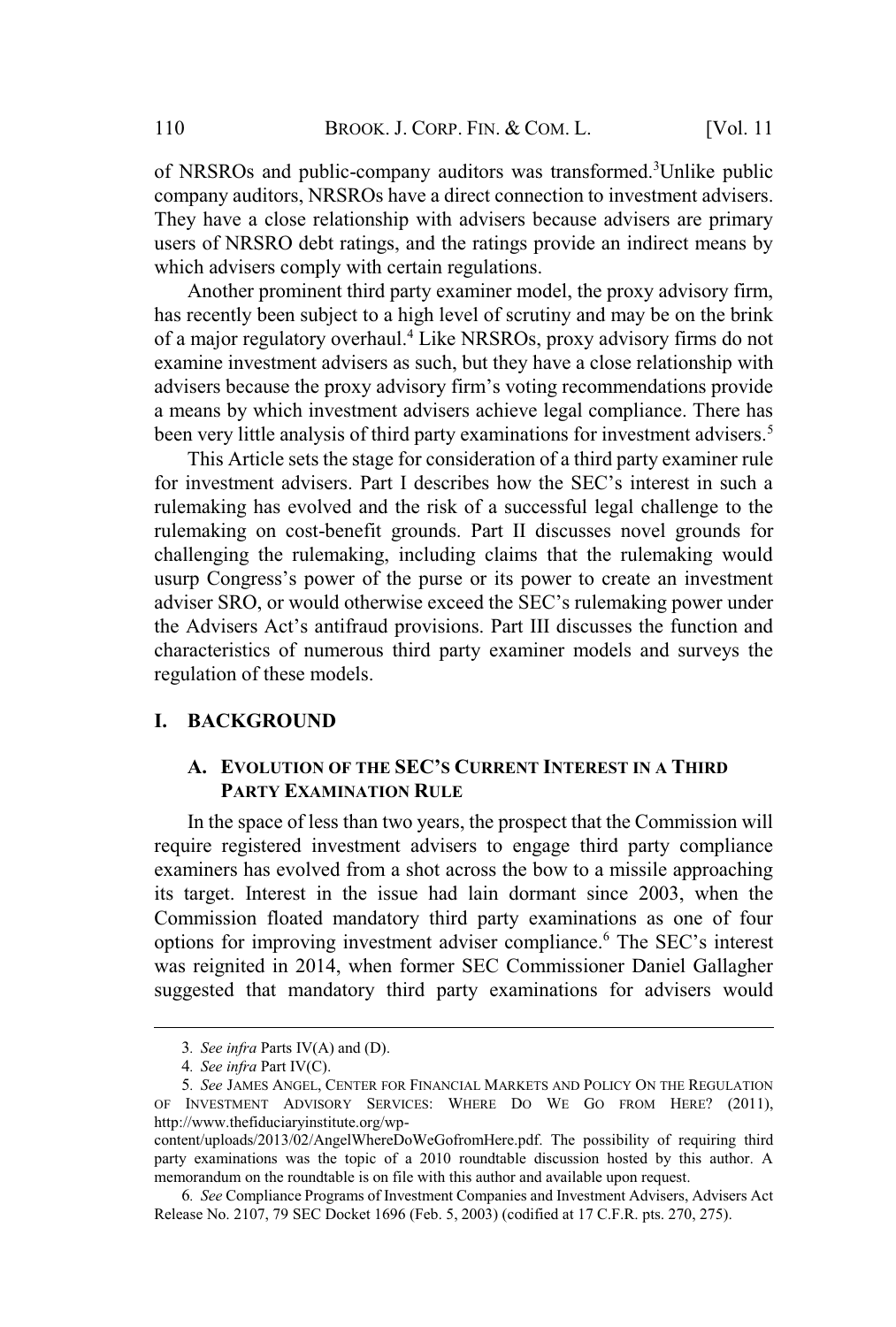program.<sup>7</sup> Examination and the SEC and the SEC and the SEC's adviser examination<br>Gallagher's original proposal to require third party address the perceived inadequacy of the SEC's adviser examination

examinations of advisers referred to his perception that the greater frequency of broker-dealer examinations created a statistical imbalance between the amount of reported misconduct by broker-dealers and investment advisers.<sup>8</sup> Mandatory Third Party Compliance Examinations 111<br>
dress the perceived inadequacy of the SEC's adviser examination<br>
gram.<sup>7</sup><br>
Commissioner Gallagher's original proposal to require third party<br>
numinations of advisers refer Mandatory Third Party Compliance Examinations 111<br>perceived inadequacy of the SEC's adviser examination<br>sioner Gallagher's original proposal to require third party<br>so f advisers referred to his perception that the greater provide The *netw Compliance Examinations* 111<br>
provide inadequacy of the SEC's adviser examination<br>
Gallagher's original proposal to require third party<br>
visers referred to his perception that the greater frequency<br>
xamin investment adviser problem as well."<sup>9</sup> Commissioner Gallagher subsequently added, in connection with comments regarding the level of SEC adviser Inductory Third Party Compliance Examinations 111<br>perceived inadequacy of the SEC's adviser examination<br>oner Gallagher's original proposal to require third party<br>of advisers referred to his perception that the greater freq investor rip-off along the lines of the multibillion-dollar Ponzi scheme andatory Third Part<br>perceived inadequa<br>oner Gallagher's of<br>advisers referred t<br>er examinations cre<br>orted misconduct by<br>ed of a "common<br>pr even primarily *i*<br>viser problem as well<br>nection with comm<br>that he was "worrie<br>ff al tory Third Party Compliance Examinations 111<br>eived inadequacy of the SEC's adviser examination<br>Gallagher's original proposal to require third party<br>visers referred to his perception that the greater frequency<br>xaminations c ess the perceived inadequacy of the SEC's adviser examination ram.<sup>7</sup><br>Commissioner Gallagher's original proposal to require third party<br>ninations of advisers referred to his perception that the greater frequency<br>roker-dea program of third-party commissioner Gallagher's original proposal to require third party examinations of advisers referred to his perception that the greater frequency of broker-dealer examinations created a statistical i estment adviser problem as well."<sup>9</sup> Commissioner Gallagher subsequently<br>led, in connection with comments regarding the level of SEC adviser<br>minations, that he was "worried that the SEC might miss the next huge<br>estor rip-o

attention in the financial press, eventually leading SEC Chair Mary Jo White to express interest in the concept,<sup>11</sup> then to ask her staff to evaluate it,<sup>12</sup> and myester Tip on tang the mark of the maniformer donar Tonzi scheme<br>perpetrated by Bernard Madoff."<sup>10</sup><br>Commissioner Gallagher's comments received a fair of amount of<br>attention in the financial press, eventually leading SEC perrated by Bernard Madori. "<br>
Commissioner Gallagher's comments received a fair of amount of<br>
mition in the financial press, eventually leading SEC Chair Mary Jo White<br>
express interest in the concept,<sup>11</sup> then to ask her

BUDGET REQUEST BY PROGRAM 67 (2015) [hereinafter FY 2016 BUDGET REQUEST BY PROGRAM], https://www.sec.gov/about/reports/sec-fy2016-budget-request-by-program.pdf (stating that the . . . . regulators are examining well below one percent of the approximately 160,000 branch offices

9. 2014 Gallagher Remarks, *supra* note 7.

<sup>7.</sup> Daniel M. Gallagher, Comm'r, U.S. Sec. & Exch. Comm'n, Remarks at the 46<sup>th</sup> Annual Rocky Mountain Securities Conference, Denver, Colorado (May 9, 2014) [hereinafter 2014 Gallagher Remarks], https://www.sec.gov/News/Speech/Detail/Speech/1370541779229. *See also Wall Street Reform: Assessing and Enhancing the Financial Regulatory System: Hearing before the S. Comm. on Banking, Hous. & Urban Affairs* (Sep. 9, 2014) (testimony of Mary Jo White, Chair, Commission terrest in the concept,<sup>11</sup> then to ask her staff to evaluate it,<sup>12</sup> and<br>later to state that she believed that the Commission "will need to 'move to a<br>program of third-party compliance exams."<sup>13</sup> One reporter each year").

<sup>10</sup>. Mark Schoeff, Jr., *RIAs Should Be Forced to Hire Outside Examiners: Gallagher*, INVESTMENT NEWS (May 20, 2014, 2:35 PM), http://www.investmentnews.com/article/20140520/ FREE/140529989. It is not clear how the Madoff scandal supports increasing adviser examinations relative to broker-dealer examinations. All the misconduct in which Madoff engaged occurred during the time he was associated with a broker-dealer and very little occurred when his firm was a registered investment adviser. *See* Mercer Bullard, *Madoff Scandal: Who Was Really Asleep at the Switch?*, MORNINGSTAR (June 18, 2009, 6:00 AM), http://news.morningstar.com/articlenet/article. aspx?id=295708. 6. See ZOI4 Suaguer Kemarks, supra note 7. CJ. O.S. Sec. & EXCH. COMM R, FT 2016<br>BUDGET REQUEST BY PROGRAM 67 (2015) [heriander PT 2016 BUDGET REQUEST BY PROGRAM],<br>https://www.sec.gov/about/reports/sec-fy2016-budget-reque BUDGET REQUEST BY PROGRAM 07 (2015) [herematter https://www.sec.gov/about/reports/sec-fy2016-budget-re<br>Commission "examined approximately ten percent of recall that commission "examining well below one percent of<br>each year 920. The examing well below one percent of the approximately 160,000 branch offices<br>
9. 2014 Gallagher Remarks, *supra* note 7.<br>
9. 2014 Gallagher Remarks, *supra* note 7.<br>
10. Mark Schoeff, Jr., *RIAs Should Be Forced to* 9. 2014 Gallagher Remarks, *supra* note 7.<br>
9. 2014 Gallagher Remarks, *supra* note 7.<br>
10. Mark Schoeff, Jr., *RIAs Should Be Forced to Hire Outside Exal*<br>
INVESTMENT NEWS (May 20, 2014, 2:35 PM), http://www.investmentnew

<sup>11</sup>. Mark Schoeff, Jr., *SEC's White Calls Third-Party Adviser Exam Idea 'Creative'*, INVESTMENT NEWS (May 22, 2014, 12:01 PM) http://www.investmentnews.com/article/20140522 12*. See* Mark Schoeff, Jr., *SEC's White Defends Coverage of Investment Advisers*, INVESTMENT

NEWS (Dec. 17, 2014, 4:40 PM), http://www.investmentnews.com/article/20141217/FREE/141219

<sup>13</sup>. Michael J. Missal et. al., *Heard at the SIFMA Conference*, K&L GATES: LEGAL INSIGHT 2, (Apr. 6, 2015), http://www.klgateshub.com/files/Publication/3fc49320-6b73-4af1-968e-dbaf3eb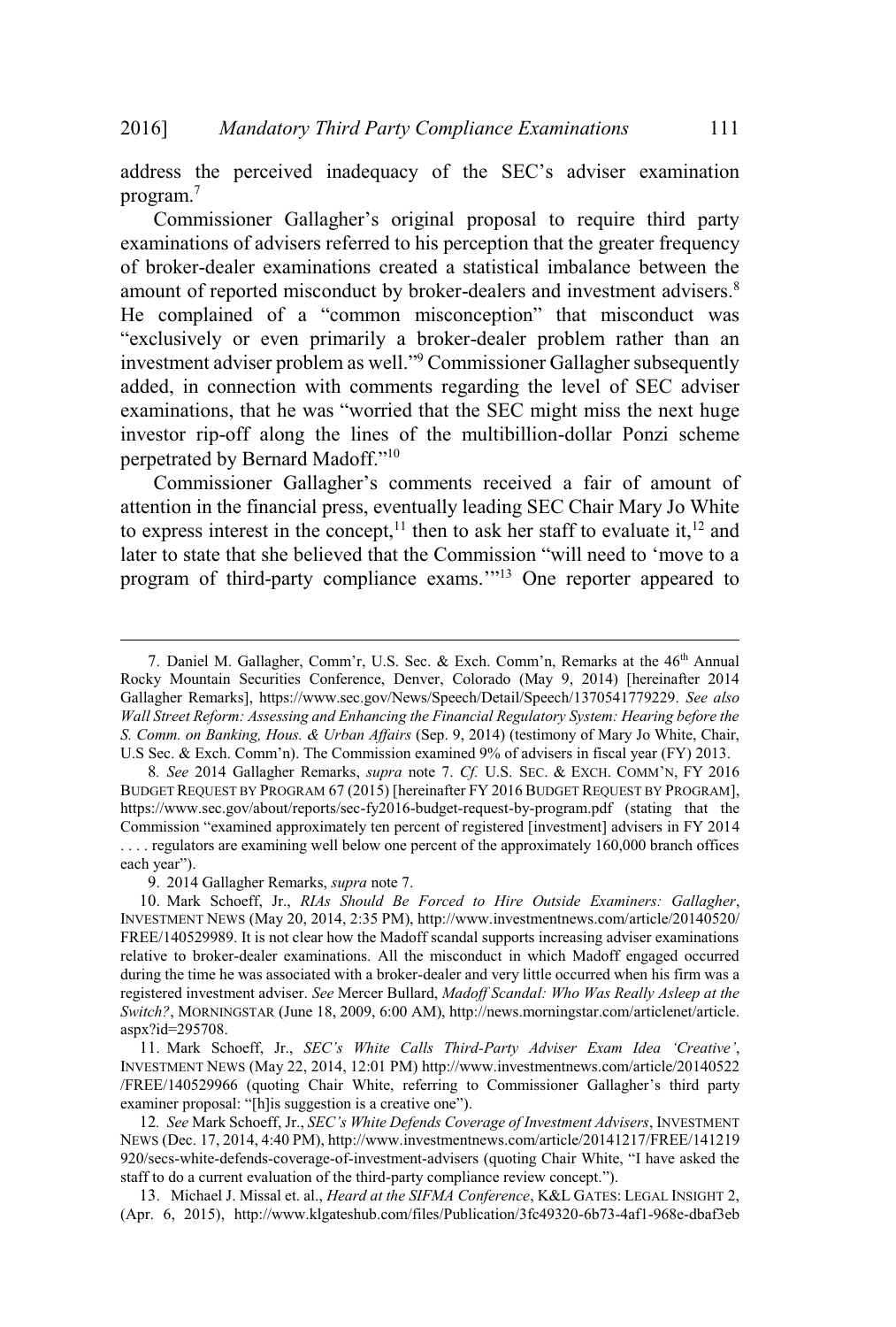paraphrase Chair White as stating that "[t] the move would be designed to help<br>paraphrase Chair White as stating that "[t]he move would be designed to help 2 BROOK. J. CORP. FIN. & COM. L. [Vol. 11]<br>aphrase Chair White as stating that "[t]he move would be designed to help<br>agency's Office of Compliance Inspections and Examinations increase its BROOK. J. CORP. FIN. & COM. L. [Vol. 11]<br>See Chair White as stating that "[t]he move would be designed to help<br>y's Office of Compliance Inspections and Examinations increase its<br>of advisers."<sup>14</sup> Other than the general goa BROOK. J. CORP. FIN. & COM. L. [Vol. 11]<br>
ir White as stating that "[t]he move would be designed to help<br>
fice of Compliance Inspections and Examinations increase its<br>
visers."<sup>14</sup> Other than the general goal of "improv[in specifically cited any potential benefit other than increasing the frequency of adviser examinations. BROOK. J. CORP. FIN. & COM. L. [Vol. 11<br>
uphrase Chair White as stating that "[t]he move would be designed to help<br>
agency's Office of Compliance Inspections and Examinations increase its<br>
resight of advisers."<sup>14</sup> Other t BROOK. J. CORP. FIN. & COM. L. [Vol. 11<br>Chair White as stating that "[t]he move would be designed to help<br>s Office of Compliance Inspections and Examinations increase its<br>divisers."<sup>14</sup> Other than the general goal of "impr

In October 2015, SEC Division of Investment Management (IM) Director David Grim confirmed in testimony before Congress that the staff if proposed and adopted, would establish a program of third-party in his testimony to the purpose of a third party examination rule was his view BROOK. J. CORP. FIN. & COM. L. [Vol. 11<br>
aphrase Chair White as stating that "[t]he move would be designed to help<br>
agency's Office of Compliance Inspections and Examinations increase its<br>
rsight of advisers."<sup>14</sup> Other th did not elaborate further in comments at the related hearing. Chair White stated in February 2016 that she would seek to introduce a program for third party compliance reviews, $17$  and as of this writing she is reportedly reviewing a draft proposal.<sup>18</sup> oversignt of advisers. Outer that the general goal of improving overal compliance by registered investment advisers," Chair White has no appecifically cited any potential benefit other than increasing the frequency of advi *Conference, supra* note 13, at 2 (summarizing Chair White State in February 2016 that she would seek to introduce a program for third party compliance reviews,<sup>17</sup> and as of this writing she is reportedly reviewing a draf did not elaborate further in comments at the related hearing. Chair White<br>stated in February 2016 that she would seek to introduce a program for third<br>party compliance reviews,<sup>17</sup> and as of this writing she is reportedly

Chair White has had more to say about the potential costs of third party examinations than the potential benefits. In a letter to Congress, she noted

with which our staff could examine funds and advisers." *Id.* at 2.<br>15. *Oversight Hearing, supra* note 2 (testimony of David W. Grim, Dir., Div. of Inv. Mgmt.,

16*. Oversight Hearing*, *supra* note 2 (testimony of David W. Grim).

17. Mark Schoeff, Jr., *White Vows to Forge Ahead on Fiduciary Duty, Third-Party Exams Despite Diminished SEC*, INVESTMENT NEWS (Feb. 19, 2016, 11:45 AM), http://www.investment news.com/article/20160219/FREE/160219915/white-vows-to-forge-ahead-on-fiduciary-duty-

third-party-exams?NLID=daily&NL\_issueDate=20160219&utm\_source=Daily-20160219&utm\_ medium=email&utm\_campaign=investmentnews&utm\_visit=178886. *See also* Schoeff, Jr, *supra* that party examminations in order to get out and examine more registered investime a lovestime.<br>
F. Comm. on Fin. Servs. (Dec. 16, 2014) [hereinafter White Letter], https://www.investmentadviser<br>
.org/eWeb/docs/Public/141 Bee Letter from Marin H. Comm. on Fin. Se.<br>
I. Comm. on Fin. Se.<br>
org/eWeb/docs/Pub<br>
with which our staff<br>
15. *Oversight He*<br>
Sec. & Exch. Comm.<br>
YEAR 2015 34 (201<br>
third-party complian<br>
16. *Oversight He*<br>
17. Mark Schoe 18. Mark Schoeff, Jr., *SEC Gets Staff Recommendation to Allow Third-Party Exams,* 15. Oversign recaring, supra note 2 (ustimoly of David w. Grim, Dir., Div. of inv. Nagmet, Sec. & Exch. Comm'n). See also SEC. & Exch. COMM'N, AGENCY FINANCIAL REPORT, FISCAL VERNET FISCAL VERNET FISCAL TREAT FISCAL WEAR Sec. & Exch. Comminstoners and SEC VEAR 2015 34 (2015) (listed among 'third-party compliance reviews for reg 16. *Oversight Hearing, supra* note 17. Mark Schoeff, Jr., *White Vow Despite Diminished SEC*, INVESTMEN news.c

INVESTMENT NEWS (Sep. 27, 2016, 12:18 PM), http://www.investmentnews.com/article/20160927/ FREE/160929926/sec-gets-staff-recommendation-to-allow-third-party-exams (quoting White,

<sup>894</sup>ba/Presentation/PublicationAttachment/271af39c-b38e-4f4f-8ecf-a6f83fdb5da1/GE\_Alert\_04 062015.pdf [hereinafter *SIFMA Conference*].

<sup>14</sup>. Mark Schoeff, Jr., *SEC Fiduciary Push Gives Momentum to Third-Party Exams,* INVESTMENT NEWS (Mar. 18, 2015, 1:55 PM), http://www.investmentnews.com/article/20150318/ FREE/150319897/sec-fiduciary-push-gives-momentum-to-third-party-exams. *See SIFMA* stated in February 2016 that she would seek to introduce a program for third<br>party compliance reviews,<sup>17</sup> and as of this writing she is reportedly reviewing<br>a draft proposal.<sup>18</sup><br>Chair White has had more to say about the H. Comm. on Fin. Servs. (Dec. 16, 2014) [hereinafter White Letter], https://www.investmentadviser party compinance reviews, and as of this withing site is reportedly reviewing<br>a draft proposal.<sup>18</sup><br>Chair White has had more to say about the potential costs of third party<br>examinations than the potential benefits. In a le a draft proposal.<sup>16</sup><br>Chair White has had more to say about the pc<br>examinations than the potential benefits. In a lett<br>three concerns that had been identified in the SEC<br>394ba/Presentation/PublicationAttachment/271af39c-b3 examinations than the potential benefits. In a letter to Congress, she noted<br>three concerns that had been identified in the SEC's 2003 Concept Release:<br>894ba/Presentation/PublicationAttachment/271af39c-b38e-4f4f-8ecf-a6f83 Examinations than the potential ocidents. In a fetter to Congress, site noted<br>three concerns that had been identified in the SEC's 2003 Concept Release:<br>894ba/Presentation/PublicationAttachment/271af39c-b38e-4f4f-8ecf-a6f three concerns that had been identified in the SEC's 2<br>
894ba/Presentation/Publication Attachment/271af39c-b38e-4f4f-8ecf<br>
062015.pdf [hereinafter *SIFMA Conference*].<br>
14. Mark Schoeff, Jr., *SEC Fiduciary Push Gives Mome* r Note 11002 (11101) The 11 (11101) The 11 (11101) The Comparison Conference, supra note 13, at 2 (summarizing Chair White's comments that she intends to require third party examinations "in order to get out and examine mo Congerence, supra note 15, at 2 (summarizing Chair winte somments that sue intents of equiters").<br>
See Letter from Mary 10 White, Chair, U.S. Sec. & Exch. Comm'n, to Jeb Hensarling, Chairman,<br>
H. Comm. on Fin. Servs. (Dec.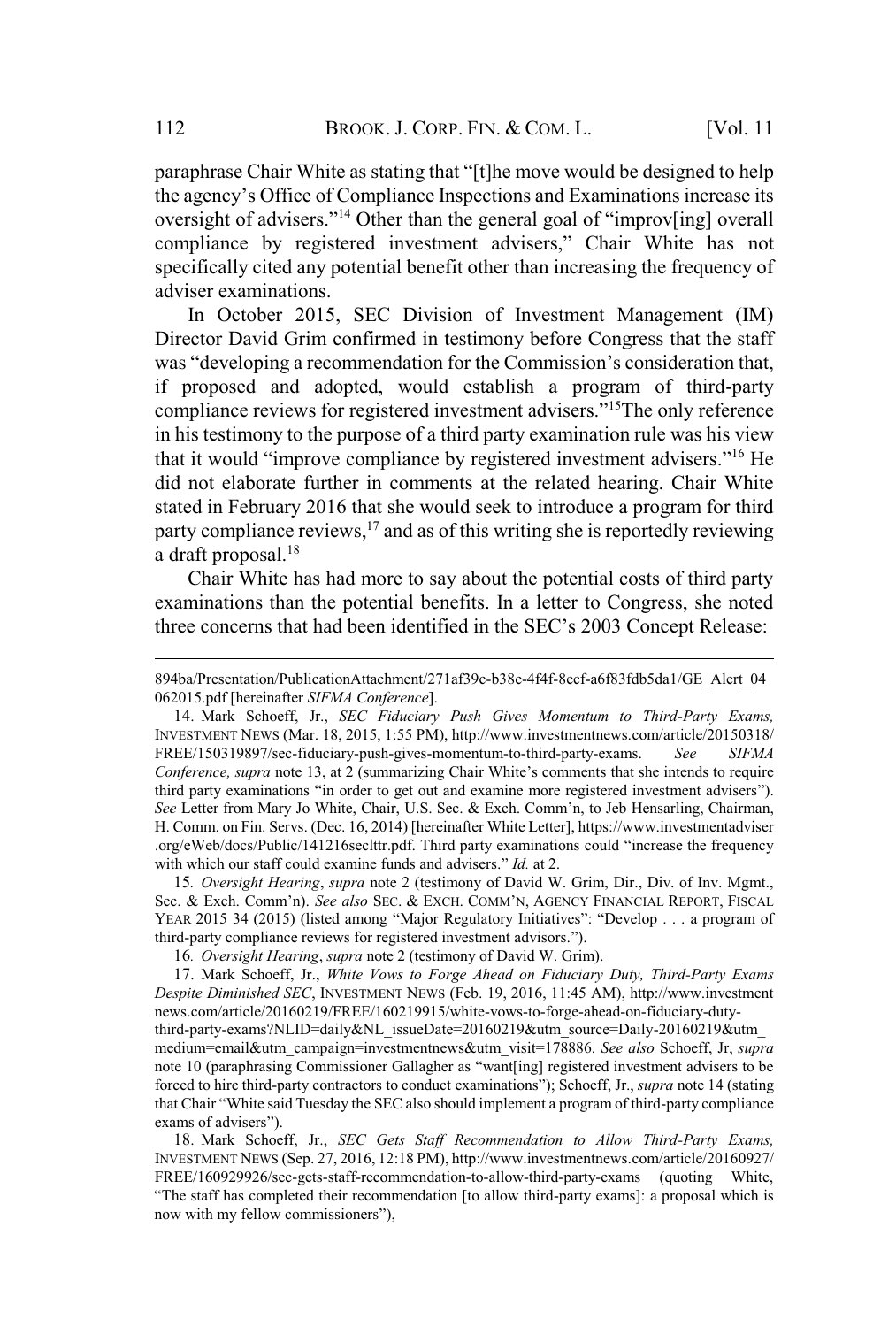- 1. The costs of a third party review (particularly as it relates to small advisers);
- 2. Standards for or expertise of the reviewers; and
- 3. Potential conflicts of interest which may impact the quality of reviews given that third parties may be incentivized to maintain their professional relationships.<sup>19</sup> SEC's sensitivity to the potential costs of third party compliance Examinations 113<br>
1. The costs of a third party review (particularly as it relates to small<br>
advisers);<br>
2. Standards for or expertise of the reviewers; a

be important in weathering objections, including legal challenges, to a third party examination rulemaking.

As of this writing, it appears that the Commission is leaning toward releasing a proposal for third party examinations, rather than a release requesting comments on the concept.<sup>20</sup> Issuing a proposal, rather than a  $\epsilon$  concept release, suggests that the Commission has developed an adequate cost-benefit structure within which to propose a rule that meets cost-benefit *Mandatory Third Party Compliance Examinations* 113<br>
he costs of a third party review (particularly as it relates to small<br>
visiers);<br>
andards for or expertise of the reviewers; and<br>
otential conflicts of interest which m and its experience with similar past proposals. As discussed immediately Frace costs of a time party review (particularly as it relates to small advisers);<br>
2. Standards for or expertise of the reviewers; and<br>
3. Potential conflicts of interest which may impact the quality of<br>
reviews given th From the matrices of the commission is leaning toward<br>posal for third party examinations, rather than a release<br>nments on the concept.<sup>20</sup> Issuing a proposal, rather than a<br>e, suggests that the Commission has developed an "consider, in the concept.<sup>20</sup> Issuing a proposal for third party examinations, rather than a release<br>nments on the concept.<sup>20</sup> Issuing a proposal, rather than a release<br>nments on the concept.<sup>20</sup> Issuing a proposal, rat

### **B. SEC RULEMAKING COST-BENEFIT REQUIREMENTS AND LEGAL CHALLENGES**

Scrutiny of SEC cost-benefit analysis has become a focal point for Congress and the courts.<sup>21</sup> Although SEC rulemaking is not subject to an explicit cost-benefit analysis requirement as such, it is subject to the which may amount to the same thing.<sup>22</sup> The Advisers Act requires the **EXECT THE SECT THE SECT THE SECT ANTIFY** and accept an adequate the theoretic structure within which to propose a rule that meets cost-benefit structure within which to propose a rule that meets cost-benefit and and sele release, suggests that the Commission has developed an adequate<br>effit structure within which to propose a rule that meets cost-benefit<br>s. This is certainly possible based on the SEC staff's internal analysis<br>experience wit **EXECTS SEC COST-benefit analysis has become a focal point for ongress and the courts.<sup>21</sup> Although SEC rulemaking is not subject to an plicit cost-benefit analysis requirement as such, it is subject to the liministrative** Congress and the courts.<sup>21</sup> Although SEC rulemaking is not subject to an explicit cost-benefit analysis requirement as such, it is subject to the Administrative Procedure Act's (APA) arbitrary and capricious standard, whi **Explicit cost-benefit analysis requirement as such, it is subject to the**<br> **Administrative Procedure Act's (APA) arbitrary and capricious standard,**<br>
which may amount to the same thing.<sup>22</sup> The Advisers Act requires the<br>

<sup>19</sup>*. See* White Letter, *supra* note 14, at 2.

<sup>20</sup>*. See id.*

<sup>21</sup>*. See generally* John C. Coates, IV, *Cost-Benefit Analysis of Financial Regulation: Case Studies and Implications*, 124 YALE L.J. 882, 882 (2015).

arbitrary and capricious finding on failure to satisfy Investment Company Act requirement to L. Jackson, *Cost-Benefit Analysis and the Courts*, 78 L. & CONTEMP. PROB. 55, 62 (2015); Donna M. Nagy, *The Costs of Mandatory Cost-Benefit Analysis in Sec Rulemaking*, 57 ARIZ. L. REV. 129, which may amount to the same thing.<sup>22</sup> The Advisers Act requires the<br>Commission to "consider, in addition to the protection of investors, whether<br>the action will promote efficiency, competition, and capital formation" wh burdens on small businesses, and to submit rules to the U.S. Comptroller General, which is required to example and provide and the constant, in addition to the procedured of investors, when adopting rules, which require a finding that the rule is "necessary or adopting rules, which require a finding that the rule is "ne to provide an assessment to Congress on any "major" rule, i.e., a rule that is expected to have an economic impact of \$100 million or more. *See* Regulatory Planning and Review, Executive Order adopting rules, which require a finding that the rule is "necessary or<br>
19. See White Letter, supra note 14, at 2.<br>
20. See id.<br>
21. See generally John C. Coates, IV, Cost-Benefit Analysis of Financial Regulation: Case<br>
S 19. See White Letter, *supra* note 14, at 2.<br>
20. See id.<br>
21. See generally John C. Coates, IV, *Cost-Benefit Analysis of Financial Regulation: Case*<br> *Studies and Implications*, 124 YALE L.J. 882, 882 (2015).<br>
22. See, Comptroller's assessment is submitted, during which time Congress has the power to veto the rule by joint resolution, subject only to a veto by the President. *See* 5 U.S.C. § 802 (2012).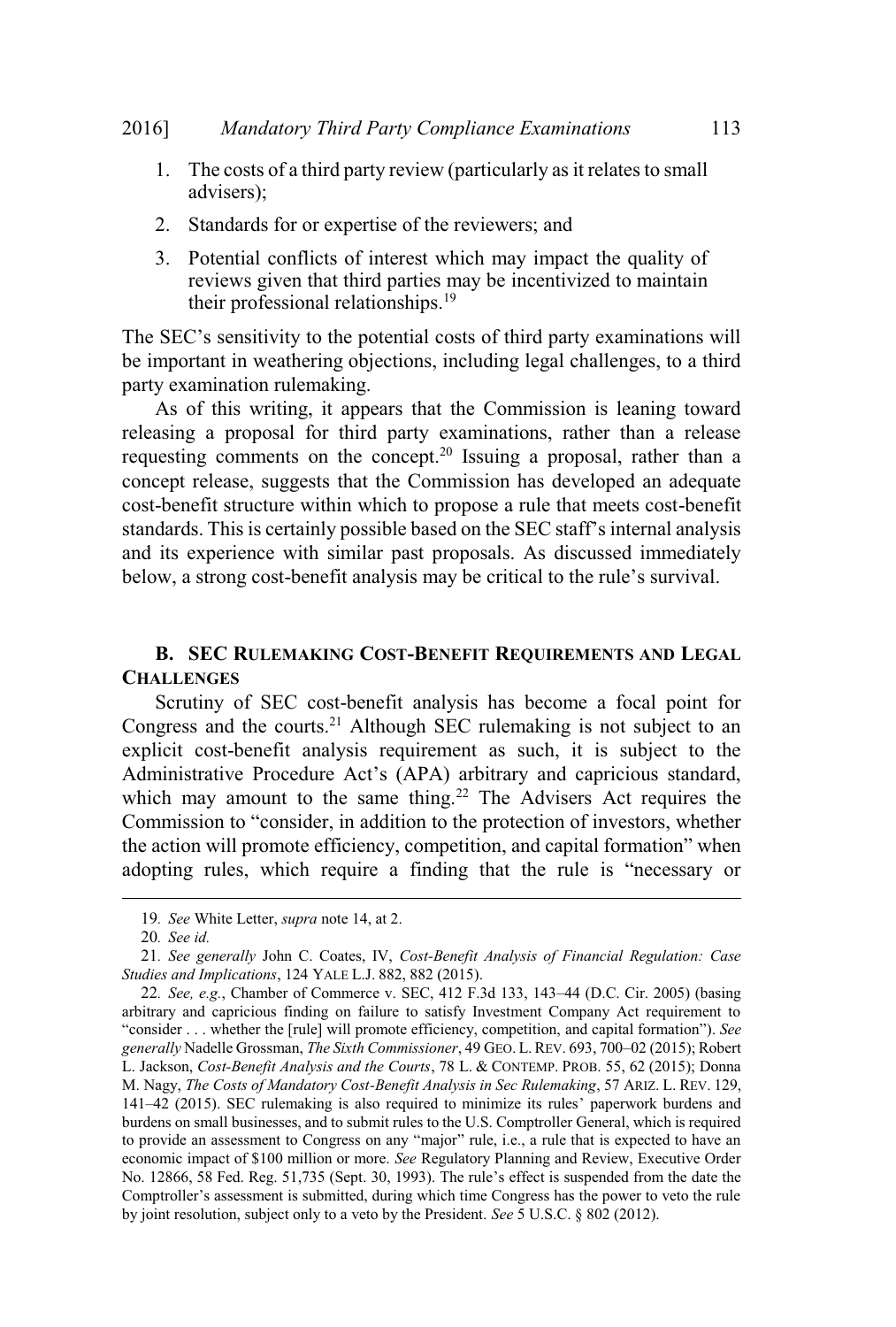appropriate in the public interest."<sup>23</sup> The Commission has taken the position that it will comply with the cost-benefit analysis guidance in Executive Orders 12866 and 13563.<sup>24</sup> The Commission is also likely to be somewhat inhibited by the shadow of numerous bills that have been floated in Congress that would impose additional cost-benefit restrictions on SEC rulemaking.

Putting a fine edge on its cost-benefit analysis obligations, the Commission has recently seen a number of its rules vacated by the U.S. Court of Appeals for the District of Columbia Circuit.<sup>25</sup> For example, the D.C. Circuit has vacated, on cost-benefit grounds, separate SEC proposals to require mutual fund boards to appoint an independent chair and a 75 percent independent board (twice), treat fixed-index annuities as securities, require public companies to provide information on shareholder-nominated board BROOK. J. CORP. FIN. & COM. L. [Vol. 11<br>he public interest."<sup>23</sup> The Commission has taken the position<br>mply with the cost-benefit analysis guidance in Executive<br>and 13563.<sup>24</sup> The Commission is also likely to be somewhat<br> 114 BROOK. J. CORP. FIN. & COM. L. [Vol. 11<br>appropriate in the public interest."<sup>23</sup> The Commission has taken the position<br>that it will comply with the cost-benefit analysis guidance in Executive<br>Orders 12866 and 13563.<sup>2</sup> exempt certain brokers from being regulated as investments advisers and its attempt to require advisers to private funds to register as investment advisers, appropriate in the public interest."<sup>23</sup> The Commission has taken the position<br>that it will comply with the cost-benefit analysis guidance in Executive<br>Orders 12866 and 13563.<sup>24</sup> The Commission is also likely to be somew challenge to the broker-dealer exemption was brought by the Financial Planning Association, which would have a strong interest against a third party examination rule and may be first in line to challenge it. require mutual rund boards to appoint an independent chair and a /5 percent<br>independent board (twice), treat fixed-index annuities as securities, require<br>public companies to provide information on shareholder-nominated boa independent board (twice), treat fixed-index annuities as securities, require<br>public companies to provide information on shareholder-nominated board<br>candidates, and require certain designations regarding public companies' indidates, and require certain designations regarding public companies' use<br>conflict minerals.<sup>26</sup> The D.C. Circuit also vacated the SEC's proposal to<br>empt certain brokers from being regulated as investments advisers and i of conflict minerals.<sup>26</sup> The D.C. Circuit also vacated the SEC's proposal to exempt certain brokers from being regulated as investments advisers and its attempt to require advisers to private funds to register as investm attempt to require advisers to private funds to register as investment advisers,<br>in each case on the ground that the rule exceeded the SEC's authority.<sup>27</sup> The<br>challenge to the broker-dealer exemption was brought by the Fi

CONNECTION WITH DODD-FRANK ACT RULEMAKINGS (2011), https://www.sec.gov/about/offices/ oig/reports/audits/2011/report\_6\_13\_11.pdf. *The SEC's Aversion to Cost-Benefit Analysis, Hearing before the H. Subcomm. on Oversight & Gov't Reform* (2011) (testimony of Mercer Bullard). ALTYERS IN SEERTED SEC DODD-FRANK ACT KULEMAKINGS (Jah. 27, 2012),<br>
BS://www.sec.gov/about/offices/oig/reports/audits/2012/rpt499\_followupreivor6d-<br>
Sostemefitanalyses \_508.pdf; U.S. SEC. & EXCH. COMM'N, OFFICE OF INSPECTO

25*. See* James D. Cox & Benjamin J.C. Baucom, *The Emperor Has No Clothes: Confronting the D.C. Circuit's Usurpation of SEC Rulemaking Authority*, 90 TEX. L. REV. 1811, 1814 (2012) The turning point came in 2005 when, in Chamber of Commerce v. SEC, the Chamber challenged Tossoenentamalyses\_306.put; O.S. Sec. & EXCRI. COMM N, OFFICE OF INSPECTION GEN. REPORT CONDECTION VITH DODD-FRANK ACT RULEMAKINGS (2011), https://www.sec.gov/about/offices/<br>oig/reports/audits/2011/report\_6\_13\_11.pdf. *The* 

v. SEC, 647 F.3d 1144 (D.C. Cir. 2011) (board candidates); Am. Equity Inv. Life Ins. Co. v. SEC, 613 F.3d 166 (D.C. Cir. 2009) (fixed indexed annuities); Chamber of Commerce v. SEC, 412 F.3d 133 (D.C. Cir. 2005) (fund boards); Chamber of Commerce v. SEC, 443 F.3d 890 (D.C. Cir. 2006) (fund boards).

Goldstein v. SEC, 451 F.3d 873 (D.C. Cir. 2006) (hedge fund registration). The same court also rejected the SEC's position that viatical settlements are securities. See SEC v. Life Partners, Inc., 87 F.3d 536 (D.C. Cir. 1996).

<sup>23</sup>. Dodd-Frank, Pub. L. No. 111-203, 124 Stat. 1376 (codified as amended at 15 U.S.C. § 80b-80b-6(4).

<sup>24.</sup> See Memorandum from the U.S. Sec. & Exch. Comm'n, Div. of Risk, Strategy, and Fin. Innovation and Office of Gen. Counsel on the Current Guidance on Economic Analysis in SEC https://www.sec.gov/divisions/riskfin/rsfi\_guidance\_econ\_analy\_secrulemaking.pdf. *See generally* ANALYSES IN SELECTED SEC DODD-FRANK ACT RULEMAKINGS (Jan. 27, 2012), https://www.sec.gov/about/offices/oig/reports/audits/2012/rpt499\_followupreviewofdchallenge to the broker-dealer exemption was brought by the Financial<br>Planning Association, which would have a strong interest against a third party<br>examination rule and may be first in line to challenge it.<br>23. Dodd-Frank **Planning Association, which would have a strong interest against a third party examination rule and may be first in line to challenge it.<br>
23. Dodd-Frank, Pub. L. No. 111-203, 124 Stat. 1376 (codified as amended at 15 U.S** (C) (2012)). Notably, this requirement does not apply to rulemaking under the Advisers Act s<br>
antifradia provision, which does not require such a "necessary and appropriate" finding. *See id.* §<br>
800-6(4).<br>
24. *See* Memor 800-0(4).<br>
24. See Memorandum from the U.S. Sec. & Exch. Comm<br>
Innovation and Office of Gen. Counsel on the Current Guid<br>
Rulemakings to Staff of the Rulewriting Divisions an<br>
https://www.sec.gov/divisions/riskfin/rsfi\_gu 24. See Memoratualum From the U.S. Sec. & Exchi. Commin, DV. On Kisk, Suategy, and Fill-<br>clemakings to Staff of the Rulewriting Divisions and Offices 3-4 (Mar. 16, 2012),<br>ps://www.sec.gov/divisions/riskfin/rsfi\_guidance\_ec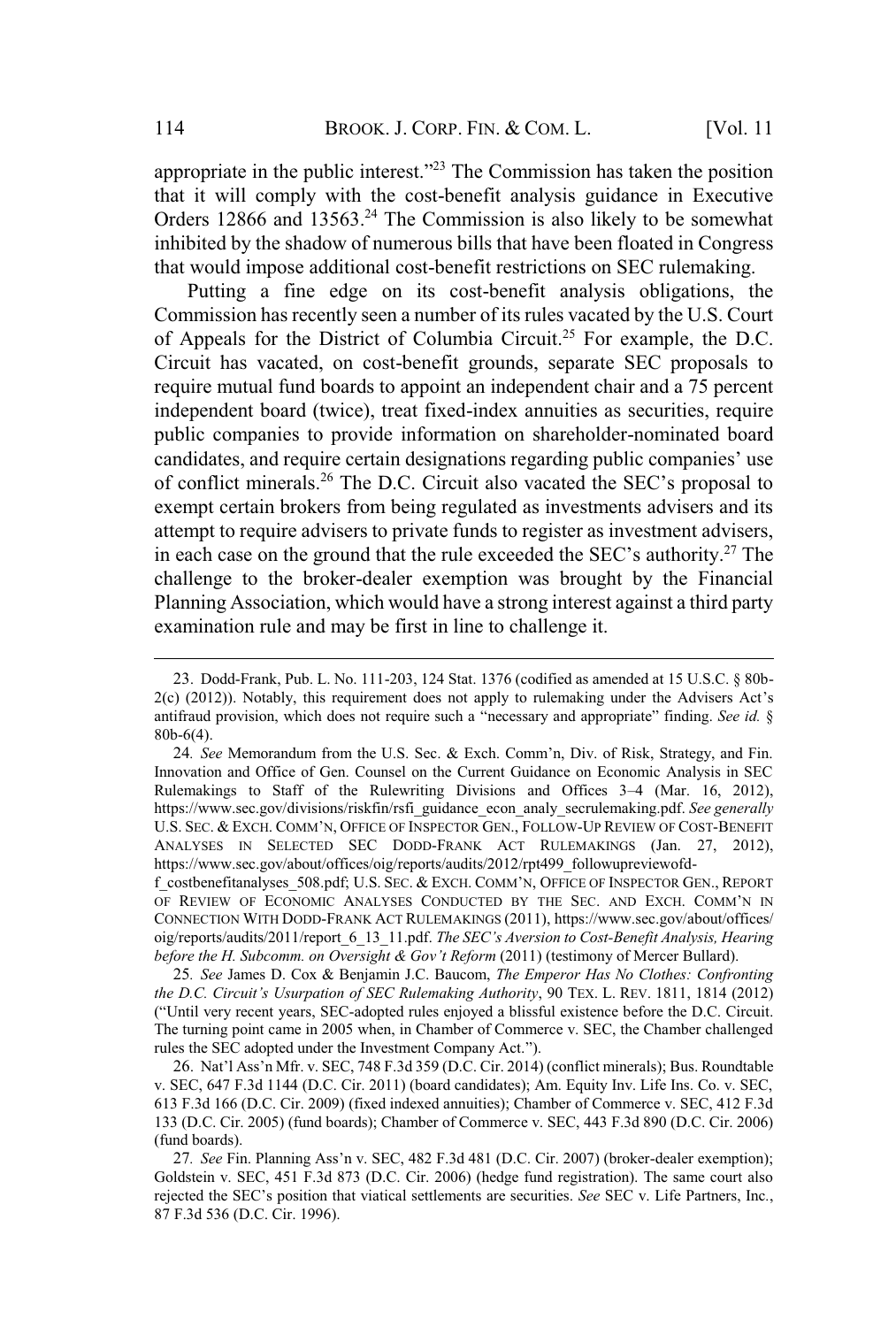The twice vacated independent mutual fund chairman rule may have special relevance to a third party examination rulemaking. The role of an independent mutual fund chair is somewhat analogous to that of a third party Fund Party Compliance Examinations<br>
115<br>
2015<br>
2016 Cated independent mutual fund chairman rule may have<br>
2016 to a third party examination rulemaking. The role of an<br>
2016 and fund chair is somewhat analogous to that of a oversight, particularly with respect to the conflict of interest between a fund and its investment adviser.<sup>28</sup> An independent mutual fund chair offers, at least and its investment adviser. An independent mutuar fund chair offers, at least<br>for fund advisers, a potential alternative to requiring a third party examiner. Fund boards have the authority to require third party examinations and frequently do, which will beg the question of why an independent chair is not already in the best position to evaluate whether expanded use of third party examinations is appropriate. The vast majority of funds already have a majority of independent directors, and more than half already have an independent chair.<sup>29</sup> The failure to adequately consider alternatives was one *Mandatory Third Party Compliance Examinations* 115<br>The twice vacated independent mutual fund chairman rule may have<br>al relevance to a third party examination rulemaking. The role of an<br>endent mutual fund chair is somewhat chairman rule. Additionally, the industry may contend that third party examinations would be more burdensome than the independent chair requirement that a court has twice vacated. This investment at<br>fund advisers, a<br>d boards have<br>quently do, which<br>eady in the best p<br>minations is app<br>jority of independent chair.<sup>29</sup><br>is for the D.C.<br>uirman rule. Add<br>unimations would<br>uirement that a commission has<br>cuss

The cases in which Advisers Act rules were challenged may create more significant problems for the Commission.<sup>30</sup> In both cases, the court found that the Commission had exceeded its authority under the Advisers Act. As discussed in Part C of the immediately following section, there are compelling arguments that a third party examination rule also would exceed

If the Commission intends to justify a third party examination requirement on the ground that it lacks the resources to conduct adequate inspections of investment advisers, then it may have to make a stronger case than it has made in the past. In a 2014 report, for example, the SEC staff appeared to attribute declines in the number of examinations primarily to declines in staff levels,<sup>31</sup> but the data tell a different story. The most significant decline discussed in the report occurred from 2008 to 2010, when adviser examinations declined from 1,521 in 2008, to 1,244 in 2009 and to 1,083 in 2010. However, the number of examiners dedicated to adviser EC's authority.<br>
If the Commission intends to justify a third party examination<br>
requirement on the ground that it lacks the resources to conduct adequate<br>
inspections of investment advisers, then it may have to make a st In the SEC salunomy.<br>
If the Commission intends to justify a third party examination<br>
requirement on the ground that it lacks the resources to conduct adequate<br>
inspections of investment advisers, then it may have to make If the Commission intends to justify a third party examination<br>requirement on the ground that it lacks the resources to conduct adequate<br>inspections of investment advisers, then it may have to make a stronger case<br>than it requirement on the ground that it lacks the<br>inspections of investment advisers, then it ma<br>than it has made in the past. In a 2014 repo<br>appeared to attribute declines in the numbe<br>declines in staff levels,<sup>31</sup> but the data Inspections of investinent advisers, then it hiay have to make a stronger case<br>than it has made in the past. In a 2014 report, for example, the SEC staff<br>appeared to attribute declines in the number of examinations primari clines in staff levels,<sup>31</sup> but the data tell a different story. The most<br>gnificant decline discussed in the report occurred from 2008 to 2010, when<br>viser examinations declined from 1,521 in 2008, to 1,244 in 2009 and to<br>0

<sup>28</sup>*. See SEC Adopts Rules Designed to Enhance Effectiveness of Mutual Fund Directors*, SEC princant decline discussed in the report occurred from 2008 to 2010, when<br>viser examinations declined from 1,521 in 2008, to 1,244 in 2009 and to<br>083 in 2010. However, the number of examiners dedicated to adviser<br>28. *See* 

<sup>29</sup>*. See* MUT. FUND DIRS. FORUM, COST IMPLICATIONS OF AN INDEPENDENT CHAIR AND A 75 PERCENT INDEPENDENT BOARD 2-3 (Aug. 30, 2005), http://mfdf.org/images/DirResPDFs/Report ofSurvey 1.pdf (thirty-six of forty-five fund complexes surveyed had an independent chair and forty-one of forty-five had a board that was at least 75% independent).

<sup>84.</sup>

ADVISER EXAMINATIONS 38 (2011) [hereinafter SECTION 914 SEC STUDY], https://www.sec.gov /news/studies/2011/914studyfinal.pdf.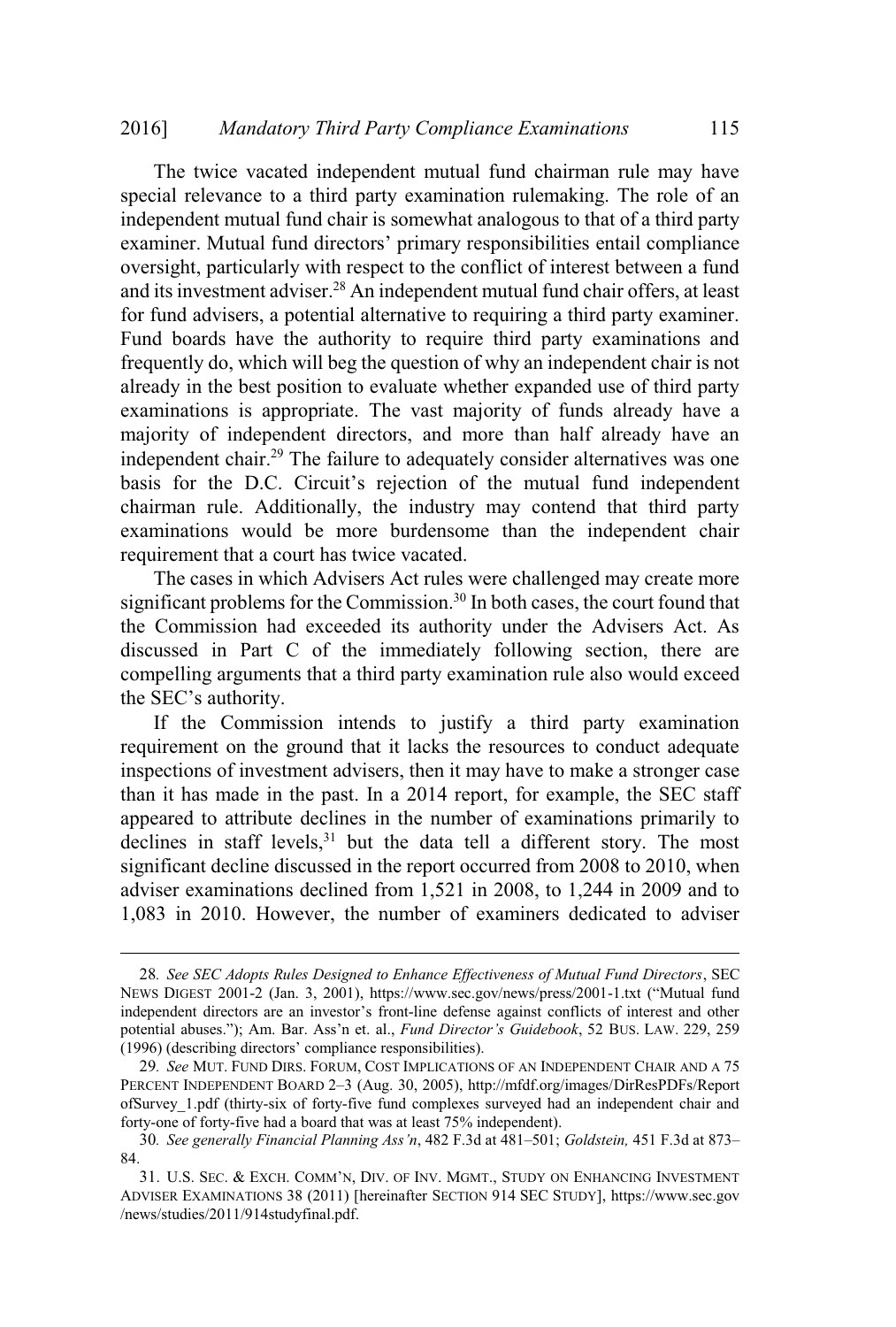examinations increased during this period, from  $425$  to  $447$  to  $460$ <sup>32</sup> Inspections rose from 1,346 to 1,379 from 2006 to 2007, but the number of adviser examiners declined from  $475$  to  $425$ . The staff indicated that the decline was partly attributable to its devoting more resources to (1) for-cause  $\frac{1}{2}$  control the party and examinations of higher-risk advisers (which take longer) BROOK. J. CORP. FIN. & COM. L. [Vol. 11<br>minations increased during this period, from 425 to 447 to 460.<sup>32</sup><br>bections rose from 1,346 to 1,379 from 2006 to 2007, but the number of<br>iser examiners declined from 475 to 425. Th BROOK. J. CORP. FIN. & COM. L. [Vol. 11<br>increased during this period, from 425 to 447 to 460.<sup>32</sup><br>se from 1,346 to 1,379 from 2006 to 2007, but the number of<br>ners declined from 475 to 425. The staff indicated that the<br>urtl second factor suggests that the number of examinations is more closely linked to the allocation of resources, rather than the number of examiners.<sup>34</sup> BROOK. 3. CORP. FIN. & COM. L.  $\mu$  1. 11<br>
uninations increased during this period, from 425 to 447 to 460.<sup>32</sup><br>
pections rose from 1,346 to 1,379 from 2006 to 2007, but the number of<br>
viser examiners declined from 475 to examinations increased during this period, from 425 to 447 to 460.<sup>32</sup><br>Inspections rose from 1,346 to 1,379 from 2006 to 2007, but the number of<br>adviser examiners declined from 475 to 425. The staff indicated that the<br>dec examiners declined from 475 to 425. The staff indicated that the<br>was partly attributable to its devoting more resources to (1) for-cause<br>ations and examinations of higher-risk advisers (which take longer)<br>"additional reso

### **II. NOVEL CHALLENGES TO A THIRD PARTY EXAMINATIONS RULE**

In addition to the kind of cost-benefit challenge discussed *supra*, another novel challenge to a third party examination rule for investment advisers may be based on the argument that the Commission lacks the authority to adopt and prescribe means reasonably designed to prevent, such acts, practices, and Commission has interpreted broadly the range of requirements that are minations of higher-risk advisers (which take longer)<br>source intensive procedures such as enhanced asset<br>raud and misappropriation of investor assets."<sup>33</sup> This<br>s that the number of examinations is more closely<br>of resource examination requirement may nevertheless exceed the limits of this authority. **II. NOVEL CHALLENGES TO A THIRD PARTY EXAMINATIONS**<br> **RULE**<br>
In addition to the kind of cost-benefit challenge discussed *supra*, another<br>
novel challenge to a third party examination rule for investment advisers may<br>
be on to the kind of cost-benefit challenge discussed *supra*, another ge to a third party examination rule for investment advisers may the argument that the Commission lacks the authority to adopt *r* the Advisers Act's ant

Another novel, but far more speculative ground for challenging a third party examination rule is that it usurps Congressional authority. As discussed *supra*, a primary justification for the rule is that the Commission lacks the resources to conduct a satisfactory level of examinations, and mandatory problem. However, Congress has specifically considered and declined to act examinations. Some have expressed the view that mandatory third party "reasonably designed to prevent" fraud.<sup>36</sup> A mandatory third party examination requirement may nevertheless exceed the limits of this authority.<br>Another novel, but far more speculative ground for challenging a third part Examination requirement may nevertheless exceed the inmus of this authority.<br>
Another novel, but far more speculative ground for challenging a third<br>
party examination rule is that it usurps Congressional authority. As di rty examinati<br>pra, a primar<br>sources to cc<br>ird party exam<br>oblem. Howe<br>proposals to<br>aminations.<br>33. *Id.* at 14–15.<br>33. *Id.* at 14–15. *bra*, a primary justification for the rule is that the Commission lacks the sources to conduct a satisfactory level of examinations, and mandatory ird party examinations—paid for by investment advisers—would solve this o resources to conduct a satisfactory level of examinations, and mandatory<br>third party examinations—paid for by investment advisers—would solve this<br>problem. However, Congress has specifically considered and declined to act third party examinations—paid for by investment advisers—would solve this<br>problem. However, Congress has specifically considered and declined to act<br>on proposals to increase the SEC's funding to provide for more frequent<br>e

<sup>32</sup>*. Id.* at 11, 14. *See also* Letter from Jeb Hensarling, Chairman, Comm. on Fin. Serv., U.S. Sponsored Enters., Comm. on Fin. Servs., U.S. House of Representatives, to Chair, U.S. Sec. & same data), https://www.investmentadviser.org/eWeb/docs/Public/141124\_lttr.pdf.

adviser examinations, which subsequently triggered the assignment of about forty-five SEC staff to *Brokerage Oversight*, REUTERS (Oct. 17, 2016, 9:15 PM), http://www.reuters.com/article/us-secprooferin. Trowever, Congress has specificary considered and declined to act<br>on proposals to increase the SEC's funding to provide for more frequent<br>examinations. Some have expressed the view that mandatory third party<br>ba a FINRA and Securities Industry Oversight group).

<sup>35</sup>. Dodd-Frank, Pub. L. No. 111-203, 124 Stat. 1376 (codified as amended at 15 U.S.C. § 80b-6(4) (2012)).

<sup>36</sup>*. See, e.g*., 17 C.F.R. § 275.206(4)-1(a)(1) (2016) (prohibiting the use of testimonials).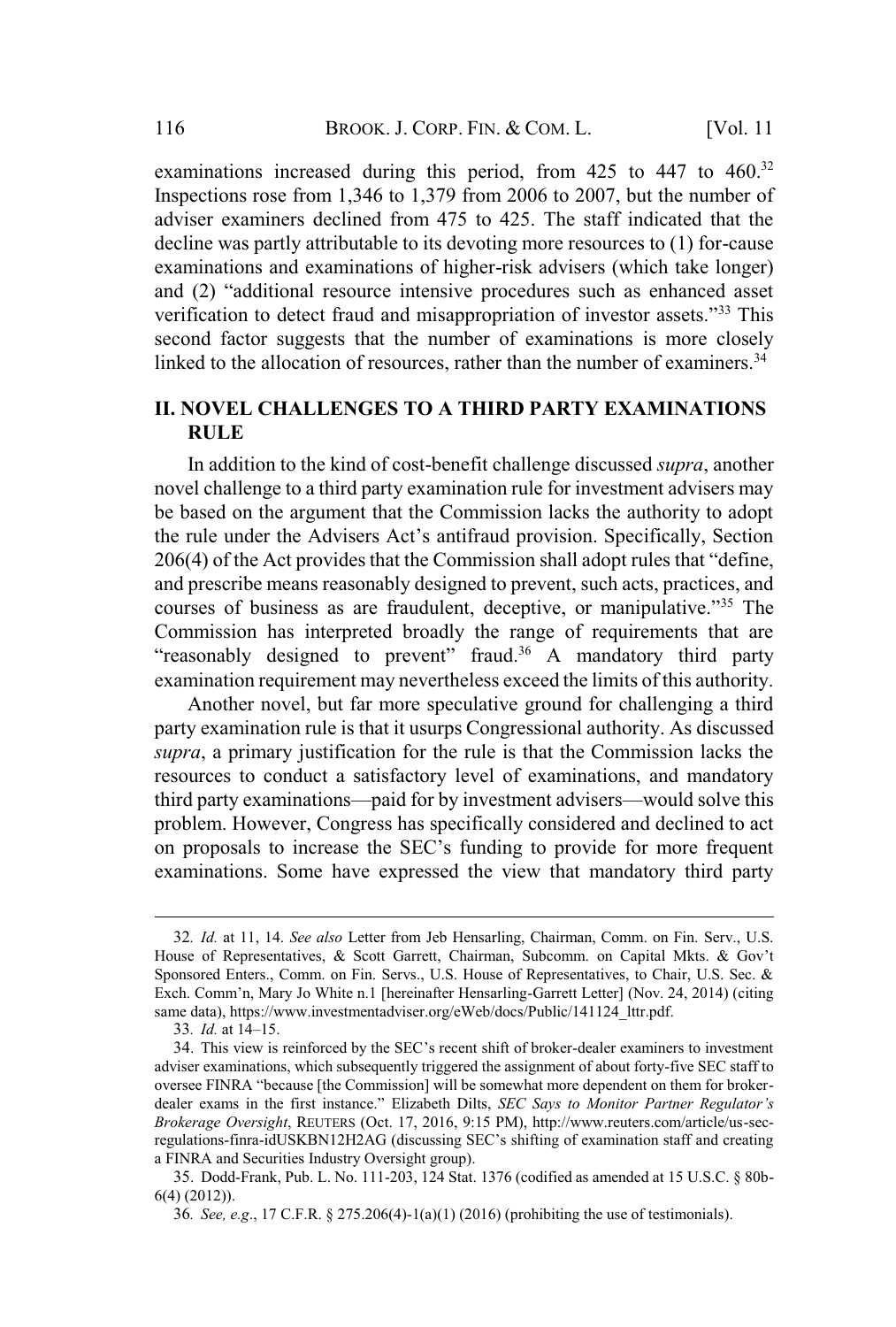examinations would also provide a means of establishing a SRO for investment advisers, but Congress has also specifically considered and Mandatory Third Party Compliance Examinations 117<br>tions would also provide a means of establishing a SRO for<br>ent advisers, but Congress has also specifically considered and<br>to act on proposals to create an investment advis plans beg the question of whether a third party examination requirement would constitute a usurpation of Congressional authority. mentrical and the state of the state of the state of the state of an investment advisers, but Congress has also specifically considered and d to act on proposals to create an investment adviser SRO. The SEC's eg the quest

### **A. THIRD PARTY EXAMINATIONS AND THE SEC'S ANTIFRAUD RULEMAKING AUTHORITY**

The Commission would likely adopt a third party examination rule for investment advisers under Section 206(4) of the Advisers Act. Section 206 of the Act makes it unlawful for an investment adviser: requires the Commission adopt rules that "define, and<br>tion of whether a third party examination requirement<br>usurpation of Congressional authority.<br>TY EXAMINATIONS AND THE SEC'S ANTIFRAUD<br>ING AUTHORITY<br>on would likely adop

- 1. To employ any device, scheme, or artifice to defraud any client or prospective client;<sup>37</sup> or
- 2. To engage in any transaction, practice, or course of business which operates as a fraud or deceit upon any client or prospective client.<sup>38</sup>

act, practice, or course of business which is fraudulent, deceptive, or **EXECT WATER FRAMEL SET SET ASSESS ANTIFRALD**<br> **EXECTS ANTIFRAUD**<br> **EXECTS ANTIFRAUD**<br> **EXECTS ANTIFRAUD**<br> **EXECTS ANTIFRAUD**<br> **EXECTS ANTIFRAUD**<br> **EXECT ANTIFRAUD**<br> **EXECT ANTIFRAUD**<br> **EXECT ANTIFRAUD**<br> **EXECT ANTIFRAUD** manipulative acts, practices or courses of business.<sup>39</sup> Relying on this authority, the Commission has adopted rules requiring surprise and internal controls audits, chief compliance officers and CCO reports, and written compliance procedures of general scope and specifically related to proxy *Section 206(4)* makes it unlawful for an investment adviser "to engage in any act, practice, or course of business which is fraudulent, deceptive, or manipulative," and requires the Commission adopt rules that "define, an *Id.* §§ 80b–6(1), (2), (4). Section 17 makes it unlawful, inter alia, "(1) to employ any device, scheme,  $3^9$ . Relying on this authority, the Commission has adopted rules requiring surprise and internal controls audits,

 $(1)$  to employ any device, scheme, or artifice to defraud any client or prospective client; (2) to engage in any transaction, practice, or course of business which operates as a fraud or deceit upon any client or prospective client; . . . or (4) to engage in any act, practice, or course of business which is fraudulent, deceptive, or manipulative. authority, the Commission has adopted rules requiring surprise and internal<br>controls audits, chief compliance officers and CCO reports, and written<br>compliance procedures of general scope and specifically related to proxy<br>3

*Id.* §§ 80b–6(1), (2), (4). Section 17 makes it unlawful, inter alia, "(1) to employ any device, scheme, or artifice to defraud, . . . or (3) to engage in any transaction, practice, or course of business which controls audits, chief compliance officers and CCO reports, and written<br>compliance procedures of general scope and specifically related to proxy<br>37. 15 U.S.C. § 80b-6(1) (2012).<br>38. *Id.* § 80b-6(2). Section 206(3) prohib To engage in any act, practice, or course of business which operates or would operate as a fraud or Compinance procedures of general scope and spectricany related to proxy<br>
37. 15 U.S.C. § 80b-6(1) (2012).<br>
38. *Id.* § 80b-6(2). Section 206(3) prohibits principal trading between advisers and their clients.<br>
See id. § 80 investment advisers have a fiduciary duty to their clients under Section 206. *See* SEC v. Capital 37. 15 U.S.C. § 80b-6(1) (2012).<br>38. *Id.* § 80b-6(2). Section 206(3) prohibits principal tra<br>*See id.* § 80b-6(3). Advisers Act Section 206 is similar to S<br>Act Rule 10b-5. Section 206 makes it unlawful, inter alia<br>(1) to 39. 15 U.S.C. § 80b-6(4). Unlike Section 206, Exchange Act Section 10(b), under which Rule See id. § 80b-6(3), because 20(b) promotes permany accurates and and creating.<br>Act Rule 10b-5. Section 206 makes it unlawful, inter alia<br>(1) to employ any device, scheme, or artifice to defraud any client or prospective c (1) to employ any device, scheme, or artifice to defraud any client or prospective client;<br>
(2) to engage in any transaction, practice, or course of business which operates as a fraud<br>
or deceit upon any client or prospec

connection with the purchase or sale of [a security,] any manipulative or deceptive device or contrivance in contravention of such rules and regulations as the Commission may prescribe as necessary or appropriate in the public interest or for the protection of investors." *Id.* § 78j(b). Section 17 of the Securities Act does not specifically authorize SEC rulemaking. *See id.* § 77q.

<sup>37</sup>. 15 U.S.C. § 80b-6(1) (2012).

<sup>38</sup>*. Id.* § 80b-6(2). Section 206(3) prohibits principal trading between advisers and their clients. Act Rule 10b-5. Section 206 makes it unlawful, inter alia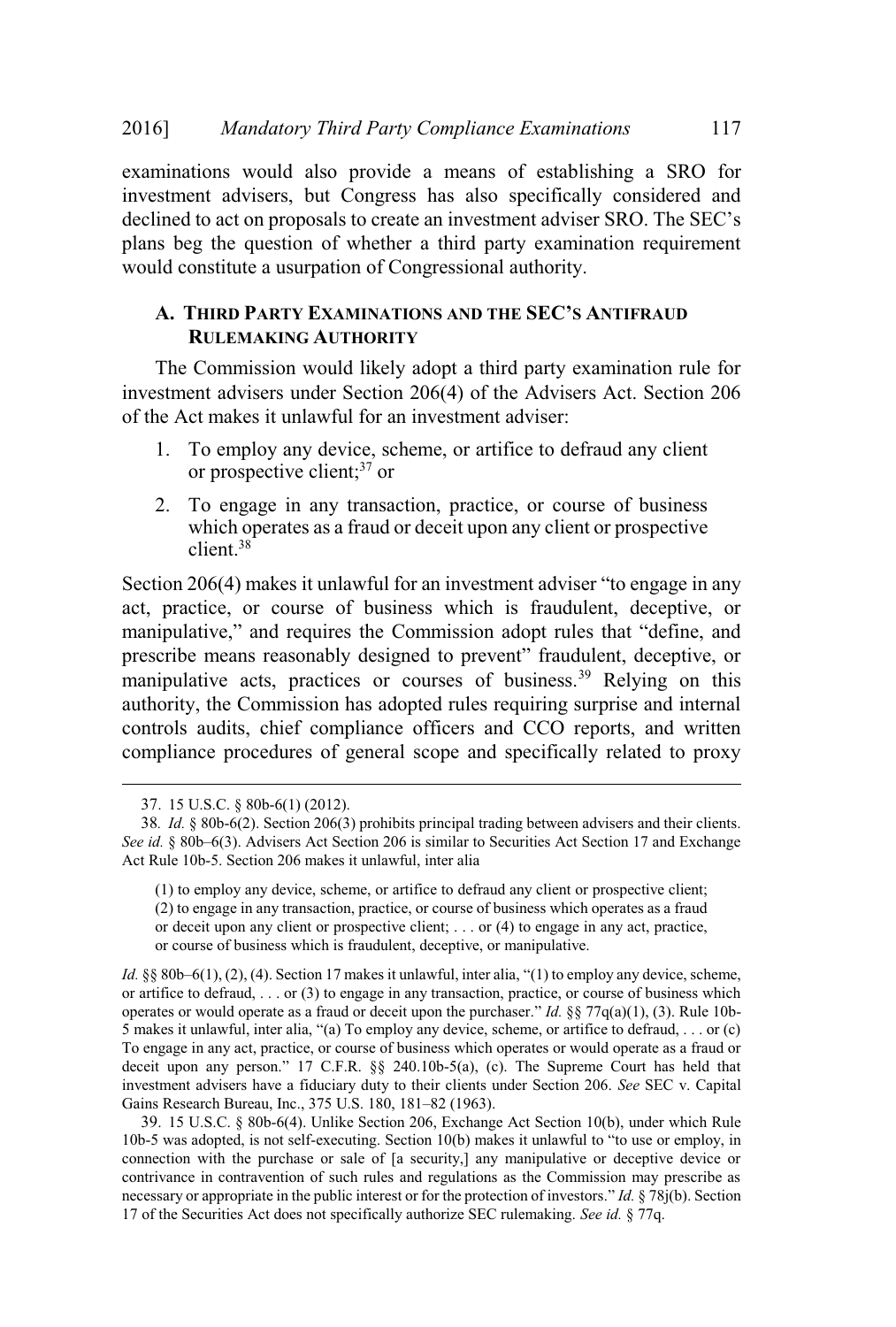voting. The Commission would most likely adopt a third party examination rule under that same authority. $40$ BROOK. J. CORP. FIN. & COM. L. [Vol. 11]<br>The Commission would most likely adopt a third party examination<br>ler that same authority.<sup>40</sup><br>scope of the SEC's authority under Section 206(4) has not received voulig. The  $\sim$ 

much scrutiny. This provision could be read to authorize two types of rules: BROOK. J. CORP. FIN. & COM. L. [Vol. 11<br>
that same authority.<sup>40</sup><br>
cope of the SEC's authority under Section 206(4) has not received<br>
that "define" fraudulent, deceptive, or manipulative acts BROOK. J. CORP. FIN. & COM. L. [Vol. 11<br>ion would most likely adopt a third party examination<br>uthority.<sup>40</sup><br>SEC's authority under Section 206(4) has not received<br>rovision could be read to authorize two types of rules:<br>ine" fraud. The first category would not apply, because failing to retain a third party to conduct a compliance examination would not be fraudulent. A third BROOK. J. CORP. FIN. & COM. L. [Vol. 11<br>g. The Commission would most likely adopt a third party examination<br>under that same authority.<sup>40</sup><br>he scope of the SEC's authority under Section 206(4) has not received<br>scrutiny. Thi BROOK. J. COR<br>The Commission would most<br>ore that same authority.<sup>40</sup><br>scope of the SEC's authorit<br>utiny. This provision could<br>s that "define" fraudule<br>ter, "fraud"), and (2) rules the first category would not<br>conduct a comp BROOK. J. CORP. FIN. & COM. L. [Vol. 11<br>
e Commission would most likely adopt a third party examination<br>
that same authority.<sup>40</sup><br>
oppe of the SEC's authority under Section 206(4) has not received<br>
tiny. This provision cou 118 BROOK. J. CORP. FIN. & COM. L. [Vol. 11<br>
voting. The Commission would most likely adopt a third party examination<br>
rule under that same authority.<sup>40</sup><br>
The scope of the SEC's authority under Section 206(4) has not rece BROOK. J. CORP. FIN. & COM. L. [Vol. 11<br>
g. The Commission would most likely adopt a third party examination<br>
nder that same authority.<sup>40</sup><br>
he scope of the SEC's authority under Section 206(4) has not received<br>
scrutiny. he Commission would most likely adopt a third party examination<br>or that same authority.<sup>40</sup><br>scope of the SEC's authority under Section 206(4) has not received<br>utiny. This provision could be read to authorize two types of r minission would most intery adopt a time party examination<br>same authority.<sup>40</sup><br>of the SEC's authority under Section 206(4) has not received<br>This provision could be read to authorize two types of rules:<br>"define" fraudulent, (1) rules that "define" fraudulent, deceptive, or manipulative acts (hereinafter, "fraud"), and  $(2)$  rules that "are reasonably designed to prevent"

In some cases, antifraud rules under Section 206(4) appear to fit squarely Rule 206(4)-2 (the Custody Rule) requires that, when an adviser has custody fraud, but it is closely related to the risk of embezzlement. The relationship it saine autionity.<br>
E of the SEC's authority under Section 206(4) has not received<br>
I. This provision could be read to authorize two types of rules:<br>
at "define" fraudulent, deceptive, or manipulative acts<br>
fraud"), and ( fraud category under Section 206(4). This analysis treats the issue of whether Thus the provision colume tead of all the provision controlls (1) rules that "define" fraudient, deceptive, or manipulative acts (hereinafter, "fraud"), and (2) rules that "are reasonably designed to prevent" fraud. The f Is that define Induduent, deceptive, of Inampura<br>fter, "fraud"), and (2) rules that "are reasonably designed to<br>he first category would not apply, because failing to reta<br>conduct a compliance examination would not be fraud The matrix conduct a compliance examination would not be fraudulent. A third party to conduct a compliance examination would fall under the "reasonably designed to prevent" fraud category. In some cases, antifraud rules u would appear to meet the standard for the "reasonably designed to prevent"<br>fraud category under Section 206(4). This analysis treats the issue of whether<br>the provision is "reasonably" designed as a question of whether the the provision is "reasonably" designed as a question of whether the nexus between the "design" and fraud prevention was sufficiently strong.

In other cases, antifraud rules under Section 206(4) neither prohibit fraud Custody Rule also requires that client assets be held by a Qualified Custodian (e.g., a bank, broker-dealer, futures commission merchant, or foreign sen the "design" and fraud prevention was sufficiently strong.<br>
n other cases, antifraud rules under Section 206(4) neither prohibit fraud<br>
effect a strong nexus between a type of fraud and the rule's design. The<br>
ody Rul Supprementation and the sumer Suprementation of the Technical Reviewers, and if the custody Rule also requires that client assets be held by a Qualified Custodian (e.g., a bank, broker-dealer, futures commission merchant,

<sup>40</sup>. It is possible, although unlikely, that the Commission could adopt the rule under authority granted by Section 913(f) of the Dodd-Frank Act of 2010, which permits the Commission to "commence a rulemaking  $\dots$  to address the legal or regulatory standards of care" for investment advisers in providing personalized advice to retail investors. Dodd-Frank § 913(f).

<sup>41</sup>. Investment Advisers Act, 50 Fed. Reg. 42,909 (Oct. 23, 1985) (codified at 17 C.F.R. § 275.206(4)-2(a)(1)(i) (2016)). *See also* Treasury Regulation, 25 Fed. Reg. 14,021 (codified at 26 Exchange Act Section 10(b), but that Section authorizes only rules identifying deceptive conduct. **See** *supraria* **See** *suprapace* **<b>See supp See supp See supp See supp C C.g.**, **a** bank, broker-dealer, futures commission merchant, or foreign (e.g., **a** bank, broker-dealer, futures commission merchant § 10(b) gives no indication that Congress meant to prohibit any conduct not involving manipulation or deception. Nor have we been cited to any evidence in the legislative history that would support a (e.g., a bain, blower-dearer, futures commission inerchant, of foreign<br>
40. It is possible, although unlikely, that the Commission could adopt the rule under authority<br>
granted by Section 913(f) of the Dodd-Frank Act of 2 40. It is possible, although unlikely, that the Commission could adopt the rule under authority<br>granted by Section 913(f) of the Dodd-Frank Act of 2010, which permits the Commission to<br>"commence a rulemaking ... to addres 40. It is possible, although unlikely, that the Commission could adopt the rule under authority<br>granted by Section 913(f) of the Dodd-Frank Act of 2010, which permits the Commission to<br>"commence a rulemaking ... to addres 40. It is possible, although unlikely, that the Commission could adopt the rule under authority<br>granted by Section 913(f) of the Dodd-Frank Act of 2010, which permits the Commission to<br>"commence a rulemaking ... to addres carry into effect the will of Congress as expressed by the statute.' Thus, despite the broad view of [Rule 10b-5] advanced by the Commission in this case, its scope cannot exceed the power granted 40. It spossive, amough uninkery, that the Commission coloul adopt the flue that commission by "commence a rulemaking ... to address the legal or regulatory standards of care" for investment advisers in providing personali gramed by Section 915(1) of the Doder-Frank Act of 2010, women beremins the Commission to<br>
"commence a rulemaking ... to address the legal or regulatory standards of care" for investment<br>
advisers in providing personalized Section 10(b) does not also authorize rules "reasonably designed to prevent" deceptive conduct. See supra note 38.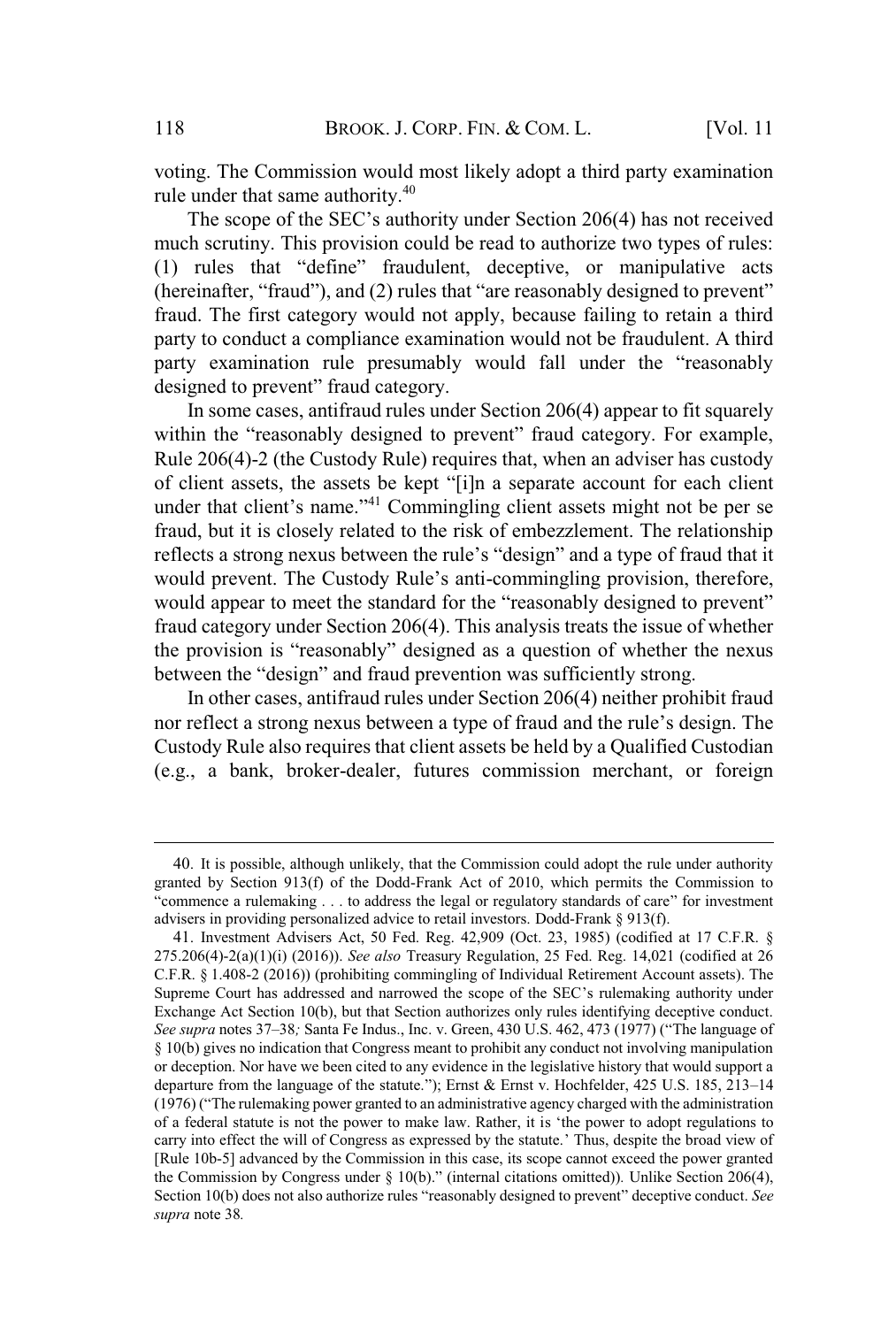financial institution). <sup>42</sup> Using a non-Qualified Custodian could not be 2016] Mandatory Third Party Compliance Examinations 119<br>
financial institution).<sup>42</sup> Using a non-Qualified Custodian could not be<br>
described as inherently fraudulent, which leaves only the "reasonably Mandatory Third Party Compliance Examinations 119<br>
al institution).<sup>42</sup> Using a non-Qualified Custodian could not be<br>
al as inherently fraudulent, which leaves only the "reasonably<br>
d to prevent" authority. But the "Qualif 2016]<br>financial<br>described Mandatory Third Party Compliance Examinations 119<br>
institution).<sup>42</sup> Using a non-Qualified Custodian could not be<br>
a inherently fraudulent, which leaves only the "reasonably<br>
to prevent" authority. But the "Qualified Custo 2016] Mandatory Third Party Compliance Examinations 119<br>
financial institution).<sup>42</sup> Using a non-Qualified Custodian could not be<br>
described as inherently fraudulent, which leaves only the "reasonably<br>
designed to prevent" protection to client assets than the protection that an investment adviser might provide. $^{44}$ *Mandatory Third Party Compliance Examinations* 119<br>stitution).<sup>42</sup> Using a non-Qualified Custodian could not be<br>s inherently fraudulent, which leaves only the "reasonably<br>prevent" authority. But the "Qualified Custodian" 2016] *Mandatory Third Party Compliance Examinations* 119<br>
financial institution).<sup>42</sup> Using a non-Qualified Custodian could not be<br>
described as inherently fraudulent, which leaves only the "reasonably<br>
designed to preve

This issue is presented more starkly by Advisers Act Rule 206(4)-1(a)(1), which unconditionally prohibits advisers from using testimonials in advertisements.45 There is nothing inherently fraudulent about using resumomars, which, again, reaves only the Teasonably designed to prevent<br>authority. However, the nexus between the testimonial prohibition and a toward fraud. In contrast, a testimonial may provide useful information as 6] Mandatory Third Party Compliance Examinations 119<br>nocial institution).<sup>42</sup> Using a non-Qualified Custodian could not be<br>cribed as inherently fraudulent, which leaves only the "reasonably<br>igned to prevent" authority. Bu 2016] *Mandatory Thira*<br>financial institution).<sup>42</sup> Usi<br>described as inherently fra<br>designed to prevent" authorit<br>not nearly as closely (or "rea<br>commingling prohibition.<sup>43</sup><br>protection to client assets tha<br>provide.<sup>44</sup> Th *rd Party Compliance Examinations* 119<br>ing a non-Qualified Custodian could not be<br>audulent, which leaves only the "reasonably<br>ity. But the "Qualified Custodian" requirement is<br>easonably") connected to the risk of fraud as and a specific fraud or type of fraud, then the testimonial prohibition sits near, if not well beyond, the outer limits of this requirement. protection to chern<br>provide.<sup>44</sup><br>This issue is 1<br>which uncondition<br>advertisements.<sup>45</sup><br>testimonials, which authority. However<br>particular fraud<br>toward fraud. In<br>well as disseminations at the same strong connection<br>and a spe In assets than the protection that an investment adviser inight<br>presented more starkly by Advisers Act Rule 206(4)-1(a)(1),<br>tionally prohibits advisers from using testimonials in<br>5 There is nothing inherently fraudulent a This issue is presented more starkly by Advisers Act Rule 206(4)-1(a)(1), This issue is presented more starkly by Advisers from using testimonials in errtisements.<sup>45</sup> There is nothing inherently fraudulent about using mo particular fraud is weak, at best. Commingling leans in one direction-

The same issue arises in the context of broad based compliance requirements. The requirements that advisers retain a CCO and adopt written compliance policies and procedures are not designed to prevent a particular fraud or type of fraud. They are broadly designed to prevent violations of  $206(4)$  does not authorize the CCO and written procedures requirements, then neither would it authorize a third party examination requirement. firity. However, the nexus between the testimonial probibition and a lular fraud is weak, at best. Commingling leans in one direction—<br>ular fraud is weak, at best. Commingling leans in one direction—<br>d fraud. In contrast, y. Thowever, the fiexals between the testimonial promotion and a<br>ar fraud is weak, at best. Commingling leans in one direction—<br>fraud. In contrast, a testimonial may provide useful information as<br>disseminate misrepresentat particular fraud. In contras<br>well as disseminate miss<br>strong connection betwe<br>and a specific fraud or typ<br>if not well beyond, the o<br>The same issue are<br>requirements. The requir<br>compliance policies and<br>fraud or type of fraud at, at best. Comminging reans in one unection—<br>st, a testimonial may provide useful information as<br>srepresentations. If the term "reasonably" requires a<br>een a requirement that is "designed to prevent" fraud<br>ype of fraud, t

The two-category reading of Section 206(4) set forth above is not beyond following "define" and "prevent" would be read to describe only one category of rule, that is, a rule that *both* defined and was reasonably designed to prevent fraud. Under this reading, Section 206(4) does not, technically, and or type of fraud. They are broadly designed to prevent violations of<br>deral securities law. In the context of Section 206(4), "broadly" designed<br>les and "reasonably" designed rules may be mutually exclusive. If Section<br> radio of type that is. They are tootaally designed 206(4), "broadly" designed<br>rules and "reasonably" designed rules may be mutually exclusive. If Section<br>206(4) does not authorize the CCO and written procedures requirement

to permit nonbanks to custody IRA assets, and the IRS has exercised this authority with respect to dozens of non-bank entities that would not be Qualified Custodians under Rule 206(4)-2. *See Nonbank Trustees Approved as of February 1, 2016*, (Feb. 2, 2016), https://www.irs.gov/pub/irstege/nonbank\_trustee\_list.pdf. designed to prevent," fraud. Under accepted grammatical usage, the commas<br>following "define" and "prevent" would be read to describe only one<br>category of rule, that is, a rule that *both* defined and was reasonably designe category of rule, that is, a rule that *both* defined and was reasonabl<br>to prevent fraud. Under this reading, Section 206(4) does not, to<br> $42$ . The rule's Qualified Custodian requirement is akin to the statutory requireme

<sup>43</sup>*. Cf.* OFFICE OF COMPLIANCE INSPECTIONS & EXAMINATIONS, SIGNIFICANT DEFICIENCIES INVOLVING ADVISER CUSTODY AND SAFETY OF CLIENT ASSETS (Mar. 4, 2013), https://www.sec.gov/info/iaiccco/iaiccco-custody.pdf (listing adviser deficiencies relating to

<sup>44</sup>*. See, e.g.*, Szulik v. State St. Bank & Tr. Co*.*, 935 F. Supp. 2d 240, 262 (D. Mass. 2013) (rejecting a breach of contract claim on the ground that terms of custodial contract did not prohibit

<sup>45.</sup> 17 C.F.R. § 275.206(4)-1(a)(1) (prohibiting the use of testimonials).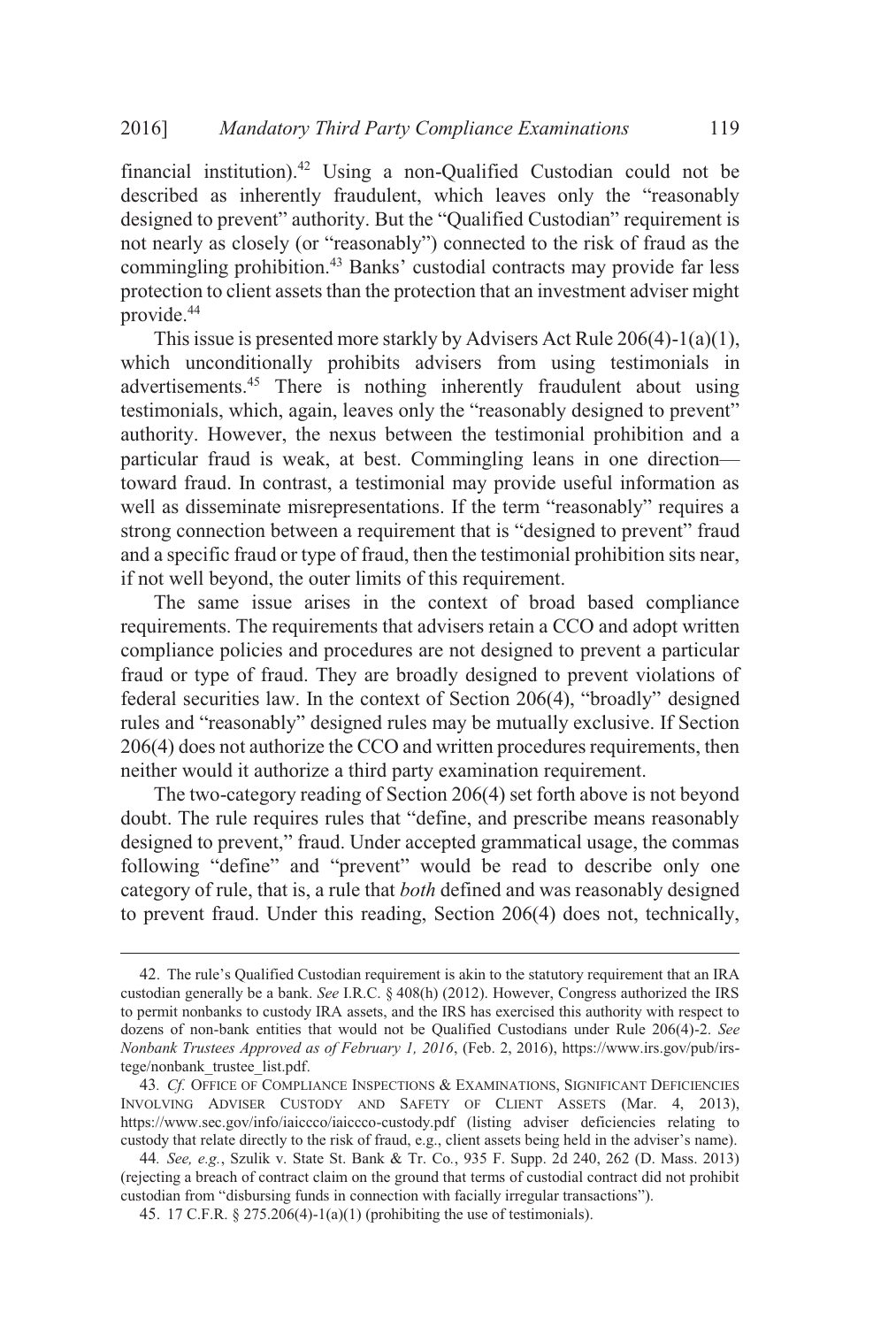BROOK. J. CORP. FIN. & COM. L. [Vol. 11]<br>any rule that does not "define" the relevant fraudulent conduct. Thus, the anti-commingling rule would be authorized only to the extent that the rule both defined the fraud, e.g., embezzlement, and was reasonably  $\frac{1}{2}$  designed to prevent it. BROOK. J. CORP. FIN. & COM. L. [Vol. 11<br>
be any rule that does not "define" the relevant fraudulent conduct.<br>
he anti-commingling rule would be authorized only to the extent that<br>
be undefined the fraud, e.g., embezzlement

In the case of the commingling prohibition, this may be a distinction In the case of the comminging promotion, this may be a distinction<br>without a difference. The fraud that the anti-commingling provision is designed to prevent is somewhat self-evident. Requiring the Commission to certainty, surprise and internal controls audits and proxy voting conflict-ofinterest procedures are designed to prevent frauds that are arguably selfevident.<sup>46</sup> In defined the Tradia, e.g., embezziement, and was reasonably<br>prevent it.<br>sase of the commingling prohibition, this may be a distinction<br>ifference. The fraud that the anti-commingling provision is<br>prevent is somewhat self to prevent it.<br>
a caliference. The fraud that the anti-commingling provision is<br>
a difference. The fraud that the anti-commingling provision is<br>
to prevent is somewhat self-evident. Requiring the Commission to<br>
but" would

However, there is no specific fraud that mandatory CCOs, CCO reports, rowever, there is no specific fraud that hiandatory CCOs, CCO reports,<br>or general compliance procedures are designed to prevent. These rules are intended to prevent fraud, but not a *defined* fraud as Section 206(4) could be read to require. The same would be true for a third party examination rule for investment advisers, which is intended to promote general compliance.<sup>47</sup> The fraud that such a rule would be designed to prevent could not be defined in any meaningful sense. fraces of the comminging promotion, this hay be a distinction<br>a difference. The fraud that the anti-commingling provision is<br>d to prevent is somewhat self-evident. Requiring the Commission to<br>out" would be unnecessarily h

A middle ground would interpret the two-category approach in light of a a fairly strong basis for requiring surprise and internal controls audits and proxy voting conflict-of-interest procedures because of the greater leeway allowed in showing the nexus between the rule and the particular fraud that it is intended to prevent. But this interpretive approach would still leave broad based compliance requirements in limbo. ever, utere is no spectric nation that manufatory CCOs, CCO reports,<br>al compliance procedures are designed to prevent. These rules are<br>to prevent fraud, but not a defined fraud as Section 206(4) could be<br>quire. The same wo

A third party examination rule may provide fertile ground for testing the challenge would threaten not only the implementation of that rule, but also the continued viability of a number of other rules promulgated under Section 206(4). However, as discussed *infra* in Part IV, the SEC has a long and varied history of requiring third party examinations or their equivalents, which would bode poorly for a such a challenge and, as discussed immediately below, the claim that a third party examination requirement for advisers usurps Congressional authority. the continued viability of a number of other rules promulgated under Section 206(4). However, as discussed *infra* in Part IV, the SEC has a long and varied history of requiring third party examinations or their equivalen 206(4). However,<br>history of requir<br>would bode poor<br>below, the claim<br>usurps Congressi<br>46. However, this<br>if any, would a series<br>compliance and, there<br>206(4)?<br>47. *See Oversight*<br>Comm. on Banking, Ha<br>third party adviser exa

<sup>46</sup>. However, this position requires an answer to a difficult existential question: at what point, if any, would a series of separate compliance procedures rules, each targeted at a specific area of compliance and, therefore, a particular fraud, as a group exceed the authority granted by Section 206(4)?

<sup>47</sup>*. See Oversight of the U.S. Securities and Exchange Commission, Hearing before the S. Comm. on Banking, Hous. & Urban Affairs* (June 14, 2016) (testimony of Chair White) (stating that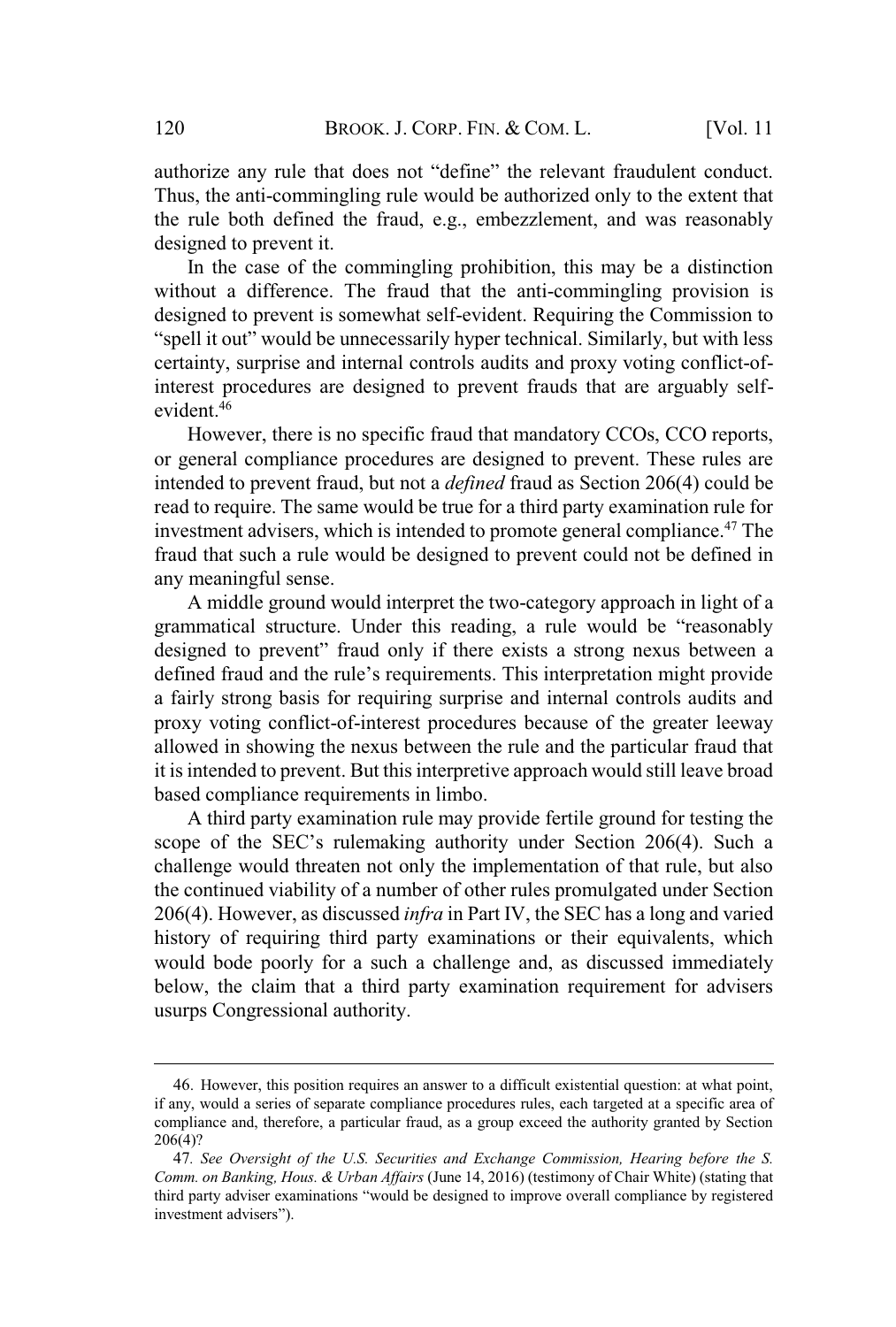### **B. THIRD PARTY EXAMINATIONS AS EXERCISE OF APPROPRIATION/TAXATION AUTHORITY**

One purpose of a third party examination requirement for advisers one purpose of a time party examination requirement for advisers<br>appears to be to remedy the inadequacy of SEC funding to examine advisers appears to be to remedy the madequacy or SEC runding to examine advisers<br>with sufficient frequency. The Commission has specifically asked Congress will sufficient frequency. The Commission has specifically asked Congress<br>for additional funding for adviser examinations.<sup>48</sup> but Congress has not granted its request. Some members of Congress have contended that the Commission could increase the frequency of adviser examinations by Lominission could increase the requency<br>managing its examinations more efficiently.<sup>49</sup> Mandatory Third Party Compliance Examinations 121<br> **THIRD PARTY EXAMINATIONS AS EXERCISE OF**<br> **APPROPRIATION/TAXATION AUTHORITY**<br>
ne purpose of a third party examination requirement for advisers<br>
sto be to remedy the inad **PARTY EXAMINATIONS AS EXERCISE OF**<br>**PARTY EXAMINATIONS AS EXERCISE OF**<br>**PRIATION/TAXATION AUTHORITY**<br>see of a third party examination requirement for advisers<br>frequency. The Commission has specifically asked Congress<br>fun a unit party examination requirement for advisers<br>dy the inadequacy of SEC funding to examine advisers<br>mcy. The Commission has specifically asked Congress<br>ng for adviser examinations,<sup>48</sup> but Congress has not<br>Some members

In 2013, the ranking member of the House Financial Services Committee introduced a bill that would provide for more funding by authorizing a user muoduced a om that would provide for more runding by authorizing a user<br>tax on investment advisers.<sup>50</sup> The tax would be earmarked for investment adviser examinations and allow for more frequent examinations. Like the examinations, the user fee failed to gain sufficient Congressional support. The Commission has specifically and specifical sectors of the commission and funding for adviser examinations,<sup>48</sup> but Congress has not is request. Some members of Congress have contended that the ion could increase the fr

a user fee to be collected from investment advisers begs the question of whether a third party examination requirement paid for by advisers is an end run around Congress. A third party examination rule could be viewed as In surfletent inequency. The Commission has specificary asked Congress<br>additional funding for adviser examinations,<sup>48</sup> but Congress has not<br>medicional funding for adviser examinations,<sup>48</sup> but Congress has not<br>manging it by the Commission by reason of the offset against SEC expenditures on examinations. increase the inequency of adviser examinations by<br>nations more efficiently.<sup>49</sup><br>king member of the House Financial Services Committee<br>it would provide for more funding by authorizing a user<br>advisers.<sup>50</sup> The tax would be e Example 10 and woman provide in more funding by admortizing a diser<br>westment advisers.<sup>50</sup> The tax would be earmarked for investment<br>was minations and allow for more frequent examinations. Like the<br>quests for more taxpayer Infinations, the user lee laned to gain sulfined Congressional support.<br>Congress's declining to approve additional funding for examinations or<br>sere te to be collected from investment advisers begs the question of<br>ether a t

rules that require regulated entities to incur additional costs. Nor is there anything new about rules that shift expenses to regulated entities that a advisers retain an accountant to conduct an annual surprise audit illustrates both points. However, the impetus for that requirement was not, or at least was not characterized as, inadequate SEC resources. Nor was it adopted in surprise audits. advisers retain an accountant to conduct an annual surprise audit illustrates<br>both points. However, the impetus for that requirement was not, or at least<br>was not characterized as, inadequate SEC resources. Nor was it adopt both points. Hc<br>was not charact<br>the face of Con<br>surprise audits. SEC resou<br>justification for<br> $\frac{48. \text{ See, e.g., M}}{48. \text{ See, e.g., M}}$ <br> $\frac{48. \text{ See, e.g., M}}{2014/04/29/\text{secs-w}}$ <br> $\frac{49. \text{ See, e.g., H}}{49. \text{ See, e.g., H}}$ 

SEC resource constraints have been explicitly cited as the primary justification for mandating third party investment adviser examinations.

<sup>48</sup>*. See, e.g.*, Melanie Waddell, *SEC's White Pleads for Advisor Exam Funds; Rep. Waters 'Pushing Hard' for User Fees Bill*, THINKADVISOR (Apr. 29, 2014), http://www.thinkadvisor.com/ 2014/04/29/secs-white-pleads-for-advisor-exam-funds-rep-water.

<sup>49</sup>*. See, e.g.*, Hensarling-Garrett Letter, *supra* note 32, at 3 (recommending that the SEC

<sup>50</sup>*. See* Investment Adviser Examination Improvement Act of 2013, H.R. 1627, 113th Cong. (2013) (introduced by Rep. Maxine Waters).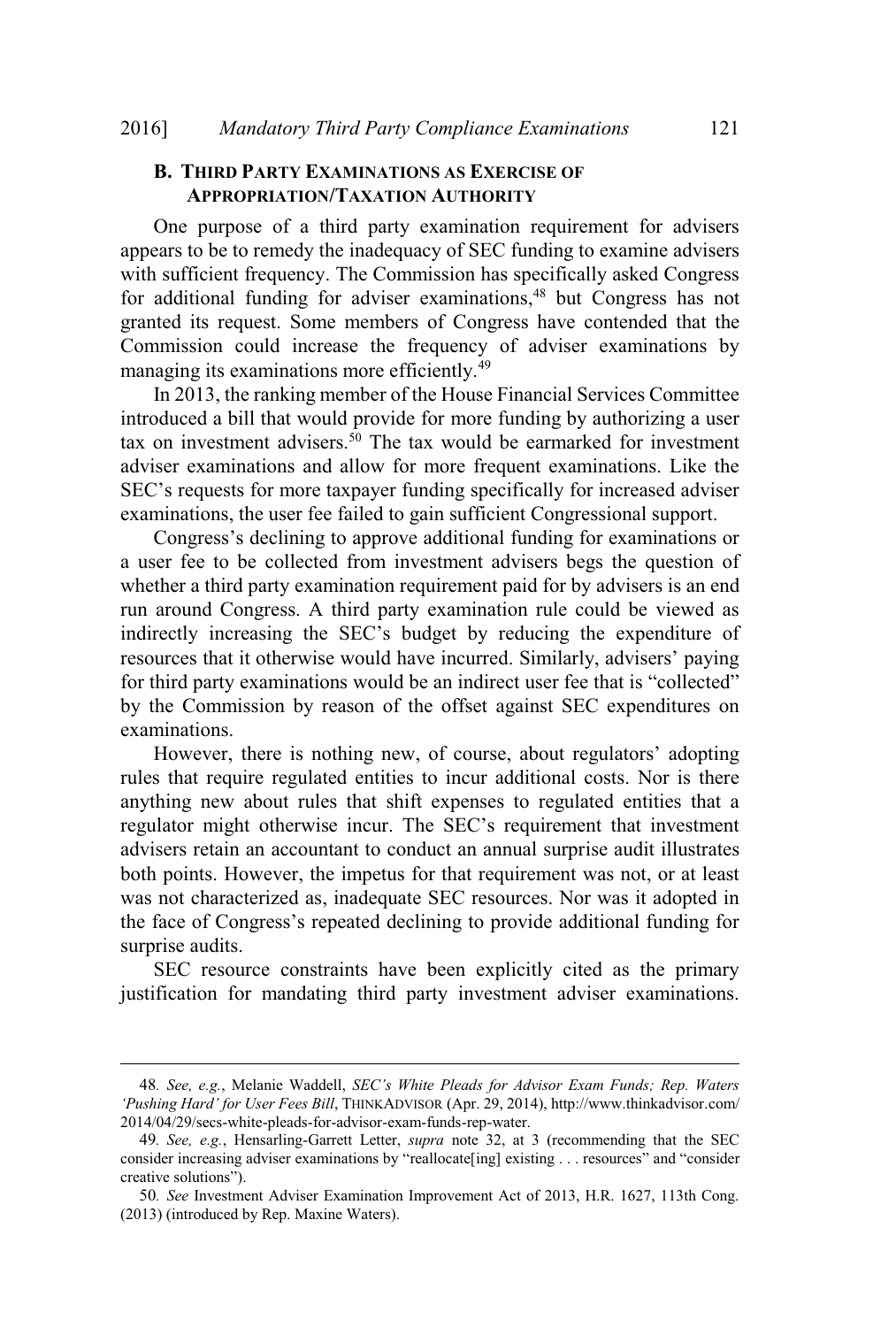Chair White has directly connected inadequate funding and the planned move to third party examinations, reportedly stating that:

[t]he SEC is going to need more funding in order to get out and examine more registered investment advisers, and will continue to press Congress for more funding for the agency. However, Ms. White noted that the SEC BROOK. J. CORP. FIN. & COM. L. [Vol]<br>
Vhite has directly connected inadequate funding and the planned m<br>
party examinations, reportedly stating that:<br>
e SEC is going to need more funding in order to get out and examine<br>
e advisers.<sup>51</sup> BROOK. J. CORP. FIN. & COM. L. [Vol. 11<br>ir White has directly connected inadequate funding and the planned move<br>ird party examinations, reportedly stating that:<br>[t]he SEC is going to need more funding in order to get out a BROOK. J. CORP. FIN. & COM. L. [Vol. 11<br>
e has directly connected inadequate funding and the planned move<br>
ty examinations, reportedly stating that:<br>
C is going to need more funding in order to get out and examine<br>
gistere BROOK. J. CORP. FIN. & COM. L. [Vol. 11<br>has directly connected inadequate funding and the planned move<br>v examinations, reportedly stating that:<br>2 is going to need more funding in order to get out and examine<br>istered invest

While the Commission will certainly supplement this justification with investor protection arguments, the Commission will not be able to contend thethat the rule has no cost-savings purpose.

of its appropriation and taxation powers. The rule would essentially moot should be subject to a user fee. By adopting the rule, the Commission can ir White has directly connected inadequind party examinations, reportedly sta<br>[t]he SEC is going to need more funding<br>more registered investment advisers, and<br>for more funding for the agency. Howeve<br>will need to 'move to a

Congress has granted the Commission substantial discretion in allocating its budget among different activities, and the Commission usesthat discretion to hire additional staff to examine advisers.<sup>52</sup> Chair White recently announced that the Commission would shift resources dedicated to broker-dealer examinations to investment adviser examinations,<sup>53</sup> which reflects a solution to inadequate investment adviser examinations that falls squarely within the visers.<sup>51</sup><br>the Commission will certainly supplement this justification with<br>or protection arguments, the Commission will not be able to contend<br>e rule has no cost-savings purpose.<br>embers of Congress may view the SEC's rul entities is inconsistent with this approach. ession protection arguments, the Commission win not be able to contend<br>the rule has no cost-savings purpose.<br>The melhand say with the relation<br>its appropriation and taxation powers. The rule would essentially moot<br>ngress's 2016) (testimony of Chair White) (stating that under FY 2017 budget request<br>2016) (testimony of Chair White) (stational antions) and the SEC's traditional authority. Transferring internal expenses to regulated<br>entities is

There are many instances in which agencies impose taxes to be used for instances. The most relevant example here is the Financial Industry Regulatory Authority (FINRA), which imposes fees on broker-dealers that to inade<br>
SEC's t<br>
entities i<br>
The agen<br>
the agen<br>
instance<br>
Regulate<br>
S1. See<br>
Hearing be<br>
2016) (test<br>
be to hire<br>
advisers").

<sup>51</sup>*. See SIFMA Conference*, *supra* note 13.

<sup>52</sup>*. See Fiscal Year 2017 Budget Request of the U.S. Securities and Exchange Commission, Hearing before the Subcomm. on Fin. Servs. & General Gov't*, *Comm. on Appropriations* (Apr. 12, be to hire 127 additional examiners, primarily to conduct additional examinations of investment Regulatory Authority (FINRA), which imposes tees on broker-dealers that<br>
51. See SIFMA Conference, supra note 13.<br>
52. See Fiscal Year 2017 Budget Request of the U.S. Securities and Exchange Commission,<br>
Hearing before th

<sup>53</sup>*. See* Mark Schoeff, Jr., *Shift of SEC Resources to RIA Oversight Not Likely to Stop Push for Third-Party Exams*, INVESTMENT NEWS (Feb. 1, 2016, 1:47 PM), http://www.investmentnews.com/ article/20160201/FREE/160209994/shift-of-sec-resources-to-ria-oversight-not-likely-to-stop-

push-for (stating that the Commission plans to increase adviser examiners from 530 to 630 in 2016, in part by shifting broker-dealer examiners to adviser examinations). To the extent that FINRA would make up for reduced SEC examinations of broker-dealers, the Commission would be indirectly imposing additional taxes on the broker-dealers that fund FINRA operations. *See id.* A 51. See SIFMA Conference, supra note 13.<br>
52. See Fiscal Year 2017 Budget Request of the U.S. Securities and Exchange Commission,<br> *Hearing before the Subcomm. on Fin. Servs.* & General Gov't, Comm. on Appropriations (Apr 51. See SIFMA Conference, supra note 13.<br>52. See Fiscal Year 2017 Budget Request of the U.S. Securities and Exchange Commission,<br>Hearing before the Subcomm. on Fin. Servs. & General Gov't, Comm. on Appropriations (Apr. 12, 51. *See SIFMA Conference, supra* note 13.<br>52. *See Fiscal Year 2017 Budget Request of the U.S. Securities and Exchange Commission, Hearing before the Subcomm. on Fin. Servs. & General Gov't, Comm. on Appropriations (Apr.* 31. *See SIFMA Conjerence*, *supra* note 13.<br>52. *See Fiscal Year 2017 Budget Request of ti*<br>*Hearing before the Subcomm. on Fin. Servs. & Gen*<br>2016) (testimony of Chair White) (stating that und<br>be to hire 127 additional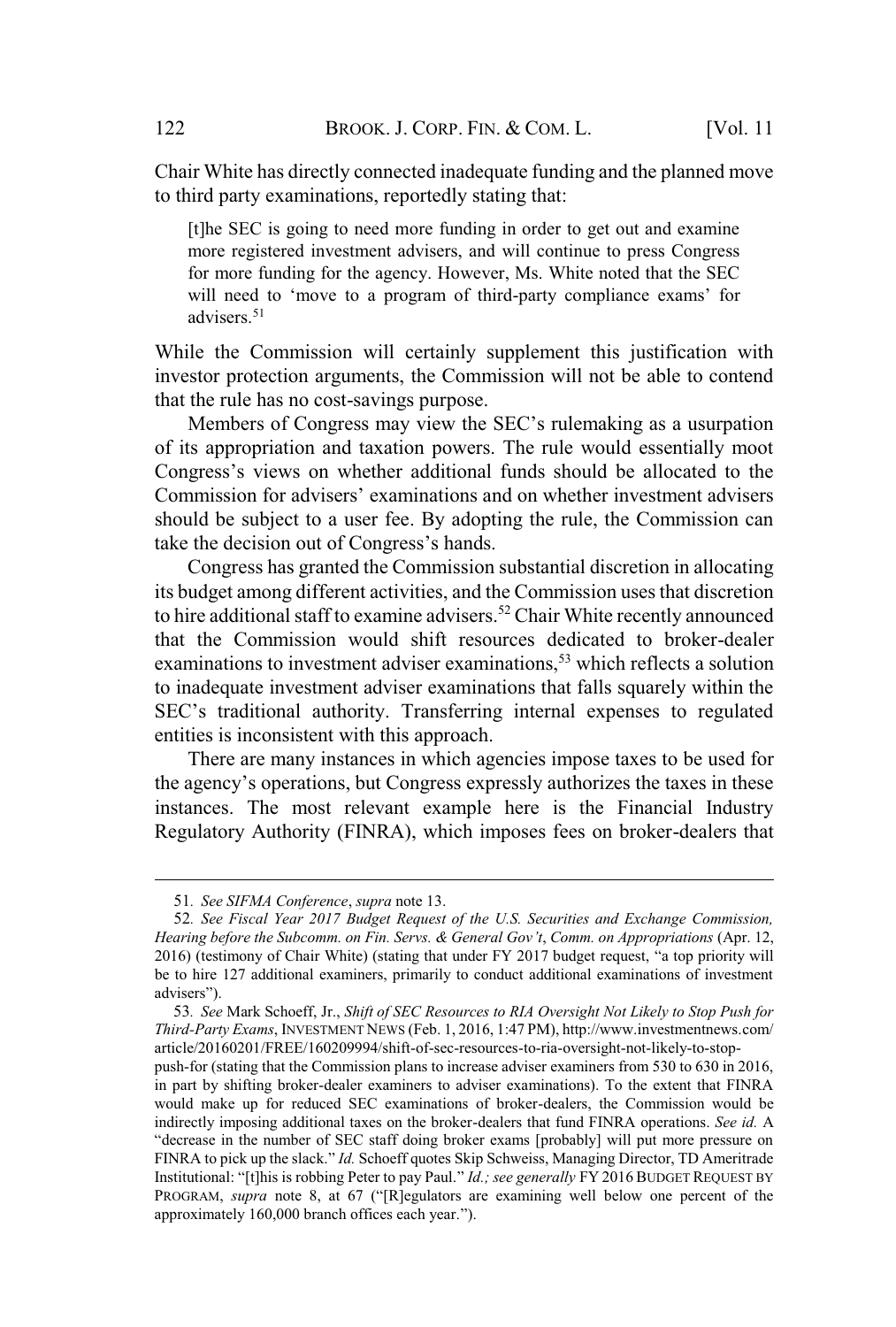directly finance FINRA broker-dealer examinations.<sup>54</sup> The Public Company Accounting Oversight Board (PCAOB) is authorized to collect fees from public companies and broker-dealers subject to its oversight, and the Federal Communications Commission (FCC) sets and collects fees for the purpose Mandatory Third Party Compliance Examinations 123<br>
proctly finance FINRA broker-dealer examinations.<sup>54</sup> The Public Company<br>
ccounting Oversight Board (PCAOB) is authorized to collect fees from<br>
ublic companies and brokerof powers grounds have failed,<sup>55</sup> but the case at hand is different. A third party examination rule would reflect the exercise of *undelegated* taxation authority; also, the user fees would not be paid directly to the Commission. If mandating third party examinations to improve overall compliance is akin Mandatory Third Party Compliance Examinations 123<br>1y finance FINRA broker-dealer examinations.<sup>54</sup> The Public Company<br>11 munting Oversight Board (PCAOB) is authorized to collect fees from<br>12 companies and broker-dealers su the FCC could not collect the fees if not delegated the authority to do so, it is not necessarily clear that the fact that the Commission would not collect the fee paid for third party examinations (at least not directly) should make a difference for purposes of the separation of powers. to the FCC's collecting fees to promote universal service, and assuming that ree paid it

A related question is how and whether a cost-benefit analysis should include the shifting of financial responsibility for investment adviser examinations from the Commission to users of that service. The Commission could shift enough internal resources to provide for an adequate examination program, in which case the out-of-pocket cost to advisers would be zero. If such an examination program could be achieved at zero cost, then would it necessarily be arbitrary and capricious to impose fees on advisers to obtain a benefit that could otherwise be obtained for free? If the APA requires the consideration of alternatives, then how could the alternative of shifting internal resources to solve the examination program not be considered superior to a third party examination program? alling unit party examinations to improve overant compinance is aking<br>CC's collecting fees to promote universal service, and assuming that<br>C could not collect the fees if not delegated the authority to do so, it is<br>sesaril Ecessarity clear that the fact that the Collimission would not confect the<br>aid for third party examinations (at least not directly) should make a<br>ence for purposes of the separation of powers.<br>
related question is how and of the party examinations (at least not directly) should make a<br>for purposes of the separation of powers.<br>ted question is how and whether a cost-benefit analysis should<br>e shifting of financial responsibility for investment metude the simility of intantar responsionity for investment adviser<br>examinations from the Commission to users of that service. The Commission<br>examination<br>program, in which case the out-of-pocket cost to advisers would be

when one opens up the cost-benefit inquiry to the full scope of political economics. For example, the Advisers Act requires the Commission, for economic theory that the optimal production of a good or service requires that negative externalities incurred in its production be included in the price represent a negative externality imposed on taxpayers; shifting this expense to advisers and, thereby, to their advisory clients would internalize the cost perior to a third party examination program?<br>
The courts' application of cost-benefit principles seems quaintly naïve<br>
nen one opens up the cost-benefit inquiry to the full scope of political<br>
onomics. For example, the Adv when one opens up the cost-benefit inquiry to the full scope of political<br>economics. For example, the Advisers Act requires the Commission, for<br>some rulemakings, to "consider . . . whether the [rule] will promote<br>efficienc economics. For example, the Advisers Act requires the Commission, for<br>some rulemakings, to "consider . . . whether the [rule] will promote<br>efficiency, competition, and capital formation."<sup>56</sup> A user tax reflects the<br>econo

agencies from regulated persons).

<sup>55</sup>*. See, e.g.*, Tex. Office of Pub. Util. Counsel v. FCC, 183 F.3d 393 (5th Cir. 1999). *See* Court did not address PCAOB financing in its decision on the legality of the PCAOB. *See* PCAOB Free Enter. Fund v. Pub. Co. Accounting Oversight Bd., 561 U.S. 477 (2010).

<sup>56</sup>. 15 U.S.C. § 80b-2(c) (2012).

<sup>57</sup>. For example, a company that profitably sells widgets for \$10 each while causing \$20 of environmental harm per widget is inefficient.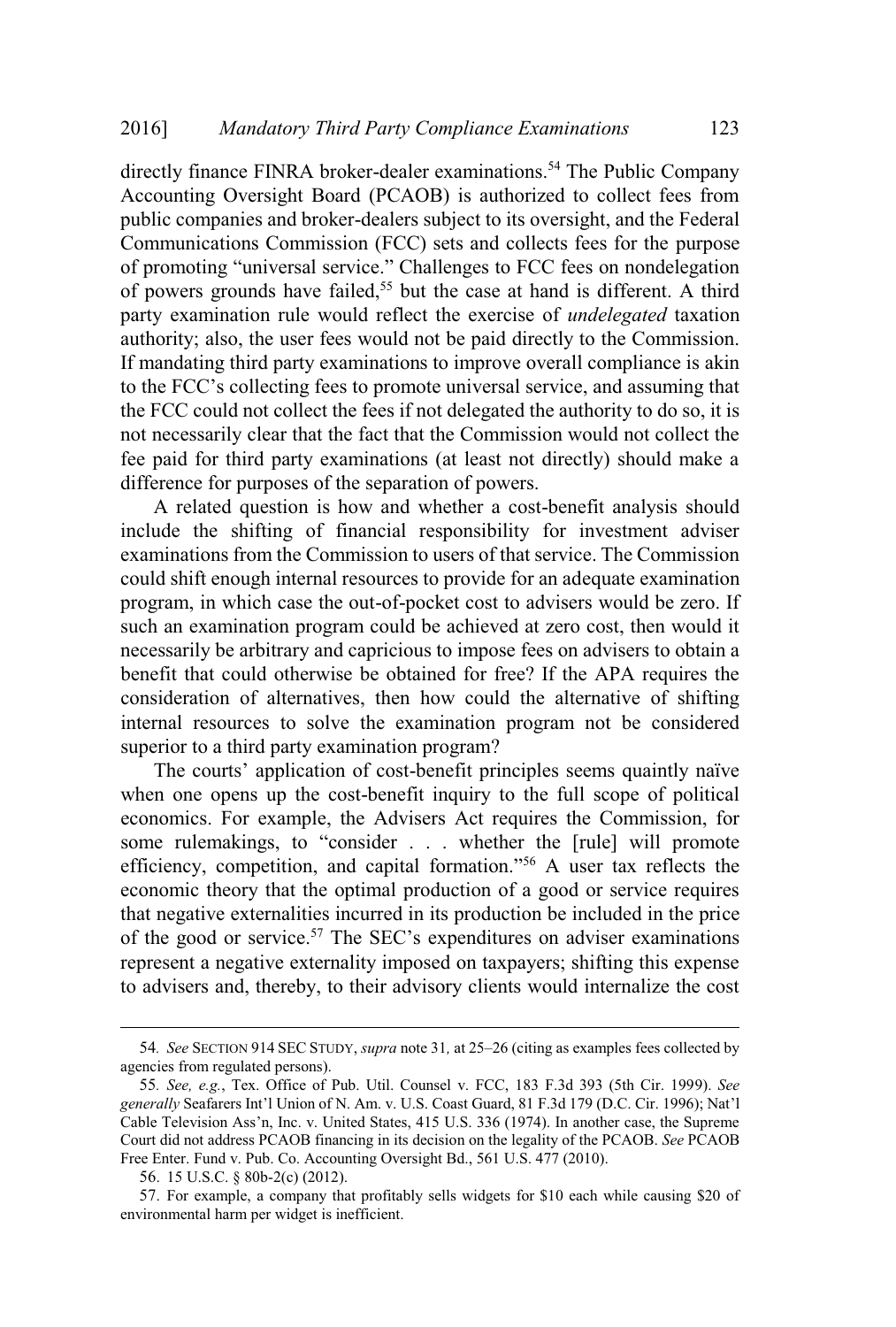of investment advice and increase efficiency. Along the same lines, competition could be promoted by leveling the playing field with brokerdealers, which finance their own examinations through dues paid to FINRA. Capital formation could thereby be promoted by removing a distortion in the cost of capital for broker-dealers relative to investment advisers. Yet this analysis seems outside the bounds of what Congress intended by BROOK. J. CORP. FIN. & COM. L. [Vol. 11<br>
advice and increase efficiency. Along the same lines,<br>
suld be promoted by leveling the playing field with broker-<br>
finance their own examinations through dues paid to FINRA.<br>
ion c the reason is that this kind of economic analysis is a legislative prerogative reflected in its taxation/appropriation authority, but it is Congress that instructed the Commission to consider these factors when promulgating rules. BROOK. J. CORP. FIN. & COM. L. [Vol. 11<br>
vestment advice and increase efficiency. Along the same lines,<br>
stitution could be promoted by leveling the playing field with broker-<br>
s, which finance their own examinations throu 124 BROOK. J. CORP. FIN. & COM. L. [Vol. 11<br>
of investment advice and increase efficiency. Along the same lines,<br>
competition could be promoted by leveling the playing field with broker-<br>
dealers, which finance their own e and micrease entirenty. Atong the same intestigated by beyond the promoted by leveling the playing field with broker-finance their own examinations through dues paid to FINRA.<br>
ion could thereby be promoted by removing a d

A full treatment of the question of whether a third party examination rule beyond the scope of this Article. However, in theory there must be some point at which an agency rulemaking is so strongly motivated by the desire to shift perceived underfunding that the rulemaking is not a permissible exercise of examinations appears to offer a suitable candidate for testing this proposition. Adding fuel to this fire is the added concern that the rulemaking would usurp mation collid lifereby be promoted by removing a distortion in the<br>ital for broker-dealers relative to investment advisers. Yet this<br>eems outside the bounds of what Congress intended by<br>ons of "efficiency, competition and immediately below. secondary of the SEC's planned third party examination rule of the SEC's planned third party examination rule improperly usurp Congress's appropriation/taxation authority is dthe scope of this Article. However, in theory t

#### **C. THIRD PARTY EXAMINERS AS LEGISLATING A DE FACTO ADVISER SRO**  $\overline{t}$

appears to be to create indirectly an SRO with examination authority over investment advisers. Congress authorized SEC approval of SROs for brokerdealers, a role that has been filled by FINRA. However, Congress has repeatedly considered and declined to authorize an SRO for investment advisers, which again raises the question of whether an SEC rulemaking could be viewed as an exercise of legislative power. mediately below.<br> **C. THIRD PARTY EXAMINERS AS LEGISLATING A DE FACTO**<br> **ADVISER SRO**<br>
A secondary purpose of the SEC's planned third party examination rule<br>pears to be to create indirectly an SRO with examination authorit

Commissioner Gallagher offered his initial third party examination proposal in the context of a discussion about the need for an adviser SRO. Indeed, his comments could more fairly be viewed as a call to create an adviser SRO, with third party examinations being offered as an indirect means of doing so. Regarding the concern that broker-dealers were subject way to address this imbalance would be to provide for third party examiners **C. THIRD PARTY EXAMINERS AS LEGISLATING A DE FACTO**<br>**ADVISER SRO**<br>A secondary purpose of the SEC's planned third party examination rule<br>appears to be to create indirectly an SRO with examination authority over<br>investment **ADVISER SRO**<br> **COMPACT CONTEXT CONTEXT** CONDIG TO THE SROS INTERNATION THE SROS INTERNATION OF THE ADVISTED AND STROM STROS FOR DESC THE AND CONSIDENT A considered and declined to authorize an SRO for investment which aga A secondary purpose of the SEC's planned third party examination rule<br>appears to be to create indirectly an SRO with examination authority over<br>investment advisers. Congress authorized SEC approval of SROs for broker-<br>deal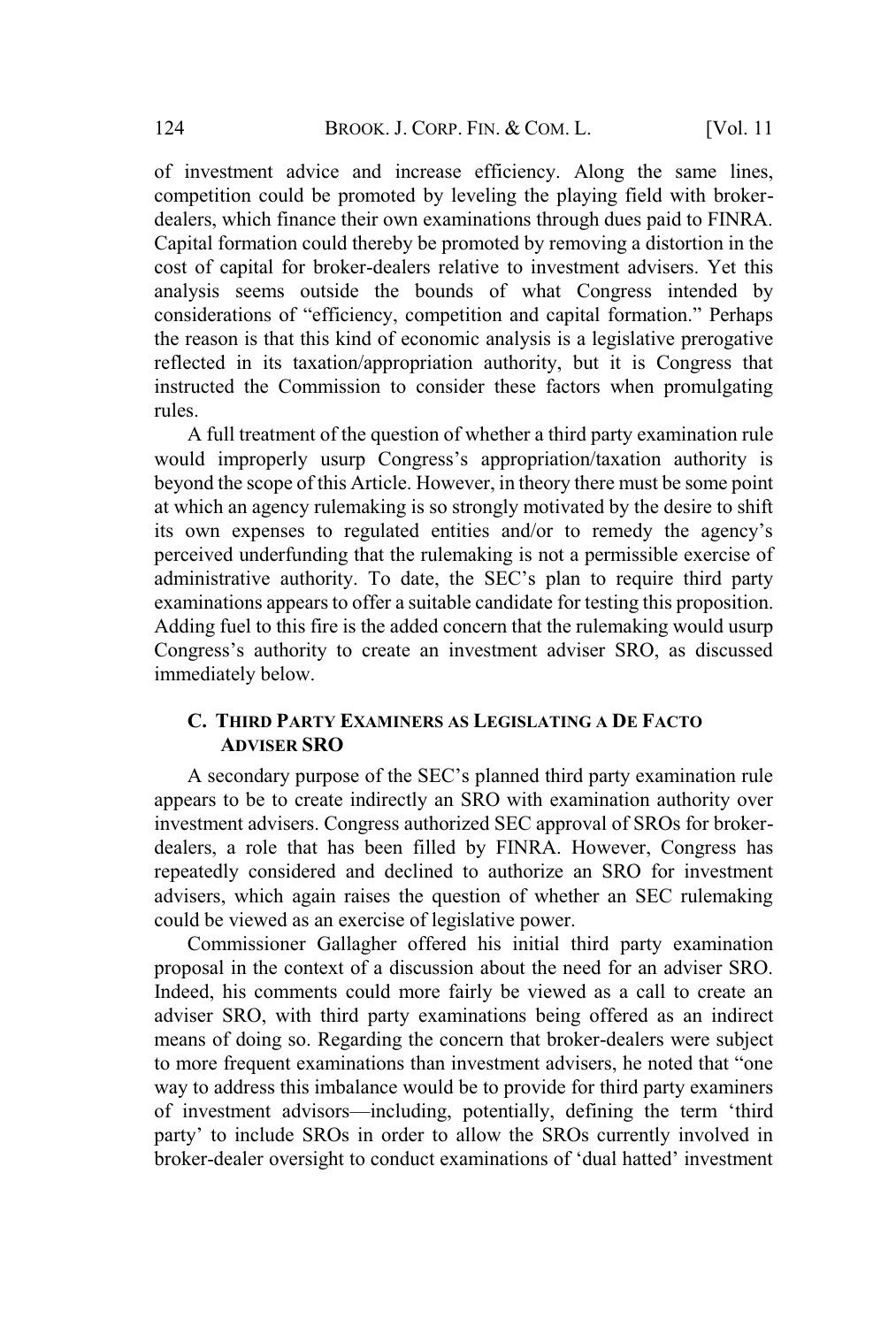Mandatory Third Party Compliance Examinations 125<br>well."<sup>58</sup> Commissioner Gallagher complained. "[w]e have no [FINRA CEO] Rick Ketchum on the adviser side and no SRO. We are sitting Mandatory Third Party Compliance Example<br>
Source Example 1986<br>
(Source School Rick Ketchum on the adviser side and<br>
our chins out, waiting to get pummeled." Third Party Compliance Examinations<br>S<sup>8</sup> Commissioner Gallagher complained, "[w]e have no<br>k Ketchum on the adviser side and no SRO. We are sitting<br>is out, waiting to get pummeled."<sup>59</sup><br>Gallagher's position reflects longsta

for establishing an adviser  $SRO<sup>60</sup>$  In 1963, it recommended that registered investment advisers be required to be members of an  $SRO<sub>1</sub><sup>61</sup>$  and in 1976 it asked Congress for the authority to conduct a study of the feasibility of this option.<sup>62</sup> In 1983, it requested comment on designating an SRO for mutual funds and their advisers that would have only inspection authority,  $63$  and in 1989 the SEC recommended to Congress that it grant the Commission the authority to designate one or more adviser SROs.<sup>64</sup> That same year, bills were introduced in the House and Senate that would have granted the Commission such authority,<sup>65</sup> and four years later the House passed a bill that would have created an inspection-only SRO for all registered investment advisers.<sup>66</sup> None of the efforts reached fruition. In 2003, the Commission requested comment on the creation of an SRO for advisers, but that did not lead to any proposal.<sup>67</sup> In 2012, the Chairman of the House Financial Services Committee introduced the Investment Adviser Oversight Act of 2012, which would have required advisers to be members of an SEC-approved SRO.<sup>68</sup> This effort failed, but some members of Congress continue to express interest in an adviser SRO.<sup>69</sup>

<sup>58</sup>. 2014 Gallagher Remarks, *supra* note 7 (internal citation omitted)*.*

<sup>59</sup>. Schoeff, Jr., *supra* note 10*.*

<sup>60</sup>*. See generally* Compliance Programs of Investment Companies and Investment Advisers, Advisers Act Release No. 2107, 79 SEC Docket 1696 (Feb. 5, 2003) (codified at 17 C.F.R. pts. 270, 275).

<sup>61</sup>*. See* REPORT OF SPECIAL STUDY OF SECURITIES MARKETS OF THE SEC, H.R. DOC. NO. 88- 95, pt. 4, 722 (1963).

<sup>62</sup>*. See* S. REP. NO. 94-910, at 10 (1976). A similar bill was considered by the Senate but did not pass. *See* SECTION 914 SEC STUDY, *supra* note 31, at n.54.

<sup>63</sup>*. See* Concept of Utilizing Private Entities in Investment Company Examinations and Imposing Examination Fees, Investment Company Act Release No. 13,044 (Feb. 23, 1983) (codified at 17 C.F.R. pt. 270 (2016)). *Accomplish Accompliance Programs of Investment Companies and Investment Advisers, Inc. See B. Rep. No. 94-910, at 10 (1976). A similar bill was considered by the Senate but did not pass. <i>See* S. REP. No. 94-910, at 10

<sup>64</sup>*. See* Compliance Programs of Investment Companies and Investment Advisers, Advisers Act Release No. 2107, 79 SEC Docket 1696, at text accompanying n.71.

<sup>65</sup>*. See* S. 1410, 101st Cong. (1989); H.R. 3054, 101st Cong. (1989).

<sup>66</sup>. H.R. 578, 103rd Cong. (1993).

<sup>67</sup>*. See* Compliance Programs of Investment Companies and Investment Advisers, Investment Company Act Release No. 25,925, Part II.E(3) (Feb. 5, 2003) (to be codified at 17 C.F.R. pts. 270, 205).

<sup>68</sup>*. See* H.R. 4624, 112th Cong. (2012). *See generally* David Tittsworth, *H.R. 4624: The Pitfalls of a Self-Regulatory Organization for Investment Advisers and Why User Fees Would Better* Mercer Bullard*, The New Self-Regulator for Advisors: A Taxing Affair for Small Businesses and Small Investors*, MORNINGSTAR (May 10, 2012), http://www.morningstar.com/advisor/t/56178352/ the-new-self-regulator-for-advisors-a-taxing-affair-for-small-businesses-and-small-investors.htm. Free Street Hillard, The New Self-Regulator for Advisors: A Taxing Affair for Small Businesses and Small Investment Advisors, New Self-Rep. 25, 1989), 66. See S. 1410, 101st Cong. (1989); H.R. 3054, 101st Cong. (1989).<br>
6

<sup>69</sup>*. See* Arthur Postal, *Congressman Wants FINRA To Examine Investment Advisors*, INS. NEWS NET (May 29, 2015), http://insurancenewsnet.com/innarticle/congressman-wants-finra-to-examine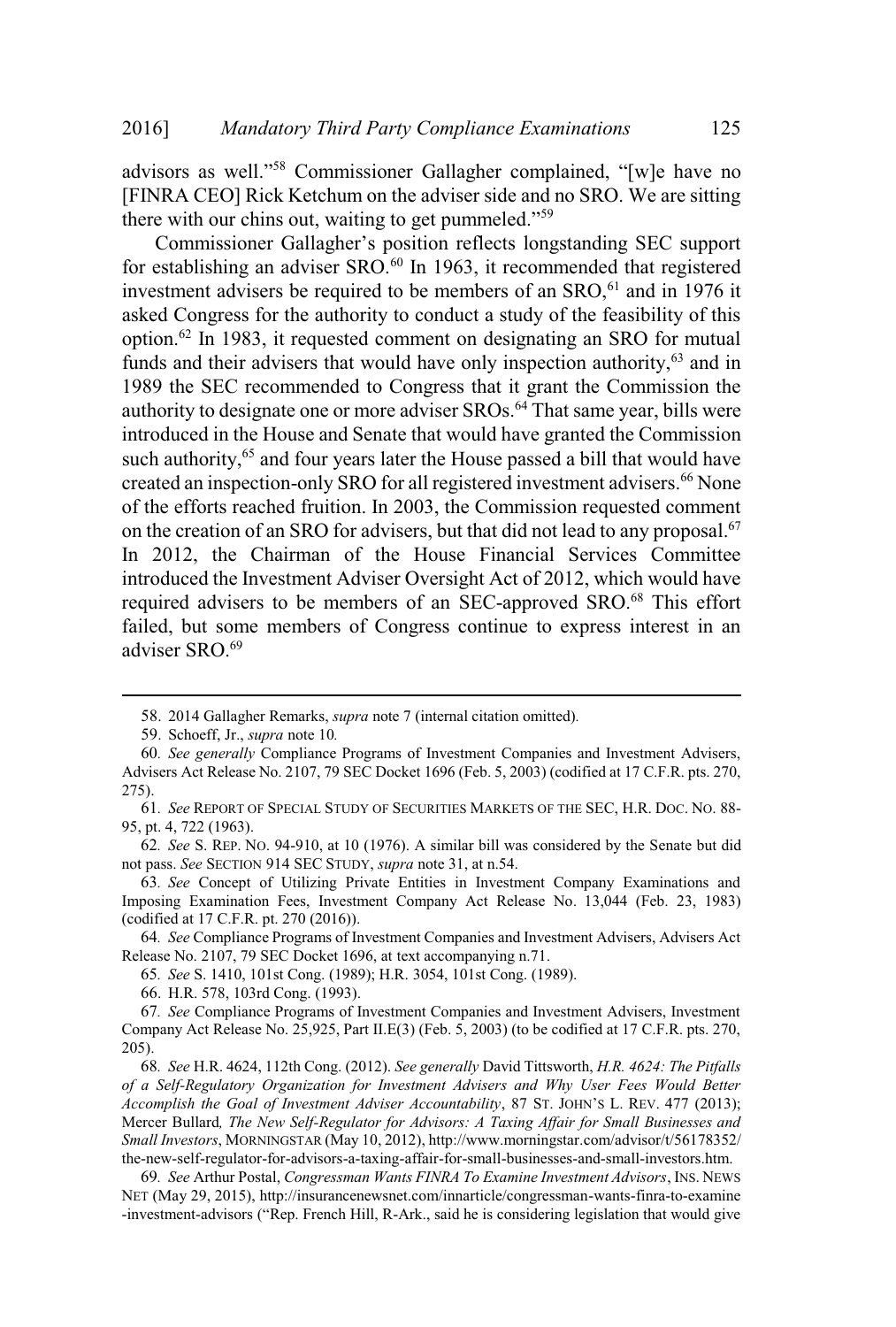The impression that the Commission views third party examinations as a proxy for an adviser SRO is reinforced by its coupling of the two concepts in the past. For example, in 2003, it requested comment on various options BROOK. J. CORP. FIN. & COM. L. [Vol. 11<br>impression that the Commission views third party examinations as a<br>r an adviser SRO is reinforced by its coupling of the two concepts in<br>For example, in 2003, it requested comment on BROOK. J. CORP. FIN. & COM. L. [Vol. 11<br>
In that the Commission views third party examinations as a<br>
er SRO is reinforced by its coupling of the two concepts in<br>
the private comment on various options<br>
'rely more heavily o *periodic compliance reviews by a third party* that would produce a report of findings and recommendations," and/or (2) to form "*one or more self-*<br>findings and recommission is a pay for an adviser SRO is reinforced by its coupling of the two concepts in<br>e past. For example, in 2003, it requested c *Pregulatory Pregulatory regulatory regularity commission views third party examinations as a proxy for an adviser SRO is reinforced by its coupling of the two concepts in the past. For example, in 2003, i* for comment was partly prompted by declining examination resources relative to industry growth, $72$  similar to the impetus for the current interest in mandating third party examinations. BROOK. J. CORP. FIN. & COM. L. [Vol. 11<br>npression that the Commission views third party examinations as a<br>an adviser SRO is reinforced by its coupling of the two concepts in<br>For example, in 2003, it requested comment on v BROOK. J. CORP. FIN. & COM. L. [Vol. 11<br>The impression that the Commission views third party examinations as a<br>oxy for an adviser SRO is reinforced by its coupling of the two concepts in<br>expact. For example, in 2003, it r

One might argue that Congressional action should be viewed as provisions, which grants rulemaking, examination, prosecutorial, and adjudicative powers. Perhaps an SRO with only examination authority should recommended legislation that would have authorized precisely the examination-only SROs for advisers that a third party examination rule would mirror.<sup>73</sup> Congress declined to create such an SRO. The fact that the Commission asked Congress to create an examination-only SRO for advisers implies that it believes it lacks the authority do so itself. *inverty or manuations* (*SNOS) for junits unitor travisies*. The request<br>for comment was partly prompted by declining examination resources<br>relative to industry growth,<sup>72</sup> similar to the impetus for the current interest

The taint of rent-seeking may exacerbate the impression that the Commission is usurping Congressional authority. Broker-dealers that compete with investment advisers would gain a competitive benefit if benefit by increasing its turf from being placed in a strong competitive position to act as a third party examiner for advisers.<sup>75</sup> Both broker-dealers recommended legislation that wo<br>examination-only SROs for advisers<br>would mirror.<sup>73</sup> Congress declined to<br>Commission asked Congress to create<br>implies that it believes it lacks the aut<br>The taint of rent-seeking may<br>Commissi old minot. Congress decimed to etcate steen an sixty. The ract diat the<br>ommission asked Congress to create an examination-only SRO for advisers<br>plies that it believes it lacks the authority do so itself.<br>The taint of rent-Commission asked Congress to create an examination-only SKO for advisers<br>
implies that it believes it lacks the authority do so itself.<br>
The taint of rent-seeking may exacerbate the impression that the<br>
Commission is usurp The taint of rent-sec<br>Commission is usurping<br>compete with investment<br>investment advisers' oper<br>benefit by increasing its<br>position to act as a third p<br>FINRA authority to examine inves<br>the percentage of advisors examin<br>70. The using of the seeding may ocalized the impression that the<br>mpete with investment advisers would gain a competitive benefit if<br>meter with investment advisers would gain a competitive benefit if<br>westment advisers' operat Commission is usurping Congressionar authority. Broker-dealers unat<br>
compete with investment advisers vould gain a competitive benefit if<br>
investment advisers' operating expenses were increased.<sup>74</sup> FINRA would<br>
benefit b compete with investment advisers would gain a competitive benefit if<br>investment advisers' operating expenses were increased.<sup>74</sup> FINRA would<br>benefit by increasing its turf from being placed in a strong competitive<br>positio

funds and advisers."  $Id$ . at Part II.E.1. Conversely, "[f] unds and advisers with reports indicating that they have effective compliance programs could be examined less frequently, which would reduce EXECT by increasing its turf from being placed in a stron position to act as a third party examiner for advisers.<sup>75</sup> Both  $FINRA$  authority to examine investment advisors. He said his motivation for doithe percentage of ad percentage or advisors exailmed anniary. J.<br>
76. *See* Compliance Programs of Investment Companies and Investment Advisers, Investment<br>
mpany Act Release No. 25,925, at Part II.E.<br>
71. *Id.* at Parts II.E.1 & 3 (emphasis a 70. See Comparine rograms of investment Comparines and investment Advisers, investment<br>
Compary Act Release No. 25,925, at Part II.E.<br>
71. *Id.* at Parts II.E.1 & 3 (emphasis added). The other options were "to require inv

73*. See* SECTION 914 SEC STUDY, *supra* note 31, at n.54.

74. This benefit would arguably only level the playing field, however, as broker-dealers currently fund FINRA examinations through fees paid to FINRA. *See* FIN. INDUS. REGULATORY AUTH., FINRA 2015 YEAR IN REVIEW AND ANNUAL FINANCIAL REPORT 19 (2016), http://www.finra.org/sites/default/files/2015\_YIR\_AFR.pdf.

FINRA authority to examine investment advisors. He said his motivation for doing so is to increase

<sup>70</sup>*. See* Compliance Programs of Investment Companies and Investment Advisers, Investment Company Act Release No. 25,925, at Part II.E.

public accountants that audit fund financial statements to include an examination of fund

to Comm'r Gallagher (June 9, 2014) (citing report finding that approximately 81% of advisers prefer SEC over FINRA oversight).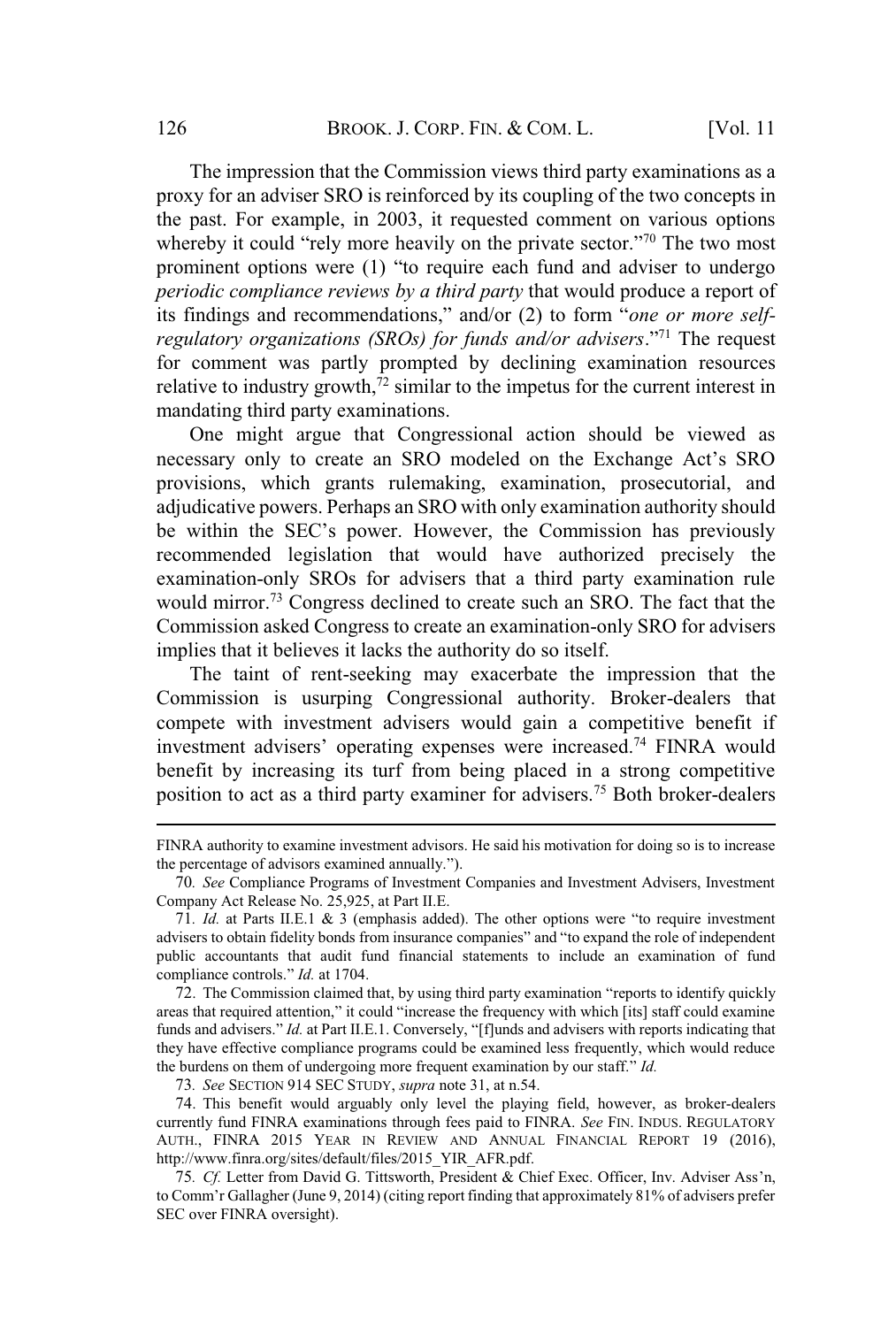and FINRA have strongly supported creating an investment adviser SRO and would benefit from a third party adviser examination mandate. *Mandatory Third Party Compliance Examinations* 127<br> **INRA have strongly supported creating an investment adviser SRO and<br>
1 benefit from a third party adviser examination mandate.<br>
full analysis of the SEC's authority to** 

only adviser SRO is, again, beyond the scope of this Article. Like the taxation/appropriation argument discussed *supra*, this claim ultimately may have no purchase. The surprise audit requirement creates a narrow form of examiner SRO for advisers, but that rulemaking has not been viewed as a usurpation of Congressional authority. There are significant differences between the SRO model and a third party examination requirement. A third party examination rule probably would allow investment advisers broad discretion to choose their examiner, whereas the SRO model has proved illequipped to offer more than one SRO option.<sup>76</sup> Another distinguishing factor is that it is unlikely that third party examiners would be required to register with the Commission. These differences make the usurpation of Congressional authority argument far less compelling. But the strong connections between third party adviser examiners and an adviser SRO, in combination with the power of the taxation/appropriation argument discussed *supra*, would make a third party examination rule an appealing The limit party adviser examination mandate.<br>
of the SEC's authority to create a de facto examination-<br>
is, again, beyond the scope of this Article. Like the<br>
ion argument discussed *supra*, this claim ultimately may<br>
The Fourth Branch.

### **III. THIRD PARTY EXAMINATION MODELS**

The use of third party examiners is not a novel concept. For decades, Congress and the Commission have applied a third party examiner model in a variety of contexts. The most prominent example is the reliance on public accounting firms to audit public company financial statements in order to satisfy a variety of legal requirements. Federal law long relied on credit ratings provided by NRSROs to satisfy legal mandates relating to the creditworthiness of issuers. For decades, SROs have operated as a kind of third party examiner, including FINRA, which has primary regulatory authority over hundreds of thousands of registered representatives who are also associated with a registered investment adviser.<sup>77</sup> **Entimate 19** suppray would make a third party examination rule an appealing ity to test the limits of the SEC's authority and the power of the ranch.<br> **RD PARTY EXAMINATION MODELS**<br>
anse of third party examiners is not a

Some of these models rely on private parties not only to evaluate police, and adjudicate substantive standards and punish violators. Private actors control much of the Fourth Branch. These private oversight models have experienced varied success. After the collapse of WorldCom and Enron in 2002, Congress substantially revised the regulation of public company audits, including the creation of the PCAOB.<sup>78</sup> The Financial Crisis of 2008 (adinotry over handleas or dioasands or registered also associated with a registered investment advise<br>
Some of these models rely on private part<br>
regulated entities' compliance, but also, in vary<br>
police, and adjudicate

<sup>76</sup>*. See* 15 U.S.C. § 78o (2012) (authorizing the Commission to approve an SRO for brokerdealers). FINRA is the only SRO that has been created under the Exchange Act.

<sup>77</sup>*. See* SECTION 914 SEC STUDY, *supra* note 31, at 37.

<sup>78</sup>*. See, e.g.*, Sarbanes-Oxley Act of 2002 (Sarbanes-Oxley), Pub. L. No. 107-204, 116 Stat. 745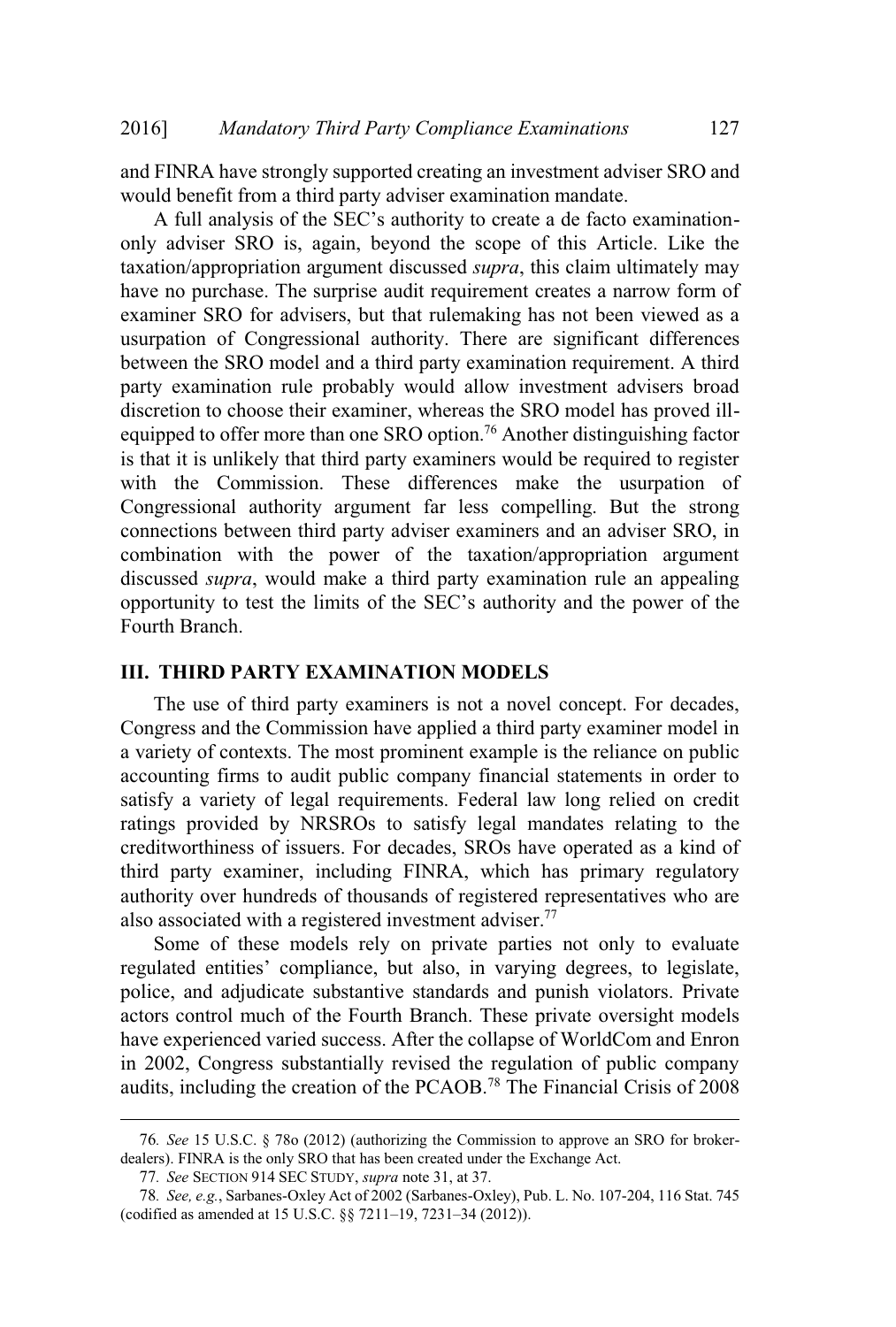BROOK. J. CORP. FIN. & COM. L. [Vol. 11]<br>Congress's substantially curtailing the third party examination role of  $NRSROs.$ <sup>79</sup> led to Congress's substantially curtailing the third party examination role of

Third party examiners play a significant role in the investment adviser space. The Commission has directly or indirectly used third party investment adviser examiners in the form of NRSRO ratings, outsourced CCO services, BROOK. J. CORP. FIN. & COM. L. [Vol. 11<br>gress's substantially curtailing the third party examination role of<br>party examiners play a significant role in the investment adviser<br>Commission has directly or indirectly used thir compliance consultants, and investment performance standard setters. Additionally, many advisers use third parties to draft and evaluate their compliance policies, incorporate third party systems in their day-to-day compliance procedures, and retain third parties to conduct compliance audits. The SEC staff has directly or indirectly afforded a degree of credence to these third party arrangements when conducting inspections. Congress's substantially curtailing the third party examination role of Os.<sup>79</sup><br>ird party examiners play a significant role in the investment adviser<br>The Commission has directly or indirectly used third party investment<br>ex mandatory custody audits, proxy firms' recommendations, appointed y custody addits, ploxy firms recommendations, appointed<br>ce consultants, and investment performance standard setters.<br>Illy, many advisers use third parties to draft and evaluate their<br>ce policies, incorporate third party s

This part of the Article discusses certain third party examination models. They vary greatly and reflect a broad interpretation of the concept of a third party examination. For example, the CFA Institute produces the GIPS but does not examine compliance with its requirements. The CFA Institute is a source of law by which securities law compliance may be evaluated.

Like the CFA Institute, proxy firms and NRSROs establish conduct standards that assume a kind of legal status. Unlike the Institute, they also evaluate whether those standards have been met, and both are unusual in that it is generally not the examinee whose regulatory compliance is at issue. investment advisers, use their findings for compliance purposes. None of these three examiners formally reports its findings to the Commission, compliance porcedures, incopotate ind party systems in their day-to-day<br>The SEC staff has directly or indirectly afforded a degree of credence to these<br>their after SEC staff has directly or indirectly afforded a degree of recommendations are often widely available. greatry and feltect a boad interpretation of the concept of a timularion. For example, the CFA Institute produces the GIPS but amine compliance with its requirements. The CFA Institute is a dearty examiner by reason of the does not examine compinance win its requirements. The CFA institute is a<br>kind of third party examiner by reason of the GIPS' comprising a third party<br>source of law by which securities law compliance may be evaluated.<br>Like

Public company auditors, and auditors that conduct surprise audits and/or produce internal control reports pursuant to the Custody Rule, fit a more conventional model of a third party examiner. They examine their Unlike users of the GIPS, proxy firms, and NRSROs, examinees are required findings are, to a greater or lesser extent, formally reported to the Commission. Extrainate which is standards have been linet, and bout are timestar in that is the secured protoconsultant in NRSROs and proxy firms both "examine" issuers, but other partics, such as investment advisers, use their findin

Compliance consultants resemble what a third party examiner might look like under a third party examination rule for investment advisers. Compliance settlement of an SEC enforcement action. Their mandate is usually much broader than that of an auditor in that they may examine for compliance for a variety of rules. Like auditors, they formally report their findings and aminees' compliance with legal rules, although only a narrow set thereof.<br>nlike users of the GIPS, proxy firms, and NRSROs, examinees are required<br>retain an independent auditor to attest to their compliance. Auditors'<br>ding

<sup>79.</sup> See, e.g., Dodd-Frank, Pub. L. No. 111-203, § 931-939H, 124 Stat. 1376, 1872 (2010) (codified as amended in scattered sections of U.S.C.)).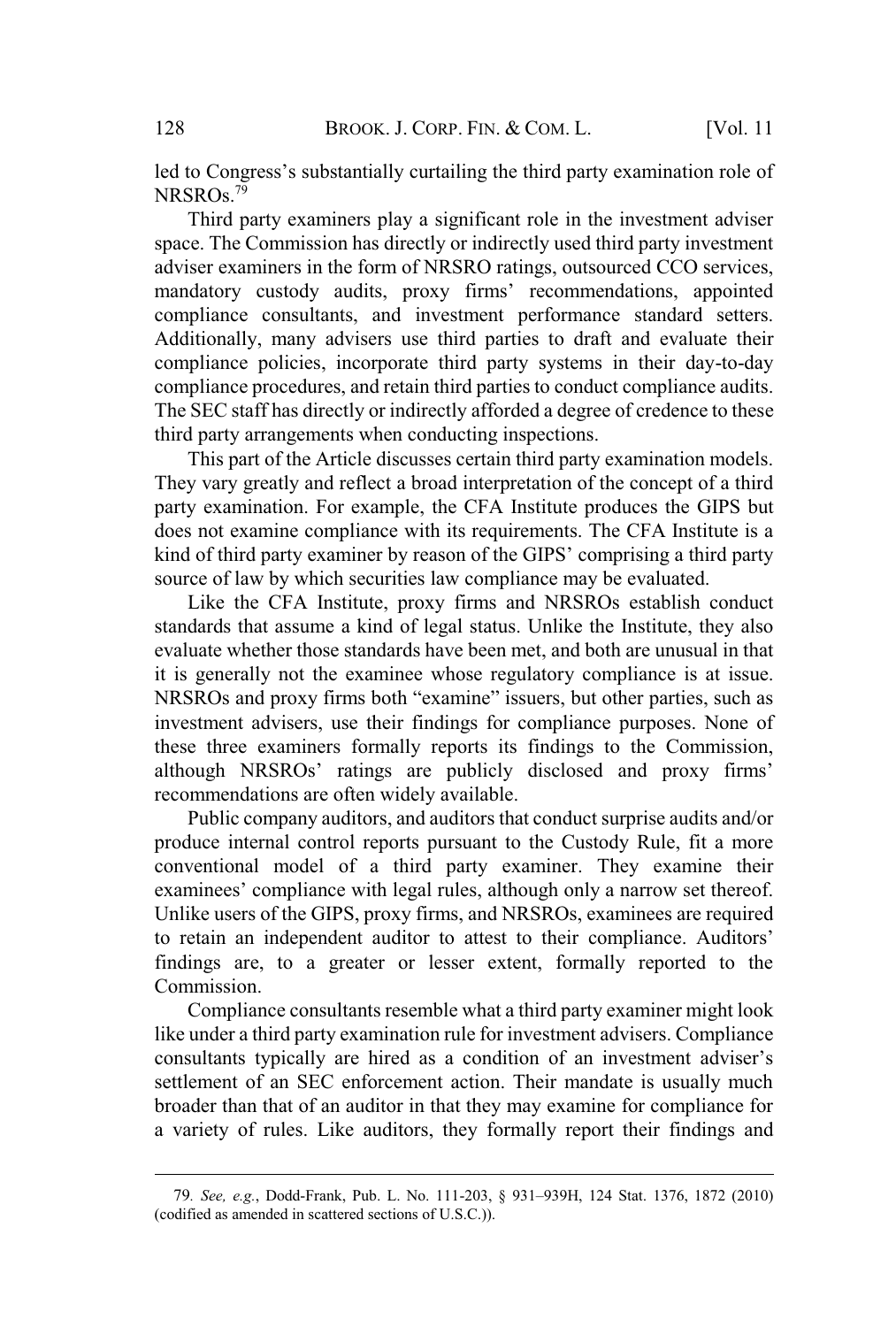recommendations to the Commission. They are different from other third party examiners, however, in that they do not play an ongoing role. Once the examination has been completed, the engagement terminates. Mandatory Third Party Compliance Examinations 129<br>
mmendations to the Commission. They are different from other third<br>
y examiners, however, in that they do not play an ongoing role. Once the<br>
mination has been completed,

can be an internal employee or an outside firm. In most cases, the CCO is an employee of the adviser and frequently serves in other roles as well. These CCOs are third parties only in the very broad sense that they represent a ruledefined, externally sourced presence and function in relation to an investment Mandator<br>
endations to<br>
miners, hower<br>
ion has been<br>
ion has been<br>
internal empression<br>
ending the advisor<br>
externally sourcompliance. ndatory Third Party Compliance Examinations 129<br>
as to the Commission. They are different from other third<br>
b, however, in that they do not play an ongoing role. Once the<br>
been completed, the engagement terminates.<br>
essent 5] Mandatory Third Party Compliance<br>mmendations to the Commission. They are<br>y examiners, however, in that they do not play<br>inination has been completed, the engagemen<br>CCO's represent a hybrid third party examin<br>be an inter

Many firms retain third parties to act as their CCO, in which case the party examiner might play under a third party examiner rule. The CCO requirement for mutual funds offers some interesting twists on the general CCO requirement under the Advisers Act, including independent control

This set of third party examiner models is by no means exhaustive, but it comprises models that will, or at least should, strongly influence an SEC third party examiner rulemaking. There are inconsistencies across different models that a third party examiner rule would have to resolve. A third party examiner rulemaking may even lead the Commission to reconsider rules for some of these preexisting models. The purpose of the following discussion is to provide a useful starting point for this analysis. This set of third party examiner models is by no means exhaustive, but it comprises models that will, or at least should, strongly influence an SEC third party examiner rulemaking. There are inconsistencies across differen

### **A. NATIONALLY RECOGNIZED STATISTICAL RATINGS ORGANIZATIONS**

The NRSRO model offers a uniquely rich history from which to draw in considering a third party examiner rule. In response to loud and fairly constant criticism after each of the last two financial crises, NRSRO regulations have been repeatedly reevaluated and reformed. NRSROs are also unique in that they have, at times, held far more power than other examiners. Finally, NRSROs are special because, to a large extent, they are fall from grace as third party examiners provides important lessons for a third party examiner rule.

The NRSRO model reflects a particularly strong form of third party compliance services. The NRSRO itself establishes the relevant legal requirement, which in this case is a level of creditworthiness that satisfies an applicable credit rating. For example, in the past a money market fund would not satisfy applicable creditworthiness requirements if its portfolio securities did not satisfy NRSRO rating standards.<sup>80</sup> Money market fund regulation has Preceived to have failed as third party examiners. The history of NRSROs'<br>fall from grace as third party examiners provides important lessons for a third<br>party examiner rule.<br>The NRSRO model reflects a particularly strong

<sup>80</sup>. Rule 2a-7 under the Investment Company Act sets forth various diversification, maturity and creditworthiness requirements for money market funds. *See* 17 C.F.R. § 270.2a-7 (2016). Mutual fund compliance is, in effect, accomplished by the fund's sponsor, and the sponsor is usually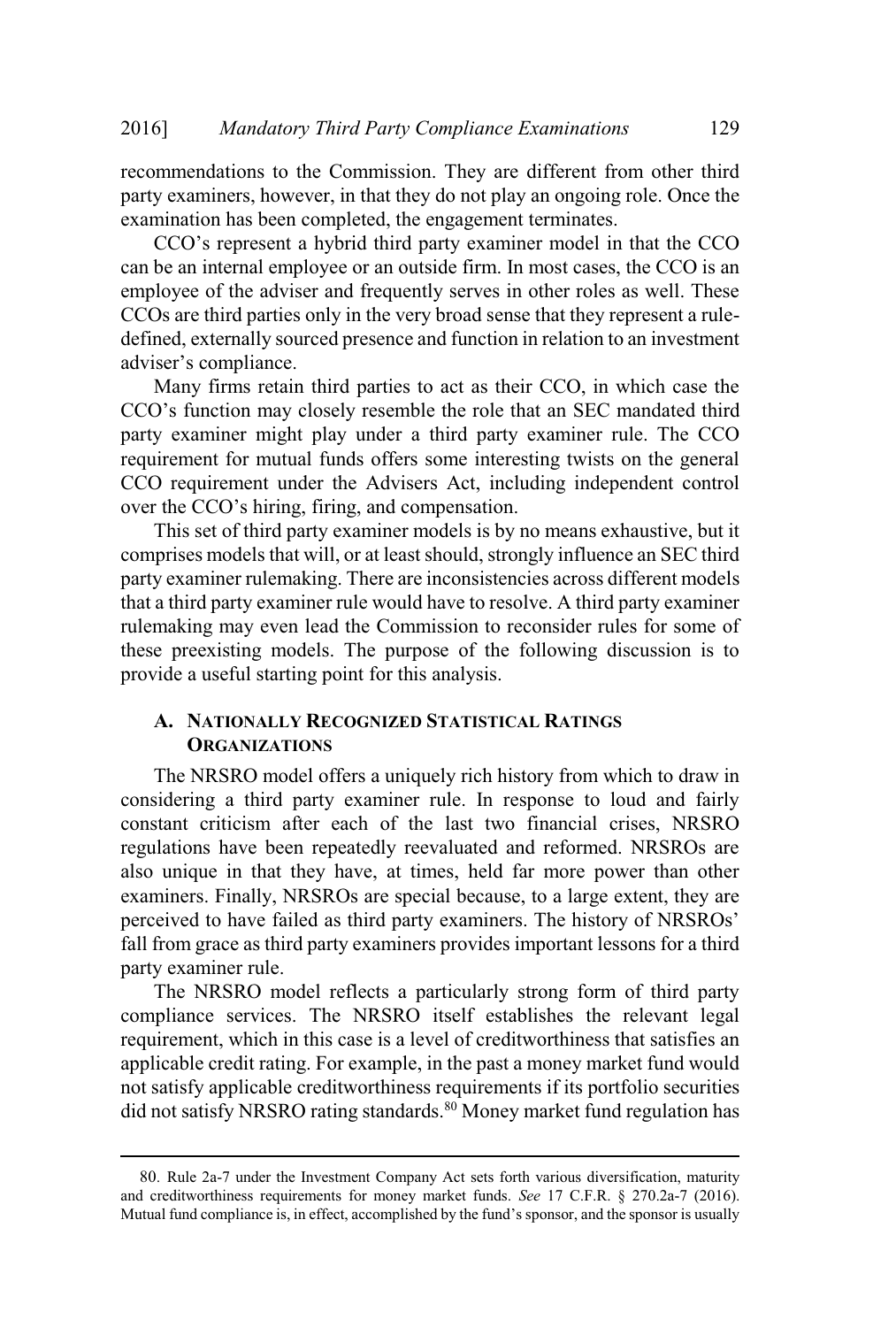essentially assigned NRSROs the role of quasi-rule makers in that they have determined the standards pursuant to which a form of legal compliance is measured. As of 2002, NRSRO ratings were being used as benchmarks in at least eight federal statutes, forty-seven federal regulations, and more than one hundred state laws and regulations.<sup>81</sup>

Credit ratings as a source of law are very different from, for example, rules under the Advisers Act. One reason is that no entity is legally required to obtain a rating or be assigned any particular rating grade. Yet ratings have legal authority because a security receiving a particular rating permits many types of investors to purchase that security in compliance with the law. Lypes of investors to purchase that security in compitance with the faw.<br>Another reason is that the person inspected, the issuer, is not the person whose legal compliance is at issue. In contrast, under a third party examiner rule, examiners would examine for compliance with rules that apply directly to the advisers they examine. igned NRSROs the role of quasi-rule makers in that they have<br>
a standards pursuant to which a form of legal compliance is<br>
of 2002, NRSRO ratings were being used as benchmarks in at<br>
ral statutes, forty-seven federal regul

A second source of NRSRO power lies in its exclusive role as an examiner. The NRSRO, and only the NRSRO, gathers and analyzes issuer rating standard. As examiner, the NRSRO has even been afforded quasirating standard. As examiner, the infusive has even been ariorded quasi-<br>governmental status by the Commission, through granting them special access to confidential issuer information. The Commission previously exempted issuers from Regulation FD disclosure restrictions with respect to information they provide to NRSROs.<sup>82</sup> ET the HAVSES Act. One reason is that no entry is regarly required<br>a rating or be assigned any particular rating grade. Yet ratings have<br>ority because a security receiving a particular rating permits many<br>investors to purc Intertation is that the person inspected, the issuer, is not the person<br>al compliance is at issue. In contrast, under a third party examiner<br>ners would examine.<br>For summer and source of NRSRO power lies in its exclusive ro <sup>21</sup>. The INKSRO, and only the INKSRO, gathers and analyzes issuer<br>tion to evaluate the issuer's initial and continuing satisfaction of a<br>tandard. As examier, the NRSRO has even been afforded quasi-<br>nental status by the Co

A third source of NRSRO power is its exclusive enforcement and judicial through examination, to have failed to sustain the creditworthiness necessary to keep a rating and to adjudicate that prosecution by deciding whether to noncompliance on the part of entities that own the securities.

Historically, NRSROs have been unaccountable for the exercise of their power. There is no higher authority to which their ratings may be appealed. Laws and rules that use ratings as proxies for creditworthiness generally do not provide for practicable substitutes. The Commission generally has not decisions. In 2002, Congress expressly prohibited the Commission from ndad. As exammer, the NKSKO has even been ariotued quasi-<br>thal status by the Commission, through granting them special<br>confidential issuer information. The Commission previously<br>issuers from Regulation FD disclosure restri governmental status by the Commission<br>access to confidential issuer informatio<br>exempted issuers from Regulation FD dis-<br>information they provide to NRSROs.<sup>82</sup><br>A third source of NRSRO power is its<br>authority. An NRSRO has e to keep a rating and to adjudicate that prosecution by deciding whether to downgrade an issuer's securities.<sup>83</sup> A downgrade may lead to immediate noncompliance on the part of entities that own the securities.<br>Historically wer. I here is no higher authority to which their rations<br>times and rules that use ratings as proxies for creditwort<br>t provide for practicable substitutes. The Commiss<br>voked or conditioned its granting of NRSRO status<br>cisi

are externally managed). Thus, mutual fund rules are generally a form of de facto investment adviser regulation. Mutual Funds Guide, 2010 WL 11248679 (2010)*.*

<sup>81</sup>. S. REP. NO. 107-75, at 100 (2002).

<sup>82</sup>*. See* 17 C.F.R. § 243.100(b)(2)(iii). This exemption was repealed pursuant to Section 938B of the Dodd-Frank Act.

<sup>84</sup>. Credit Rating Agency Reform Act of 2006 (CRARA), Pub. L. No. 109-291, § 4(a), 120 Stat. 1332 (2006) (codified as amended at 15 U.S.C. § 78*o*-7(c)(2) (2012)).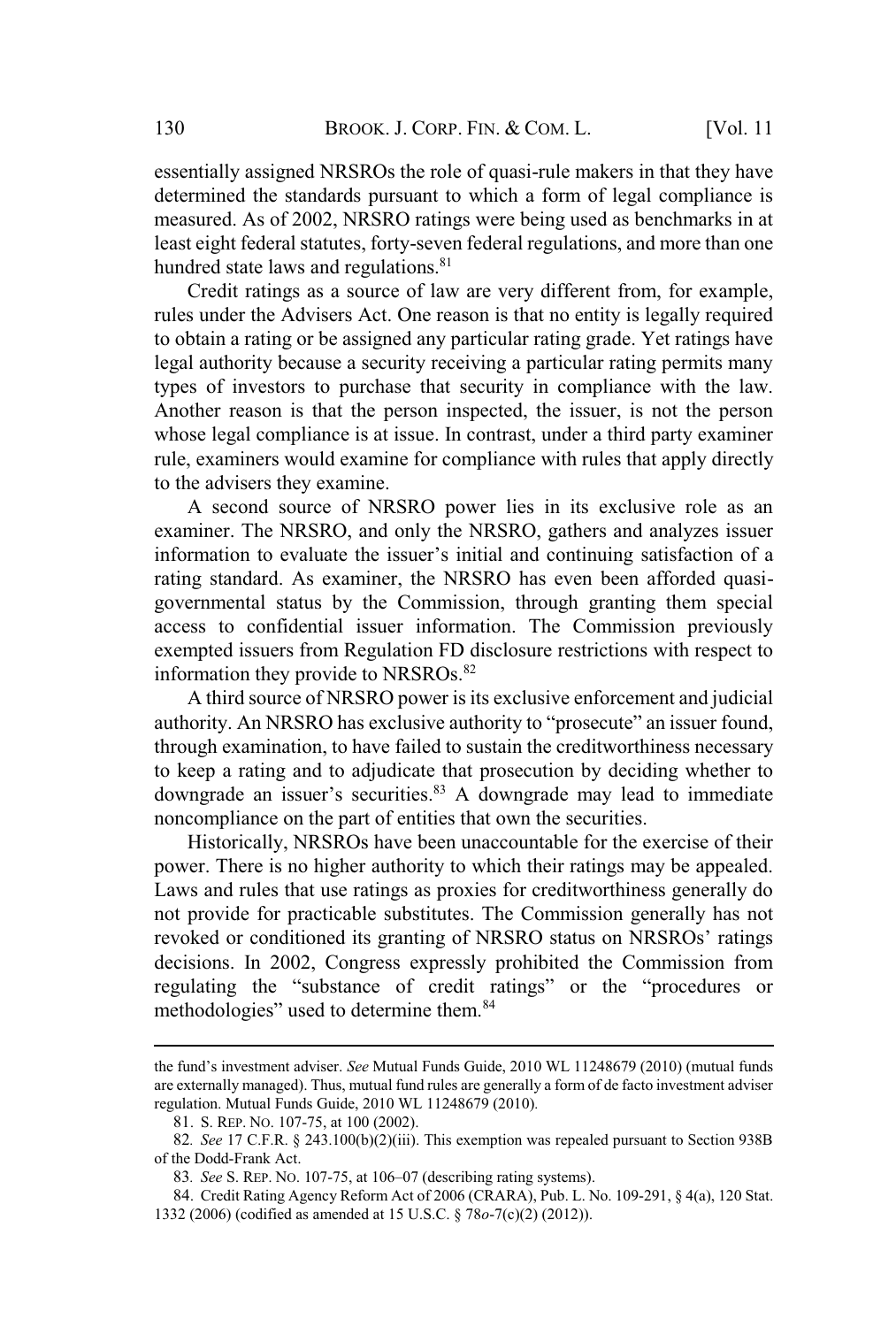NRSROs have been relatively immune to public and private liability. They have been exempt from private liability under Section 11 of the Securities Act of 1933 and have successfully claimed that, in any event, their opinions are protected First Amendment speech.<sup>85</sup> One court went so far as Mandatory Third Party Compliance Examinations 131<br>NRSROs have been relatively immune to public and private liability.<br>hey have been exempt from private liability under Section 11 of the<br>ecurities Act of 1933 and have succe journalists in denying a production request.<sup>86</sup> Courts have found that Mandatory Third Party Compliance Examinations 131<br>ROs have been relatively immune to public and private liability.<br>we been exempt from private liability under Section 11 of the<br>s Act of 1933 and have successfully claimed t Act or be subject to control person liability. $87$  NRSROs have generally been susceptible only to claims of fraud or intentional misrepresentation, but even susceptione only to claims of fraud of intentional inisrepresentation, out even<br>then at least one court has found that their conflicts of interest are so well known that omitting disclosure of them was not a material omission.<sup>88</sup> *v Third Party Compliance Examinations* 131<br>
en relatively immune to public and private liability.<br>
mpt from private liability under Section 11 of the<br>
and have successfully claimed that, in any event, their<br>
First Amendm NRSROs could not be treated as a "seller" under Section 12 of the Securities

important backdrop for reviewing how their third party examiner role has been regulated. Over the last two decades, the regulation of NRSROs has undergone a dramatic change not only in degree, but also in kind. Today, NRSRO ratings have been stripped of their legal force under federal law and rules. The uniquely broad power of NRSROs must be kept in mind when evaluating the current state of NRSRO regulation relative to the regulation of other third party examiner models. denying a poduction request. Courts have found that<br>d not be treated as a "seller" under Section 12 of the Securities<br>ject to control person liability.<sup>87</sup> NRSROs have generally been<br>hy to claims of fraud or intentional m is a concerned that the meditional misseleptical rolled that their conflicts of interest are so well<br>aat ome court has found that their conflicts of interest are so well<br>and omitting disclosure of them was not a material o

Credit ratings have long played a role in regulation, but it was the Commission that created the concept of a formally approved NRSRO. In 1975, the Commission was concerned regarding how broker-dealers were rule.<sup>89</sup> To address its concerns, the SEC took the position that it would not recommend an enforcement action if a broker-dealer used a credit rating designated the agency as an NRSRO. The regulatory role of NRSROs snowballed from there.<sup>90</sup> framenting imminium capital requires<br>the.<sup>89</sup> To address its concerns, the SEC<br>commend an enforcement action if a<br>ency's ratings in applying the net c<br>signated the agency as an NRSRO<br>owballed from there.<sup>90</sup><br>Over the years Ie.<sup>89</sup> To address its concerns, the SEC took the position that it would not<br>commend an enforcement action if a broker-dealer used a credit rating<br>ency's ratings in applying the net capital rule, if the Commission had<br>sign recommend an enforcement action if a broker-dealer used a credit rating<br>agency's ratings in applying the net capital rule, if the Commission had<br>designated the agency as an NRSRO. The regulatory role of NRSROs<br>snowballed

Over the years, reliance on ratings issued by NRSROs expanded to a host of federal and state, statutory and regulatory provisions.<sup>91</sup> The growing role of NRSROs prompted the Commission to issue, in 1994, a concept release soliciting comments on the role of NRSROs and the need to regulate them.<sup>92</sup> agency's ratings in applying the net capital rules<br>agency's ratings in applying the net capital rules<br>ignated the agency as an NRSRO. The responsibled from there.<sup>90</sup><br>Over the years, reliance on ratings issued by<br>of feder

<sup>87</sup>*. See* THOMAS LEE HAZEN, REGULATION OF SEC. RATINGS AGENCIES, TREATISE ON THE LAW OF SECURITIES REGULATION 14:184 (2016).

<sup>88</sup>*. See id.*

<sup>89</sup>*. See* S. REP. NO. 107-75, at 101.

<sup>90</sup>*. See id.*

<sup>91</sup>*. See id.*

<sup>92</sup>*. See* Nationally Recognized Statistical Rating Organizations, Exchange Act Release No. 34,616, 59 Fed. Reg. 46,314 (Aug. 31, 1994).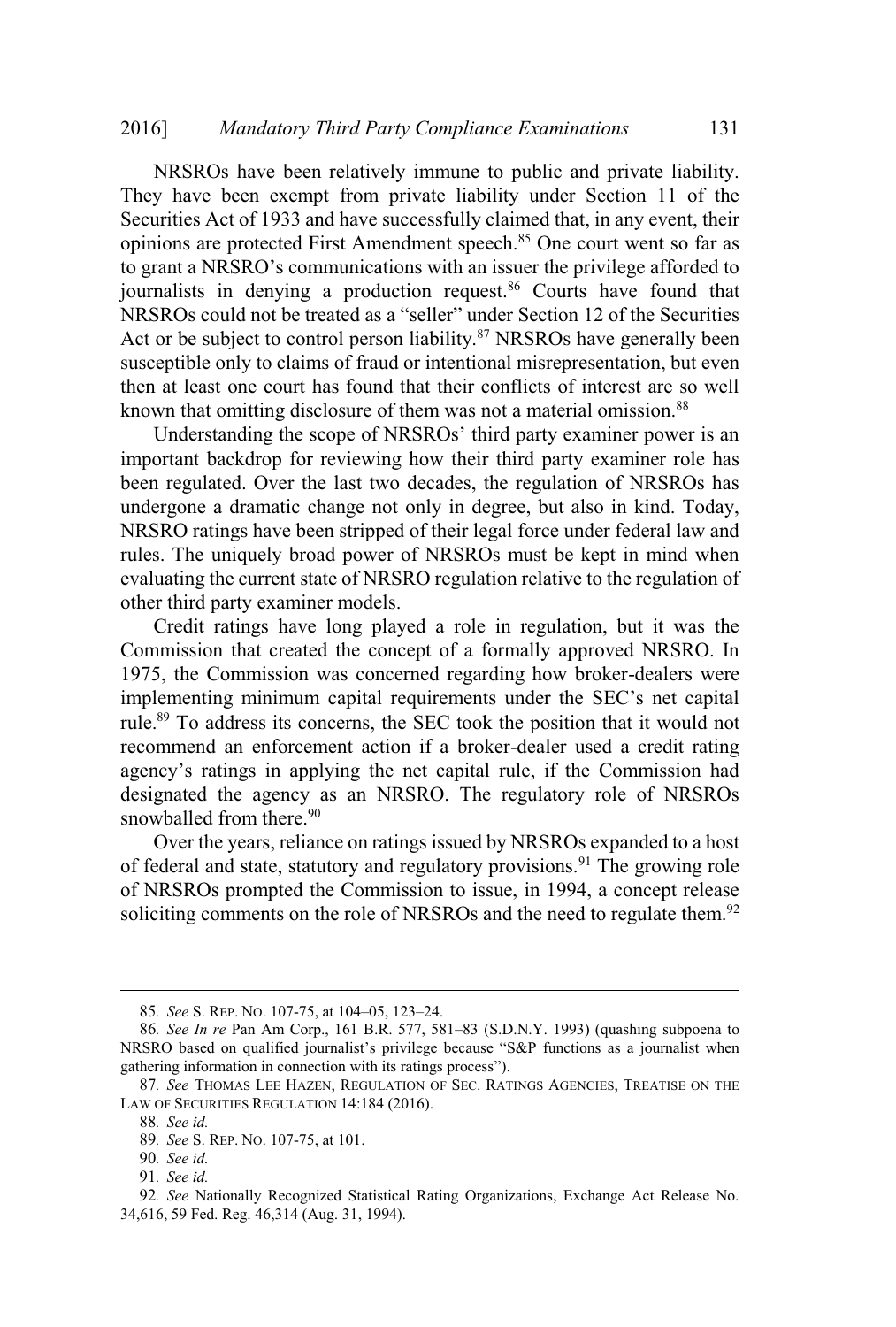1997, the Commission proposed a rule that would have defined "NRSRO," but the rule was never adopted. $93$ 

Then came the Enron-WorldCom scandals of 2002. Congress was nonplussed that NRSROs had rated Enron as a good credit risk just four days before it declared the then largest bankruptcy in U.S. history.<sup>94</sup> Much of BROOK. J. CORP. FIN. & COM. L. [Vol. 11<br>mission proposed a rule that would have defined "NRSRO,"<br>ever adopted.<sup>93</sup><br>the Enron-WorldCom scandals of 2002. Congress was<br>RSROs had rated Enron as a good credit risk just four day BROOK. J. CORP. FIN. & COM. L. [Vol. 11<br>ssion proposed a rule that would have defined "NRSRO,"<br>ver adopted.<sup>93</sup><br>Enron-WorldCom scandals of 2002. Congress was<br>SROs had rated Enron as a good credit risk just four days<br>the th evaluating issuers, their importance in the securities markets, impediments to accurate ratings, barriers to entry to the credit rating business, their conflicts of interest, and the public availability of information regarding the credit or interest, and the public availability of information regarding the credit<br>rating process.<sup>95</sup> Congress required the Commission to conduct a study of rating process. Congress required the Commission<br>credit rating agencies that addressed these concerns.<sup>96</sup> BROOK. J. CORP. FIN. & COM. L. [Vol. 11<br>ssion proposed a rule that would have defined "NRSRO,"<br>er adopted.<sup>93</sup><br>Emron-WorldCom scandals of 2002. Congress was<br>SROs had rated Enron as a good credit risk just four days<br>the th In 1997, the Commission proposed a rule that would have defined "NRSRO,"<br>but the rule was never adopted.<sup>93</sup><br>Then came the Enron-WorldCom scandals of 2002. Congress was<br>nonplussed that NRSROs had rated Enron as a good cre Congress's wrath was vented on the accounting industry, but it also had a number of concerns about NRSROs, including: credit rating agencies' role in

evaluation lacked diligence, in part due to their lack of legal accountability.<sup>97</sup> The Report recommended that the Commission establish rating and training standards for NRSROs and examine them for compliance with those recommendations. The Senate Staff Report identified a range of issues for further consideration, $99$  many of which were the subject of a subsequently issued SEC concept release,<sup>100</sup> but the Commission took no further action. Train was vented on the accounting mutstry, out it also had a<br>ncerns about NRSROs, including: credit rating agencies' role in<br>uers, their importance in the securities markets, impediments to<br>gs, barriers to entry to the c rations, their importance in the securities markets, impediments to the securities materialing, barriers to entry to the credit rating business, their conflicts at, and the public availability of information regarding the metest, and the public availability of information regarding the cleant<br>ing process.<sup>95</sup> Congress required the Commission to conduct a study of<br>Additionally, a 2002 Senate Staff Report found that the NRSROs'<br>aluation lacke ss. Congress required the Commission to conduct a study of agencies that addressed these concerns.<sup>96</sup> anally, a 2002 Senate Staff Report found that the NRSROs' ecommended that the Commission establish rating and training

Congress took the next step by enacting the Credit Rating Agency Reform Act of 2006 (CRARA),<sup>101</sup> which dramatically expanded the that an NRSRO had been in operation for at least three years and be registered with the Commission.<sup>102</sup> Congress required that the registration application in determining ratings; any conflict of interest relating to the issuance of the ratings; and, on a confidential basis, a list of rated issuers and revenues statistical rating organization,"<br>that an NRSRO had been in oper<br>with the Commission.<sup>102</sup> Congr<br>be made publicly available an<br>performance measurement statis<br>in determining ratings; any contratings; and, on a confidential th the Commission.<sup>102</sup> Congress req<br>made publicly available and incl<br>rformance measurement statistics;"<br>determining ratings; any conflict of<br>tings; and, on a confidential basis,<br>93. *See* Capital Requirements for Brokers made publicly available and<br>
frormance measurement statist<br>
determining ratings; any confl<br>
lings; and, on a confidential 1<br>
99. *See* Capital Requirements for Brol<br>
94. *Rechange Act Release No.* 39,457, 6<br>
94. *Rating th* 

<sup>93</sup>*. See* Capital Requirements for Brokers or Dealers Under the Securities Exchange Act of 1934, Exchange Act Release No. 39,457, 62 Fed. Reg. 68,018 (Dec. 30, 1994).

<sup>94</sup>*. Rating the Raters: Enron and the Credit Rating Agencies, Hearings Before the S. Comm. on Governmental Affairs*, 107th Cong. 4 (2002) (statement of Senator Thompson).

<sup>95</sup>*. See* Sarbanes-Oxley, Pub. L. No. 107-204, § 702(a), 116 Stat. 745 (codified as amended at

<sup>96</sup>*. Id.* § 702(b).

<sup>98</sup>*. Id.* at 127.

<sup>100</sup>*. See generally* Rating Agencies and the Use of Credit Ratings under the Federal Securities Laws, Exchange Act Release No. 47,972, Investment Company Release No. 26,066, 80 SEC Docket 1003 (June 4, 2003).

<sup>101</sup>. CRARA, Pub. L. No. 109-291, 120 Stat. 1332 (codified in scattered sections of the U.S.C.). 102. Oversight of Credit Rating Agencies Registered as Nationally Recognized Statistical Rating

Organizations, Exchange Act Release No. 55,857, 72 Fed. Reg. 33,564, 33,572 (June 18, 2007).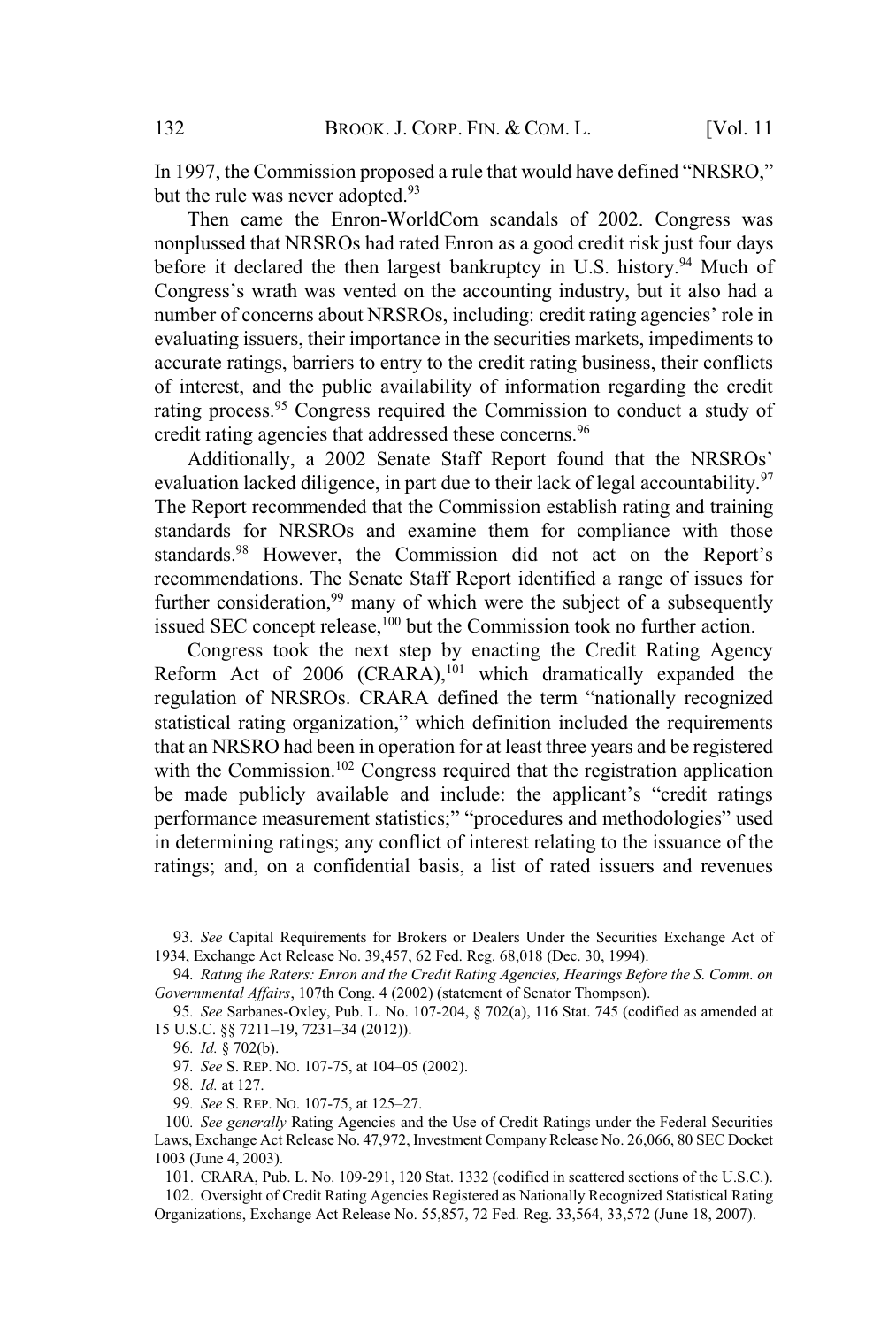received from them in the preceding fiscal year.<sup>103</sup> CRARA authorized the *denty* Third Party Compliance Examinations 133<br>them in the preceding fiscal year.<sup>103</sup> CRARA authorized the<br>deny an agency's application if it found that the agency did Mandatory Third Party Compliance Examinations 133<br>
rom them in the preceding fiscal year.<sup>103</sup> CRARA authorized the<br>
on to deny an agency's application if it found that the agency did<br>
adequate financial and managerial res produce credit ratings with integrity and to materially comply with the Mandatory Third Party Compliance Examinations 133<br>
om them in the preceding fiscal year.<sup>103</sup> CRARA authorized the<br>
on to deny an agency's application if it found that the agency did<br>
adequate financial and managerial reso required annually to certify its registration and to update it upon the occurrence of any material changes.<sup>105</sup> procedures and methodologies disclosed  $\dots$  .  $4104$  An NRSRO agency was

CRARA required that NRSROs establish written policies and procedures to address conflicts of interest, and that the Commission adopt rules prohibiting or requiring the management and disclosure of conflicts. CRARA deemed such conflicts to include those relating to the way in which issuers compensate the NRSRO, consulting or other services provided by the NRSRO to the issuer, and any other business relationships between the NRSRO and the issuer.<sup>106</sup> CRARA also required NRSROs to designate a compliance officer.<sup>107</sup> *Mandatory Third Party Compliance Examinations* 133<br>
m them in the preceding fiscal year.<sup>103</sup> CRARA authorized the<br>
to deny an agency's application if it found that the agency did<br>
dequate financial and managerial resour om them in the preceding fiscal year.<sup>103</sup> CRARA authorized the<br>n to deny an agency's application if it found that the agency did<br>adequate financial and managerial resources to consistently<br>edit ratings with integrity and E have adequate financial and managerial resources to consiste<br>luce credit ratings with integrity and to materially comply with<br>redures and methodologies disclosed .... "<sup>104</sup> An NRSRO agency<br>irred annually to certify its atings with integrity and to materially comply with<br>methodologies disclosed . . . . "<sup>104</sup> An NRSRO agency<br>y to certify its registration and to update it upon<br>y material changes.<sup>105</sup><br>iired that NRSROs establish written p ogies disclus<br>trify its real changes.<sup>1</sup><br>NRSROs interest, a<br>interest, a<br>e managem<br>include the consultir<br>of CRARA<br>orized the CRSROs.<sup>108</sup><br>s:<br>hreatening NRSRO seproduct<sup>7</sup>): uring the management and disclosure of conflicts. CRA<br>flicts to include those relating to the way in which iss<br>NRSRO, consulting or other services provided by<br>ssuer, and any other business relationships between<br>issuer.<sup>106</sup>

 $\alpha$  accuracy conduct by  $\alpha$ . or abusive" conduct by NRSROs.<sup>108</sup> It listed the following types of conduct

- 
- 2. Lowering or threatening to lower a rating or refusing to rate instruments issued by an asset pool unless the NRSRO rated all of the instruments in the pool; and
- 3. Modifying or threatening to modify a rating or otherwise departing from the NRSRO's policies and methodologies based<br>on whether the issuer purchased the rating or any other NRSRO service or product.<sup>109</sup>

CRARA granted the Commission recordkeeping, reporting, and examination authority over NRSROs and the authority to assess penalties for violations, and further required the Commission to submit an annual report to Congress Exercise and the commission to promote untain, coccive<br>analytic conduct by NRSROs.<sup>108</sup> It listed the following types of conduct<br>candidates for such rules:<br>1. Conditioning or threatening to condition ratings on the issuer for such rules:<br>for such rules:<br>for such rules:<br>itioning or threatening to condition ratings on the issuer's<br>anse of other NRSRO services or products (e.g., "pre-credit<br>g assessment product");<br>ring or threatening to lower expressly stated that it created no private cause of action, including no cause of action under Section 18 of the Securities Exchange Act of 1934,<sup>111</sup> but

<sup>103</sup>. CRARA § 4(a), 15 U.S.C. § 78*o*-7(a)(3) (2012) (requiring public availability).

<sup>104</sup>*. Id.*, 15 U.S.C. § 78*o*-7(a)(2)(C)(ii)(I)).

<sup>105</sup>*. See id.*, 15 U.S.C. § 78*o*-7(b)(2)).

<sup>106</sup>*. See id.*, 15 U.S.C. § 78*o*-7(h)(2)).

<sup>107</sup>*. See id.*, 15 U.S.C. § 78*o*-7(j)).

<sup>108</sup>*. Id.*, 15 U.S.C. § 78*o*-7(i)).

<sup>109</sup>*. See id.*, 15 U.S.C. §§ 78*o*-7(i)(1)(A), (B), (C)).

<sup>110</sup>. CRARA § 6.

<sup>111</sup>*. See* CRARA § 4(a), 15 U.S.C. § 78*o*-7(m)).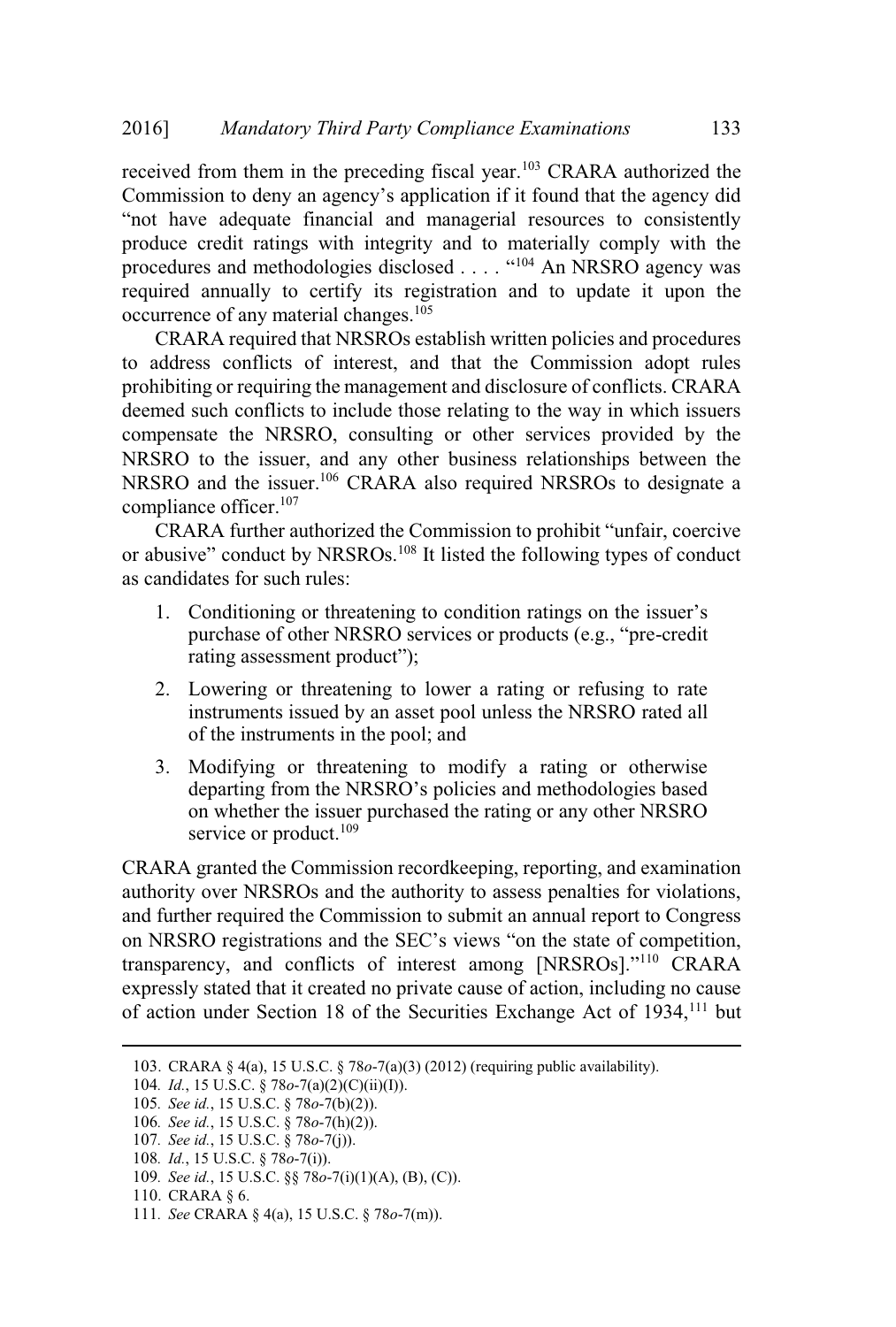CRARA provided, through mandatory public disclosure, grist for private claims based on fraud of misrepresentation. BROOK. J. CORP. FIN. & COM. L. [Vol. 11]<br>
National provided, through mandatory public disclosure, grist for private<br>
provided on fraud of misrepresentation.<br>
NRSROs' fall from grace continued in the early stages of the

Financial Crisis of 2008, when three prominent groups issued reports recommending the removal of the imprimatur of regulatory approval from BROOK. J. CORP. FIN. & COM. L. [Vol. 11<br>CRARA provided, through mandatory public disclosure, grist for private<br>claims based on fraud of misrepresentation.<br>The NRSROs' fall from grace continued in the early stages of the<br>Fi BROOK. J. CORP. FIN. & COM. L. [Vol. 11<br>provided, through mandatory public disclosure, grist for private<br>sed on fraud of misrepresentation.<br>NRSROs' fall from grace continued in the early stages of the<br>Crisis of 2008, when BROOK. J. CORP. FIN. & COM. L. [Vol. 11<br>vided, through mandatory public disclosure, grist for private<br>on fraud of misrepresentation.<br>SROs' fall from grace continued in the early stages of the<br>isis of 2008, when three promi BROOK. J. CORP. FIN. & COM. L. [Vol. 11<br>
vided, through mandatory public disclosure, grist for private<br>
on fraud of misrepresentation.<br>
ROs' fall from grace continued in the early stages of the<br>
sis of 2008, when three pro references to NRSRO ratings from certain SEC regulations and forms.<sup>114</sup> arious regulations.<sup>112</sup> The Commission agreed with the groups' concern that neluding ratings in various rules implied an "official seal of approval" for attings "that could adversely affect the quality of [ratings-related

Before the Commission could take final action on most of these proposals,<sup>115</sup> Congress required that it do so in Section 939A of the Dodd-Frank Wall Street Reform and Consumer Protection Act of 2010 (Dodd-Frank).<sup>116</sup> Dodd-Frank also removed NRSRO references in other federal laws and rules,<sup>117</sup> amplified many of the requirements CRARA had imposed, and references to NKSKO ratings from certain SEC regulations and forms."<br>
Before the Commission could take final action on most of these<br>
proposals,<sup>115</sup> Congress required that it do so in Section 939A of the Dodd-<br>
Frank Wall

Financial Markets, Policy Statement on Financial Market Developments (Mar. 13, 2008), https://www.treasury.gov/resource-center/fin-

mkts/Documents/pwgpolicystatemktturmoil\_03122008.pdf; FIN. STABILITY FORUM, THE REPORT OF THE FINANCIAL STABILITY FORUM ON ENHANCING MARKET AND INSTITUTIONAL RESILIENCE (2008), http://www.fsb.org/wp-content/uploads/r\_0804.pdf?page\_moved=1; TECH. COMM. OF THE IN STRUCTURED FINANCE MARKETS (2008), http://www.iosco.org/library/pubdocs/pdf/IOSCOPD 263.pdf.

<sup>113</sup>. References to Ratings of Nationally Recognized Statistical Rating Organizations, Investment Company Act Release No. 28,327 (July 1, 2008) (to be codified at 17 C.F.R. pts. 270, 275).

<sup>114</sup>*. See id.* (proposing to remove NRSRO references in six rules under the Investment Company and Advisers Acts); Security Ratings, Securities Act Release No. 8940 (July 1, 2008) (to be codified at 17 C.F.R. pts. 229, 230, 239, 240) (proposing to remove NRSRO references in Forms S-3, S-4, F-3, F-4, and F-9, and Rules 138, 168, and 169, and Regulation AB under the Securities Act; Form F-3 under the Exchange Act); References to Ratings of Nationally Recognized Statistical Rating Organizations, Exchange Act Release No. 58,070 (July 1, 2008) (to be codified at 17 C.F.R. pts. 240, 242, 249) (proposing to remove NRSRO references in Rules 3a1-1, 10b-10, 15c3-1, and 15c3- 3, Rules 101 and 102 of Regulation M, Regulation ATS, and Forms ATS-R, PILOT, and X-17A-5 Part IIB).

<sup>115</sup>. The Commission adopted amendments eliminating a small number of NRSRO references, but deferred action on most. *See* References to Ratings of Nationally Recognized Statistical Rating Organizations, Exchange Act Release No. 60,789 (Oct. 5, 2009) (to be codified at 17 C.F.R. pts. 240, 242, 249, 270).

<sup>116</sup>. Pursuant to this mandate, the Commission adopted rules removing references to NRSRO ratings in 2011 and 2013. *See* Removal of Certain References to Credit Ratings under the Securities Exchange Act of 1934, Exchange Act Release No. 71,194 (Dec. 27, 2013) (to be codified at 17 C.F.R. pts. 240, 249); Removal of Certain References to Credit Ratings Under the Investment Company Act, Investment Company Act Release No. 30,847 (Dec. 27, 2013) (to be codified at 17 C.F.R. pts. 239, 270, 274). Section 939A of the Dodd-Frank Act also required other federal agencies to remove NRSRO references in their rules. *See* Security Ratings, Securities Act Release No. 9245 (July 27, 2011) (to be codified at 17 C.F.R. pts. 200, 229, 230, 232, 239, 240, 249).

<sup>117</sup>. Dodd-Frank, Pub. L. No. 111-203, § 939, 124 Stat. 1376 (codified as amended at 15 U.S.C. § 80b-6(4) (2012)).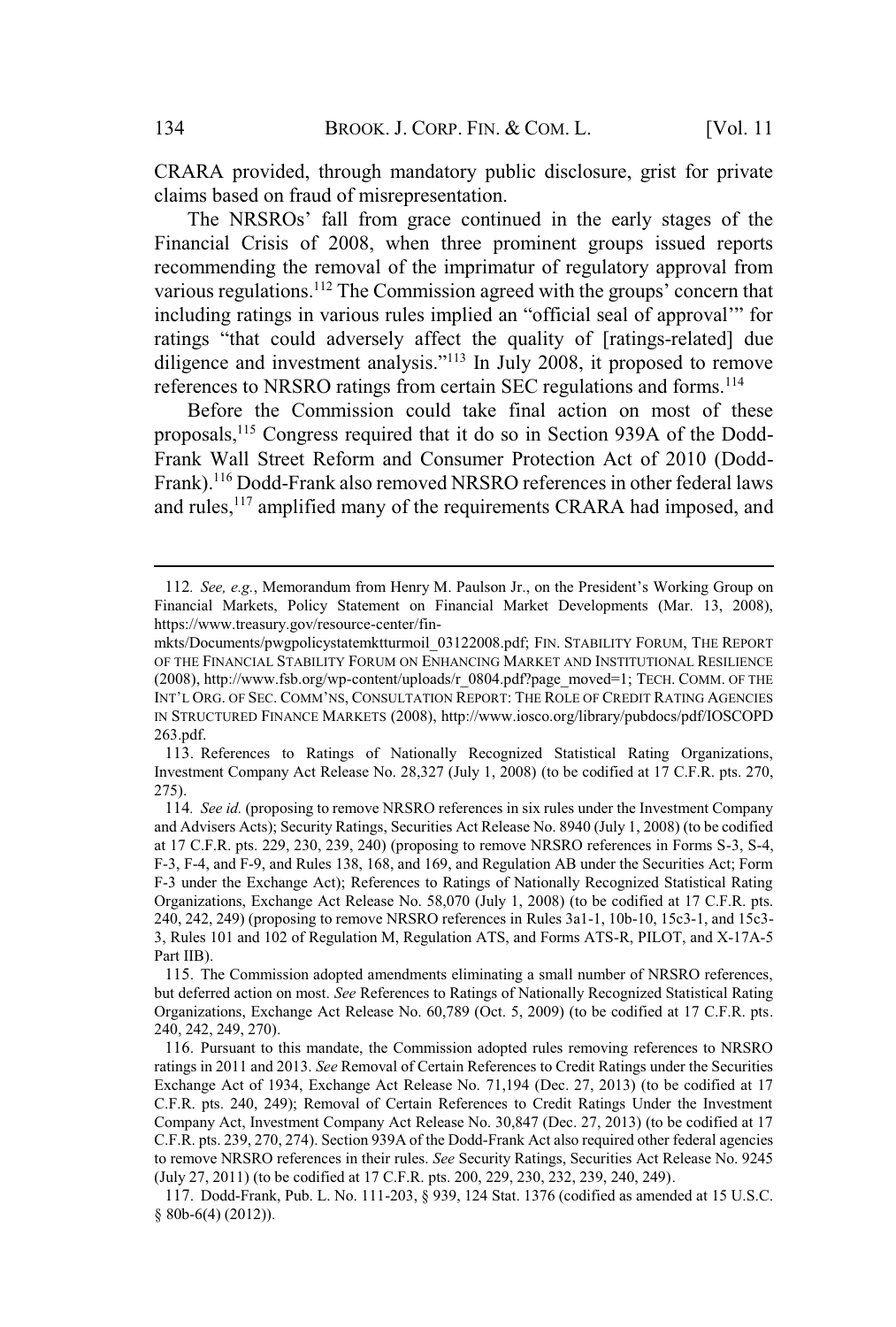removed many protections and freedoms that NRSROs had historically enjoyed. Mandatory Third Party Compliance Examinations<br>
135<br>
2007 135<br>
2008 - Dodd-Frank mandated a number of measures directed at NRSROs'<br>
2008 - Dodd-Frank mandated a number of measures directed at NRSROs'  $\frac{p}{p}$  is  $\frac{p}{p}$ 

Boad-Frank inandated a number of measures directed at NKSROs<br>internal compliance. It required NRSROs to establish an effective internal control structure and submit reports on their control structure to the Commission.<sup>118</sup> An NRSRO must report to the Commission instances in which a person involved in the ratings process subsequently became employed by a rated issuer.<sup>119</sup> Dodd-Frank required NRSROs to establish procedures for the handling and retention of complaints.<sup>120</sup> It even turned procedures for the nandling and retention of complaints. The even turned<br>NRSROs into a kind of government informant by imposing an affirmative duty to report credible information provided by a third party that alleges a material violation of law by a rated issuer.<sup>121</sup> 2016] *Mandatory Third Party Compliance Examinations* 135<br>
removed many protections and freedoms that NRSROs had historically<br>
enjoyed. Dodd-Frank mandated a number of measures directed at NRSROs'<br>
internal compliance. It s that NRSROs had historically<br>measures directed at NRSROs'<br>to establish an effective internal<br>n their control structure to the<br>to the Commission instances in<br>s process subsequently became<br>nk required NRSROs to establish<br>n by protections and reedoms that NKSKOS had instortedly<br>nk mandated a number of measures directed at NRSROs'<br>diance. It required NRSROs to establish an effective internal<br>ture and submit reports on their control structure Enjoyed.<br>
Dodd-Frank mandated a number of measures directed at NRSROs'<br>
internal compliance. It required NRSROs to establish an effective internal<br>
control structure and submit reports on their control structure to the<br>
C odd-Frank manuated a number of measures directed at NRSROs<br>al compliance. It required NRSROs to establish an effective internal<br>oli structure and submit reports on their contrinsing to the<br>insision.<sup>118</sup> An NRSRO must rep

Dodd-Frank enhanced the role of quasi-third party examiners by expanding the role of NRSRO compliance officers and the independence and responsibilities of NRSRO boards. It required that independent directors with process, its policies and procedures designed to manage and disclose conflicts of interest, the effectiveness of its internal control systems, and its compensation and promotion policies.<sup>123</sup> is tot the handling and retention of complaints. The even dinet<br>into a kind of government informant by imposing an affirmative<br>port credible information provided by a third party that alleges a<br>iolation of law by a rated ENCRIMENT CORRECT TO THE INTERTATION and the summative during that the original in of the more reaches a material violation of law by a rated issuer.<sup>121</sup> Dodd-Frank enhanced the role of quasi-third party examiners by exp matera volation or aw by a rate usster.<br>
Dodd-Frank' enhanced the role of quasi-third party examiners by<br>
expanding the role of NRSRO compliance officers and the independence and<br>
responsibilities of NRSRO boards. It requ

As to NRSRO compliance personnel, Dodd-Frank prohibited the compensation of an NRSRO compliance officer from being linked to the submit an annual compliance report to the NRSRO and the Commission.<sup>125</sup> personnel engaged in ratings activities from also engaging in sales and marketing activities, and forbade compliance officers from participating in either.<sup>126</sup>

- 123*. See id.* § 932.
- 124*. See id.*
- 125*. See id.*
- 126*. See id.*

<sup>118</sup>*. See id.* § 932, 15 U.S.C. § 78o-7(h)(5).

<sup>119</sup>. Section 15E of Dodd-Frank was amended to require NRSROs to report to the Commission any case of a person being employed by a rated issuer within the preceding five years if that person was, within twelvemonths prior to such employment as a senior officer of the NRSRO, a person who participated in determining ratings or a supervisor of such a person. *See id.* § 932(a), 15 U.S.C.  $$78o-7(h)(5)(A)).$ 

<sup>120</sup>*. See id.*

<sup>121</sup>*. Id.* § 934, 15 U.S.C. § 78o-7(u)).

<sup>122</sup>*. See id.* § 934, 15 U.S.C. § 78o-7(t)(2)).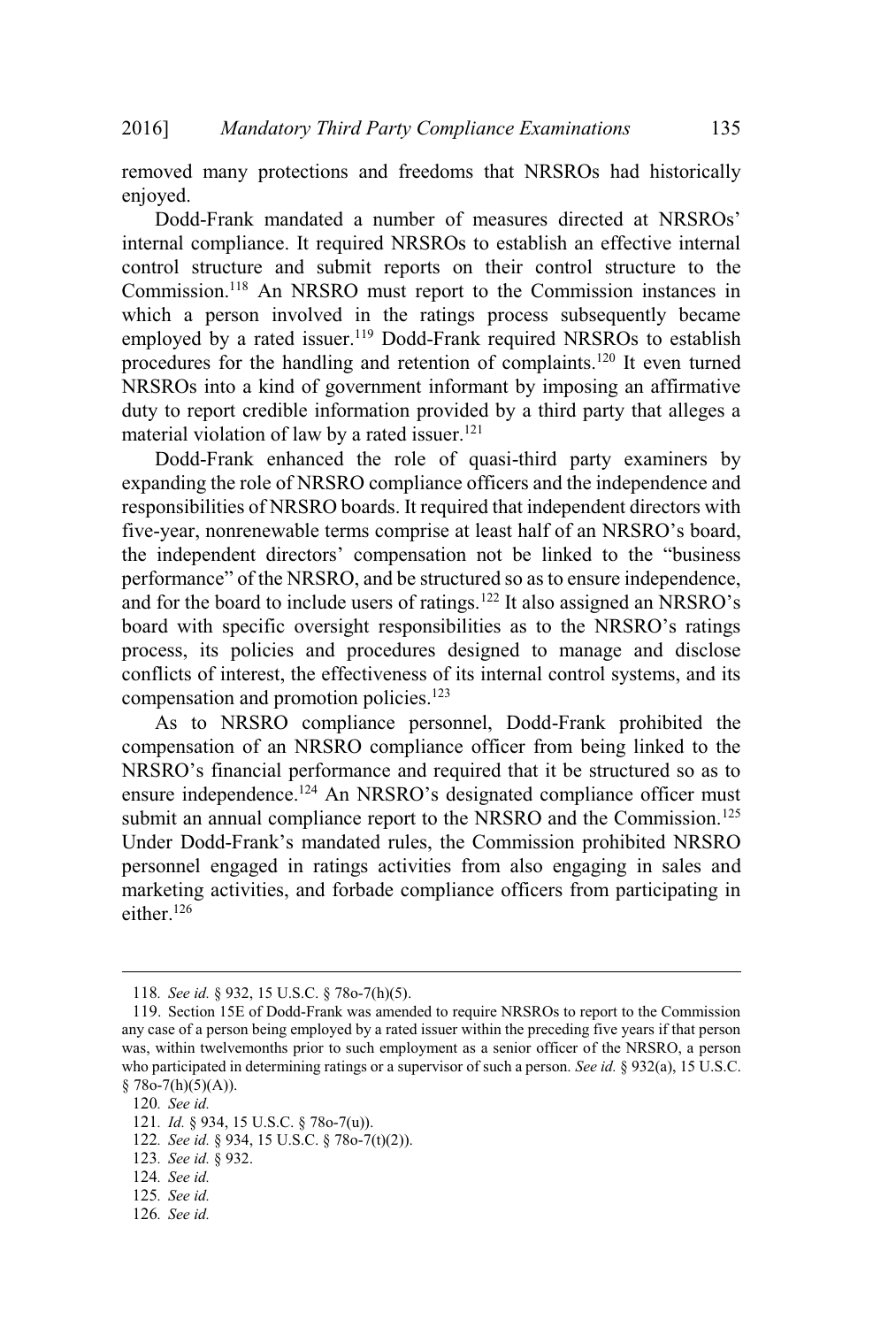BROOK. J. CORP. FIN. & COM. L. [Vol. 11]<br>Dodd-Frank countered CRARA's position on NRSRO private liability by removing the NRSRO exemption from liability under Section 11.<sup>127</sup> It established a pleading standard for private claims against NRSROs under the 136 BROOK. J. CORP. FIN. & COM. L. [Vol. 11<br>Dodd-Frank countered CRARA's position on NRSRO private liability<br>by removing the NRSRO exemption from liability under Section 11.<sup>127</sup> It<br>established a pleading standard for priv Dodd-Frank expanded enforcement penalties to match those applicable to public company auditors, established penalties for persons associated with an NRSRO, and added a failure to supervise to the category of punishable conduct. $130$ SECT: FIN. 8 COM. L. [Vol. 11<br>
Dodd-Frank countered CRARA's position on NRSRO private liability<br>
removing the NRSRO exemption from liability under Section 11.<sup>127</sup> It<br>
ablished a pleading standard for private claims again BROOK. J. CORP. FIN. & COM. L. [Vol. 11<br>
Dodd-Frank countered CRARA's position on NRSRO private liability<br>
emoving the NRSRO exemption from liability under Section 11.<sup>127</sup> It<br>
blished a pleading standard for private claim

Dodd-Frank includes a number of provisions that substantially expanded each NNSNO's code of emics and commets of interest policy annually and<br>when materially amended.<sup>131</sup> It also requires examinations of the examiner by mandating that a newly created SEC Office of Credit Ratings conduct an annual inspection of every NRSRO.<sup>132</sup> the SEC's role as NRSRO regulator. It requires that the Commission review each NRSRO's code of ethics and conflicts of interest policy annually and

In addition to receiving both annual reports from NRSROs on their internal controls and notices of conflicts created by NRSRO personnel being employed by rated issuers, the Commission was required by Dodd-Frank to publish an annual public report summarizing its examination findings and responses by NRSROs to identified material deficiencies. It also required SEC studies on the feasibility and desirability of requiring standardization of various aspects of the ratings system and independence of NRSROs, and Government Accountability Office studies on compensation models for NRSROs that would create incentives to provide more accurate ratings and the feasibility and merits of establishing a professional oversight body for credit ratings analysts employed by NRSROs.<sup>133</sup> IT and the same of provisions that such targets that the Commission review of STSRO's code of entires and conflicts of interest policy annually and atterially amended.<sup>131</sup> It also requires examinations of the examiner lat Eas in Sanco regulator. It requires that the Commission review<br>  $\gamma$ 's code of ethics and conflicts of interest policy annually and<br>
Ily amended.<sup>131</sup> It also requires examinations of the examiner<br>
that a newly created SE rative is considered and comincts of interest policy anitially and<br>erially amended.<sup>131</sup> It also requires examinations of the examiner<br>ing that a newly created SEC Office of Credit Ratings conduct an<br>pection of every NRSRO by manidamy that a newly cleared SEC Orice of Clear Kamps conduct an<br>annual inspection of every NRSRO.<sup>132</sup><br>In addition to receiving both annual reports from NRSROs on their<br>internal controls and notices of conflicts creat

to issue rules designed to ensure that NRSRO analysts have adequate

*Id.* § 933, 15 U.S.C. §§ 78u-4(m), 78u-4(b)(2).

- 131*. See id*.
- 132*. See id.*

<sup>127</sup>*. See id.* § 939G (declaring 17 C.F.R. § 230.436(g) to have no force or effect).

<sup>128</sup>. Dodd-Frank Section 933 provides that the pleading standard for a private claim under the Exchange shall be satisfied if the plaintiff states,

with particularity facts giving rise to a strong inference that the credit rating agency knowingly or recklessly failed (i) to conduct a reasonable investigation of the rated security with respect the factual elements relied upon by its own methodology for evaluating credit risk or (ii) to obtain reasonable verification of such factual elements from sources that are independent of the issuer and deemed competent by the NRSRO.

<sup>129</sup>*. Id.* § 939B.

<sup>130</sup>*. Id.* § 932.

<sup>133</sup>*. Id.* §§ 939(H) (standardization), 939C (independence), 939D (alternative compensation models), 939E (professional organization).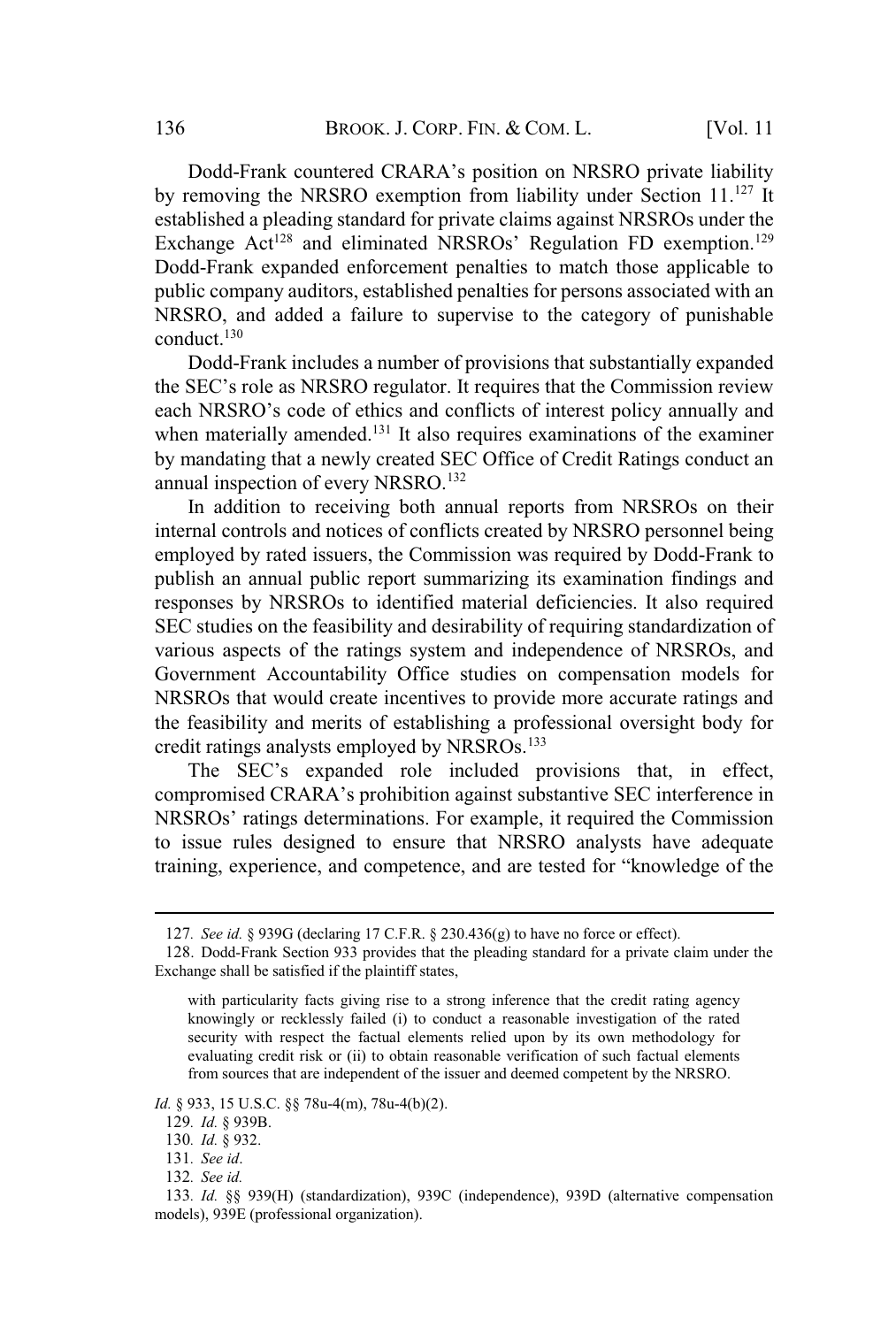Mandatory Third Party Compliance Examinations 137<br>
rating process."<sup>134</sup> Dodd-Frank required the Commission to extend Mandatory Third Party Compliance Examinations 137<br>ng process."<sup>134</sup> Dodd-Frank required the Commission to extend<br>historical performance reporting to multiple years and to consider whether an NRSRO has failed to produce accurate ratings over a sustained period.<sup>135</sup>

Dodd-Frank established further direct or indirect substantive standards for the determination of credit ratings in other respects. For example, it required NRSROs to adopt written policies and procedures that assess the probability that an issuer will default.<sup>136</sup> It also required NRSROs to identify 6] *Mandatory Third Party Compliance Examinations* 137<br>dit rating process."<sup>134</sup> Dodd-Frank required the Commission to extend<br>SROs' historical performance reporting to multiple years and to consider<br>ther an NRSRO has fail manner that is consistent for all types of securities and money market 2016] Mandatory Third Party Complian<br>credit rating process."<sup>134</sup> Dodd-Frank requin<br>NRSROs' historical performance reporting to<br>whether an NRSRO has failed to produce ac<br>period.<sup>135</sup><br>Dodd-Frank established further direct o Mandatory Third Party Compliance Examinations 137<br>
iit rating process."<sup>134</sup> Dodd-Frank required the Commission to extend<br>
SROs' historical performance reporting to multiple years and to consider<br>
ther an NRSRO has failed

extraordinary. In 2006, NRSROs were virtually unregulated, unaccountable arbiters of creditworthiness in the U.S. market for purposes of dozens of legally enforceable standards. Only four years later, they were converted to closely examined, quasi-governmental utilities subject to significant public and private liability risk, with no authority to dictate creditworthiness for purposes of federal laws and rules and substantially narrowed discretion to determine how and what ratings were assigned. **EXECTS FOR THE FORT SET SET ASSEM SET AS THE SET AS THE SET AS THE SET AS THE SET AS THE SET AND AND SET AS THE SET AN ANTIGLAT SURVEY THAT AS THE SURVEY INTO A FIRSH TO SURVEY THAT AS THE SURVEY THAT IS USED. THE USED IN**  $\frac{1}{2}$  for  $\frac{1}{2}$   $\frac{1}{2}$   $\frac{1}{2}$   $\frac{1}{2}$   $\frac{1}{2}$   $\frac{1}{2}$   $\frac{1}{2}$   $\frac{1}{2}$   $\frac{1}{2}$   $\frac{1}{2}$   $\frac{1}{2}$   $\frac{1}{2}$   $\frac{1}{2}$   $\frac{1}{2}$   $\frac{1}{2}$   $\frac{1}{2}$   $\frac{1}{2}$   $\frac{1}{2}$   $\frac{1}{2}$   $\frac{1}{2}$   $\frac{1}{2$ 

### **B. PROXY ADVISORY FIRMS**

Proxy advisory firms provide advice on how to vote company proxies, most typically to investment advisers and institutional investors who are respects they are similar to NRSROs. They establish the standards by which management proposals are evaluated,<sup>138</sup> examine the proposals by applying their standards, and act as prosecutor and judge by vetting the results of their examination internally and issuing judgments on how shareholders should vote. They have virtually no direct accountability for their recommendations, in part because their recommendations are essentially opinions, but probably also because it would be extremely difficult to show that their opinions, unlike NRSRO ratings, caused investor losses. **SET FIRMS**<br>SET FIRMS<br>SET FIRMS<br>SET FIRMS<br>SET FIRMS<br>SET FIRMS<br>TONIC AND SET FOR SURVEY COMPAND TO APPONSIBLE THE PURPOSER THE PURPOSER THE PURPOSER THE PURPOSER SPONDING<br>are evaluated,<sup>138</sup> examine the proposals by applyi

There is generally no express legal requirement that an adviser obtain third party proxy recommendations, just as there has not been such a requirement for an issuer to obtain a bond rating. Also, although a proxy in part because their recommendations are essentially opinions, but probably<br>also because it would be extremely difficult to show that their opinions,<br>unlike NRSRO ratings, caused investor losses.<br>There is generally no exp unlik<br>
T<br>
third<br>
requin<br>
firm':<br>
134.<br>
135.<br>
136.<br>
137.<br>
138.<br>
2013)<br>
Glass 1<br>
U.S.'').

<sup>134</sup>*. Id.* § 936.

<sup>135</sup>*. See id.* § 932.

<sup>136</sup>*. See id.* § 938.

<sup>137</sup>*. See id.*

<sup>138</sup>*. See Examining the Market Power and Impact of Proxy Advisory Firms*, *Hearing before the Subcomm. On Capital Mkts. and Gov't Sponsored Enters., Comm. On Fin. Servs.*, 113th Cong. 189 Glass Lewis have become the de facto standard setters for corporate governance policies in the  $U.S.''.$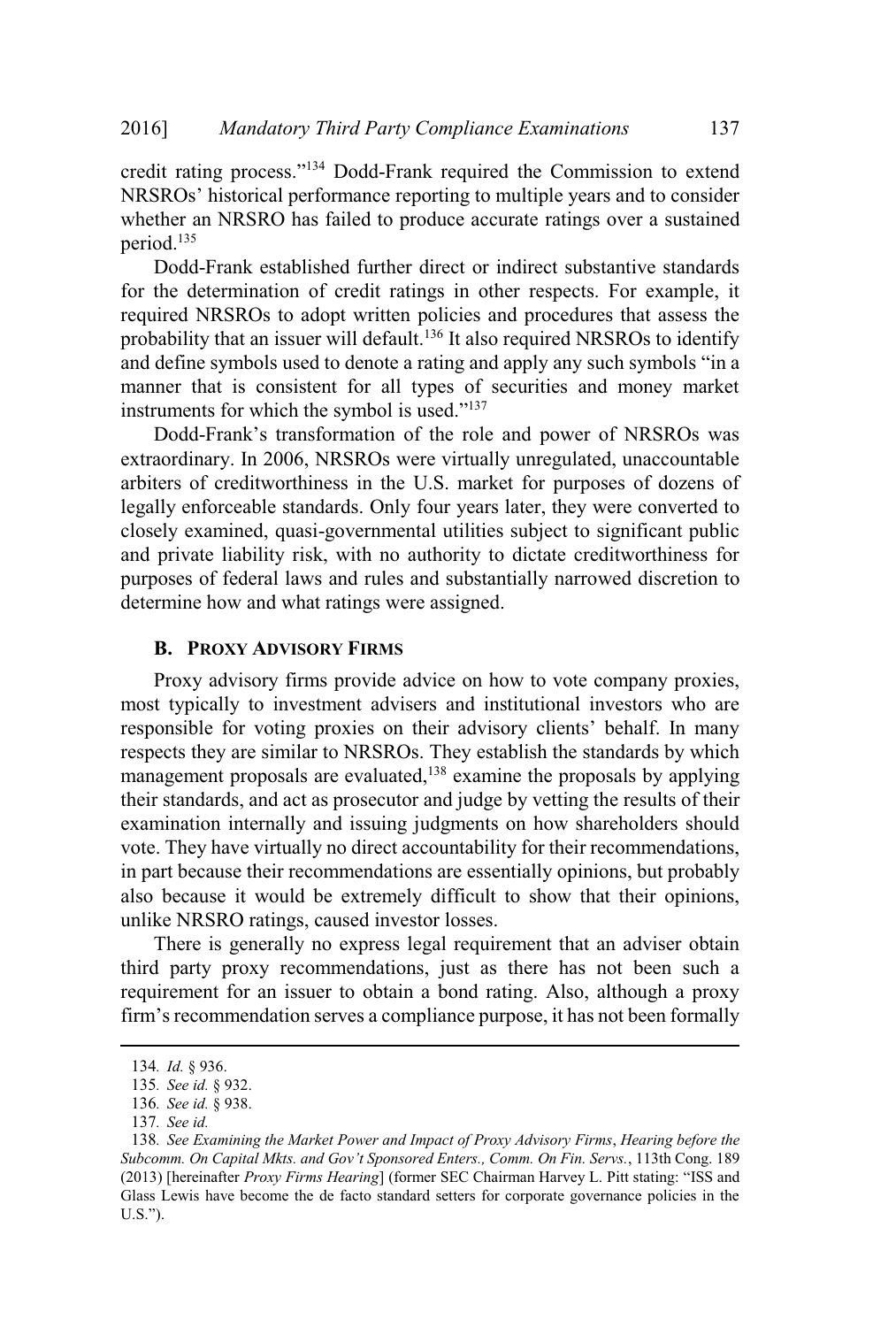adopted as legally sufficient.<sup>139</sup> Advisers who rely on proxy firm recommendations are ultimately responsible for ensuring that their reliance is reasonable. The market for proxy advice has been even more concentrated than the market for NRSROs; two proxy firms dominate their market: Institutional Shareholder Services (ISS) and Glass Lewis & Co.<sup>140</sup>

Proxy firms are also very different from NRSROs. Proxy firms are paid Froxy firms are also very different from NKSKOS. Froxy firms are pard<br>for their recommendations by persons responsible for voting on proposals rather than by the companies that seek their approval. These companies do pay proxy firms, however, for services that include advice on policies and activities that are the subject of proxy votes.<sup>141</sup> Proxy firms are also different because their opinions are not limited to management proposals; they also provide recommendations on shareholder proposals and provide consulting services to activist shareholders. In contrast, an NRSRO provides opinions BROC<br>
I as legally suff<br>
nendations are ultin<br>
mable. The market<br>
e market for NRS<br>
onal Shareholder S<br>
xy firms are also v<br>
r recommendations<br>
han by the compan<br>
xy firms, however<br>
se that are the subje<br>
: their opinions BROOK. J. CORP. FIN. & COM. L. [Vol. 11<br>as legally sufficient.<sup>139</sup> Advisers who rely on proxy firm<br>dations are ultimately responsible for ensuring that their reliance<br>ble. The market for proxy advice has been even more co ional Shareholder Sorvices (ISS) and Glass Lewis & Co.<sup>140</sup><br>towal Shareholder Services (ISS) and Glass Lewis & Co.<sup>140</sup><br>ty firms are also very different from NRSROs. Proxy firms are paid<br>ir recommendations by persons resp ion them re

attributable to their role in helping investment fiduciaries fulfill their legal duties to clients with respect to their management of client assets. The Department of Labor (DOL) has a longstanding position that managers of retirement funds have a fiduciary duty to vote proxies in the best interests of beneficiaries.<sup>143</sup> The Commission similarly takes the view that an investment 2003, the Commission required mutual funds to disclose how they vote re also very different from NKSKOS. Floxy films are para-<br>endations by persons responsible for voting on proposals<br>companies that seek their approval. These companies do<br>however, for services that include advice on policie investors."<sup>145</sup> The Commission also adopted an antifraud rule that required only on issuers' securities.<br>
Proxy firms' influence is substantial.<sup>142</sup> Their influence may be<br>
attributable to their role in helping investment fiduciaries fulfill their legal<br>
duties to clients with respect to their m

<sup>139</sup>. One scenario in which a third party recommendation is both dispositive and mandatory arises ownership stake could be viewed as a controlling interest. *See* Susanne Craig & Jessica Silver-Greenberg, *Small Firm Could Turn the Vote on Dimon*, N.Y. TIMES (May 7, 2013, 8:08 AM), http://dealbook.nytimes.com/2013/05/07/small-firm-could-turn-the-vote-on-dimon/? r=0 (stating that as required by the Act, BlackRock outsourced voting to third party regarding separation of chairman and CEO positions at JP Morgan). *Vote* **Example 1999 Example 10 Example 10 Example 10 Example 10 Example 10 Example 10 Advisors.**<sup>*M45*</sup> The Commission also adopted an antifraud rule that required investors.<sup>*n*145</sup> The Commission also adop investors.<sup>7143</sup> The Commission also adopted an antifraud rule that required<br>
139. One scenario in which a third party recommendation is both dispositive and mandatory arises<br>
under the Bank Holding Company Act, which may

<sup>140</sup>*. Id.*

<sup>141</sup>. Twenty-nine percent of governance business revenues were attributable to corporate services. MSCI INC., FORM 10-K ANNUAL REPORT PURSUANT TO SECTION 13 OR 15(D) OF THE SECURITIES EXCHANGE ACT OF 1934 10 (2014).

<sup>142</sup>*. See, e.g.*, David Larcker, Allan McCall & Gaizka Ormazabal, *Outsourcing Shareholder* recommendations substantial affect on say-on-pay voting outcomes and changes in compensation with stock market performance); *see Proxy Firms Hearing*, *supra* note 138, at 189 (testimony of former SEC Chairman Harvey L. Pitt stating that ISS and Glass Lewis control 97% of the proxy market and citing an estimate that they control 38% of the shareholder vote).

<sup>143</sup>*. See* Interpretive Bulletin Relating to Exercise of Shareholder Rights. 73 Fed. Reg. 61,731 at n.1 (Oct. 17, 2008) (codified at 29 C.F.R. pt. 2509).

<sup>144</sup>*. See* Proxy Voting by Investment Advisers, Advisers Act Release No. 2106, 79 SEC Docket 1673 (Jan. 31, 2003).

<sup>145</sup>. Compliance Programs of Investment Companies and Investment Advisers, Advisers Act Release No. 2107, 79 SEC Docket 1696, at text accompanying n.4 (Feb. 5, 2003) (codified at 17 C.F.R. pts. 270, 275).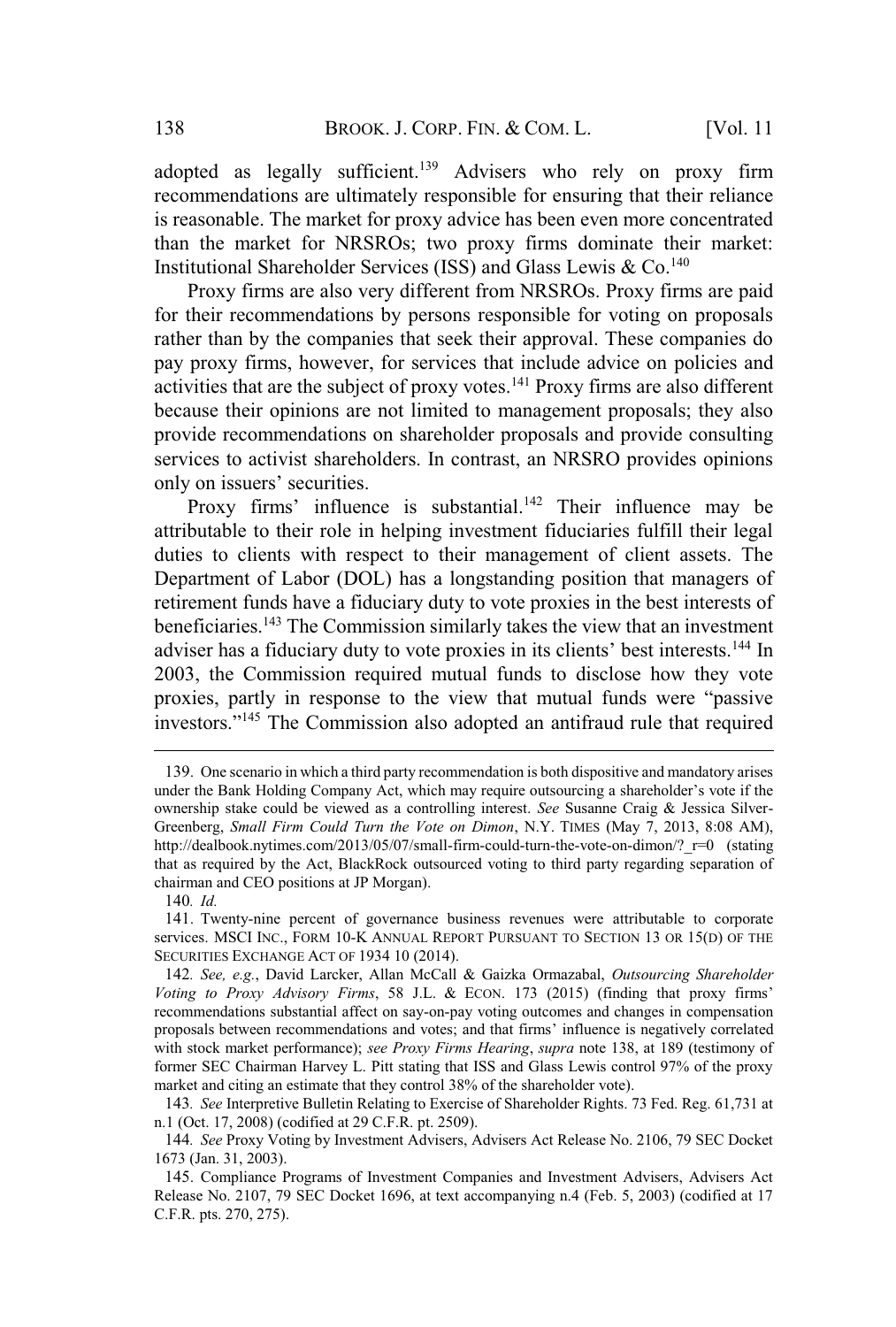investment advisers to implement written policies and procedures that were Mandatory Third Party Compliance Examinations 13<br>that advisers to implement written policies and procedures that we<br>to ensure that they voted proxies in their clients' best interests.<sup>146</sup> Mandatory Third Party Compliance Examinations 139<br>
dvisers to implement written policies and procedures that were<br>
ensure that they voted proxies in their clients' best interests.<sup>146</sup><br>
DOL's and SEC's positions have creat

to minimize liability risk by offloading proxy voting decisions to expert proxy firms. The Commission has implicitly acknowledged that using a proxy firm can provide a kind of safe harbor.<sup>147</sup> For example, the Commission 2016] Mandatory Third Party Compliance Examinations 139<br>
investment advisers to implement written policies and procedures that were<br>
designed to ensure that they voted proxies in their clients' best interests.<sup>146</sup><br>
Both t conflict of interest if it voted client securities, in accordance with a predetermined policy, based upon the recommendations of an independent Mandatory Third Party Compliance Examinations 139<br>
stment advisers to implement written policies and procedures that were<br>
gred to ensure that they voted proxies in their clients' best interests.<sup>146</sup><br>
Both the DOL's and Mandatory Third Party Compliance Examinations 139<br>
ment advisers to implement written policies and procedures that were<br>
ed to ensure that they voted proxies in their clients' best interests.<sup>146</sup><br>
oth the DOL's and SEC's 2016] *Mandatory Third Party Compliance Examinations*<br>investment advisers to implement written policies and procedures the<br>designed to ensure that they voted proxies in their clients' best intere<br>Both the DOL's and SEC's firms' power has increased with the recent awakening of

shareholder democracy. Beginning around 2002, shareholder votes began to shift from being ratifications of foregone conclusions to, on occasion, genuine battles over corporate policy. The first indication of a change in the dynamics of corporate governance came with successful campaigns to eliminate staggered boards, which drove the number of classified boards among S&P 500 companies from 303 in 1999 to 126 in 2012.<sup>150</sup> Increased shareholder activism may also be a response to the Enron-WorldCom scandals of 2002. In 2010, Congress further intensified the focus on proxy voting by requiring companies to put executive compensation plans to a shareholder vote.<sup>151</sup> mong S&P 500 companies from 303 in 1999 to 126 in 2012.<sup>150</sup> Increased<br>hareholder activism may also be a response to the Enron-WorldCom<br>candals of 2002. In 2010, Congress further intensified the focus on proxy<br>oting by re manious Sect 500 companies from 505 in 1999 to 120 in 2012. Increased<br>shareholder activism may also be a response to the Enron-WorldCom<br>scandals of 2002. In 2010, Congress further intensified the focus on proxy<br>voting by r

Proxy firms have recently been the subjects of the same kinds of concerns that led to major regulatory reforms for NRSROs. In 2013, SEC Commissioner Gallagher recommended that the Commission explore rulemaking reforms for proxy firms, including: scandals of 2002. In 2010, Congress further intensified the focus on proxy<br>voting by requiring companies to put executive compensation plans to a<br>shareholder vote.<sup>151</sup><br>Proxy firms have recently been the subjects of the sa

requiring them to follow a universal code of conduct, ensuring that their recommendations are designed to increase shareholder value, increasing the

proxies unless the adviser: (1) adopts and implements written policies procedures that are designed to ensure that proxies are voted in clients' best interests and that address material conflicts of interest; (2) discloses to clients how they may obtain information about how the adviser votes becoming the state of the same of the same kinds of concerns<br>
Proxy firms have recently been the subjects of the same kinds of concerns<br>
that led to major regulatory reforms for NRSROs. In 2013, SEC<br>
Commissioner Gallagher a copy upon request. 17 C.F.R. § 275.206(4)-6 (2016). Proxy firms have recently been the subjects of the same kinds of concerns<br>at led to major regulatory reforms for NRSROs. In 2013, SEC<br>commissioner Gallagher recommended that the Commission explore<br>alemaking reforms for pr Commissioner Gallagher recommended that the Commission explore<br>
rulemaking reforms for proxy firms, including:<br>
requiring them to follow a universal code of conduct, ensuring that their<br>
recommendations are designed to in Commissioner Ganagrier recommended that the<br>rulemaking reforms for proxy firms, including:<br>requiring them to follow a universal code of conduc<br>recommendations are designed to increase shareholder<br>146. Rule 206(4)-6 under t

Secretaries & Governance Professionals, Seattle, Washington (July 11, 2013) [hereinafter Gallagher based on "more of a compliance mindset than a fiduciary mindset").<br>148. Proxy Voting by Investment Advisers, Advisers Act Release No. 2106, 79 SEC Docket

<sup>1673,</sup> at text accompanying n.25.

<sup>149</sup>. Gallagher Remarks at Society of Corp. Sec., *supra* note 147, at 4.

<sup>150</sup>*. See* Lucian Bebchuk, Scott Hirst & June Rhee, *Toward the Declassification of S&P 500 Boards*, 3 HARV. BUS. L. REV. 157, 165 (2013).

<sup>151</sup>*. See* Dodd-Frank, Pub. L. No. 111-203, § 951, 124 Stat. 1376 (codified as amended at 15 U.S.C. § 78n-1 (2012)).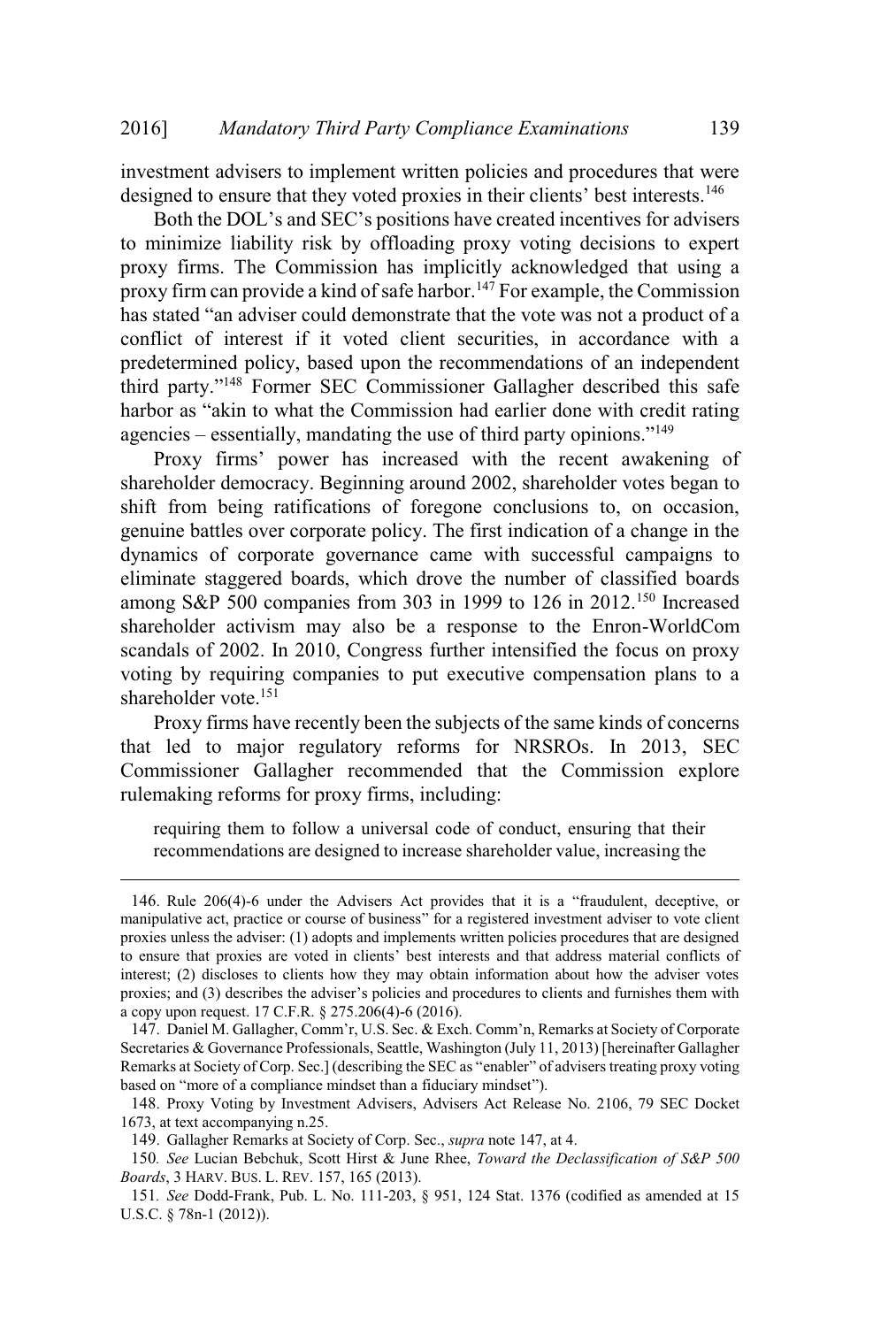transparency of their methods, ensuring that conflicts of interest are dealt with appropriately, and increasing their overall accountability.<sup>152</sup> BROOK. J. CORP. FIN. & COM. L. [Vol. 11<br>y of their methods, ensuring that conflicts of interest are dealt<br>priately, and increasing their overall accountability.<sup>152</sup><br>Gallagher's concerns were reflected in testimony before

House Subcommittee in which former SEC Chairman Harvey L. Pitt, speaking on behalf of the U.S. Chamber of Commerce, criticized SEC speaking on behan of the O.S. Chamber of Commerce, criticized SEC<br>positions in no-action letters issued to ISS and Glass Lewis in which the staff BROOK. J. CORP. FIN. & COM. L. [Vol. 11<br>
rency of their methods, ensuring that conflicts of interest are dealt<br>
propriately, and increasing their overall accountability.<sup>152</sup><br>
inner Gallagher's concerns were reflected in t 140 BROOK. J. CORP. FIN. & COM. L. [Vol. 11<br>
transparency of their methods, ensuring that conflicts of interest are dealt<br>
with appropriately, and increasing their overall accountability.<sup>152</sup><br>
Commissioner Gallagher's co BROOK. J. CORP. FIN. & COM. L. [Vol. 11<br>
transparency of their methods, ensuring that conflicts of interest are dealt<br>
with appropriately, and increasing their overall accountability.<sup>152</sup><br>
ses Subcommittee in which former BROOK. J. CORP. FIN. & COM. L. [Vol. 11<br>
rency of their methods, ensuring that conflicts of interest are dealt<br>
ppropriately, and increasing their overall accountability.<sup>152</sup><br>
oner Gallagher's concerns were reflected in t BROOK. J. CORP. FIN. & COM. L. [Vol. 11<br>
ency of their methods, ensuring that conflicts of interest are dealt<br>
propriately, and increasing their overall accountability.<sup>152</sup><br>
nner Gallagher's concerns were reflected in tes Chairman Pitt also contended that proxy firms generally provide little or no opportunity to companies to respond to voting recommendations, which undermined the accuracy of the information on which they relied.<sup>155</sup> Example 1960 Material concerns.<sup>156</sup> The Bulletin appeared to reflect the Secondities<br>these concerns with appropriately, and increasing their overall accountability.<sup>152</sup><br>Commissioner Gallagher's concerns were reflected in Commissioner Gallagher's concerns were reflected in testimony before a issioner Gallagher's concerns were reflected in testimony before a<br>
confliction in Which former SEC Chairman Harvey L. Pitt,<br>
ing on behalf of the U.S. Chamber of Commerce, criticized SEC<br>
orns in no-action letters issued see Subcommittee in which forther SEC Channian Travey E. Tut, aking on behalf of the U.S. Chamber of Commerce, criticized SEC and is distinuishin in no-action letters issued to ISS and Glass Lewis in which the staff ognize is in to-action letters issued to ISS. Chained of Columetee, cinterzed SEC<br>is in no-action letters issued to ISS and Glass Lewis in which the staff<br>ized the power of a proxy firm's proxy recommendation to "cleanse<br>"of an a recognized the power of a proxy firm's proxy recommendation to "cleanse" the vote" of an adviser that had a conflict of interest.<sup>153</sup> He also noted that the  $\overline{\phantom{a}}$ cvaluat<br>1.

In 2014, the Commission issued a Staff Legal Bulletin that responded to advisers exercise greater diligence in evaluating proxy firms. For example, the Commission expected advisers to conduct an ongoing review of the address firm conflicts that may arise on an ongoing basis, such as requiring guidance of a proxy firm's proxy recommendation to "cleanse<br>e power of a proxy firm's proxy recommendation to "cleanse<br>n adviser that had a conflict of interest.<sup>153</sup> He also noted that the<br>e position that an adviser need For an adviser that had a conflict of interest.<sup>153</sup> He also noted that the observe the position that an adviser reed not make "a case-by-case on of a proxy voting firm's potential conflicts," but that general on the firm relationships with a company that is involved in the vote. from of a proxy vorting firm's potential conflicts," but that general<br>to e on the firm's contended that proxy firms generally provide surfficient.<sup>154</sup><br>to the a member of interest procedures would be sufficient.<sup>154</sup><br>and foll of a proxy volung film is potential comints, but that general and the firm's conflict of interest procedures would be sufficient.<sup>154</sup> can the firm's confinded that proxy firms generally provide little or no imind the Chainmal Pitt and conneited that proxy imis generally provide the or no<br>opportunity to companies to respond to voting recommendations, which<br>undermined the accuracy of the information on which they relied.<sup>155</sup><br>In 2014, t

capacity to adequately analyze proxy issues, which includes the ability to This statement appears to emphasize ensuring the accuracy of information, but it may also be a response to charges that proxy firms routinely make recommendations without having obtained information from the company advisers need not be apprised on a "case-by-case" basis of a firm's business<br>relationships with a company that is involved in the vote.<br>As to the proxy firm's competence, the Commission required that an<br>adviser "ascertain 2141001511p5 with a company that is involved in the vote.<br>
As to the proxy firm's competence, the Commission required that an<br>
diviser "ascertain that a proxy advisory firm has the competency and<br>
apacity to adequately ana *the* **Proxy Proxy Proxy Proxy Proxy Proxy Firms**, U.S. SEC. & EXCH. COMM'N (June 30, 2014), https://www.sec.gov/divisions/integration.<br> **For** *Proxy Firms Halagher Remarks at Society of Corp. Sec., <i>supra* n

<sup>152</sup>. Gallagher Remarks at Society of Corp. Sec., *supra* note 147, at 6.

<sup>153</sup>*. Proxy Firms Hearing*, *supra* note 138, at 198 (citing No-Action Letter from U.S. Sec. & ment/noaction/egan052704.htm).

Shareholder Servs., Inc. (Sept. 15, 2004), https://www.sec.gov/divisions/investment/noaction/iss09 1504.htm).

<sup>155</sup>*. Id.* at 193.

<sup>156</sup>*. Proxy Voting Responsibilities of Investment Advisers and Availability of Exemptions from* www.sec.gov/interps/legal/cfslb20.htm [hereinafter *Proxy Voting Responsibilities*].

<sup>157</sup>*. Id.* at 3.

<sup>158</sup>*. Id.*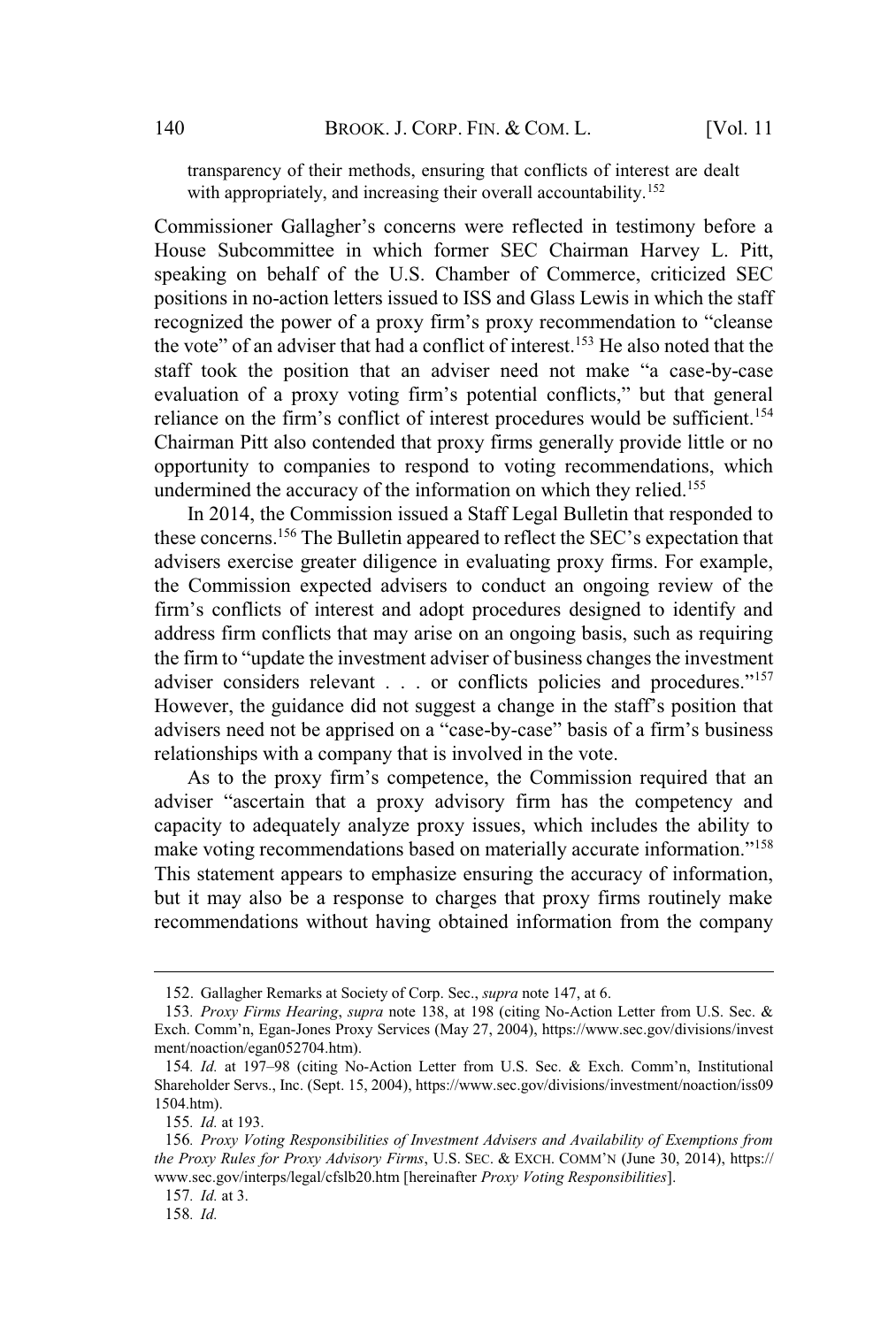involved in the vote. The Commission may expect advisers to confirm that *Mandatory Third Party Compliance Examinations* 14<br> *H* and the vote. The Commission may expect advisers to confirm tha<br>
firms' recommendations are based on company-specific information.

Another source of proxy firm regulation is proxy regulation or, rather, exemptions from proxy regulation. Providing advice on proxy votes constitutes a solicitation that triggers proxy rules. These rules would be exceedingly burdensome for proxy firms, so they rely on an exemption from the rules that imposes four conditions as follows: Mandatory Third Party Compliance Examinations<br>
1. Mandatory Third Party Compliance Examinations<br>
1. The vector of the Commission may expect advisers to confirm<br>
1. The proxy firm regulation is proxy regulation or, rat<br>
1. Mandatory<br>
n the vote. The<br>
is' recomment<br>
is from prox<br>
s a solicitation<br>
s a solicitation<br>
hat imposes for<br>
the proxy firm<br>
its business:" Mandatory Third Party Compliance Examinations<br>
Solved in the vote. The Commission may expect advisers to confirm<br>
ty firms' recommendations are based on company-specific information<br>
Another source of proxy firm regulation *The Compliance Examinations*<br>ission may expect advisers to confirm<br>re based on company-specific information<br>in regulation is proxy regulation or, rat<br>ation. Providing advice on proxy v<br>iggers proxy rules. These rules woul tory Third Party Compliance Examination<br>
e. The Commission may expect advisers<br>
mendations are based on company-specifi<br>
of proxy firm regulation is proxy regula<br>
proxy regulation. Providing advice or<br>
tation that triggers raptions from proxy regulation. Providing advice on proxy votes<br>titutes a solicitation that triggers proxy rules. These rules would be<br>edingly burdensome for proxy firms, so they rely on an exemption from<br>ules that impose

- $\overline{\phantom{a}}$
- significant relationship" with the issuer or an affiliate, "or a security holder proponent of the matter on which advice is ttes a solicitation that triggers proxy rules. These rules would be<br>ingly burdensome for proxy firms, so they rely on an exemption from<br>s that imposes four conditions as follows:<br>The proxy firm "renders financial advice i The proxy firm Tenders infinited at vice of its business;"<br>
The proxy firm disclosed to advice<br>
significant relationship" with the issuer<br>
security holder proponent of the matter<br>
given," and (2) "any material interests"
	- 3. The proxy firm receives no special compensation for furnishing the advice from persons other than those who receive the advice or similar advice; and
- 4. The advice is not furnished on behalf of any person soliciting proxies or certain participants in an election.<sup>159</sup>

interest in the matter. Like the SEC's guidance to investment advisers,  $160$  these conditions require

For purposes of determining whether consulting services created a significant relationship or constituted material interest, the Commission

the type of service being offered to the company or security holder proponent, the amount of compensation that the proxy advisory firm receives for such service, and the extent to which the advice given to its advisory client relates to the same subject matter as the transaction giving rise to the relationship with the company or security holder proponent.<sup>161</sup> or similar advice; and<br>4. The advice is not furnished on behalf of any person soliciting<br>proxies or certain participants in an election.<sup>159</sup><br>the SEC's guidance to investment advisers,<sup>160</sup> these conditions require<br>real d The advice is not furnished on behalf of any person soliciting<br>proxies or certain participants in an election.<sup>159</sup><br>SEC's guidance to investment advisers,<sup>160</sup> these conditions require<br>lisclosure of a "significant relatio 4. The advice is not furnished on behalf of any person soliciting<br>proxies or certain participants in an election.<sup>159</sup><br>Like the SEC's guidance to investment advisers,<sup>160</sup> these conditions require<br>general disclosure of a

The Commission added that the significant or material standards would be expects proxy firms to pay close attention to conflicts disclosures, but does if the SEC's guidance to investment advisers,<sup>160</sup> these conditions require<br>reral disclosure of a "significant relationship" with a company or material<br>rest in the matter.<br>For purposes of determining whether consulting ser proponent, the amount of compensation that the proxy advisory firm<br>receives for such service, and the extent to which the advice given to its<br>advisory client relates to the same subject matter as the transaction giving<br>ri

<sup>159</sup>. Rules and Regulations, Securities Exchange Act of 1934, 17 C.F.R. § 240.14a-2(b)(3) (2016). Alternatively, a proxy firm that only distributes reports containing voting recommendations may rely on the exemption in Rule 14a-2(b)(1). *See* 17 C.F.R. § 240.14a-2(b)(3) (2016)).

<sup>160</sup>*. See generally* Dodd-Frank, Pub. L. No. 111-203, § 951, 124 Stat. 1376 (codified as amended at 15 U.S.C. § 78n-1 (2012)).

<sup>161</sup>*. Proxy Voting Responsibilities*, *supra* note 156, at 5.

<sup>162</sup>*. Id.*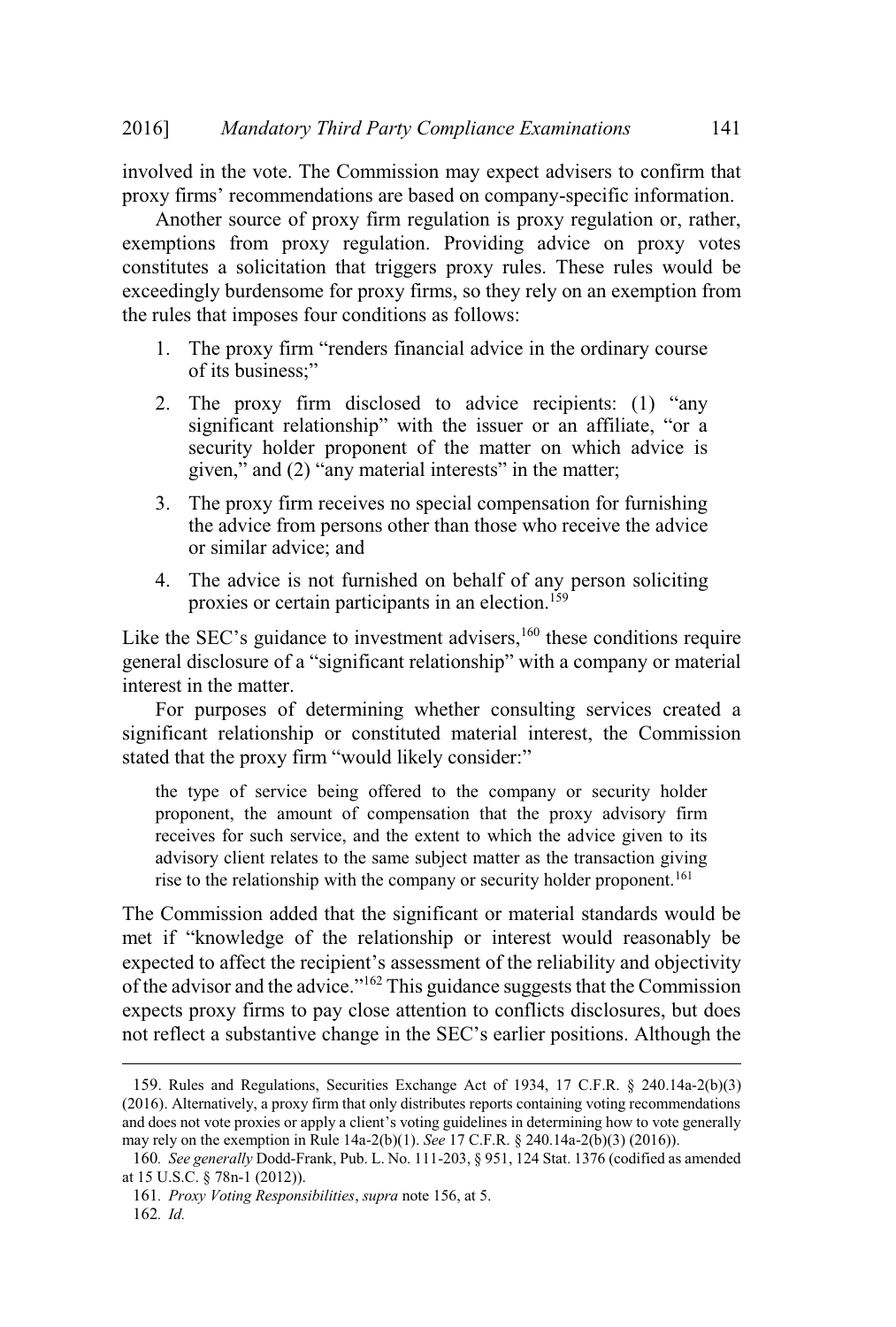Commission stated that proxy firms had an affirmative duty to make required disclosures, it did not require that the disclosures be made in the document containing the voting recommendation.<sup>163</sup>

The Staff Legal Bulletin may not be the last word on proxy advisory firm regulation. On June 16, 2016, the House Financial Services Committee approved the Corporate Governance Reform and Transparency Act of 2016 (Transparency Act).<sup>164</sup> The Transparency Act would require proxy advisory firms to register with the Commission and to disclose publicly both the forprocedures and methodologies used in developing proxy recommendations BROOK. J. CORP. FIN. & COM. L. [Vol. 11<br>on stated that proxy firms had an affirmative duty to make required<br>s, it did not require that the disclosures be made in the document<br>the voting recommendation.<sup>163</sup><br>c. On June 16, including services provided to and revenues received from corporate issuers.<sup>165</sup> It would require that firms implement written policies and BROOK. J. CORP. FIN. & COM. L. [Vol. 11<br>hat proxy firms had an affirmative duty to make required<br>ot require that the disclosures be made in the document<br>g recommendation.<sup>163</sup><br>Bulletin may not be the last word on proxy ad BROOK<br>
n stated that prox<br>
it did not requir<br>
the voting recom<br>
on June 16, 20<br>
ne Corporate Gov<br>
ncy Act).<sup>164</sup> The 1<br>
gister with the C<br>
and methodologi<br>
the relevance of a<br>
services provide<br>
It would require<br>
designed t BROOK. J. CORP. FIN. & COM. L. [Vol. 11<br>sion stated that proxy firms had an affirmative duty to make required<br>res, it did not require that the disclosures be made in the document<br>mg the voting recommendation.<sup>163</sup><br>Staff Le ission stated that proxy firms had an affirmative duty to make required<br>ures, it did not require that the disclosures be made in the document<br>ing the voting recommendation.<sup>163</sup><br>e Staff Legal Bulletin may not be the last w containing the voting Teconomic and the last word on proxy advisory firm<br>
The Staff Legal Bulletin may not be the last word on proxy advisory firm<br>
regulation. On June 16, 2016, the House Financial Services Committee<br>
app If the Corporate Governance Reform and Transparence<br>
or Corporate Governance Reform and Transparence<br>
rency Act).<sup>164</sup> The Transparency Act would require p<br>
register with the Commission and to disclose put<br>
res and method

produce proxy voting recommendations that are based on accurate and recommendations, and retain an ombudsman to receive complaints about proxy voting information and resolve them prior to the vote.<sup>167</sup> The original of a proxy advisory firm voting recommendation aggrieved by a proxy anyatency Act). The Transparency Act would require proxy advisory<br>are to register with the Commission and to disclose publicly both the<br>coedures and methodologies used in developing proxy recommendations<br>cluding the relev current information," permit issuers reasonable time to comment on draft

A proxy firm would be required to designate a CCO who is responsible confidential financial statements with the Commission and submit an annual report stating the number of recommendations made and shareholder proposals reviewed, the number of staff conducting the reviews and formulating the recommendations, and the number of recommendations made where the proponent was a client of or received services from the firm. ," permit issuers reasonable time to comment<br>and retain an ombudsman to receive complain<br>antion and resolve them prior to the vote.<sup>167</sup> The<br>parency Act created a private right of action for a<br>ry firm voting recommendatio on and resolve them prior to the vote.<sup>167</sup> The origency Act created a private right of action for a "sulfirm voting recommendation aggrieved by a pt to comply" with these requirements.<sup>168</sup> dd be required to designate a C

Echoing the regulation of NRSROs, the Transparency Act requires the Commission to adopt rules that prohibit firms from:

- 1. Conditioning or threatening to condition recommendations on
- 2. Modifying a recommendation or otherwise departing from the firm's adopted procedures and methodologies based on whether<br>the issuer subscribes to other firm services.<sup>169</sup>

<sup>163</sup>*. Id.* at 6.

<sup>164</sup>*. See* Corporate Governance Reform and Transparency Act of 2016, H.R. 5311, 114th Cong. (2016).

<sup>165</sup>*. See id.* § 3.

<sup>166</sup>*. See id.*

<sup>167</sup>*. See id.*

<sup>168</sup>*. See id.*

<sup>169</sup>*. See id.*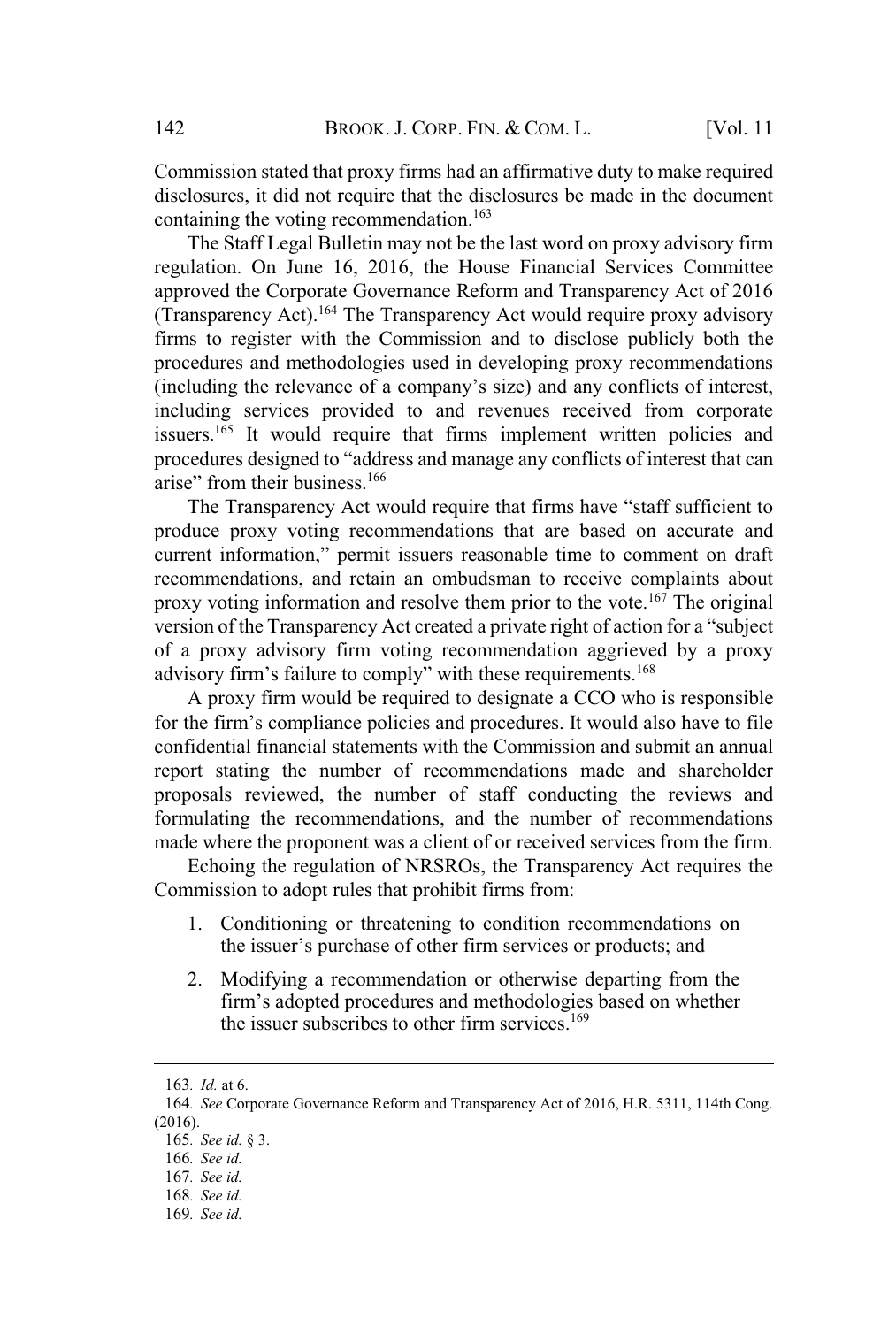The Commission also must file annual reports that provide a broad qualitative Mandatory Third Party Compliance Examinations 143<br>
ission also must file annual reports that provide a broad qualitative<br>
of proxy firms, including firms' "policies and methodologies" 6] Mandatory Third Party Compliance Examinations 14<br>
Commission also must file annual reports that provide a broad qualitativ<br>
"sessment of proxy firms, including firms" "policies and methodologies<br>
"auality of proxy advis Third Party Compliance Examinations 143<br>
ust file annual reports that provide a broad qualitative<br>
rms, including firms' "policies and methodologies"<br>
divisory services issued by proxy advisory firms."<sup>170</sup><br>
TTUTE<br>
s routi

### **C. THE CFA INSTITUTE**

Investment advisers routinely advertise the investment performance of calculations for the investment performance of mutual funds, there are no such requirements for other types of advisory accounts. Investment advisers are subject to fiduciary duties under the Advisers Act, and to various SEC rules, interpretations, and no-action positions under the Act, but none directly addresses how investment performance should be calculated and presented.

addresses now investment performance should be calculated and presented.<br>The CFA Institute, which owns and awards the Certified Financial Analyst designation, $171$  has substantially filled this void with the GIPS.  $172$  The GIPS constitute a set of rules for the calculation and presentation of investment performance. The CFA Institute is similar to an NRSRO and proxy advisory firm in that it is a standard setter, arguably *the* standard setter, for a narrow category of conduct. A 2011 survey found that 75% of responding institutional money managers claimed GIPS compliance.<sup>173</sup> However, the CFA Institute does not examine advisory firms for compliance with the GIPS or play any role in any kind of adjudication of their ent advisers routinely advertise the investment performance of<br>
' accounts. While the Commission has adopted standardized<br>
for the investment performance of mutual funds, there are no<br>
ments for other types of advisory acc NRSROs and proxy advisory firms. then performance should be calculated and presented.<br>
the, which owns and awards the Certified Financial<br>
<sup>71</sup> has substantially filled this void with the GIPS.<sup>172</sup> The<br>
et of rules for the calculation and presentation o

The GIPS, like bond ratings and voting recommendations, provide an indirect means of complying with regulatory requirements. Although compliance with GIPS is not legally required, many investment advisers claim compliance with GIPS and many advisers view GIPS compliance as a means of satisfying regulatory requirements,<sup>174</sup> which implies some degree performance advertising satisfies antifraud provisions of the Advisers Act.

Although the CFA Institute does not examine advisers for compliance with GIPS, third party verification of GIPS compliance is a thriving business. One survey found that more than 80% of GIPS compliant money managers obtain third party verification of their GIPS compliance, with 30% citing THE VALUATION TO SECTRED MANAGER AND CONSULTANT SURVEY 7–8 (2012) INERTIATED MANAGER AND CONSULTANT SURVEY 7–8 (2012) IRENATION CONSULTANT SURVANCE AND CONSULTANT SURVANCES AND CONSULTANT SURVANCES THAN MANGER AND CONSULTA with GIPS, third party verificant<br>with GIPS, third party verificat<br>Obtain third party verificat<br>171. The CFA Institute is a globa<br>advisers, portfolio managers, and c<br>diansitute.org (last vistied Sept. 1<br>172. CFA INST, GLOB

<sup>170</sup>*. See id.*

<sup>171</sup>. The CFA Institute is a global, not-for-profit professional association of investment analysts, advisers, portfolio managers, and other investment professionals. *See generally* CFA INST., www. cfainstitute.org (last visited Sept. 10, 2016).

<sup>172</sup>. CFA INST., GLOBAL INVESTMENT PERFORMANCE STANDARDS (2010), https://www.cfa institute.org/learning/products/publications/ccb/Pages/ccb.v2010.n5.1.aspx.

<sup>173</sup>. ACA COMPLIANCE GRP. & EVESTMENT ALL., THE VALUE OF GIPS COMPLIANCE: 2012 SURVEY], http://www.gipsstandards.org/news/Documents/aca\_ea\_gips\_survey\_2012.pdf.

<sup>174</sup>. In one survey, 37% of advisers indicated that they had adopted GIPS at least in part to satisfy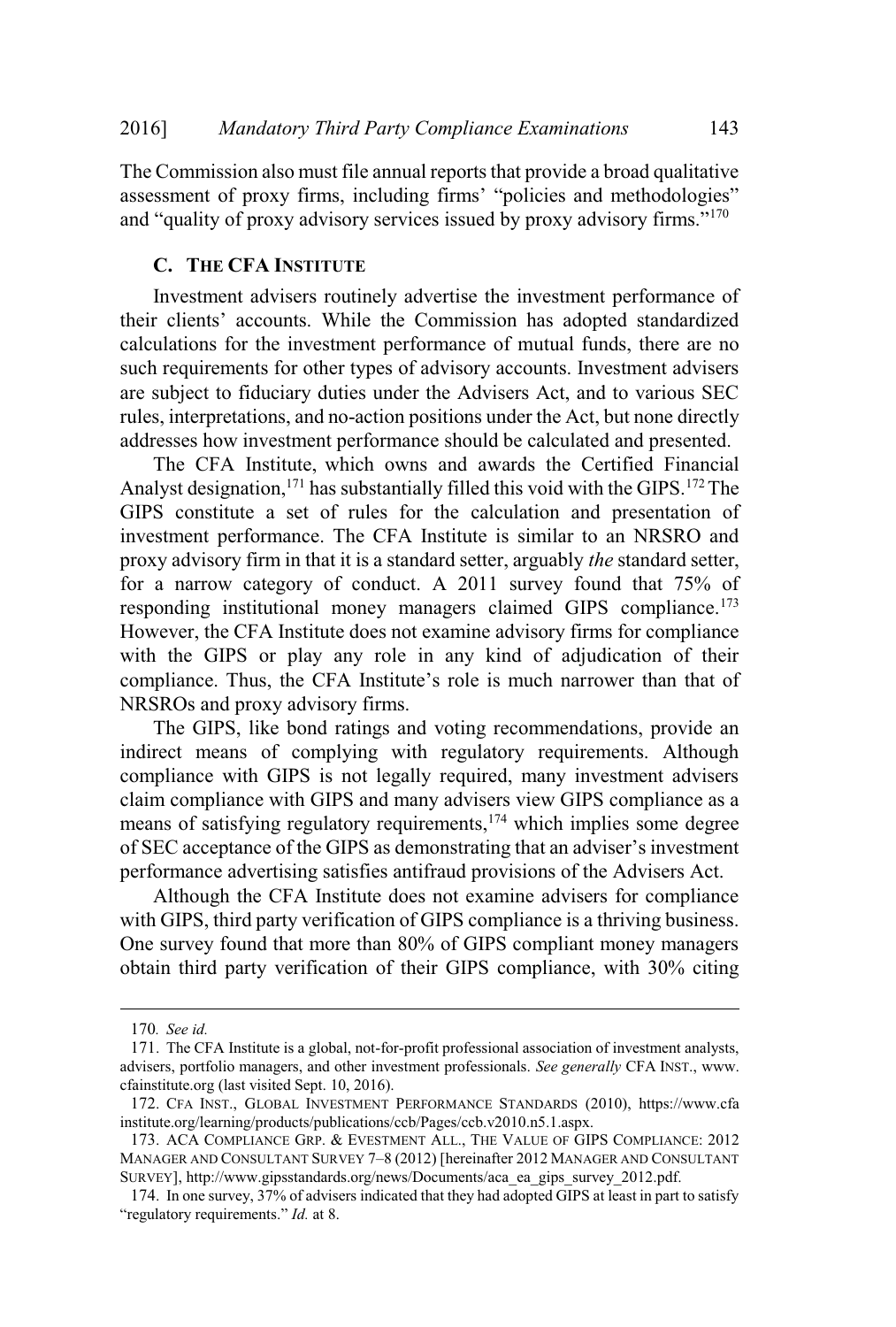BROOK. J. CORP. FIN. & COM. L. [Vol. 11]<br>requirements" as one of the top three reasons for doing so.175Many consider GIPS compliance to be necessary for an institutional money manager to win new business, just as a minimum credit rating may be necessary to establish adequate creditworthiness.<sup>176</sup>Software system necessary to establish adequate creditworrhingss. Software system<br>providers for investment advisers have incorporated GIPS compliant providers for investment advisers have incording features as an important selling point.<sup>177</sup> BROOK. J. CORP. FIN. & COM. L. [Vol. 11<br>requirements" as one of the top three reasons for doing<br>consider GIPS compliance to be necessary for an institutional<br>ager to win new business, just as a minimum credit rating may be 144 BROOK. J. CORP. FIN. & COM. L. [Vol. 11<br>
"regulatory requirements" as one of the top three reasons for doing<br>
so.<sup>175</sup>Many consider GIPS compliance to be necessary for an institutional<br>
money manager to win new busine

Firms that claim GIPS compliance effectively grant the GIPS the force of law. The Commission has brought enforcement actions against firms that falsely claim compliance with the GIPS.<sup>178</sup> As one compliance consultant compliant firm that fails to satisfy the GIPS has violated the law even if the BROOK. J. CORP. FIN. & COM. L. [Vol. 11<br>atory requirements" as one of the top three reasons for doing<br>*Many* consider GIPS compliance to be necessary for an institutional<br>y manager to win new business, just as a minimum c fraudulent. Thus, the failure of a firm claiming GIPS compliance to actually comply with the GIPS is, in and of itself, an antifraud violation. Friestandard controllations. Solution system<br>for investment advisers have incorporated GIPS compliant<br>features as an important selling point.<sup>177</sup><br>s that claim GIPS compliance effectively grant the GIPS the force<br>he Commi

There is even evidence that the investment adviser community would prefer that the GIPS, rather than the government, be the source of performance advertising requirements. One survey found that 84% of respondents agreed that money managers should be required to comply with the GIPS or some type of reporting standard; only 52% believed that a regulations."<sup>180</sup> The CFA Institute has even asked that the Commission formalize its apparent approval of the GIPS by requiring that investment advisers disclose whether they comply with the standard.<sup>181</sup> There is even evidence that the investment advised community would<br>refer that the GIPS, rather than the government, be the source of<br>erformance advertising requirements. One survey found that 84% of<br>espondents agreed that prefer that the GIPS, rather than the government, be the source of<br>performance advertising requirements. One survey found that 84% of<br>respondents agreed that money managers should be required to comply with<br>the GIPS or so respondents agreed that money managers should be required to comply with<br>the GIPS or some type of reporting standard; only 52% believed that a<br>regulations."<sup>180</sup> The CFA Institute has even asked that the Commission<br>formal

The potential for GIPS-based violations illustrates one way in which third party compliance standards can create unnecessary liability risk. For

<sup>175</sup>*. Id.* at 9.

Amy Jones & Arin Stancil, *SEC Enforcement of GIPS® Compliance: A Closer Look*, PRAC. performancesolutions.com/wp-content/uploads/2015/01/SEC-Enforcement-of-GIPS%C2%AE-Compliance-A-Closer-Look.pdf. 175. *Id.* at 9.<br>
175. *Id.* at 9.<br>
176. "GIPS compliance is generally expected in many markets in order for investment<br>
imagement firms to win new mandates, especially those that serve the institutional market<br>
2. any Jon 175. *Id.* at 9.<br>
176. "GIPS compliance is generally expected in many market<br>
management firms to win new mandates, especially those that serve th<br>
Amy Jones & Arin Stancil, *SEC Enforcement of GIPS® Complia*<br>
COMPLIANCE

<sup>177</sup>. Michael Kitces, *Is GIPS Compliant Performance Reporting Becoming A New RIA Differentiator?*, KITCES (Aug. 18, 2014, 7:01 AM), https://www.kitces.com/blog/is-gips-compliant -performance-reporting-becoming-a-new-ria-differentiator/.

<sup>178</sup>*. See, e.g.*, ZPR Inv. Mgmt., Inc*.,* Initial Decision Release No. 602, 108 SEC Docket 4502, (May 27, 2014) (misrepresenting GIPS compliance in magazine and investment report); *In re* Locke Capital Mgmt., Inc., Initial Decision Release No. 450, 102 SEC Docket 3628, (Feb. 6, 2012) (misrepresenting GIPS compliance). Amy Jones & Arm Sancti, Sec. Invorcement of GIPS Compliance: A Closer Look, FRAC.<br>COMPLIANCE & RISK MGMT. SEC. INDUSTRY, Nov.-Dec. 2014, at 23, http://www.guardian<br>performancesolutions.com/wp-content/uploads/2015/01/SEC-En

<sup>179.</sup> BOBBY ANKAR, THE CCO'S GUIDE TO THE GIPS STANDARDS: ESSENTIALS FOR AN EFFECTIVE COMPLIANCE PROGRAM 1 (2013), http://www.acacompliancegroup.com/documents/

<sup>%20</sup>Essentials%20for%20an%20Effective%20Compliance%20Program.pdf.

<sup>180</sup>*. See* 2012 MANAGER AND CONSULTANT SURVEY, *supra* note 173, at 13.

<sup>181</sup>. Letter from Kurt Schacht, Managing Dir., & Linda Rittenhouse, Dir., CFA Inst., to Brent Fields, Sec'y, U.S. Sec. & Exch. Comm'n (Aug. 10, 2015), https://www.sec.gov/comments/s7-09-<br>15/s70915-20.pdf.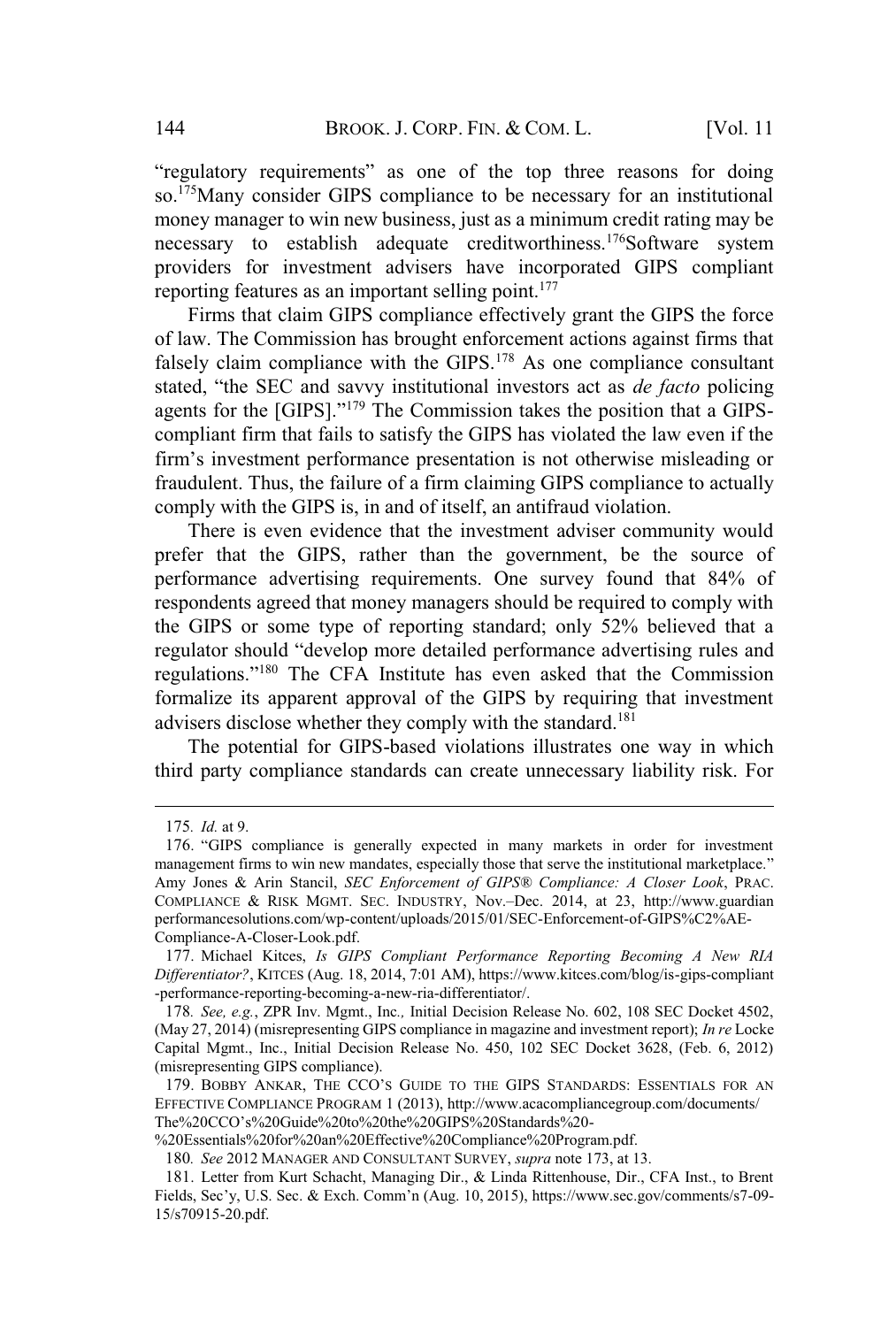example, claiming GIPS compliance may subject a firm to a more rigorous SEC examination. If SEC staff members are trained in the GIPS, then they may be more likely to find deficiencies. In 2013, one compliance consultant opined that the SEC staff was examining GIPS compliance in greater detail, becoming more proficient in the GIPS, and making comments that were Mandatory Third Party Compliance Examinations 145<br>le, claiming GIPS compliance may subject a firm to a more rigorous<br>xamination. If SEC staff members are trained in the GIPS, then they<br>e more likely to find deficiencies. I the GIPS standards may provide an easier path for the staff to find deficiencies that provide a basis for a deficiency letter. It is possible that using denciencies that provide a basis for a denciency fetter. It is possible that using<br>individualized investment performance policies and procedures may be less murviduanzed investment performance policies<br>likely to result in deficiencies than using GIPS. Mandatory Third Party Compliance Examinations<br>
2. claiming GIPS compliance may subject a firm to a more rigorous<br>
amination. If SEC staff members are trained in the GIPS, then they<br>
more likely to find deficiencies. In 201 6] Mandatory Third Party Compliance Examinations 145<br>mple, claiming GIPS compliance may subject a firm to a more rigorous<br>C examination. If SEC staff members are trained in the GIPS, then they<br> $\gamma$  be more likely to find

A similar problem can be created to the extent that the GIPS impose a A similar problem can be created to the extent that the Orr S impose a<br>higher standard than what is legally required. The Commission takes the compliance. If a firm violates an aspect of GIPS that exceeds legal standards, claiming GIPS compliance, the firm may be found liable both for the inaccurate claim and for not following its own procedures.<sup>183</sup> In that scenario, an adviser that seeks to provide better disclosure may thereby bootstrap itself Exceed Examination: IT SEC stari members are under in the OHTS, then they are the they operated that the SEC staff was examining GIPS compliance in greater detail, becoming more proficient in the GIPS, and making comments been asserted with respect to at least one SEC GIPS-compliance enforcement action that the violation would not otherwise have been problematic under becoming infort prother in the GIPS and making comments that were<br>""much more technical and granular."<sup>182</sup>. The detailed, prescriptive nature of<br>the GIPS standards may provide an easier path for the staff to find<br>deficie arguably created a kind of self-imposed liability risk. ilzed investment performance policies and provide a dash for a detection of the created. It is possible that using<br>the direct investment performance policies and procedures may be less<br>result in deficiencies than using GIP performance poicies and procedures may be ress<br>ies than using GIPS.<br>Le created to the extent that the GIPS impose a<br>risk corrected to the extent that the GIPS impose a<br>risk corrections are not false or misleading except in if problem can be cleated to the extent that the GIT is impose a<br>and than what is legally required. The Commission takes the<br>at an adviser's GIPS-compliance claim means *complete*<br>If a firm violates an aspect of GIPS that

The SEC staff has recognized the potential for self-imposed liability. For in their policies and procedures, but that are not expressly required to be Rather than rewarding firms that seek higher compliance, the staff may be more likely to punish them. This kind of penumbral liability arises not only in the GIPS context, but whenever a firm, in holding itself to a higher standard, adopts policies and procedures the violation of which leads to a self-created enforcement action.<sup>186</sup> more IIKely to punish them. I his kind of penumbral liability arises not only<br>in the GIPS context, but whenever a firm, in holding itself to a higher<br>standard, adopts policies and procedures the violation of which leads to

<sup>182</sup>. ANKAR, *supra* note 179, at 1.

<sup>183</sup>*. See* Kitces, *supra* note 177.

<sup>184</sup>*. See* ZPR Inv. Mgmt., Inc*.,* Initial Decision Release No. 602, 108 SEC Docket 4502.

<sup>185</sup>. OFFICE OF COMPLIANCE INSPECTIONS & EXAMINATIONS, EXAMINATIONS OF ADVISERS AND FUNDS THAT OUTSOURCE THEIR CHIEF COMPLIANCE OFFICERS 5 (2015) [hereinafter EXAMINATIONS OF ADVISERS].

<sup>186</sup>*. See* Rules and Regulations, Investment Advisers Act of 1940, 17 C.F.R. § 275.206(4)-7 (2016). GIPS compliance liability could arise even if a firm never held itself as GIPS compliant. Investment advisers are required to adopt and implement policies and procedures that are reasonably designed to ensure compliance with securities laws, including antifraud provisions as applied to would calculate and present performance pursuant to GIPS, then GIPS noncompliance, regardless of whether noncompliance arises from misleading performance calculations, presumably could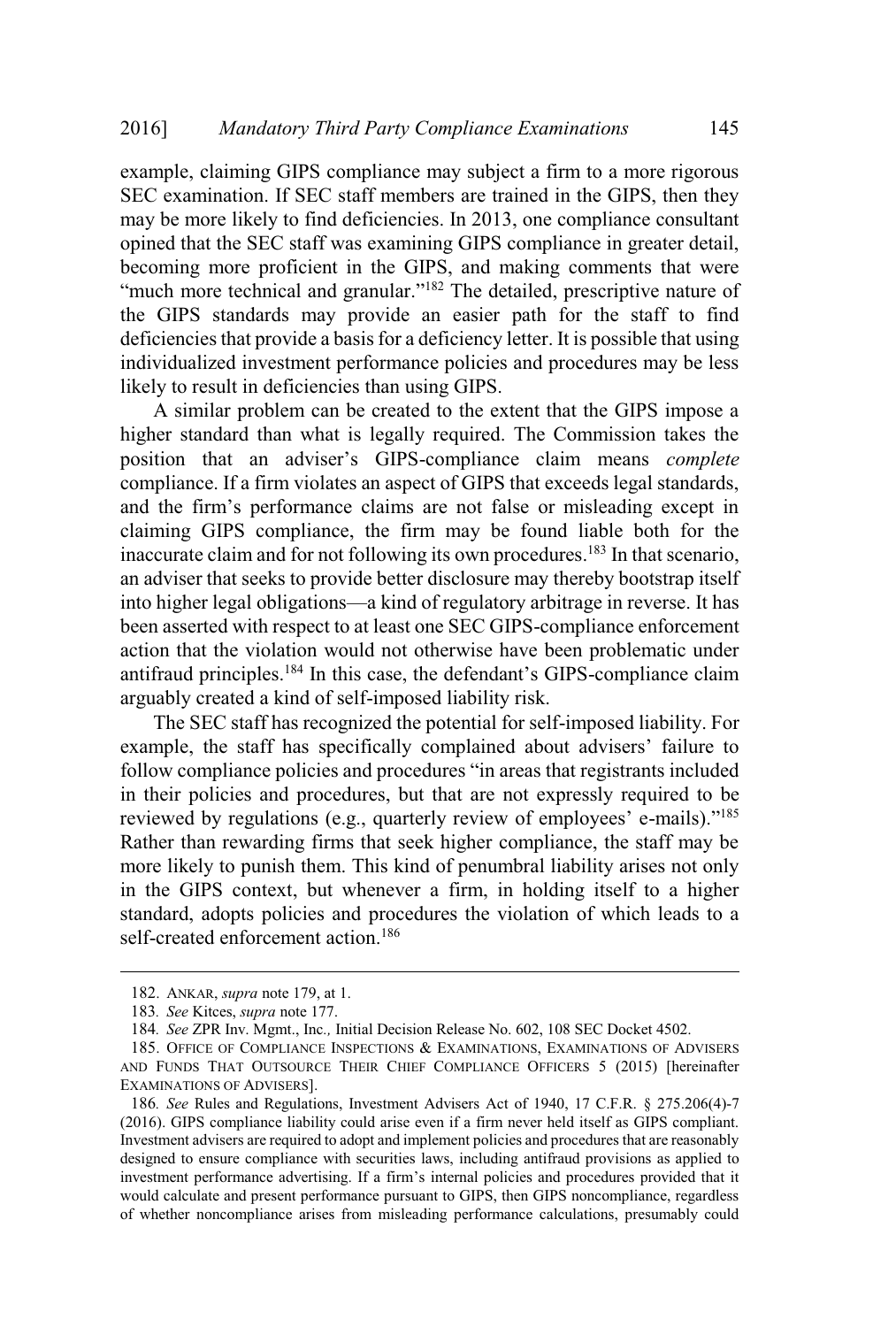Reliance on GIPS compliance also creates the risk that the standards are underinclusive. Compliance with the GIPS will not necessarily satisfy all legal standards for the calculation and presentation of investment performance results. There are many published legal guides that catalogue the compliance requirements that even perfect GIPS compliance will not satisfy.<sup>187</sup> A third party standard such as the GIPS, like a bond rating or voting recommendation, creates the risk that firms will mistake full compliance with the standard with full compliance with the law. In contrast, NRSRO ratings historically have been coextensive with legal creditworthiness. When NRSRO references in federal laws and rules were removed, NRSRO ratings, like the GIPS, become simply a private brand that is indicative, but not dispositive, of compliance.

### **D. PUBLIC COMPANY AUDITORS**

Public company auditors, unlike NRSROs, proxy voting firms, and the CFA Institute, reflect the quintessential model of a third party examiner. Public companies are required to report their financial condition in financial statements that have been audited by an independent public accountant.<sup>188</sup> Although public company auditors serve this examination function, they do not establish the accounting standards that they audit or participate in the formal adjudication of compliance with accounting standards. Their only role is that of third party compliance examiner. The GIPS, become simply a private brand that is indicative, but not<br>sitive, of compliance.<br>**PUBLIC COMPANY AUDITORS**<br>withing the URSROS, proxy voting firms, and the<br>Institute, reflect the quintessential model of a third pa

This has not always been the case. Prior to the enactment of the Sarbanes-Oxley Act of 2002 (Sarbanes-Oxley), the accounting industry controlled accounting standards through the Financial Account Standards Board (FASB), which was funded and substantially controlled by public accounting Congress began to doubt the independence of the FASB.<sup>189</sup> In 2002, Congress formally vested private standard setters with the authority to establish generally accepted accounting principles<sup>190</sup> and mandated that such standard formal adjudication of compliance with accounting standards. Their only role<br>is that of third party compliance examiner.<br>This has not always been the case. Prior to the enactment of the Sarbanes-<br>Oxley Act of 2002 (Sarban is that of third party complement what decentuing standards. Then only fore<br>is that of third party compliance examiner.<br>This has not always been the case. Prior to the enactment of the Sarbanes-<br>Oxley Act of 2002 (Sarbane This has not always been the case. Prior to the enactment of the Sarbanes-<br>Oxley Act of 2002 (Sarbanes-Oxley), the accounting industry controlled<br>ccounting standards through the Financial Account Standards Board<br>FASB), whi (FASB), which was tunded and substantially controlled by public accounting<br>firms. After Enron's auditor failed to recognize its true financial condition,<br>Congress began to doubt the independence of the FASB.<sup>189</sup> In 2002,

position, it is not clear whether a court would accept the agency's theory of self-created legal standards.

GIPS® STANDARDS WITH THE INVESTMENT ADVISERS ACT OF 1940, https://www.gipsstandards. org/compliance/Documents/sec\_gips\_white\_paper\_final.pdf.

<sup>188.</sup> Broker-dealers must be audited by a PCAOB accountant annually. 15 U.S.C.  $\S 78q(e)(1)(A)$ (2012). This audit must include a review of the broker-dealer's custody procedures, which must be sufficient for the auditor to provide reasonable assurance that material inadequacies do not exist. *See* General Rules and Regulations, Securities Exchange Act of 1934, 17 C.F.R. § 240.17a-5(g). generally accepted accounting principles<sup>190</sup> and mandated that such standard<br>constitute a failure to implement, and violate Rule 206(4)-7. Although this reflects the SEC's<br>position, it is not clear whether a court would constitute a failu<br>position, it is not<br>standards.<br>187. *See, e.g.*,<br>GIPS® STANDAR<br>188. Broker-de<br>(2012). This audi<br>sufficient for the<br>*See* General Rule<br>189. In the Sark<br>Crossing, another<br>Oxley, Pub. L. N<br>7231–34 (2012)).

<sup>189</sup>. In the Sarbanes-Oxley Act, Congress took the unusual step of naming Enron and with Global Crossing, another firm the failure of which was associated with accounting abuses. *See* Sarbanes-

<sup>190</sup>*. See id.* § 108, 15 U.S.C. § 7218.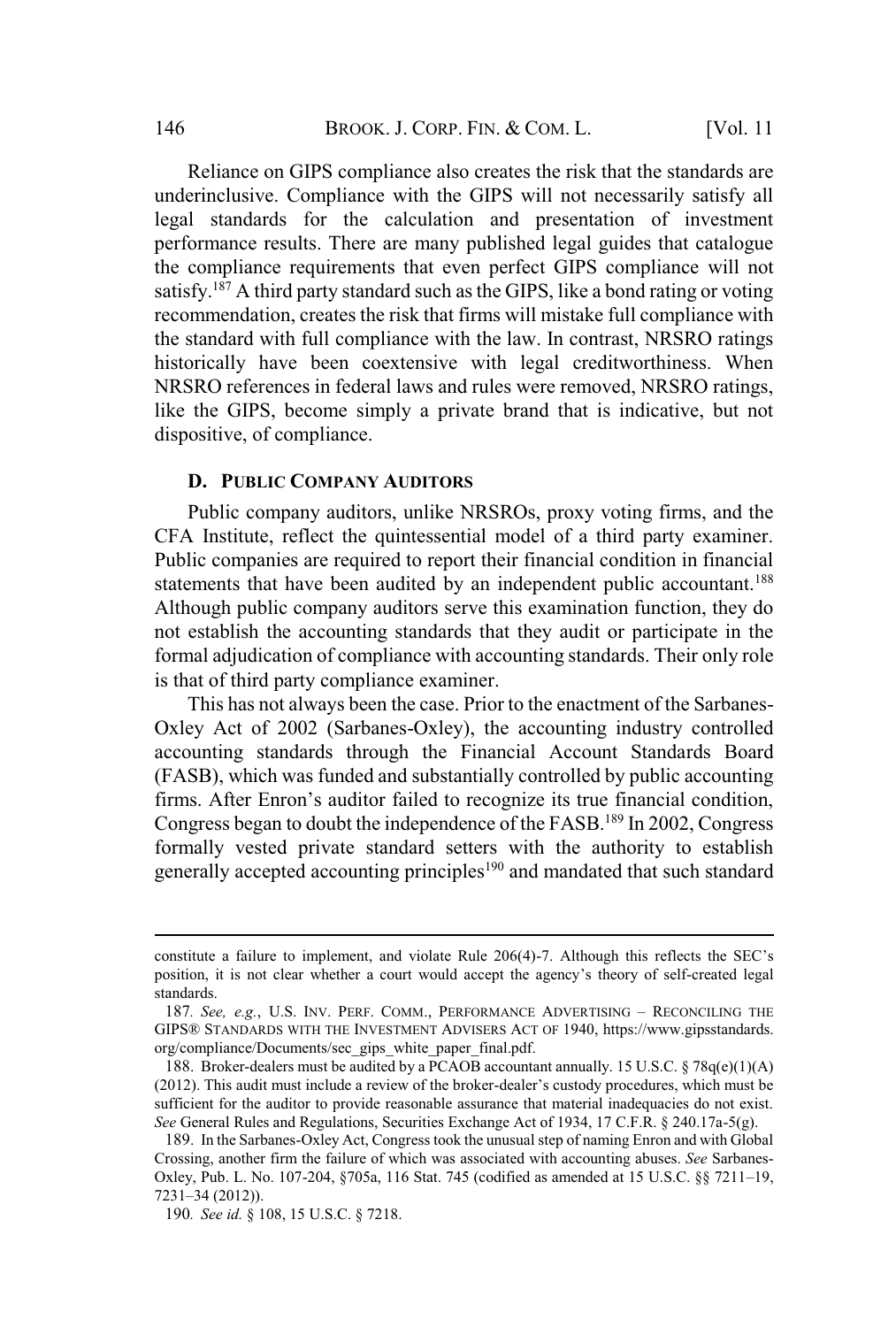setters be funded by issuers rather than by the accounting industry.<sup>191</sup> Industry 2016] Mandatory Third Party Compliance Examinations 147<br>setters be funded by issuers rather than by the accounting industry.<sup>191</sup> Industry<br>control over FASB was further diluted by Sarbanes-Oxlev's requirement that Mandatory Third Party Compliance Examinations 147<br>etters be funded by issuers rather than by the accounting industry.<sup>191</sup> Industry<br>ontrol over FASB was further diluted by Sarbanes-Oxley's requirement that<br>majority of a st associated with a registered accounting firm during the preceding two years.<sup>192</sup> Mandatory Third Party Compliance Examinations 147<br>
147<br>
147<br>
15 Triangle that the accounting industry.<sup>191</sup> Industry<br>
16 Order FASB was further diluted by Sarbanes-Oxley's requirement that<br>
ajority of a standard setter's b 2016] *Mandatory Third Party Compliance Examinations* 147<br>
setters be funded by issuers rather than by the accounting industry.<sup>191</sup> Industry<br>
control over FASB was further diluted by Sarbanes-Oxley's requirement that<br>
a m

Congress also created the PCAOB to oversee public company auditors. Prior to the Enron scandal, a former chairman of PricewaterhouseCoopers oversight and voluntary self-regulation is extensive, Byzantine, and PCAOB, a five-member, SEC-appointed, self-regulatory entity tasked with overseeing public company auditors.

Sarbanes-Oxley granted the PCAOB the authority, subject to SEC Sarbanes-Oxiey granted the PCAOB the authority, subject to SEC<br>oversight, to register public accounting firms; establish standards for the audit of public companies; and inspect, investigate, and sanction registered firms.<sup>194</sup> To strengthen the independence of the PCAOB, Sarbanes-Oxley required that at least a majority of the PCAOB be non-CPAs and that the Chair not have practiced public accounting in the preceding five years.<sup>195</sup>

Congress created yet another overseer of public company auditors by mandating, in effect, that public companies create audit committees.<sup>196</sup> The audit committee must be comprised of independent directors and have both the authority to hire and fire the auditor and sufficient funding to pay the auditor.<sup>197</sup> Sarbanes-Oxley required the auditor to report to the audit committee all critical accounting policies and practices, alternative Generally Accepted Accounting Principles (GAAP) treatments discussed with <sup>193</sup> This Byzantine system was substantially replaced by the ve-member, SEC-appointed, self-regulatory entity tasked with bilic company auditors.<br>
CXley granted the PCAOB the authority, subject to SEC register public acco communications between the auditor and management. In pair and the PCAOB the authority, subject to SEC<br>or public accounting firms; establish standards for the<br>panies; and inspect, investigate, and sanction registered<br>hen the independence of the PCAOB, Sarbanes-Oxley<br>st a Drey granied the PCAOB the authority, subject to SEC<br>register public accounting firms; establish standards for the<br>companies; and inspect, investigate, and sanction registered<br>rengthen the independence of the PCAOB, Sarba

Congress also established new requirements that were designed to auditing a firm if the audit partner having primary responsibility for the audit had performed audit services for the issuer in each of the preceding five years.<sup>199</sup> Sarbanes-Oxley did not, however, require auditor rotation, uditing a firm if the audit partner having pr<br>ad performed audit services for the issue<br>ears.<sup>199</sup> Sarbanes-Oxley did not, how<br>191. *Id.* §§ 108(b), 109, 15 U.S.C. § 7266.<br>192. *Id.* § 108(b), 15 U.S.C. § 7266.<br>193. S. RE

<sup>191</sup>*. Id.* §§ 108(b), 109, 15 U.S.C. § 7266.

<sup>192</sup>*. Id.* § 108(b), 15 U.S.C. § 7266.

<sup>193</sup>. S. REP. NO. 107-205, at 5 (2002).

<sup>194</sup>*. See* Sarbanes-Oxley § 101, 15 U.S.C. § 7211.

<sup>195</sup>*. See id.*

<sup>196</sup>*. See id.* § 204 (amending 15 U.S.C. § 78j-1). Although the Act did not require the formation of an audit committee, it deemed the entire board to be an audit committee in the absence of one, which made it impracticable not to form an audit committee.

<sup>197</sup>*. Id.* § 301, 15 U.S.C. § 78f.

<sup>199</sup>*. See* Sarbanes-Oxley § 203 (amending 15 U.S.C. § 78j-1).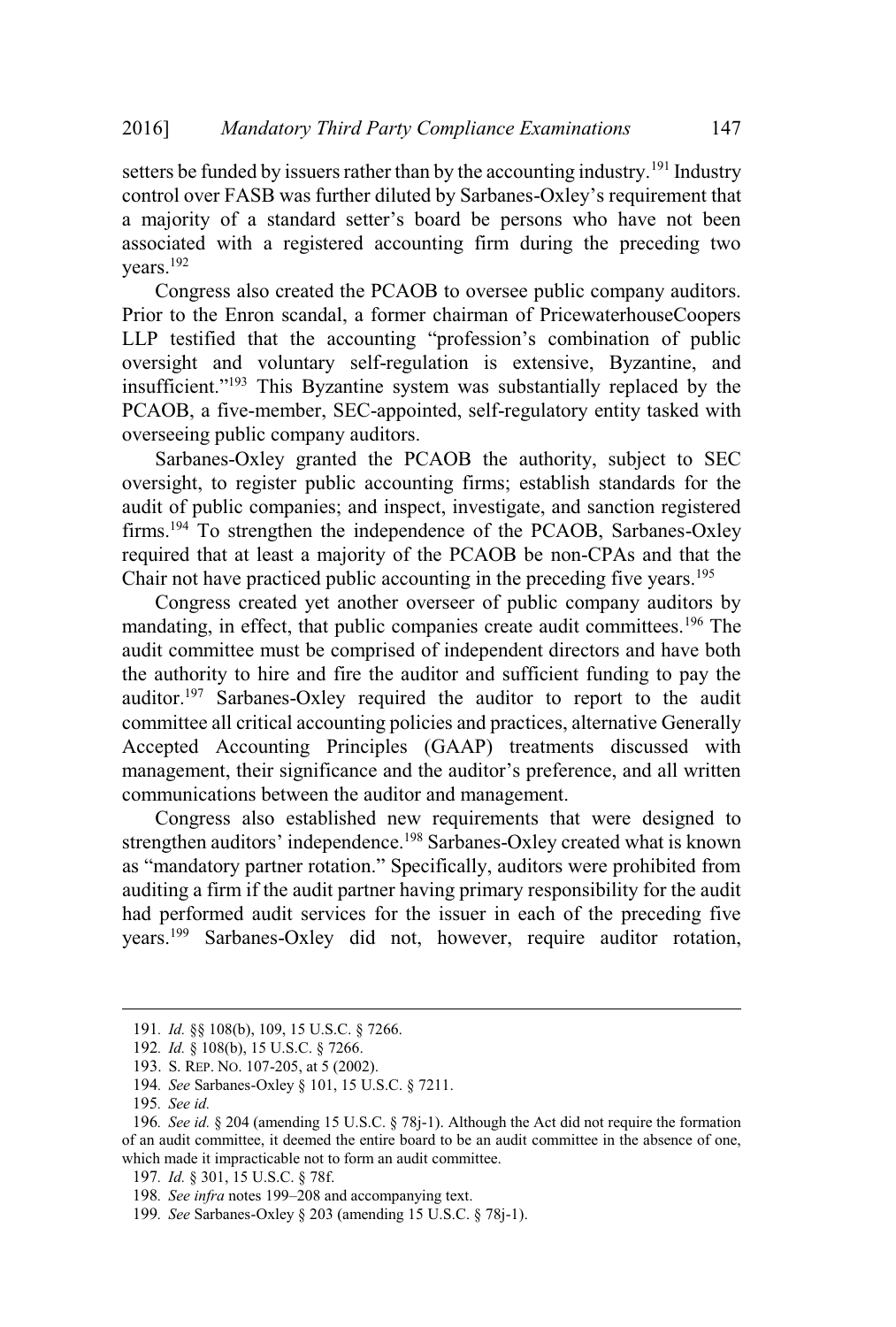and participated in the issuer audit within the twelve months preceding the

audit.<sup>202</sup> Other independence reforms essentially codified preexisting SEC rules. For example, Sarbanes-Oxley prohibited auditors from providing the For example, sarbanes-Oxicy promoted additions from providing the<br>following non-audit services: bookkeeping and other services related to a BROOK. J. CORP. FIN. & COM. L. [Vol. 11<br>ading the long tenure of many auditors with their clients,<sup>200</sup> but<br>the Office of Government Accountability to study the issue.<sup>201</sup><br>Sarbanes-Oxley prohibited auditors from auditing systems design and implementation, appraisal, valuation or fairness opinions, actuarial, internal audit, management functions, human resources, broker/dealer, investment adviser, or investment banking services, or legal and expert services.<sup>203</sup> As to other non-audit services, Sarbanes-Oxley required the auditor to disclose them in SEC filings and obtain preapproval from the audit committee, with the exception of certain de minimis non-audit services that may be approved at any time prior to the completion of the audit $204$ I in the issuer audit within the twelve months preceding the bendence reforms essentially codified preexisting SEC rules. Sarbanes-Oxley prohibited auditors from providing the audit services: bookkeeping and other services outer micropredicte retorins essentially couried preexisting SEC rues.<br>
example, Sarbanes-Oxley prohibited auditors from providing the<br>
pany's accounting records or financial statements, financial information<br>
emay's acco policy saroanes-Oxtey promotical additions if om providing the<br>
r non-audit services: bookkeeping and other services related to a<br>
d's accounting records or financial statements, financial information<br>
lesign and implemen company's accounting records or financial statements, financial information It is accounting recons of infinited statements, infinited information<br>as design and implementation, appraisal, valuation or fairnes opinions,<br>it is id, internal audit, management functions, human resources,<br>r/dealer, inv

Sarbanes-Oxley prohibited any person, in violation of SEC rules, from acting on behalf of an issuer to influence improperly an accountant in the financial statements materially misleading.<sup>205</sup>This provision authorized civil enforcement of its terms by the Commission.<sup>206</sup>

auditor make quarterly and annual disclosure of significant off-balance sheet

<sup>200</sup>. In 2003, the tenure of auditors of Fortune 1000 companies averaged twenty-two years. *See* U.S. GEN. ACCOUNTING OFFICE, GAO-04-216, REPORT TO THE SENATE COMMITTEE ON BANKING, HOUSING AND URBAN AFFAIRS AND THE HOUSE COMMITTEE ON FINANCIAL SERVICES, REQUIRED STUDY ON THE POTENTIAL EFFECTS OF MANDATORY AUDIT FIRM ROTATION 6 (2003) [hereinafter MANDATORY AUDIT FIRM ROTATION]. 200. In 2003, the enure of auditor letter to describe the scope of the auditor's<br>strengthens. It required the auditor letter to describe the scope of the auditor's<br>customers. Hence of auditors of Fortune 1000 companies ave

<sup>201</sup>*. See* Sarbanes-Oxley § 207.

<sup>202</sup>*. Id.* § 206 (amending 15 U.S.C. § 78j-1) (officers include the chief executive officer, controller, chief financial officer and others in equivalent positions).

<sup>203</sup>*. Id.* § 201 (amending 15 U.S.C. § 78j-1). These requirements had, for the most part, been imposed by the Commission as a condition of an auditor being treated as independent with the exception that the SEC requirements apply during full period of the professional engagement. *See* 1 tems. It required the auditor letter to describe the scope of the auditor's<br>
200. In 2003, the tenure of auditors of Fortune 1000 companies averaged twenty-two years. See<br>
U.S. GEN. ACCOUNTING OFFICE, GAO-04-216, REPORT Oxley Act, big 4 revenues for non-audit services averaged 50 percent of total revenues. *See* S. REP. NO. 107-75, at 14 (2002).

<sup>204</sup>*. See* Sarbanes-Oxley § 202 (amending 15 U.S.C. § 78j-1).

<sup>205</sup>*. See id.* § 303, 15 U.S.C. § 7242.

<sup>206</sup>*. See id.*

<sup>207</sup>*. See id.* § 401(a)(i), 15 U.S.C. § 7261.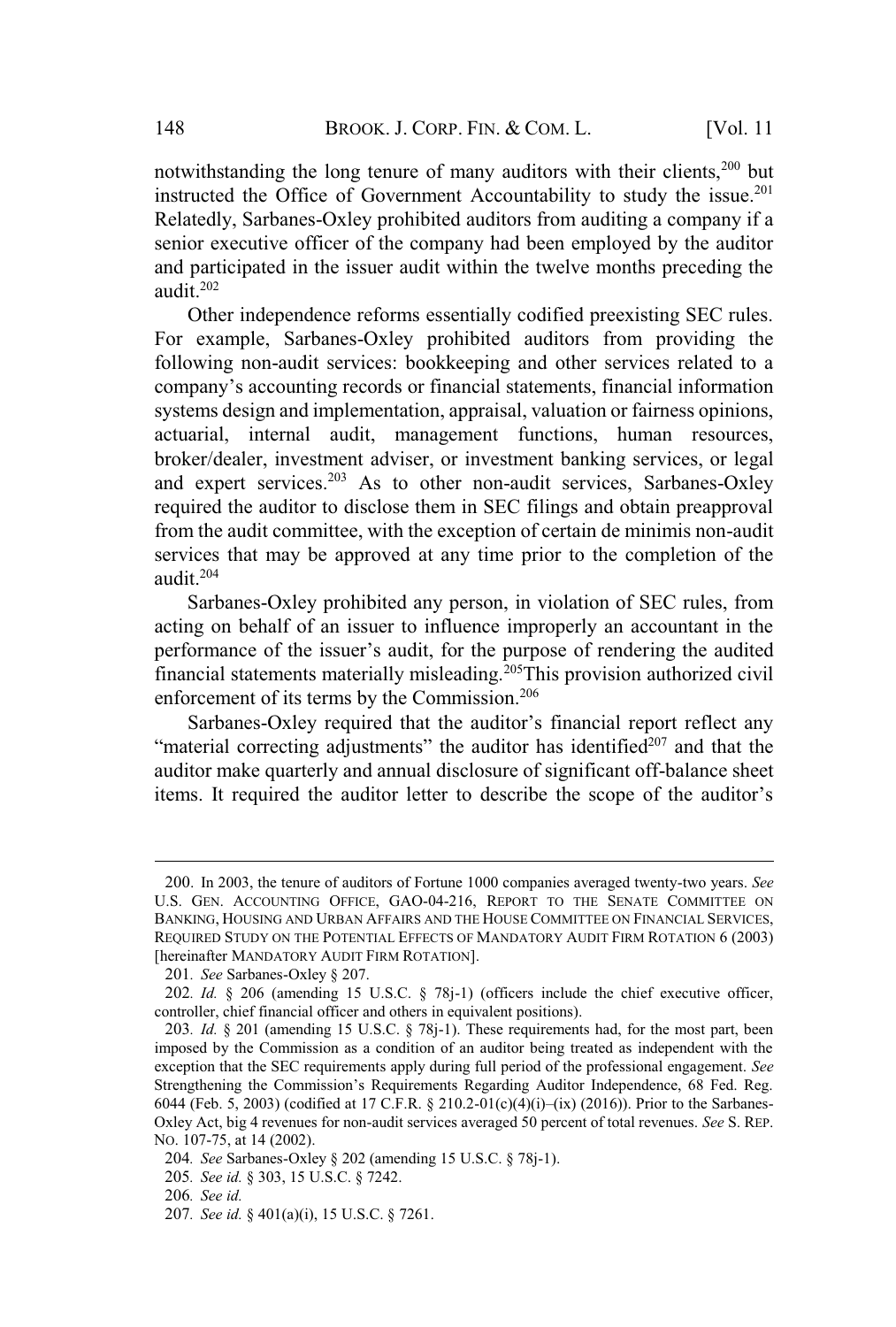Mandatory Third Party Compliance Examinations 149<br>of the company's internal controls and its findings regarding those controls.<sup>208</sup>

Congress was also concerned about concentration in the auditor marketplace but took no specific steps to remedy the problem. It ordered the GAO to study the issue and make recommendations. The GAO confirmed Mandatory Third Party Compliance Examinations 149<br>the company's internal controls and its findings regarding those<br>ess was also concerned about concentration in the auditor<br>e but took no specific steps to remedy the proble 15,000 public company clients of 700 accounting firms were audited by one of only four accounting firms (the Big 4). $^{209}$ 2016] Mandatory Third Party Compliance Examinations 149<br>testing of the company's internal controls and its findings regarding those<br>controls.<sup>208</sup><br>Congress was also concerned about concentration in the auditor<br>GAO to stud

Whereas the Financial Crisis of 2008 prompted a massive overhaul of NRSRO regulation, it led to few changes to public company auditor regulation. One small but high profile change required that companies that use conflict minerals submit an annual report to the Commission, which includes an independent private sector audit of the report and identifies the Standards, which can be satisfied by meeting the standards for Attestations Engagements or Performance Audits.<sup>211</sup> Only the former must be conducted testing of the company's internal controls and its findings regarding those<br>controls.<sup>208</sup><br>Congress was also concerned about concentration in the auditor<br>marketplace but took no specific steps to remedy the problem. It or permitted to conduct the private audit, but it will be treated as a non-audit service requiring pre-approval.<sup>213</sup> Although the Act did not characterize the Includes an independent private sector addit of the report and identifies the<br>auditor.<sup>210</sup> The audit is subject to the GAO's Government Auditing<br>Standards, which can be satisfied by meeting the standards for Attestations<br>

for audit quality; the four firms were: PricewaterhouseCoopers LLP, Ernst & Young LLP, Deloitte & Touche LLP, and KPMG LLP; the remaining 30% were audited by approximately 688 firms).

210. Sarbanes-Oxley § 1502.

faq.htm?\_ga=1.158378170.1289200159.1469974041.

213*. See* Conflict Minerals, Exchange Act Rel. No. 67,716 at text accompanying n.650. In 2013 and 2014, half of private sector audits were conducted pursuant to the Attestation Standard. *See* Robinson & Sullivan, *supra* note 211..

<sup>208</sup>*. See id.* § 103(a)(2)(A)(iii), 15 U.S.C. § 7213. *See also* Dodd-Frank, Pub. L. No. 111-203, § 404(b), 124 Stat. 1376 (codified as amended at 15 U.S.C. § 7262 (2012)) (requiring public companies to adopt internal controls). However, the Commission exempted small issuers from the internal controls requirement, thereby obviating the auditor attestation, and Congress codified that exemption in 2010. *See* Dodd-Frank § 989G(c). Dodd-Frank required the Commission to study exempting midsized companies as well, but the Commission ultimately recommended against 404(B) OF THE SARBANES-OXLEY ACT OF 2002 FOR ISSUERS WITH PUBLIC FLOAT BETWEEN \$75 AND \$250 MILLION Part VI.B.1 (2011). Ingagements or Performance Audits.<sup>211</sup> Only the former must be conducted<br>y a CPA firm.<sup>212</sup> The auditor of a company's financial statements is<br>ermitted to conduct the private audit, but it will be treated as a non-audit<br>e Engagements of Perofinance Adults. Unity the former must be conducted<br>by a CPA firm.<sup>212</sup> The auditor of a company's financial statements is<br>permitted to conduct the private audit, but it will be treated as a non-audit<br>se

<sup>211</sup>. Conflict Minerals, Exchange Act Release No. 67,716, (Nov. 13, 2012) (codified at 17 C.F.R. pts. 240, 249(b)). In 2013 and 2014, half of private sector audits were conducted pursuant to the Attestation Standard. *See* Christine Robinson & Kristen Sullivan, *Anticipating the Independent Private Sector Audit after the Year 2 Conflict Minerals Reporting Cycle*, DELOITTE (Aug. 25, 2015), http://www.iasplus.com/en/publications/us/heads-up/2015/issue-29. The independence requirements under GAGAS are primarily principles-based, with certain specifically prohibited metrial controsts requirement, unerely oonvaning the author autestation, and Congress connect mate<br>exemption in 2010. *See* Dodd-Frank § 989G(c). Dodd-Frank required the Commission to study<br>exempting midsized companies as exemption m 2010. *see* Doua-Frank § *v*esovo(c). Doua-Frank required the Commission to study<br>taking that step. *See* U.S. SEC. & ExcH. COMM'N, STUDY AND RECOMMENDATIONS ON SECTION<br>404(B) OF THE SARBANES-OXLEY ACT OF 2002 preparation of audited records at 3.50, and preparation of the audited report at 3.51). It is likely that THE SARE SARE CONSIDENTIFY AND NET THE SARE THE SARE THE SARE THE SARE THAND SECTION AND S250 MILLION Part VI.B.1 (2011).<br>AND \$250 MILLION Part VI.B.1 (2011).<br>209. See MANDATORY AUDIT FIRM ROTATION, *supra* note 200, at 10 these independence requirements would substantially overlap with the SEC's independence requirements for public company auditors. NO 32.30 MILLION Falt VLE. 1(2011).<br>209. See MANDATORY AUDIT FIRM ROTATION, supra note 200, at 10–11 (the 700 firms were the<br>embers of the American Institute of Certified Public Accountants' former self-regulatory program<br> 209. See WANDATORY ADDIT FIKM KOTATION, *supra* note 200, at 10–11 (the 700 times were the American Institute of Certificel Public Accountants' former self-regulatory programments of the American Institute of Certificel P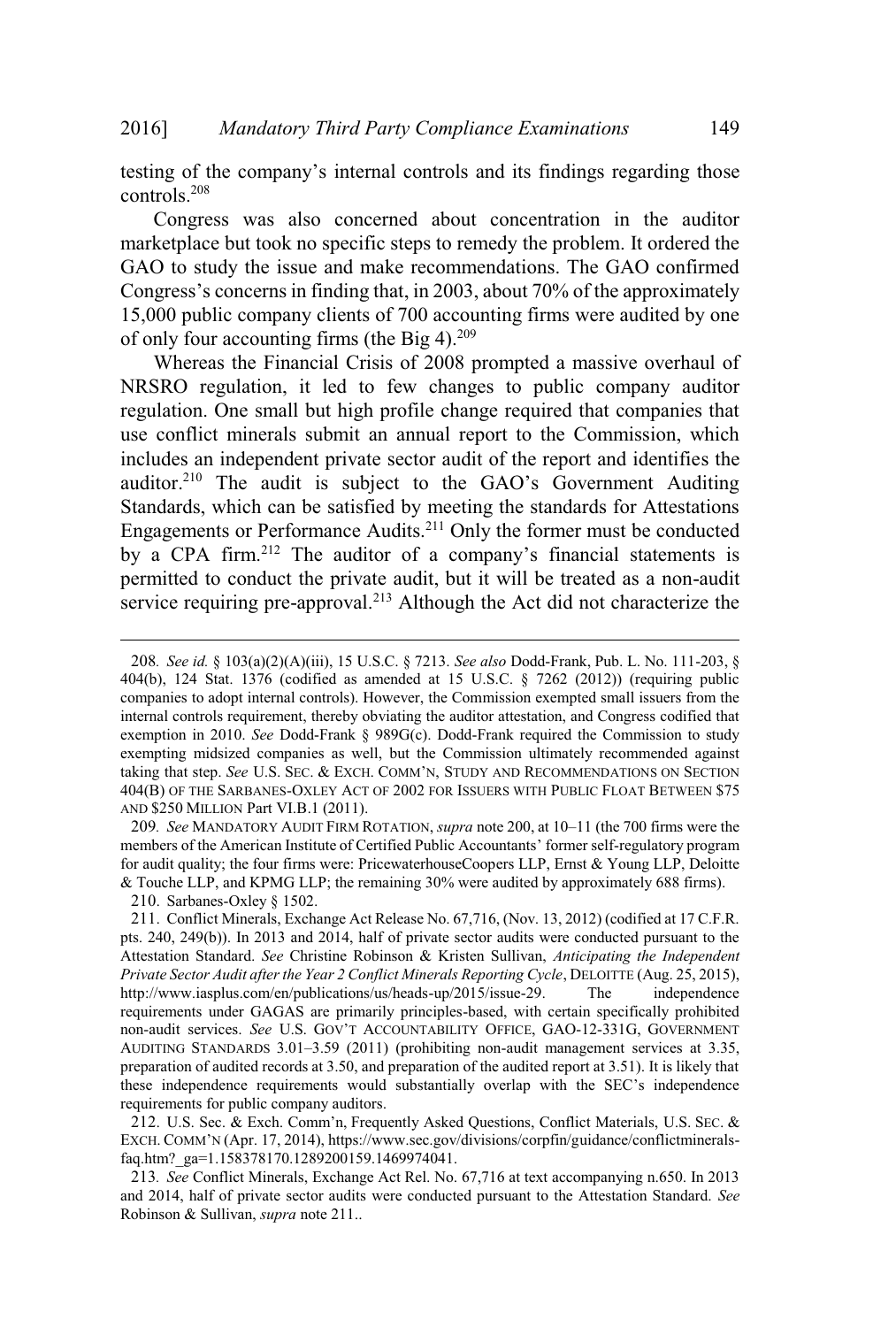report as a filing, the Commission takes the position that the report, and therefore the audit, is subject to liability under Section 18 of the Exchange Act  $214$ BROOK. J. CORP. FIN. & COM. L. [Vol. 11<br>
as a filing, the Commission takes the position that the report, and<br>
the audit, is subject to liability under Section 18 of the Exchange<br>
sequent reforms have included the Jumpstart 150 BROOK. J. CORP. FIN. & COM. L. [Vol. 11<br>report as a filing, the Commission takes the position that the report, and<br>therefore the audit, is subject to liability under Section 18 of the Exchange<br>Act.<sup>214</sup><br>Subsequent refo

Subsequent reforms have included the Jumpstart Our Business Startups 2017, that auditors name the engagement partner and provide information on other firms that participated in the audit.<sup>216</sup> BROOK. J. CORP. FIN. & COM. L. [Vol. 11<br>filing, the Commission takes the position that the report, and<br>e audit, is subject to liability under Section 18 of the Exchange<br>uent reforms have included the Jumpstart Our Business

### **E. CHIEF COMPLIANCE OFFICERS**

The CCO mandate for investment advisers establishes vet another kind of third party compliance examiner. Rule 206(4)-7 under the Advisers Act requires that registered investment advisers designate a CCO who is procedures (CCO Rule).<sup>217</sup> Although the CCO normally is not a third party but an employee of the adviser, some advisers retain third party CCOs and many outsource CCO functions. A Charles Schwab study found that, in 2011, 38% of advisory firms outsourced at least part of their compliance function, up from  $27\%$  the previous year.<sup>218</sup> Thus, the CCO function is often outsourced to third parties, which may include, for example, third party verifiers of GIPS compliance. andate for investment advisers establishes yet another I<br>mpliance examiner. Rule 206(4)-7 under the Advisers<br>gistered investment advisers designate a CCO whe<br>administering the adviser's compliance policies<br>DRule).<sup>217</sup> Al

The CCO Rule provides no qualification or independence requirements for the CCO, but the Commission has suggested what characteristics it expects of CCOs:

knowledgeable regarding the Advisers Act and should be empowered with full responsibility and authority to develop and enforce appropriate policies and procedures for the firm. . . . [and] should have a position of sufficient seniority and authority within the organization to compel others to adhere to the compliance policies and procedures.<sup>219</sup>

<sup>214</sup>*. See* Conflict Minerals, *supra*, at text accompanying nn. 339 - 42.

<sup>215</sup>*. See* Jumpstart Our Business Startups Act, Pub. L. No. 112-106, § 103, 126 Stat. 306 (2012) (codified as amended at 15 U.S.C. § 78j-1 (2012)).

<sup>216</sup>*. See* Order Granting Approval of Proposed Rules to Require Disclosure of Certain Audit Participants on a New PCAOB Form and Related Amendments to Auditing Standards, Exchange Act Release No. 77,787, 2016 WL 2621668 (May 9, 2016) (approving requirements to name partner and identify participating accounting firms in audit reports issued after, respectively January, 1, 2017, and June 30, 2017). In Esponsionary and adulority to develop and elrioted appropriate portics<br>and procedures for the firm. . . . [and] should have a position of sufficient<br>seniority and authority within the organization to compel others to a

<sup>217</sup>*. See* 17 C.F.R. § 275.206(4)-7(c) (2016).

<sup>218</sup>*. See* EXAMINATIONS OF ADVISERS, *supra* note 185, at 1 n.2 (citing Press Release, RIA Benchmarking Study (July 5, 2011), http://pressroom.aboutschwab.com/press-release/schwabadvisor-services-news/independent-advisors-revenue-and-assets-rebound-record-ye).

<sup>219</sup>. Compliance Programs of Investment Companies and Investment Advisers, Investment Advisers Act Release No. 2204, Investment Company Act Release No. 26,299, 81 SEC Docket 2775 (Dec. 17, 2003).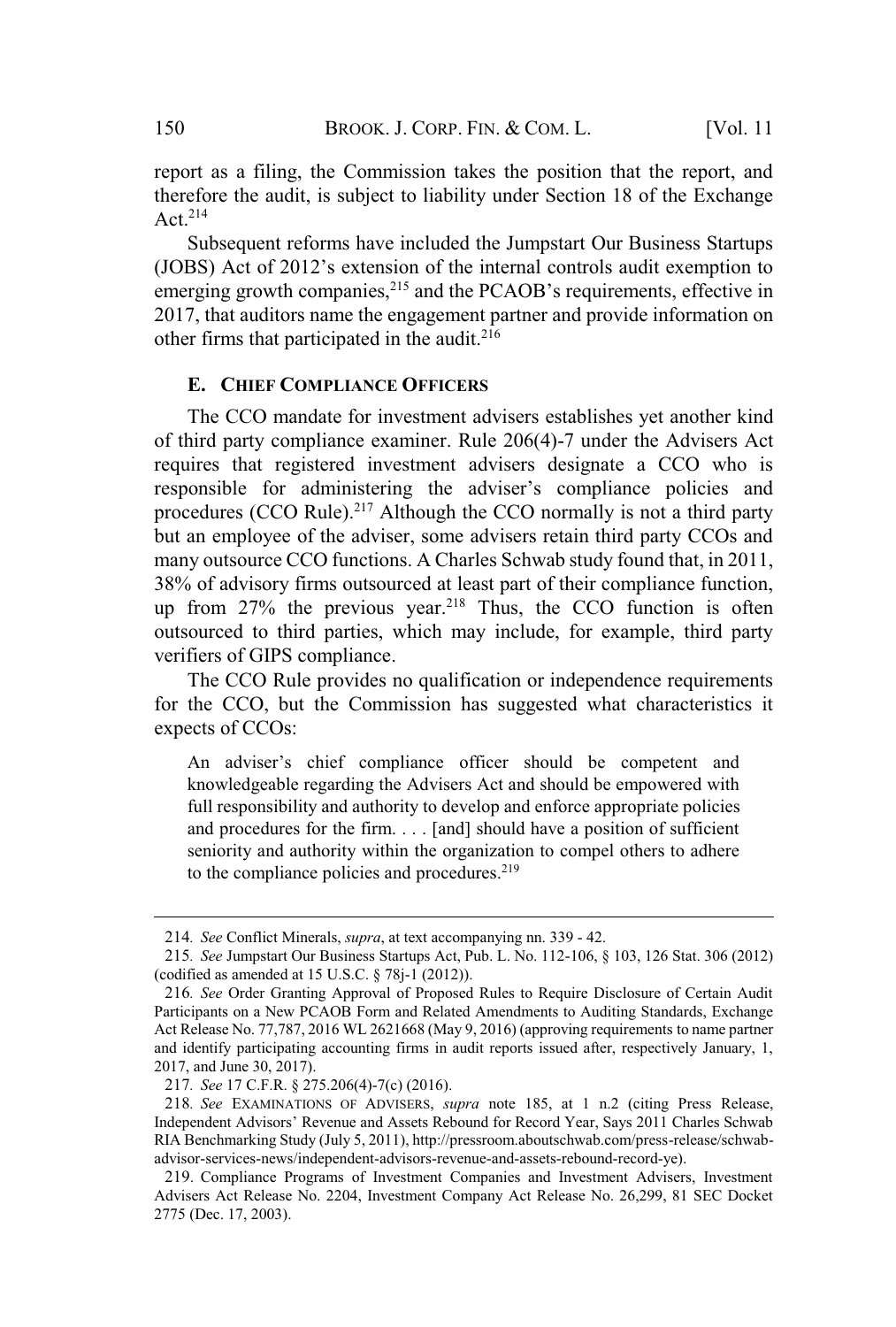The Commission conducted an Outsourced CCO Initiative for the purpose of evaluating the outsourcing of the CCO function, which provides purpose of evaluating the outsourcing of the CCO function, which provides<br>further insight into what the agency expects from a third party examiner.<sup>220</sup> 6] Mandatory Third Party Compliance Examinations 151<br>The Commission conducted an Outsourced CCO Initiative for the<br>pose of evaluating the outsourcing of the CCO function, which provides<br>her insight into what the agency exp interacted with advisory and fund employees (in contrast with impersonal 2016] Mandatory Third Party Compliance Examinations 151<br>The Commission conducted an Outsourced CCO Initiative for the<br>purpose of evaluating the outsourcing of the CCO function, which provides<br>further insight into what the In some cases, the SEC staff has provided detailed guidance as to compliance procedures that CCOs should implement.<sup>222</sup> Mandatory Third Party Compliance Examinations 151<br>The Commission conducted an Outsourced CCO Initiative for the<br>ose of evaluating the outsourcing of the CCO function, which provides<br>her insight into what the agency expect *CO atory Third Party Compliance Examinations* 151<br>
sion conducted an Outsourced CCO Initiative for the<br>
ting the outsourcing of the CCO function, which provides<br>
o what the agency expects from a third party examiner.<sup>2</sup> mission conducted an Outsourced CCO Initiative for the aluating the outsourcing of the CCO function, which provides i into what the agency expects from a third party examiner.<sup>220</sup> the staff applauded CCOs "who frequently is the total what the agency expects from a third party insight into what the agency expects from a third party examiner.<sup>220</sup> cample, the staff applauded CCOs "who frequently and personally teted with advisory and fund e

The start also emphasized the importance of CCOs additionly to exercise<br>control over compliance functions, such as by determining independently collulor over compliance functions, such as by determining independently<br>what records the CCO would review. In a 2015 enforcement action against what records the CCO would review. In a 2015 emorgement action against<br>an outside CCO, the Commission specifically complained that the CCO an outside CCO, the Commission specifically complained that the CCO<br>relied on information provided by the adviser regarding assets under management and the number of accounts.<sup>223</sup>

The Commission has adopted a companion rule that requires that mutual are technically independent of their service providers, but as a practical investment adviser. The Mutual Fund CCO Rule, like money market fund creditworthiness rules, therefore operates as a de facto third party examiner for investment advisers. stari also emphasized the importance of CCOs adultomy to exercise<br>over compliance functions, such as by determining independently<br>cords the CCO would review. In a 2015 enforcement action against<br>ide CCO, the Commission spe or fraudulently influence the Mutual Fund CCO will every the CCO would review. In a 2015 enforcement action against<br>de CCO, the Commission specifically complained that the CCO<br>n information provided by the adviser regardin CCO, the Commission specifically complained that the CCO formation provided by the adviser regarding assets under and the number of accounts.<sup>223</sup> amission has adopted a companion rule that requires that mutual at a CCO a dom information provided by the adviser regarding complement and the CCO agement and the number of accounts.<sup>223</sup><br>agement and the number of accounts.<sup>223</sup><br>The Commission has adopted a companion rule that requires that mut funds designate a CCO and take steps to ensure the CCO's independence

The Mutual Fund CCO Rule takes a very different approach from that of the CCO Rule. For example, the Mutual Fund CCO Rule specifically addresses the potential for undue influence by the sponsor, by prohibiting the compensation, and removal of the CCO.<sup>226</sup> full distribute and CCO and take steps to ensure the CCO's independence a Comparior designate a CCO and a fund's service providers (Mutual Fund CCO Rule).<sup>224</sup> Mutual funds chinically independent of their service provider ne CCO Ru<br>ddresses the<br>ponsor from<br>islead, or fr<br>erformance<br>who are inde<br>ompensation<br>A mutual<br>port must<br>port must<br>aport must<br>alcoude not of<br>220. *See* Exam<br>221. *Id.* at 3–4. ddresses the potential for undue influence by the sponsor, by prohibiting the<br>ponsor from "directly or indirectly tak[ing] any action to coerce, manipulate,<br>nislead, or fraudulently influence the fund's chief compliance of Sponsor from "directly or indirectly tak[ing] any action to coerce, manipulate, mislead, or fraudulently influence the fund's chief compliance officer in the performance of his or her duties. . . . . . . . . . . . . . . .

A mutual fund CCO must provide an annual written compliance report report must identify material compliance matters, which are defined to include not only violations of the federal securities laws, but also any

<sup>220</sup>*. See* EXAMINATIONS OF ADVISERS, *supra* note 185, at 3.

VERIFICATION AND RECONCILIATION (2009), https://www.sec.gov/info/iaiccco/iaiccco-custody.pd f.

<sup>223</sup>*. See* EXAMINATIONS OF ADVISERS, *supra* note 185, at 5 n.13 (citing Aegis Capital, LLC, Exchange Act Release No. 74,608, Advisors Act Release No. 4054, Investment Company Act Release No. 31,541, 2015 WL 1407563 (Mar. 30, 2015).

<sup>224</sup>. Investment Company Act of 1940, 17 C.F.R. § 270.38a-1 (2016).

<sup>225</sup>*. Id.*

<sup>226</sup>*. Id.* § 270.38a-1(a)(4).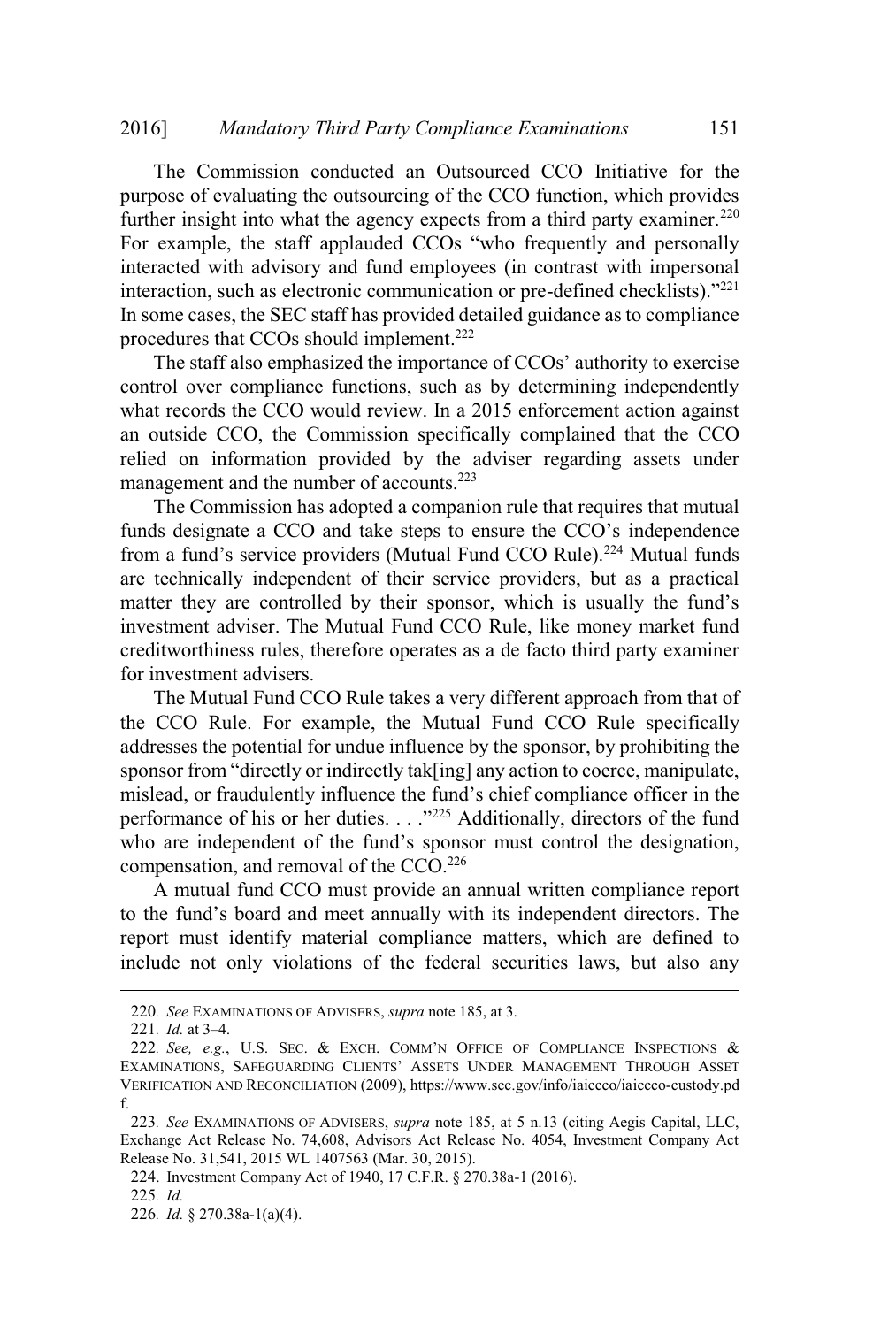BROOK. J. CORP. FIN. & COM. L. [Vol. 11 in the design or implementation of the policies and procedures of Fund 2 BROOK. J. CORP. FIN.  $\&$  eakness in the design or implementation of fund" or its primary service providers.<sup>227</sup>

Like public company auditors, CCOs are exposed to personal liability. The Commission has brought a number of enforcement actions based on Failure to provide a dequate compliance oversight,<sup>228</sup> and the provide adequate compliance of the policies and procedures of d" or its primary service providers.<sup>227</sup><br>Keepublic company auditors, CCOs are exposed to person defendant in at least one case was a third party.<sup>229</sup> In response to two of these cases involving internal CCOs. Commissioner Gallagher accused the BROOK. J. CORP. FIN. & COM. L. [Vol. 11<br>
the design or implementation of the policies and procedures of<br>
its primary service providers.<sup>227</sup><br>
olic company auditors, CCOs are exposed to personal liability.<br>
ssion has broug function as a new business line, with compliance officers assuming the role BROOK. J. CORP. FIN. & COM. L. [Vol. 11<br>
veakness in the design or implementation of the policies and procedures of<br>
e fund" or its primary service providers.<sup>227</sup><br>
Like public company auditors, CCOs are exposed to persona  $\frac{1}{2}$  is in the public state of the public state of the public state of the state of the state of the state of the state of the state of the state of the state of the state of the state of the state of the state of th BROOK. J. CORP. FIN. & COM. L. [Vol. 11<br>the design or implementation of the policies and procedures of<br>s primary service providers.<sup>227</sup><br>ic company auditors, CCOs are exposed to personal liability.<br>ision has brought a numb BROOK. J. CORP. FIN. & COM. L. [Vo<br>
design or implementation of the policies and procedur-<br>
rimary service providers.<sup>227</sup><br>
company auditors, CCOs are exposed to personal liab<br>
n has brought a number of enforcement actions "weakness in the design or implementation of the policies and procedures of<br>the fund" or its primary service providers.<sup>227</sup><br>Like public company auditors, CCOs are exposed to personal liability.<br>The Commission has brought Like public company auditors, CCOs are exposed to personal liability.<br>The Commission has brought a number of enforcement actions based on<br>CCOs' failure to provide adequate compliance oversight,<sup>228</sup> and the<br>defendant in a Example 1231 The adviser must hire an independent consultant "not unaccepted the staff of the Commission has brought a number of enforcement actions based on COs' failure to provide adequate compliance oversight,<sup>228</sup> and CCOs' failure to provide adequate compliance oversight,<sup>228</sup> and the defendant in at least one case was a third party.<sup>229</sup> In response to two of these cases involving internal CCOs, Commissioner Gallagher accused the Com Commission of having "unfairly contorted the rule to treat the compliance

### **F. COMPLIANCE CONSULTANTS**

In a number of settled enforcement actions, the Commission has required that the defendant agree to retain an independent compliance consultant to program. The terms of the consultant requirement are generally quite procedures with respect to designated areas of compliance. The areas covered **EXECUTE:**<br> **EXECUTE:**<br> **EXECUTE:**<br> **EXECUTE:**<br> **EXECUTE:**<br> **ENDIVITY:** Interal CCOS, Commissioner Gallagher accused the<br>
mission of having "unfairly contorted the rule to treat the compliance<br>
tion as a new business line mission of having "unfairly contorted th<br>on as a new business line, with compliar<br>siness heads," and interpreted the CCC<br>s."<sup>230</sup> He contended further that the SEC<br>ceentivize a vigorous compliance function<br>**COMPLIANCE CON EXECT:** The standard mumeral and mumeral decay, "detecting and addressing framed  $\Omega$ . The SEC's settlement with  $\Omega$  settlement actions would incentivize a vigorous compliance function at investment actions would incent there of settled enforcement actions, the Commission has required<br>endant agree to retain an independent compliance consultant to<br>make recommendations regarding the defendant's compliance<br>he terms of the consultant requirem

terms that the Commission requires.<sup>232</sup> For example, it required that the consultant be retained within forty-five days and that the Commission be provided with a copy of the engagement letter within thirty days thereafter. The consultant was required to submit an initial report to the Commission within ninety days of retention, which describes the compliance review, the implementing the recommendations. The adviser was required to implement onsultant be retained within forty-five days and that the Commission be<br>rovided with a copy of the engagement letter within thirty days thereafter.<br>The consultant was required to submit an initial report to the Commission<br>

<sup>227</sup>*. Id. See generally* BlackRock Advisors LLC, Advisers Act Release No. 4065, Investment Company Act Release No. 31,558, 2015 WL 1776222 (Apr. 20, 2015) (charging CCO with failure to report material compliance matter).

<sup>228</sup>*. See, e.g.*, *id.* Thomas R. Delaney II, Initial Decision Release No. 755, 109 SEC Docket 962 (Mar. 18, 2015).

<sup>229</sup>*. See* Aegis Capital, LLC, Exchange Act Release No. 74,608, Advisors Act Release No. 4054, Investment Company Act Release No. 31,541, 2015 WL 1407563 (Mar. 30, 2015)

Settlements Charging Chief Compliance Officers with Violations of Investment Advisers Act Rule 206(4)-7 (June 18, 2015), https://www.sec.gov/news/statement/sec-cco-settlements-iaa-rule-206-4- 7.html.

<sup>231</sup>*. See, e.g.*, Apex Fund Services (US), Inc., Investment Advisers Act Release No. 4429, 2016 WL 3345650 (June 16, 2016).

<sup>232</sup>*. See generally id.*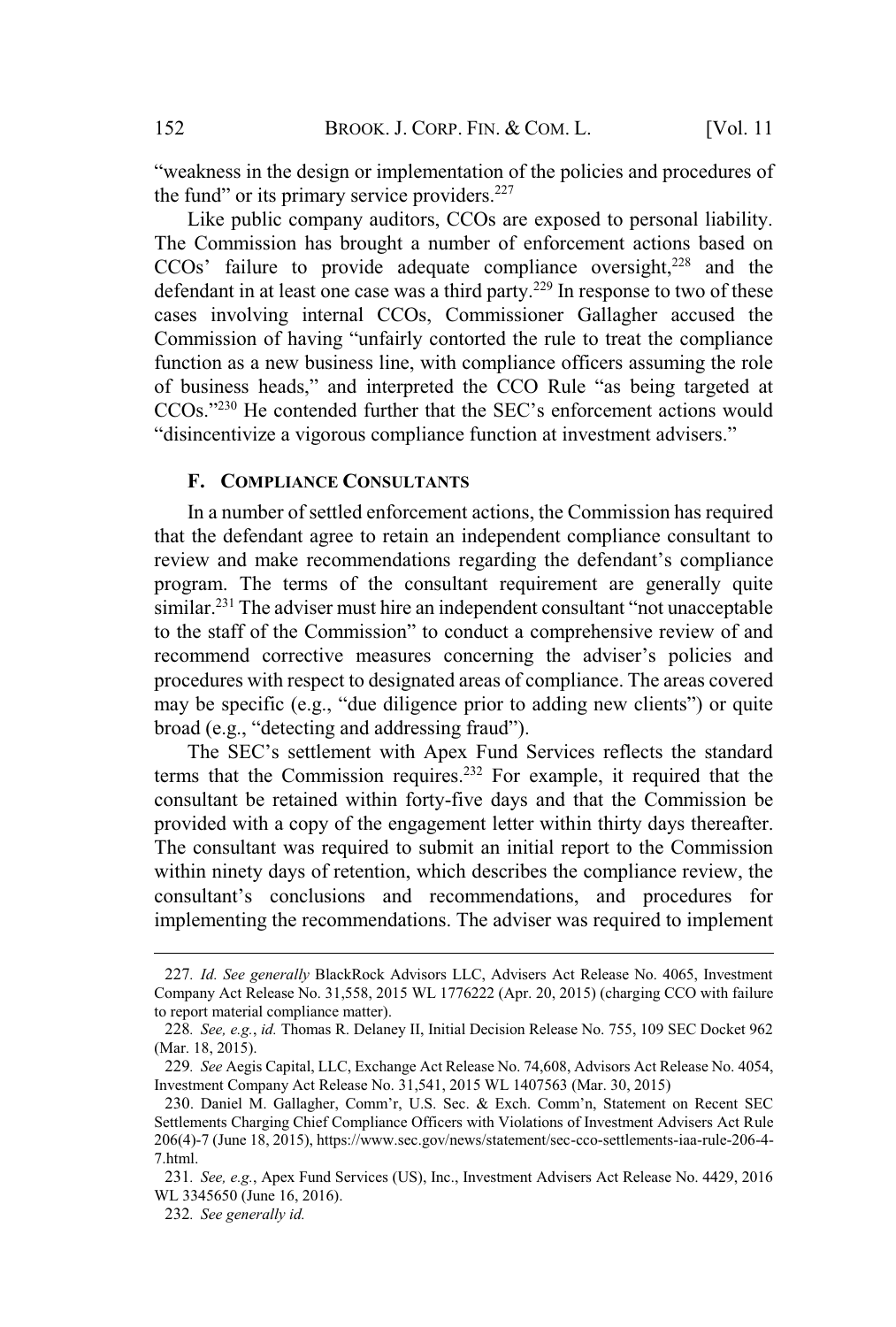the recommendations within ninety days after the initial report, and a final report was due within nine months of the order, which describes the implementation of the recommendations. The adviser had the right to appeal, Mandatory Third Party Compliance Examinations 153<br>
e recommendations within ninety days after the initial report, and a final<br>
port was due within nine months of the order, which describes the<br>
plementation of the recommen to complete implementation of the recommendations no more than one year following the settlement, and certify compliance with the consultant requirement no later than sixty days after completion. Mandatory Third Party Compliance Examinations 153<br>mmmendations within ninety days after the initial report, and a final<br>was due within nine months of the order, which describes the<br>entation of the recommendations. The advi Mandatory Third Party Compliance Examinations 153<br>
immendations within ninety days after the initial report, and a final<br>
was due within nine months of the order, which describes the<br>
entation of the recommendations to the 2016] *Mandatory Third Party Compliance Examinations* 153<br>the recommendations within ninety days after the initial report, and a final<br>report was due within nine months of the order, which describes the<br>implementation of t Mandatory Third Party Compliance Examinations 153<br>
e recommendations within ninety days after the initial report, and a final<br>
port was due within nine months of the order, which describes the<br>
pplementation of the recomm Party Compliance Examinations 153<br>
inety days after the initial report, and a final<br>
months of the order, which describes the<br>
endations. The adviser had the right to appeal,<br>
imendations to the SEC staff. The adviser had *Mandatory Third Party Compliance Examinations* 153<br>
nendations within ninety days after the initial report, and a final<br>
s due within nine months of the order, which describes the<br>
ation of the recommendations. The advis

negative that the consultant shall not be unacceptable to the SEC staff. other doctrine or privilege to prevent the Consultant from communicating with or transmitting any information, reports or documents to the Commission's staff."234 duce whim line inontals of the otder, which describes the<br>tion of the recommendations. The adviser had the right to appeal,<br>consultant's recommendations to the SEC staff. The adviser had<br>implementation of the recommendatio following the settlementation of the recomminduations to those that one year following the settlement, and certify compliance with the consultant requirement no later than sixty days after completion.<br>The orders do not de The orders do not define "Independent Consultant"<sup>233</sup> or otherwise<br>address the consultant's qualifications or experience except for the double The bit is consultant's qualifications or experience except for the double<br>sess the consultant shall into the unacceptable to the SEC staff.<br>ever, the order generally requires, in order "[t]o ensure the independence<br>e Con

A separate provision also appears to address, without specifically adviser must require the consultant to agree not to provide any professional services to the adviser or its affiliates during the engagement, and two years well.<sup>235</sup> Including the timeline described above, the practical effect is to prohibit future work for approximately three years after the engagement, but adviser.<sup>236</sup> is the commission is staff.<sup>7234</sup><br>
A separate provision also appears to address, without specifically<br>
A separate provision also appears to address, without specifically<br>
Eferencing, the issue of the compliance consultant Exercise mass to the compliance consultant s imappendence. The adviser must require the consultant to agree not to provide any professional services to the adviser or its affiliates during the engagement, and two years th thereafter, and to require the consultant's affiliates to not provide services as<br>well.<sup>235</sup> Including the timeline described above, the practical effect is to<br>prohibit future work for approximately three years after the

title rather than a defined term).

<sup>234</sup>*. See, e.g.*, *id.*

<sup>235</sup>. This requirement was the subject of complaints by two SEC Commissioners in connection with an SEC order that did not impose such an independence requirement. *See* Luis A. Aguilar & Oppenheimer & Co., Inc. (Feb. 4, 2015), https://www.sec.gov/news/statement/dissentingstatement-oppenheimer-inc.html# edn10. The Commissioners objected that the settlement did not require that the consultant be "qualified or independent — i.e., one that has not worked for Oppenheimer in the past, much less on Rule 506 matters. This is unacceptable, and a departure from wen.<sup>----</sup> Including the timen<br>prohibit future work for apprechence is no restriction on<br>adviser.<sup>236</sup><br>233. *See, e.g., id.* (the Commission<br>itile rather than a defined term).<br>234. *See, e.g., id.*<br>235. This requirement w 233. *See, e.g., id.* (the Commission appears to use "Independent Compliance Consultant" as a title rather than a defined term).<br>
234. *See, e.g., id.*<br>
235. This requirement was the subject of complaints by two SEC Commi

<sup>236</sup>. Some orders include additional terms. *See, e.g.*, Royal Alliance Assoc., Inc., Exchange Act Release No. 77,362, Investment Advisers Act Release No. 4351, 2016 WL 945975 (Mar. 14, 2014) (requiring that consultant be provided access to materials and personnel as needed to conduct review and keep preserve records of compliance with consultant undertaking for six years); Guggenheim Partners Inv. Mgmt., LLC, Investment Advisers Act Release No. 4163, 2015 WL 4720298 at \*8 or invoke the privilege to prevent consultant transmissions to the staff; records of compliance with consultant undertaking shall be preserved for six years); BlackRock Advisors LLC, Advisers Act Release No. 4065, Investment Company Act Release No. 31,558, 2015 WL 1776222 (Apr. 20, 2015) (requiring that consultant be provided access to materials and personnel as needed to conduct review, and records of compliance with consultant undertaking be preserved for five years);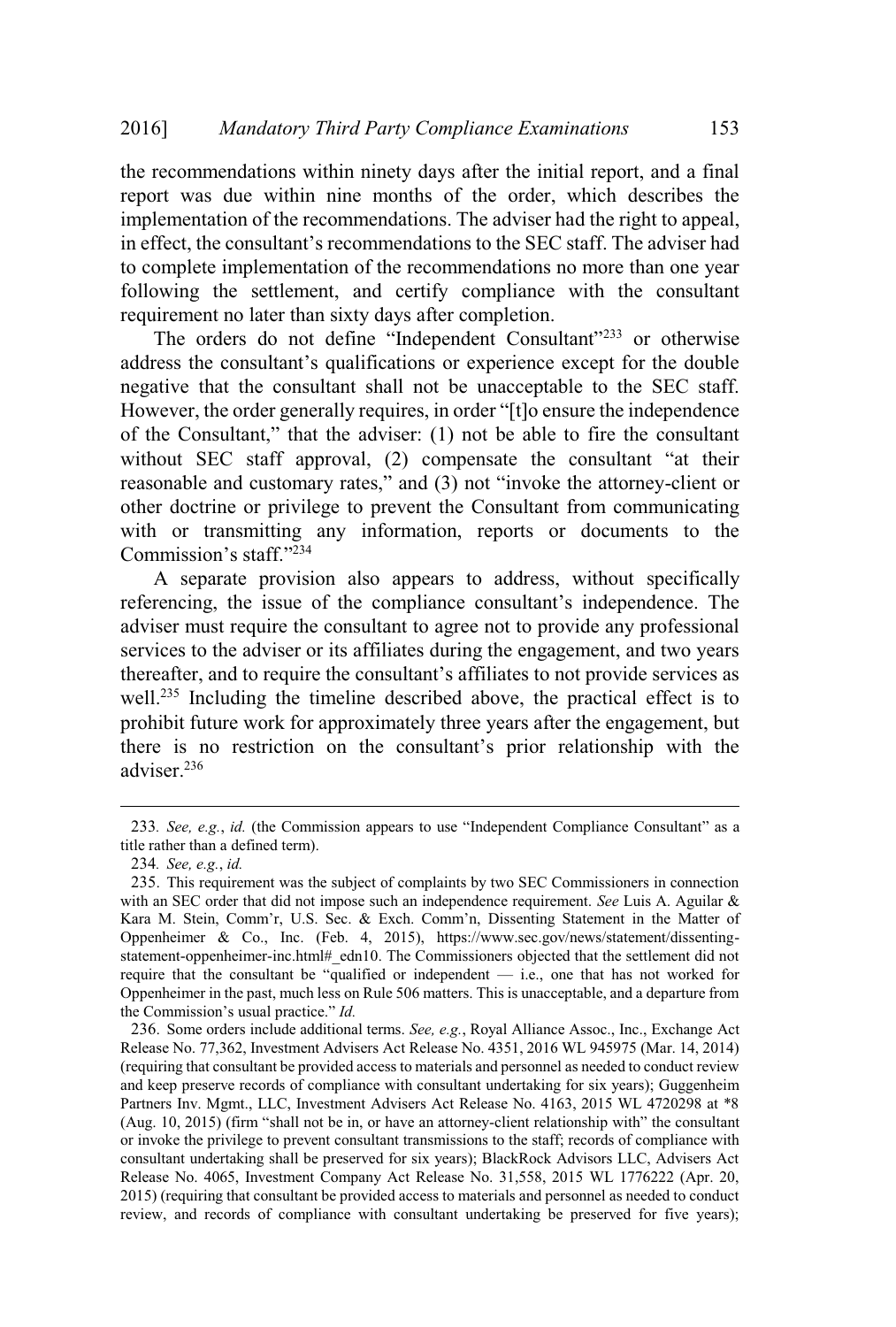In some cases, settling firms appear to have avoided the compliance consultant requirement as a formal condition by retaining a compliance consultant prior to settlement.<sup>237</sup> The order typically notes that the firm has retained a compliance consultant and describes some aspects of the relationship. However, the order does not require the engagement as a specific undertaking, much less set forth its specific terms. $^{238}$ 

### **G. SURPRISE AND INTERNAL CONTROLS AUDITORS**

The closest that current law comes to a third party adviser examination requirement is the mandatory custody audit under the Custody Rule.<sup>239</sup> The Custody Rule requires, among other things, that registered investment advisers that have custody of client assets<sup> $240$ </sup> retain an independent public accountant to conduct a surprise custody audit each calendar year.<sup>241</sup> In some cases, an adviser may be required to obtain an internal control report from an **G. SURPRISE AND INTERNAL CONTROLS AUDITORS**<br>The closest that current law comes to a third party adviser examination<br>requirement is the mandatory custody audit under the Custody Rule.<sup>239</sup> The<br>Custody Rule requires, among **G. SURPRISE AND INTERNAL CONTROLS AUDITORS**<br>The closest that current law comes to a third party adviser examination<br>requirement is the mandatory custody audit under the Custody Rule.<sup>239</sup> The<br>Custody Rule requires, among

Barclays Capital Inc., Exchange Act Release No. 73,183, Investment Advisers Release No. 3929, 109 SEC Docket 5029 (Sept. 23, 2014) (requiring retention of consultant within 270 days and completed review 180 days thereafter; requiring consultant be provided access to materials and relationship with" the consultant or invoke the privilege to prevent consultant transmissions to the staff; records of compliance with consultant undertaking to be preserved for six years); Equitas Capital Advisors, LLC, Exchange Act Release No. 70,743, Investment Advisers Act Release No. 3704, 107 SEC Docket 273 (Oct. 13, 2013) (requiring three annual reviews and omitting condition regarding attorney-client privilege); Northern Lights Compliance Services, LLC, Investment Company Act Release No. 30,502, 106 SEC Docket 1134 (May 2, 2013) (same as in Blackrock Advisors). Barclays Capital Inc., Exchange Act Release No. 73,183, Investment Advisers Release No. 3929,<br>109 SEC Docket 5029 (Sept. 23, 2014) (requiring retention of consultant within 270 days and<br>completed review 180 days thereafter Barclays Capital Inc., Exchange Act Release No. 73,183, Investment Advisers Release No. 3929,<br>109 SEC Docket 5029 (Sept. 23, 2014) (requiring retention of consultant within 270 days and<br>completed review 180 days thereafter

<sup>237</sup>*. See, e.g.*, Cranshire Capital Advisors, LLC, Investment Advisers Act Release No. 4277, 2015 WL 7423035 (Nov. 23, 2015); Virtus Inv. Advisers, Inc*.*, Investment Advisers Act Release No. 4266, Investment Company Act Release No. 31,901, 2015 WL 7179719 (Nov. 16, 2015) Release No. 70,742, Investment Advisers Act Release No. 3703, 107 SEC Docket 2728 (Oct. 23, 2015) (prior hiring of "independent consultant" is undertaking for which certification must be provided). erationship with the consultant of hove the priviege to prevent consultant unassissions of our Capital Advisors, LLC, Exchange Act Release No. 70,743, Investment Advisers Act Release No. 3704, 107 SEC Docket 273 (Oct. 13, Capital Advisors, L.C., Exchange Act Reease No. 70, 43, Investment Advisers Act Release No.<br>
3704, 107 SEC Docket 273 (Oct. 13, 2013) (requiring three annual reviews and omitting condition<br>
regarding attorney-client privil ord ded at the Custody Price in State State 1134 (May 2, 2015) (same as in Blackfock divisors).<br>
237. See, e.g., Cranshire Capital Advisors, LLC, Investment Advisers Act Release No. 4277,<br>
237. See, e.g., Cranshire Capital Advisers Act Release No. 426, Act Calify, The Capital Advisons, LLC, Investment Advisers Act Release No. 4277, 2015 WL 7423035 (Nov. 23, 2015); Virtus Inv. Advisers, Inc., Investment Advisers Act Release No. 4266, Investme

<sup>238</sup>*. See, e.g.*, Cranshire Capital Advisors, LLC, Investment Advisers Act Release No. 4277, 2015 WL 7423035 (Nov. 23, 2015); Virtus Inv. Advisers, Inc*.*, Investment Advisers Act Release No. 4266, Investment Company Act Release No. 31,901, 2015 WL 7179719 (Nov. 16, 2015) Release No. 70,742, Investment Advisers Act Release No. 3703, 107 SEC Docket 2728 (Oct. 23, provided). 251. *See, e.g.*, Cransnire Capital Advisors, LLC, Inv. 2015 WL 7423035 (Nov. 23, 2015); Virtus Inv. Advise No. 4266, Investment Company Act Release No. 31, (settlement reflects firm's prior retention of consultant Releas (seutement reflects times profrecention of consultant); seepend Derocket 2728 (Oct. 23, Release No. 70,742, Investment Advisers Act Release No. 3703, 107 SEC Docket 2728 (Oct. 23, 2015) (prior hiring of "independent consul

<sup>239</sup>*. See* 17 C.F.R. § 275.206(4)-2 (2016).

<sup>241</sup>. The Custody Rule has included some form of surprise audit requirement since its inception.

*See generally* Custody of Funds or Securities of Clients by Investment Advisers, Advisers Act it required that all advisers with custody undergo a surprise examination by an independent public accountant. In 1997, the Commission amended the Rule to apply only to registered investment advisers. It amended the rule in 2002 to create an exemption from the surprise audit requirement when a qualified custodian held custody and provided account statements directly to clients.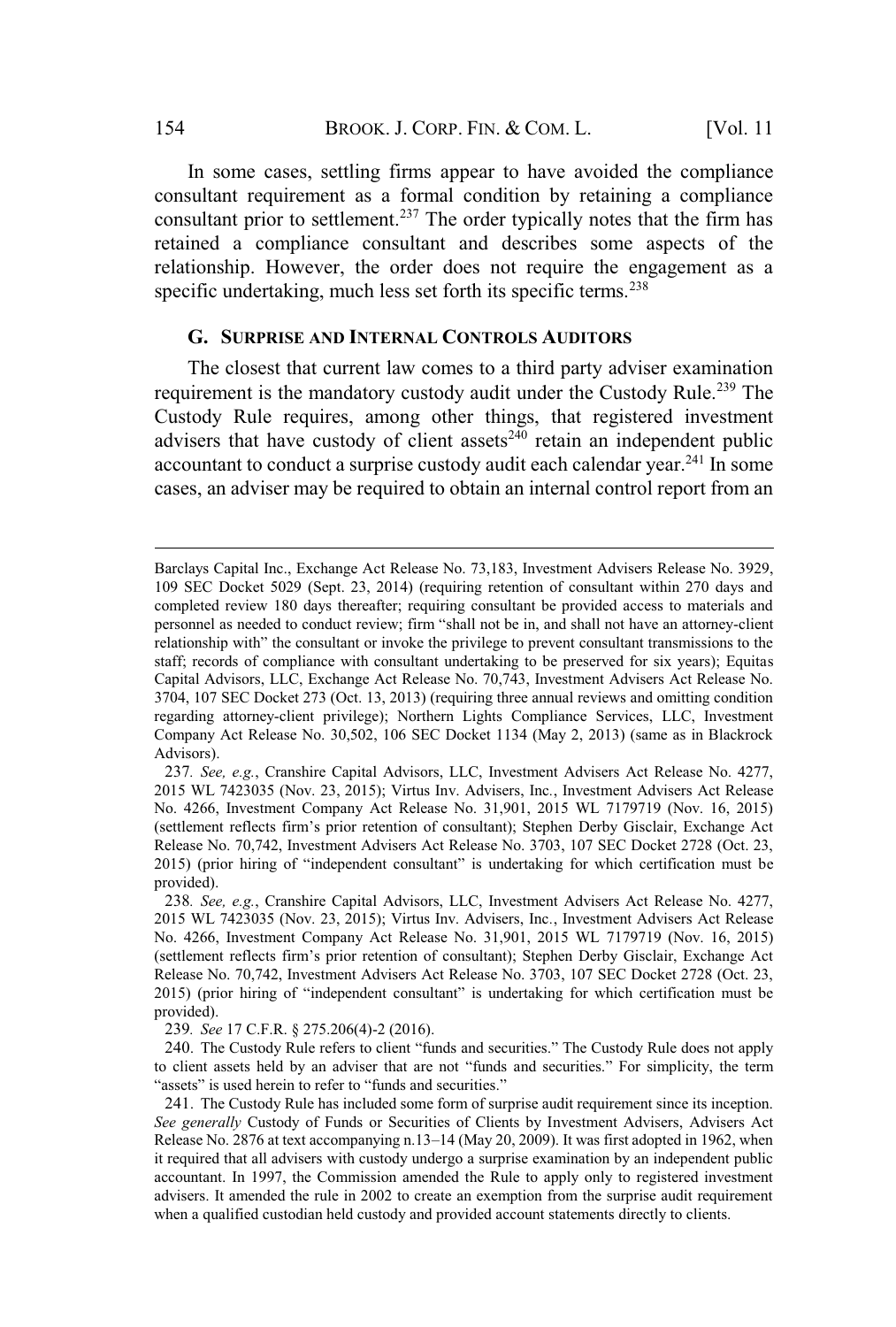independent public accountant on internal controls relating to pooled investment-vehicle assets.<sup>242</sup>

An adviser has custody if it or a related person<sup>243</sup> holds client assets or has the authority to obtain possession of them.<sup>244</sup> A related requirement is 6] Mandatory Third Party Compliance Examinations 155<br>
ependent public accountant on internal controls relating to pooled<br>
estment-vehicle assets.<sup>242</sup><br>
An adviser has custody if it or a related person<sup>243</sup> holds client as that includes banks, broker-dealers, foreign financial institutions, and certain futures commission merchants. Mandatory Third Party Compliance Examinations 155<br>
dent public accountant on internal controls relating to pooled<br>
ent-vehicle assets.<sup>242</sup><br>
adviser has custody if it or a related person<sup>243</sup> holds client assets or<br>
author 6] Mandatory Third Party Compliance Examinations 155<br>
ependent public accountant on internal controls relating to pooled<br>
stement-vehicle assets.<sup>242</sup><br>
An adviser has custody if it or a related person<sup>243</sup> holds client as

The audit must be provided pursuant to a written agreement<sup>246</sup> that requires the accountant to file a Form ADV-E with the Commission within 120 days of the audit, which describes the scope and nature of the examination.<sup>247</sup> The Custody Rule does not expressly require that the accountant identify problems, but Form ADV-E goes a bit further than the Custody Rule in *Mandatory Third Party Compliance Examinations* 155<br>tt public accountant on internal controls relating to pooled<br>-vehicle assets.<sup>242</sup><br>iser has custody if it or a related person<sup>243</sup> holds client assets or<br>hority to obtai within four days of the termination of the arrangement, a Form ADV-E must be filed that is accompanied by a statement containing the date of the termination and explaining any examination-related problems that contributed to the termination. Form ADV-E is publicly available in the Investment Adviser Registration Depository.<sup>249</sup> The agreement must also require the accountant to notify the Commission by facsimile or electronic mail within one day of finding any material discrepancies in the audit. The timing of the surprise and the which it will take place."<br>The timing of the surprise and the matter of the date on which it will take place."<sup>245</sup><br>e audit must be provided pursuant to a written agreement<sup>246</sup> that req The timing of the surprise audit "must be irregular from year to year, so that the adviser will be unaware of the date on which it will take place."<sup>245</sup> related problems and in the commission by the surprise and in the commission of the date on which it will take place.<sup>2245</sup><br>st be provided pursuant to a written agreement<sup>246</sup> that requires<br>to to file a Form ADV-E with th Film four days of the ermination of the arrangement, a Form ADV-E must<br>e filed that is accompanied by a statement containing the date of the<br>rrmination and explaining any examination-related problems that<br>ontributed to th be filed that is accompanied by a statement containing the date of the termination and explaining any examination-related problems that contributed to the termination. Form ADV-E is publicly available in the Investment Ad

A surprise audit is not required in three situations. First, it is not required there are no circumstances that would reasonably be expected to compromise A surprise audit is not required in three situations. First, it is not required<br>for client assets that are solely in the custody of an "operationally<br>independent" related person. A related person is operationally independ

<sup>242</sup>*. Id.*

advisers], and any person that is under common control with [the adviser]." Investment Advisers Act of 1940, 17 C.F.R.  $\S$  275.206(4)-2(d)(7).

<sup>244</sup>*. See id.* § 275.206(4)-2(d)(2). Custody exists, for example, when an adviser receives a check from a client, has the power to withdraw client assets, or has legal ownership of client assets (such as a trustee for a trust that holds client assets). *See id.*

<sup>245</sup>. Custody of Funds or Securities of Clients by Investment Advisers, Advisers Act Release No. 2876, at n.8. *See* 17 C.F.R. § 275.206(4)-2(a)(4).

<sup>246</sup>. The recordkeeping rule under the Act requires that the adviser keep the surprise auditor two years in an appropriate office of the adviser. 17 C.F.R.  $\S$   $\S$   $275.204-2(a)(10)$ , (e)(1).

<sup>247</sup>. The 120 days run from the initial date of the surprise audit. Custody of Funds or Securities of Clients by Investment Advisers, Advisers Act Release No. 2876 at text accompanying n.28. In addition to the specific procedures an independent public accountant must follow during a surprise examination, the accountant should perform any additional audit procedures it deems necessary under the circumstances. *See* Nature of Examination Required to be Made of All Funds and 242. *Id.* are the step is "any person, directly or indirectly, controlling or controlled by [the advisers], and any person that is under common control with [the adviser]." Investment Advisers Act of 1940, 17 C.F.R. § 27 Act Release No. 201, 1966 WL 85149 at \*1 (May 26, 1966).

<sup>248</sup>. Form ADV-E, 17 C.F.R. § 279.8.

<sup>249</sup>*. Independent Public Accountants Guide: Form ADV-E Surprise Examination Filing*, INV. ADVISER REG. DEPOSITORY, www.iard.com/pdf/formadv-e (last visited Oct. 4, 2016).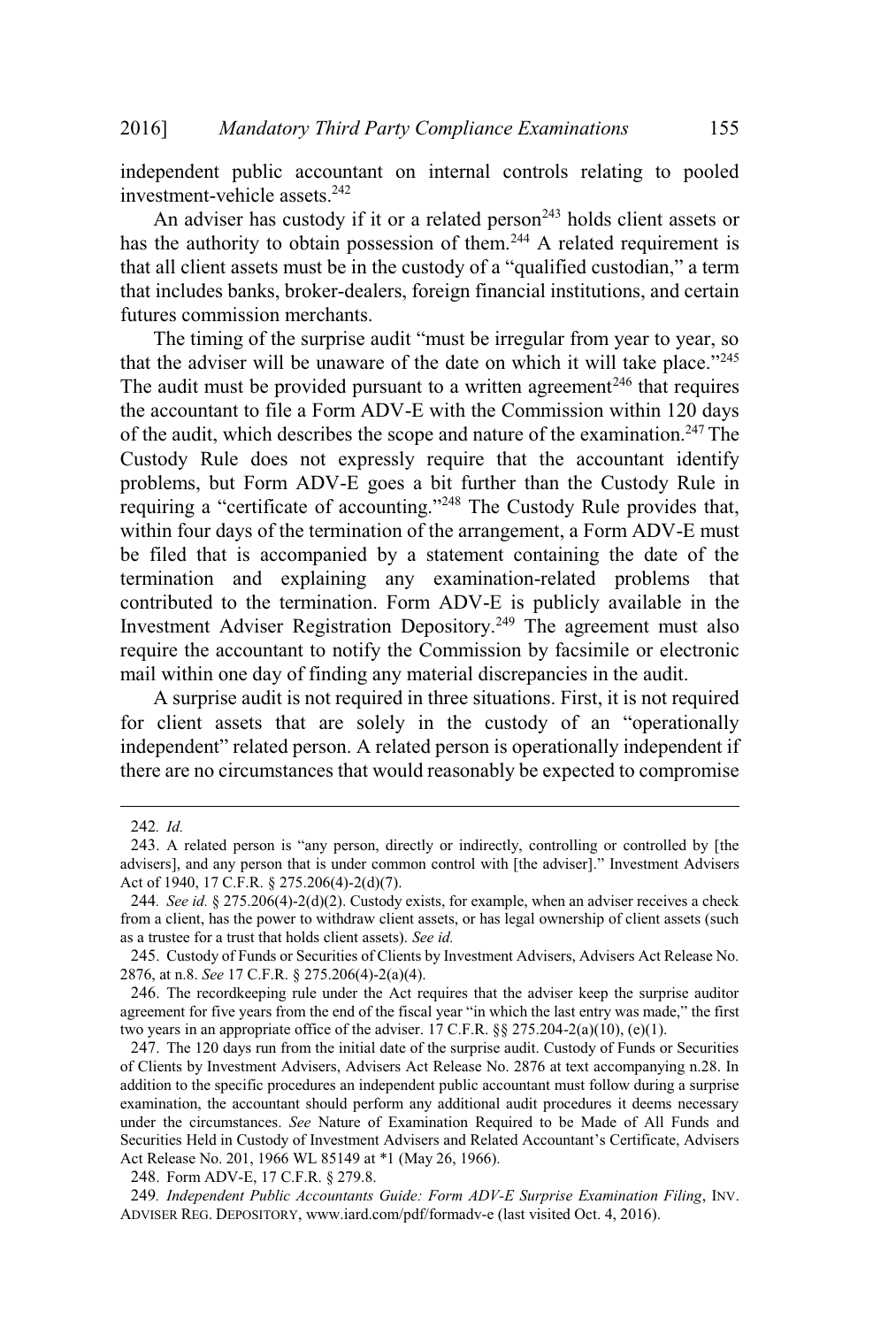the operational independence of the related person and four requirements are Satisfied: (1) the client assets are not subject to claims of the adviser's creditors; (2) no advisory personnel has possession of, access to, or otherwise the opportunity to misappropriate the client assets; (3) no personnel of the related person who has access to the assets is under common supervision with any advisory personnel; and (4) no advisory personnel holds a position with or shares premises with the related person.<sup>250</sup> BROOK. J. CORP. FIN. & COM. L. [Vol. 11<br>operational independence of the related person and four requirements are<br>sfied: (1) the client assets are not subject to claims of the adviser's<br>ditors; (2) no advisory personnel has

Second, the surprise audit is not required as to client assets of which the adviser has custody solely as a result of the authority to make withdrawals to custodian of the assets, this exception applies only if the related person is operationally independent of the adviser.<sup>251</sup>

Third, a surprise audit is not required for the account of a limited partnership if the partnership:

- 1. Is audited by an independent public accountant that is registered with and subject to inspection by the PCAOB during the engagement through the end of the calendar year (PCAOB accountant);
- 2. Delivers annual, GAAP-based, audited financial statements to all limited partners within 120 days of the end of the fiscal year; and
- 3. Is audited upon liquidation and distributes the financial statements promptly after completion of the audit.<sup>252</sup>

Additional audit requirements apply if the adviser or a related person acts as the qualified custodian of client assets.<sup>253</sup> First, a PCAOB accountant must conduct the surprise audit.<sup>254</sup> Second, the adviser must obtain, or receive from the related person, an internal control report each calendar year that is written Fractional materials and it is not required for the account of a limited<br>partnership if the partnership:<br>1. Is audited by an independent public accountant that is registered<br>with and subject to inspection by the PCAOB dur controls have been placed in operation as of a specific date, and are suitably designed and are operating effectively to meet control objectives relating to *ata II. MacHala Contention* **ICAOB accountant**.<sup>255</sup> The report must opine on "whether controls have been placed in operation as of a specific date, and are suitably designed and are operating effectively to meet cont

<sup>250</sup>*. See* Investment Advisers Act of 1940, 17 C.F.R. § 275.206(4)-2(d)(5). The Custody Rule does not apply to an account of a registered investment company.

<sup>251</sup>*. Id.*

<sup>252</sup>*. Id.* Only auditors that audit public companies, brokers or dealers are subject to PCAOB inspection. *See* 15 U.S.C. § 1714(a) (2012); PCAOB RULE 4020T (temporary rule subjecting auditors of brokers and dealers to PCAOB inspection).

<sup>253</sup>. Surprise custody audits are not required if a related person that acts as the qualified custodian is not operationally related to the adviser, but the adviser still must obtain an internal control report from the related person. *See* 17 § C.F.R. § 275.206(4)-2(a)(6)(ii).

<sup>254</sup>*. See* 17 C.F.R. § 275.206(4)-2(a)(6)(i); *Staff Reponses to Questions about the Custody Rule* faq\_030510.htm (last updated Sept. 1, 2013).

<sup>255</sup>. Although the surprise audit requirement does not apply to assets held by an operationally independent related person, no such exemption applies for the internal control report. *See* 17 C.F.R. § 275.206(4)-2(a)(6)(ii).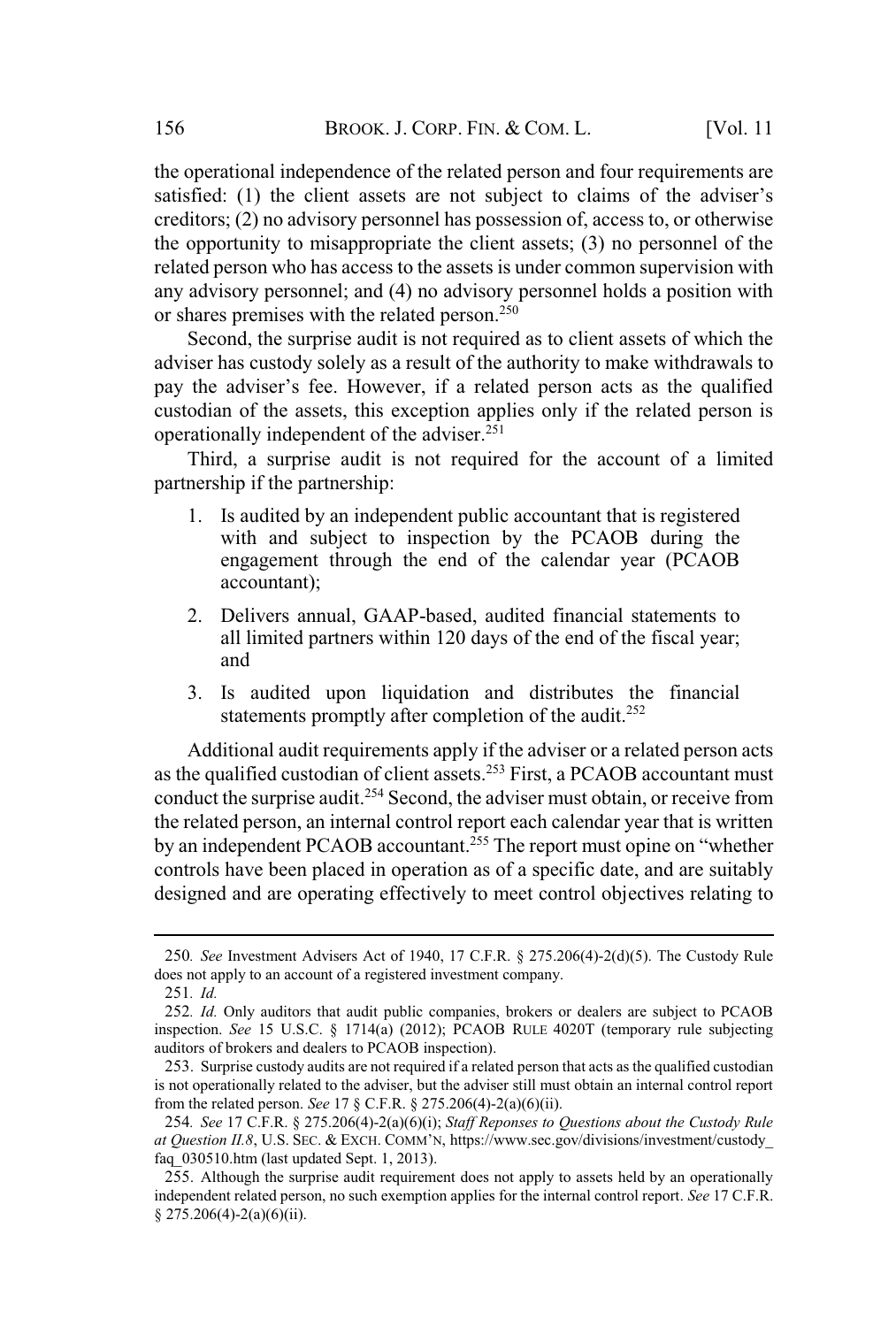year. The report also must verify that client assets are reconciled to a custodian other than the adviser or related person.<sup>256</sup>

An accountant is independent if they meet the independence standards in paragraphs (b) and (c) of Rule 2-01 under Regulation S-X (Independence Rule).<sup>257</sup> Under paragraph (b), an accountant is not independent if a Mandatory Third Party Compliance Examinations 157<br>
invices, including the safeguarding" of client assets during the<br>
report also must verify that client assets are reconciled to a<br>
ther than the adviser or related person.<sup></sup> would conclude that the accountant is not capable of exercising objective and *Mandatory Third Party Compliance Examinations* 157<br>services, including the safeguarding" of client assets during the<br>e report also must verify that client assets are reconciled to a<br>nother than the adviser or related per engagement."<sup>258</sup> Mandatory Third Party Compliance Examinations<br>
odial services, including the safeguarding" of client assets during<br>
. The report also must verify that client assets are reconciled<br>
odian other than the adviser or related andatory Third Party Compliance Examinations<br>
ces, including the safeguarding" of client assets during<br>
ort also must verify that client assets are reconciled<br>
than the adviser or related person.<sup>256</sup><br>
tant is independent

Paragraph (c) provides a non-exclusive list of circumstances that would render an accountant not independent, including:

- in the accountant's audit client, such as" investments in securities issued by the client or by an entity that controls the client;
- 2. Lending and credit relationships, certain uninsured savings and checking accounts, employment and underwriting relationships, and certain brokerage relationships with the client;
- 3. Investments in the client;
- 4. Business relationships with the client (other than services provided in the ordinary course by the accountant);
- 5. Providing certain non-audit, audit-related services to the client;
- 6. Providing any services to the client on a contingency basis, and
- 7. The failure to comply with lead partner rotation requirements.<sup>259</sup>

These standards generally apply to affiliates of the accountant and the client, as appropriate.<sup>260</sup> Surprise and internal controls auditors are also subject to the lead partner rotation requirement, which prohibits an audit partner who has been the lead partner on the engagement for the preceding five years from acting as the lead partner in the ensuing five-year period.<sup>261</sup> Lending and credit relationships, certain uninsured savings and checking accounts, employment and underwriting relationships, and certain brokerage relationships with the client; Investments in the client; Business relati These standards generally apply to affiliates of the accountant and the client,<br>s appropriate.<sup>260</sup> Surprise and internal controls auditors are also subject to<br>ne lead partner rotation requirement, which prohibits an audi These standards generally apply to affiliates of the accountant and the client,<br>as appropriate.<sup>260</sup> Surprise and internal controls auditors are also subject to<br>the lead partner rotation requirement, which prohibits an au as appropriate.<sup>260</sup> Surprise and internal controls auditors are also subject to<br>the lead partner rotation requirement, which prohibits an audit partner who<br>has been the lead partner on the engagement for the preceding fi

a surprise or internal controls audit. For example, the Independence Rule

<sup>256</sup>*. See id.* § 275.206(4)-2.

<sup>257</sup>*. See id.* §§ 210.2-01(b), 210.2-01(c).

<sup>258</sup>*. See id.* § 210.2-01(b).

<sup>259</sup>*. See id.* § 210.2-01(c). exercises significant influence or that exercises significant influence over the audit client).

<sup>261</sup>*. See id.* § 210.2-01(c)(6).